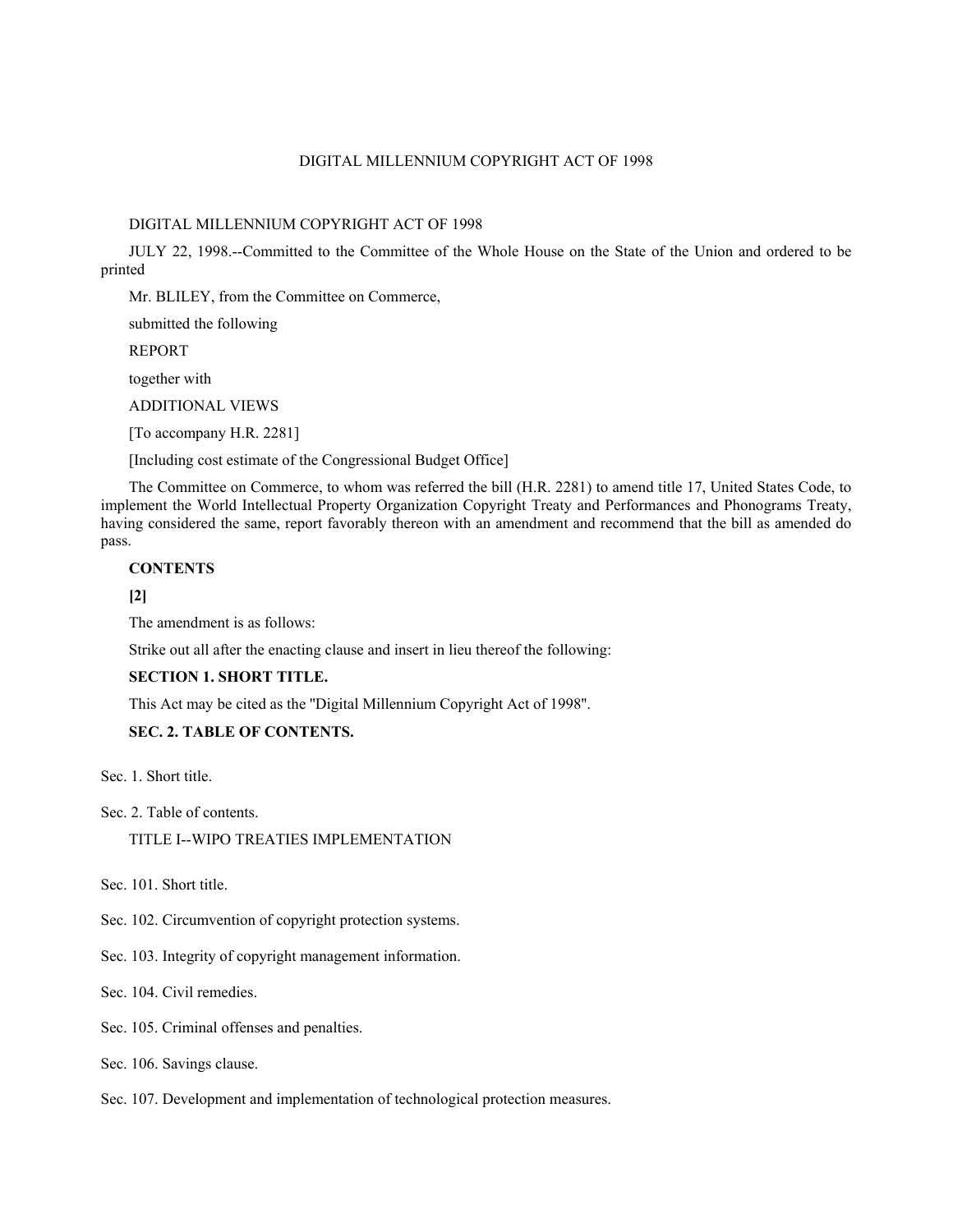Sec. 108. Technical amendments.

Sec. 109. Effective date.

### TITLE II--INTERNET COPYRIGHT INFRINGEMENT LIABILITY

Sec. 201. Short title.

Sec. 202. Limitations on liability for Internet copyright infringement.

Sec. 203. Limitations on exclusive rights; computer programs.

Sec. 204. Liability of educational institutions for online infringement of copyright.

Sec. 205. Evaluation of impact of copyright law and amendments on electronic commerce and technological development.

Sec. 206. Effective date.

TITLE III--EPHEMERAL RECORDINGS; DISTANCE EDUCATION; EXEMPTION FOR LIBRARIES AND ARCHIVES

Sec. 301. Ephemeral recordings.

Sec. 302. Limitations on exclusive rights; distance education.

Sec. 303. Exemption for libraries and archives.

TITLE IV--RELATED PROVISIONS

Sec. 401. Report by National Telecommunications and Information Administration.

# **TITLE I--WIPO TREATIES IMPLEMENTATION**

### **SEC. 101. SHORT TITLE.**

This title may be cited as the ''WIPO Copyright Treaties Implementation Act''.

#### **SEC. 102. CIRCUMVENTION OF COPYRIGHT PROTECTION SYSTEMS.**

(a) VIOLATIONS REGARDING CIRCUMVENTION OF TECHNOLOGICAL PROTECTION MEASURES.-- (1)(A) The Secretary of Commerce shall issue regulations prohibiting any person from circumventing a technological protection measure that effectively controls access to a work protected under title 17, United States Code, to the extent provided in this subsection, effective at the end of the 2-year period beginning on the date of the enactment of this Act.

(B) During the 2-year period described in subparagraph (A), and in each succeeding 2-year period, the Secretary of Commerce, in consultation with the Assistant Secretary of Commerce for Communications and Information, the Commissioner of Patents and Trademarks, and the Register of Copyrights, shall conduct a rulemaking on the record to determine whether users of copyrighted works have been, or are likely to be in the succeeding 2-year period, adversely affected by the implementation of technological protection measures that effectively control access to works protected under title 17, United States Code, in their ability to make lawful uses under title 17, United States Code, of copyrighted works. In conducting such rulemaking, the Secretary shall examine--

(i) the availability for use of copyrighted works;

(ii) the availability for use of works for archival, preservation, and educational purposes;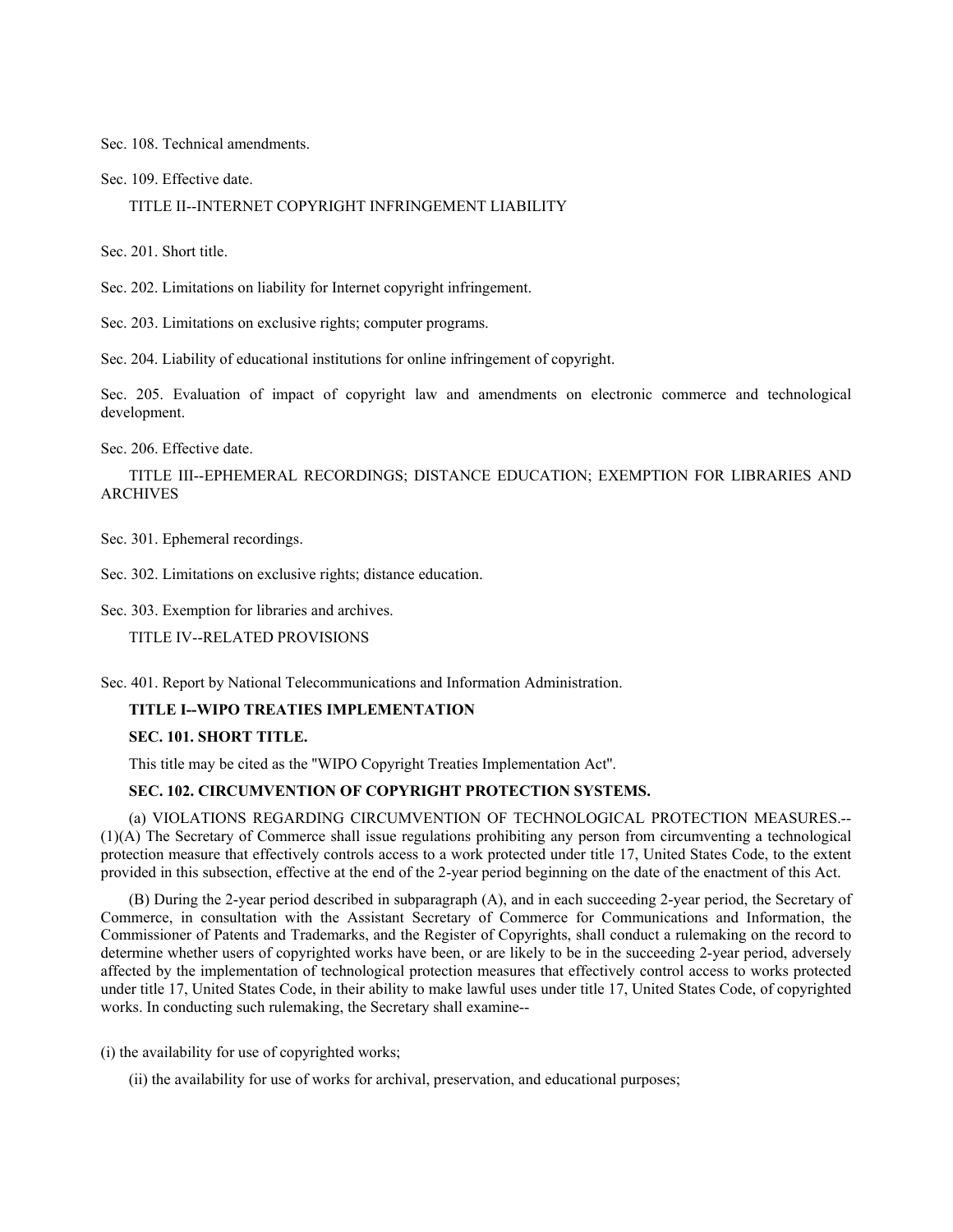(iii) the impact of the application of technological protection measures to copyrighted works on criticism, comment, news reporting, teaching, scholarship, or research;

(iv) the effect of circumvention of technological protection measures on the market for or value of copyrighted works; and

**[3]**

(v) such other factors as the Secretary, in consultation with the Assistant Secretary of Commerce for Communications and Information, the Commissioner of Patents and Trademarks, and the Register of Copyrights, considers appropriate.

(C) The Secretary, with respect to each particular class of copyrighted works for which the Secretary has determined, pursuant to the rulemaking conducted under subparagraph (B), that lawful uses have been, or are likely to be, adversely affected, shall waive the applicability of the regulations issued under subparagraph (A) for the ensuing 2-year period. The determinations made in the rulemaking shall not be admissible in any action to enforce any provision of this Act other than this paragraph.

(2) No person shall manufacture, import, offer to the public, provide, or otherwise traffic in any technology, product, service, device, component, or part thereof, that--

(A) is primarily designed or produced for the purpose of circumventing a technological protection measure that effectively controls access to a work protected under title 17, United States Code;

(B) has only limited commercially significant purpose or use other than to circumvent a technological protection measure that effectively controls access to a work protected under title 17, United States Code; or

(C) is marketed by that person or another acting in concert with that person with that person's knowledge for use in circumventing a technological protection measure that effectively controls access to a work protected under title 17, United States Code.

(3) As used in this subsection--

(A) to ''circumvent a technological protection measure'' means to descramble a scrambled work, to decrypt an encrypted work, or otherwise to avoid, bypass, remove, deactivate, or impair a technological protection measure, without the authority of the copyright owner; and

(B) a technological protection measure ''effectively controls access to a work'' if the measure, in the ordinary course of its operation, requires the application of information, or a process or a treatment, with the authority of the copyright owner, to gain access to the work.

(b) ADDITIONAL VIOLATIONS.--(1) No person shall manufacture, import, offer to the public, provide, or otherwise traffic in any technology, product, service, device, component, or part thereof, that--

(A) is primarily designed or produced for the purpose of circumventing protection afforded by a technological protection measure that effectively protects a right of a copyright owner under title 17, United States Code, in a work or a portion thereof;

(B) has only limited commercially significant purpose or use other than to circumvent protection afforded by a technological protection measure that effectively protects a right of a copyright owner under title 17, United States Code, in a work or a portion thereof; or

(C) is marketed by that person or another acting in concert with that person with that person's knowledge for use in circumventing protection afforded by a technological protection measure that effectively protects a right of a copyright owner under title 17, United States Code, in a work or a portion thereof.

(2) As used in this subsection--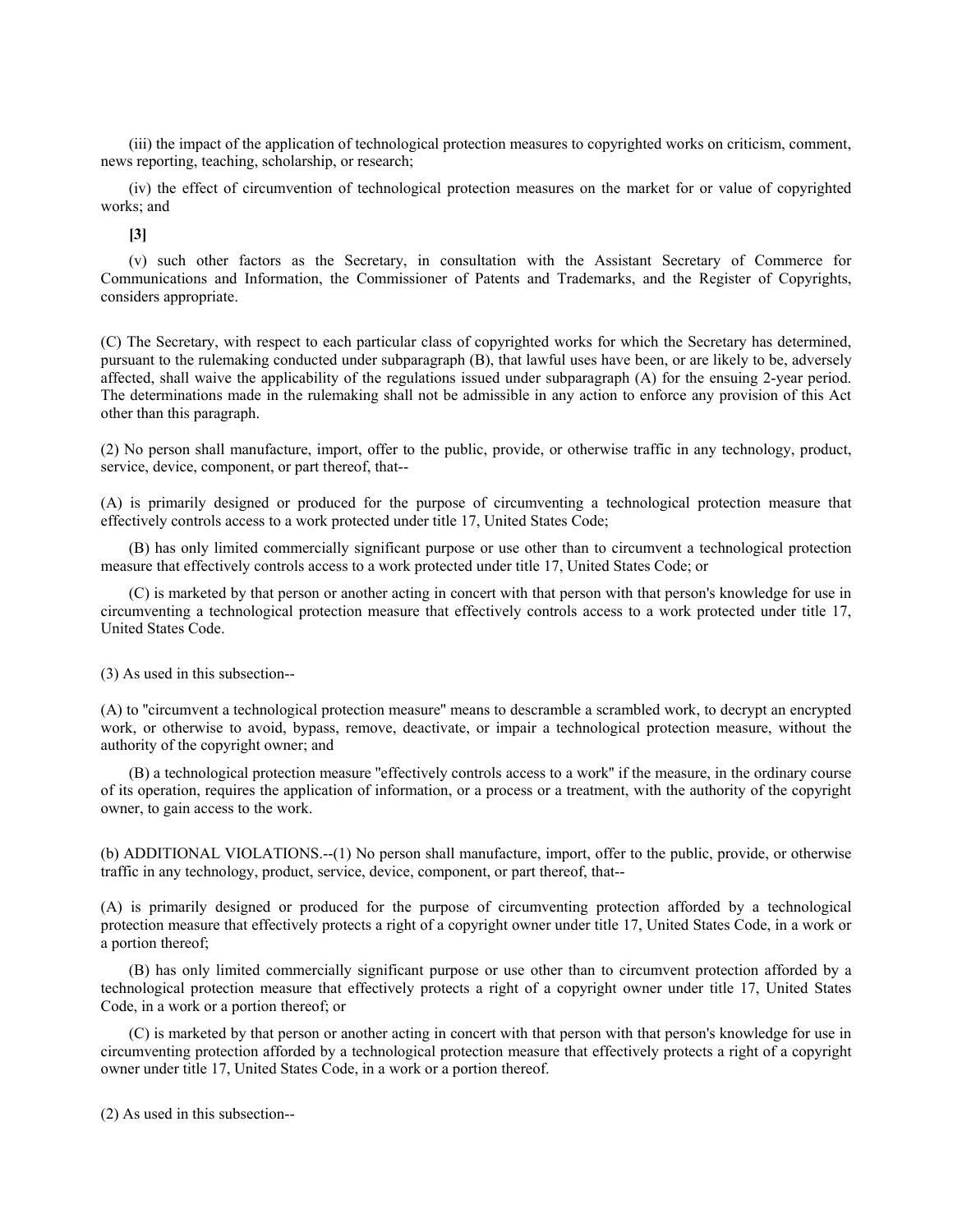(A) to ''circumvent protection afforded by a technological protection measure'' means avoiding, bypassing, removing, deactivating, or otherwise impairing a technological protection measure; and

(B) a technological protection measure ''effectively protects a right of a copyright owner under title 17, United States Code'' if the measure, in the ordinary course of its operation, prevents, restricts, or otherwise limits the exercise of a right of a copyright owner under title 17, United States Code.

(c) OTHER RIGHTS, ETC., NOT AFFECTED.--(1) Nothing in this section shall affect rights, remedies, limitations, or defenses to copyright infringement, including fair use, under title 17, United States Code.

(2) Nothing in this section shall enlarge or diminish vicarious or contributory liability for copyright infringement in connection with any technology, product, service, device, component, or part thereof.

(3) Nothing in this section shall require that the design of, or design and selection of parts and components for, a consumer electronics, telecommunications, or computing product provide for a response to any particular technological protection measure.

(4) Nothing in this section shall enlarge or diminish any rights of free speech or the press for activities using consumer electronics, telecommunications, or computing products.

# **[4]**

(d) EXEMPTION FOR NONPROFIT LIBRARIES, ARCHIVES, AND EDUCATIONAL INSTITUTIONS.--(1) A nonprofit library, archives, or educational institution which gains access to a commercially exploited copyrighted work solely in order to make a good faith determination of whether to acquire a copy of that work for the sole purpose of engaging in conduct permitted under title 17, United States Code, shall not be in violation of the regulations issued under subsection (a)(1)(A). A copy of a work to which access has been gained under this paragraph--

(A) may not be retained longer than necessary to make such good faith determination; and

(B) may not be used for any other purpose.

(2) The exemption made available under paragraph (1) shall only apply with respect to a work when an identical copy of that work is not reasonably available in another form.

(3) A nonprofit library, archives, or educational institution that willfully for the purpose of commercial advantage or financial gain violates paragraph (1)--

(A) shall, for the first offense, be subject to the civil remedies under section 104; and

(B) shall, for repeated or subsequent offenses, in addition to the civil remedies under section 104, forfeit the exemption provided under paragraph (1).

(4) This subsection may not be used as a defense to a claim under subsection (a)(2) or (b), nor may this subsection permit a nonprofit library, archives, or educational institution to manufacture, import, offer to the public, provide, or otherwise traffic in any technology, product, service, component, or part thereof, which circumvents a technological protection measure.

(5) In order for a library or archives to qualify for the exemption under this subsection, the collections of that library or archives shall be--

# (A) open to the public; or

(B) available not only to researchers affiliated with the library or archives or with the institution of which it is a part, but also to other persons doing research in a specialized field.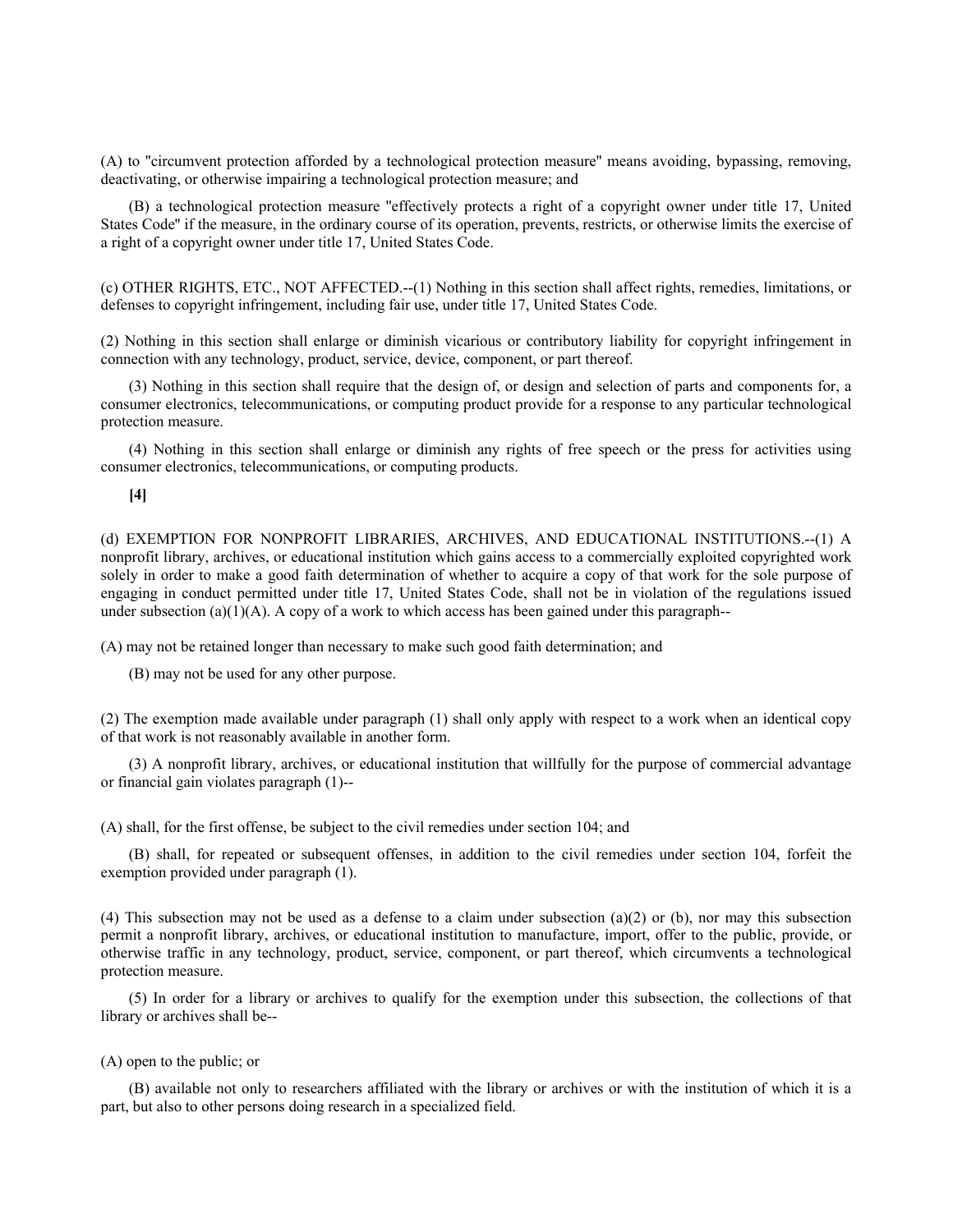(e) LAW ENFORCEMENT AND INTELLIGENCE ACTIVITIES.--This section does not prohibit any lawfully authorized investigative, protective, or intelligence activity of an officer, agent, or employee of the United States, a State, or a political subdivision of a State, or a person acting pursuant to a contract with the United States, a State, or a political subdivision of a State.

(f) REVERSE ENGINEERING.--(1) Notwithstanding the regulations issued under subsection (a)(1)(A), a person who has lawfully obtained the right to use a copy of a computer program may circumvent a technological protection measure that effectively controls access to a particular portion of that program for the sole purpose of identifying and analyzing those elements of the program that are necessary to achieve interoperability of an independently created computer program with other programs, and that have not previously been readily available to the person engaging in the circumvention, to the extent any such acts of identification and analysis do not constitute infringement under title 17, United States Code.

(2) Notwithstanding the provisions of subsections (a)(2) and (b), a person may develop and employ technological means to circumvent a technological protection measure, or to circumvent protection afforded by a technological protection measure, in order to make the identification and analysis permitted under paragraph (1), or for the limited purpose of achieving interoperability of an independently created computer program with other programs, if such means are necessary to achieve such interoperability, to the extent that doing so does not constitute infringement under title 17, United States Code.

(3) The information acquired through the acts permitted under paragraph (1), and the means permitted under paragraph (2), may be made available to others if the person referred to in paragraph (1) or (2), as the case may be, provides such information or means solely for the purpose of achieving interoperability of an independently created computer program with other programs, and to the extent that doing so does not constitute infringement under title 17, United States Code, or violate other applicable law.

(4) For purposes of this subsection, the term ''interoperability'' means the ability of computer programs to exchange information, and of such programs mutually to use the information which has been exchanged.

### (g) ENCRYPTION RESEARCH.--

(1) DEFINITIONS.--For purposes of this subsection--

(A) the term ''encryption research'' means activities necessary to identify and analyze flaws and vulnerabilities of encryption technologies applied to copyrighted works, if these activities are conducted to advance the state of

### **[5]**

knowledge in the field of encryption technology or to assist in the development of encryption products; and

(B) the term ''encryption technology'' means the scrambling and descrambling of information using mathematical formulas or algorithms.

(2) PERMISSIBLE ACTS OF ENCRYPTION RESEARCH.--Notwithstanding the provisions of subsection (a)(1)(A), it is not a violation of the regulations issued under that subsection for a person to circumvent a technological protection measure as applied to a copy, phonorecord, performance, or display of a published work in the course of an act of good faith encryption research if--

(A) the person lawfully obtained the encrypted copy, phonorecord, performance, or display of the published work;

(B) such act is necessary to conduct such encryption research;

(C) the person made a good faith effort to obtain authorization before the circumvention; and

(D) such act does not constitute infringement under title 17, United States Code, or a violation of applicable law other than this section, including section 1030 of title 18, United States Code, and those provisions of title 18, United States Code, amended by the Computer Fraud and Abuse Act of 1986.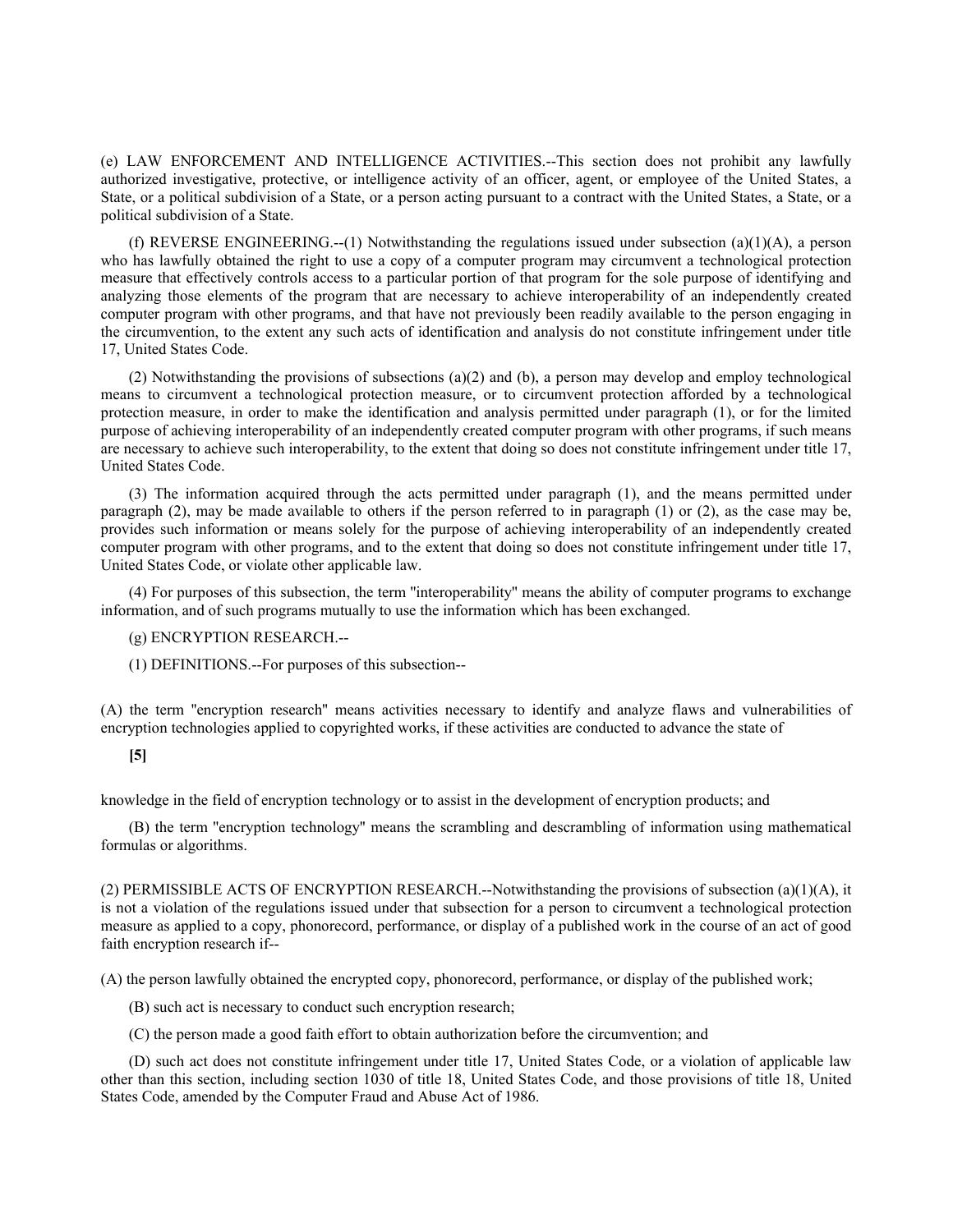(3) FACTORS IN DETERMINING EXEMPTION.--In determining whether a person qualifies for the exemption under paragraph (2), the factors to be considered shall include--

(A) whether the information derived from the encryption research was disseminated, and if so, whether it was disseminated in a manner reasonably calculated to advance the state of knowledge or development of encryption technology, versus whether it was disseminated in a manner that facilitates infringement under title 17, United States Code, or a violation of applicable law other than this section, including a violation of privacy or breach of security;

(B) whether the person is engaged in a legitimate course of study, is employed, or is appropriately trained or experienced, in the field of encryption technology; and

(C) whether the person provides the copyright owner of the work to which the technological protection measure is applied with notice of the findings and documentation of the research, and the time when such notice is provided.

(4) USE OF TECHNOLOGICAL MEANS FOR RESEARCH ACTIVITIES.--Notwithstanding the provisions of subsection (a) $(2)$ , it is not a violation of that subsection for a person to--

(A) develop and employ technological means to circumvent a technological protection measure for the sole purpose of performing the acts of good faith encryption research described in paragraph (2); and

(B) provide the technological means to another person with whom he or she is working collaboratively for the purpose of conducting the acts of good faith encryption research described in paragraph (2) or for the purpose of having that other person verify his or her acts of good faith encryption research described in paragraph (2).

(5) REPORT TO CONGRESS.--Not later than 1 year after the date of the enactment of this Act, the Assistant Secretary of Commerce for Communications and Information shall report to the Congress on the effect this subsection has had on- -

(A) encryption research and the development of encryption technology;

(B) the adequacy and effectiveness of technological protection for copyrighted works; and

(C) protection of copyright owners against the unauthorized access to their encrypted copyrighted works.

The Assistant Secretary shall include in such report recommendations, if any, on proposed amendments to this Act.

(h) COMPONENTS OR PARTS TO PREVENT ACCESS OF MINORS TO THE INTERNET.--In applying subsection (a) and the regulations issued under subsection (a)(1)(A) to a component or part, the court may consider the necessity for its intended and actual incorporation in a technology, product, service, or device, which--

(1) does not itself violate the provisions of title 17, United States Code; and

(2) has the sole purpose to prevent the access of minors to material on the Internet.

### (i) PROTECTION OF PERSONALLY IDENTIFYING INFORMATION.--

(1) CIRCUMVENTION PERMITTED.--Notwithstanding the provisions of subsection (a)(1)(A), it is not a violation of the regulations issued under that sub-section

**[6]**

for a person to circumvent a technological protection measure that effectively controls access to a work protected under title 17, United States Code, if--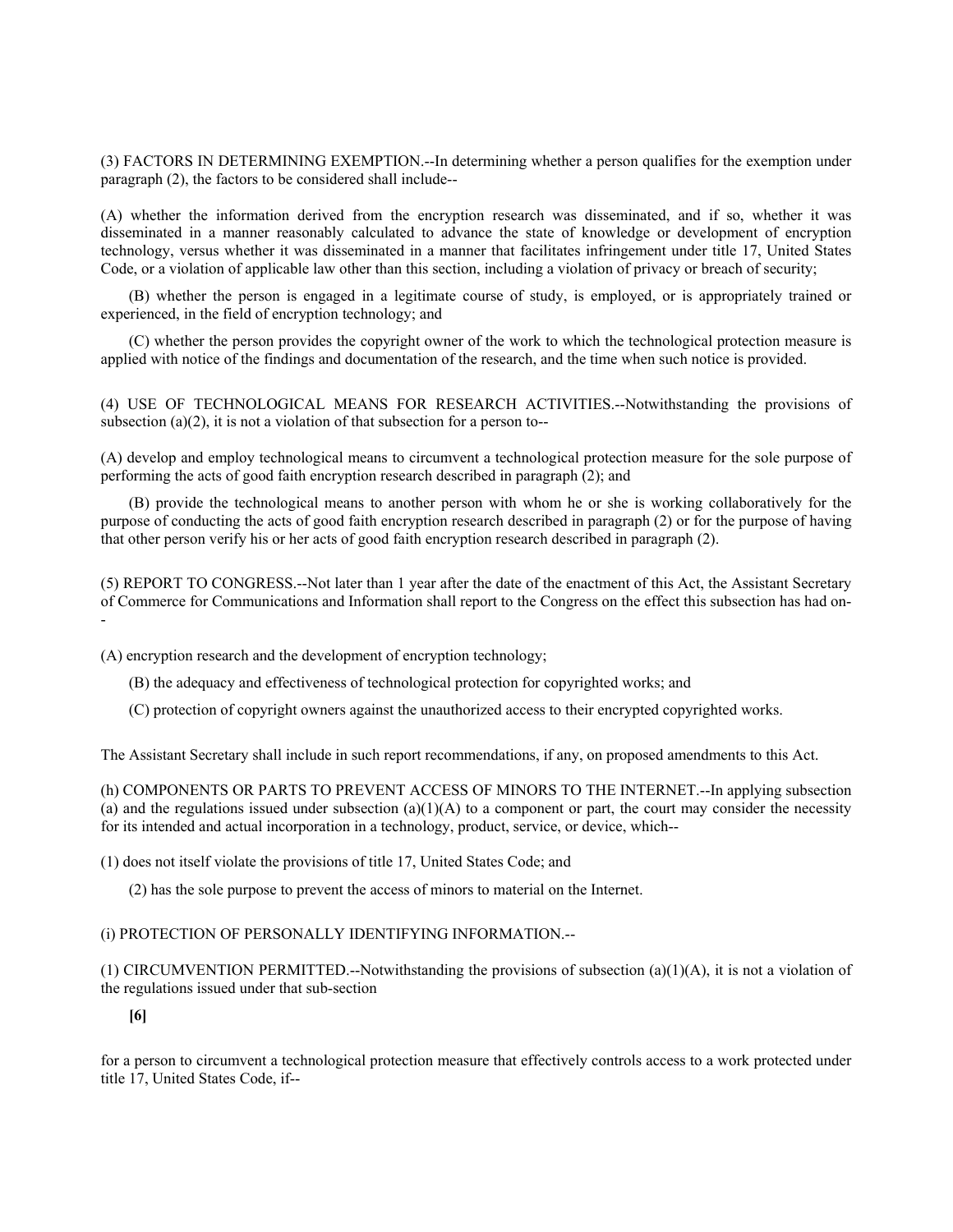(A) the technological protection measure, or the work it protects, contains the capability of collecting or disseminating personally identifying information reflecting the online activities of a natural person who seeks to gain access to the work protected;

(B) in the normal course of its operation, the technological protection measure, or the work it protects, collects or disseminates personally identifying information about the person who seeks to gain access to the work protected, without providing conspicuous notice of such collection or dissemination to such person, and without providing such person with the capability to prevent or restrict such collection or dissemination;

(C) the act of circumvention has the sole effect of identifying and disabling the capability described in subparagraph (A), and has no other effect on the ability of any person to gain access to any work; and

(D) the act of circumvention is carried out solely for the purpose of preventing the collection or dissemination of personally identifying information about a natural person who seeks to gain access to the work protected, and is not in violation of any other law.

(2) INAPPLICABILITY TO CERTAIN TECHNOLOGICAL PROTECTION MEASURES.--This subsection does not apply to a technological protection measure, or a work it protects, that does not collect or disseminate personally identifying information and that is disclosed to a user as not having or using such capability.

## **SEC. 103. INTEGRITY OF COPYRIGHT MANAGEMENT INFORMATION.**

(a) FALSE COPYRIGHT MANAGEMENT INFORMATION.--No person shall knowingly and with the intent to induce, enable, facilitate, or conceal infringement--

(1) provide copyright management information that is false, or

(2) distribute or import for distribution copyright management information that is false.

(b) REMOVAL OR ALTERATION OF COPYRIGHT MANAGEMENT INFORMATION.--No person shall, without the authority of the copyright owner or the law--

(1) intentionally remove or alter any copyright management information,

(2) distribute or import for distribution copyright management information knowing that the copyright management information has been removed or altered without authority of the copyright owner or the law, or

(3) distribute, import for distribution, or publicly perform works, copies of works, or phonorecords, knowing that copyright management information has been removed or altered without authority of the copyright owner or the law, knowing, or, with respect to civil remedies under section 104, having reasonable grounds to know, that it will induce, enable, facilitate, or conceal an infringement of any right under title 17, United States Code.

(c) DEFINITIONS.--As used in this section--

(1) the terms ''distribute'', ''publicly perform'', ''copies'', and ''phonorecords'' have the meanings given those terms in title 17, United States Code; and

(2) the term ''copyright management information'' means any of the following information conveyed in connection with copies or phonorecords of a work or performances or displays of a work, including in digital form, except that such term does not include any personally identifying information about a user of a work or of a copy, phonorecord, performance, or display of a work:

(A) The title and other information identifying the work, including the information set forth on a notice of copyright.

(B) The name of, and other identifying information about, the author of a work.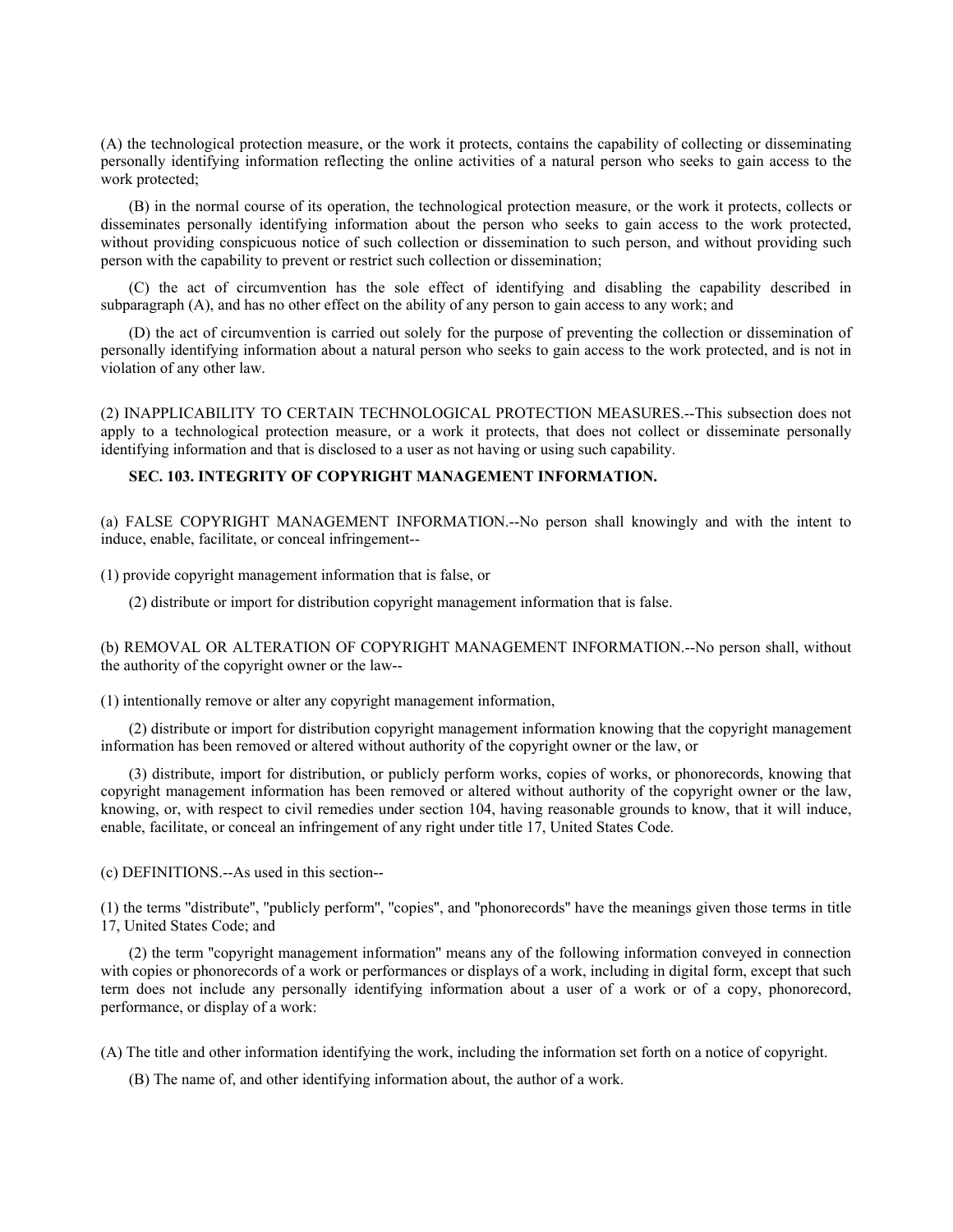(C) The name of, and other identifying information about, the copyright owner of the work, including the information set forth in a notice of copyright.

(D) With the exception of public performances of works by radio and television broadcast stations, the name of, and other identifying information about, a performer whose performance is fixed in a work other than an audiovisual work.

(E) With the exception of public performances of works by radio and television broadcast stations, in the case of an audiovisual work, the name of, and other identifying information about, a writer, performer, or director who is credited in the audiovisual work.

(F) Terms and conditions for use of the work.

**[7]**

(G) Identifying numbers or symbols referring to such information or links to such information.

(H) Such other information as the Register of Copyrights may prescribe by regulation, except that the Register of Copyrights may not require the provision of any information concerning the user of a copyrighted work.

(d) LAW ENFORCEMENT AND INTELLIGENCE ACTIVITIES.--This section does not prohibit any lawfully authorized investigative, protective, or intelligence activity of an officer, agent, or employee of the United States, a State, or a political subdivision of a State, or a person acting pursuant to a contract with the United States, a State, or a political subdivision of a State.

(e) LIMITATIONS ON LIABILITY.--

(1) ANALOG TRANSMISSIONS.--In the case of an analog transmission, a person who is making transmissions in its capacity as a broadcast station, or as a cable system (as defined in section 602 of the Communications Act of 1934), or someone who provides programming to such station or system, shall not be liable for a violation of subsection (b) if--

(A) avoiding the activity that constitutes such violation is not technically feasible or would create an undue financial hardship on such person; and

(B) such person did not intend, by engaging in such activity, to induce, enable, facilitate, or conceal infringement of a right under title 17, United States Code.

(2) DIGITAL TRANSMISSIONS.--

(A) If a digital transmission standard for the placement of copyright management information for a category of works is set in a voluntary, consensus standard-setting process involving a representative cross-section of broadcast stations or cable systems and copyright owners of a category of works that are intended for public performance by such stations or systems, a person identified in paragraph (1) shall not be liable for a violation of subsection (b) with respect to the particular copyright management information addressed by such standard if--

(i) the placement of such information by someone other than such person is not in accordance with such standard; and

(ii) the activity that constitutes such violation is not intended to induce, enable, facilitate, or conceal infringement of a right under title 17, United States Code.

(B) Until a digital transmission standard has been set pursuant to subparagraph (A) with respect to the placement of copyright management information for a category or works, a person identified in paragraph (1) shall not be liable for a violation of subsection (b) with respect to such copyright management information, if the activity that constitutes such violation is not intended to induce, enable, facilitate, or conceal infringement of a right under title 17, United States Code, and if--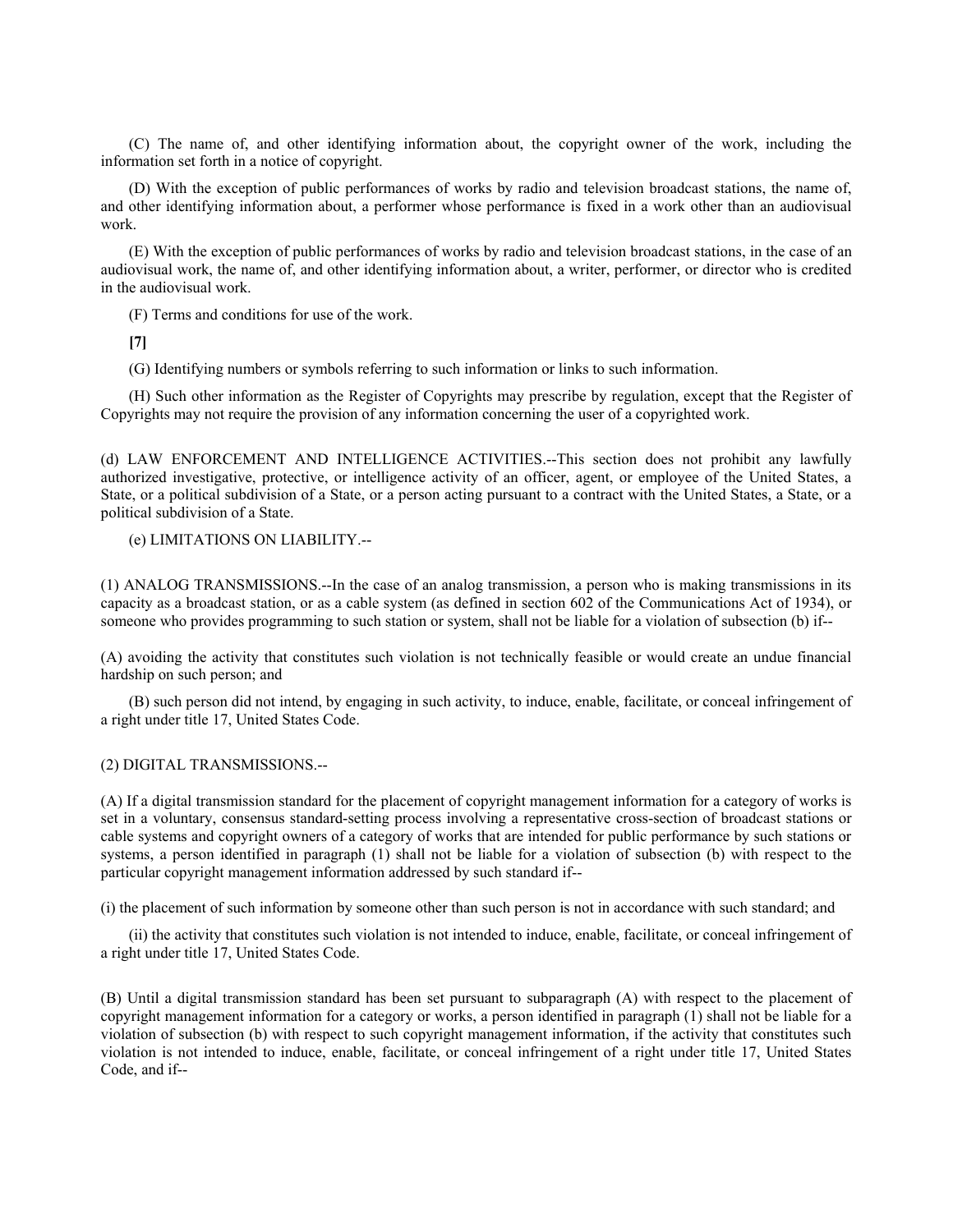(i) the transmission of such information by such person would result in a perceptible visual or aural degradation of the digital signal; or

(ii) the transmission of such information by such person would conflict with--

(I) an applicable government regulation relating to transmission of information in a digital signal;

(II) an applicable industry-wide standard relating to the transmission of information in a digital signal that was adopted by a voluntary consensus standards body prior to the effective date of this title; or

(III) an applicable industry-wide standard relating to the transmission of information in a digital signal that was adopted in a voluntary, consensus standards-setting process open to participation by a representative cross-section of broadcast stations or cable systems and copyright owners of a category of works that are intended for public performance by such stations or systems.

(3) DEFINITIONS.--As used in this subsection--

(A) the term ''broadcast station'' has the meaning given that term in section 3 of the Communications Act of 1934 *(47 U.S.C. 153));* and

(B) the term ''cable system'' has the meaning given that term in section 602 of the Communications Act of 1934 *(47 U.S.C. 522)).*

# **SEC. 104. CIVIL REMEDIES.**

(a) CIVIL ACTIONS.--Any person injured by a violation of section 102 or 103, or of any regulation issued under section  $102(a)(1)$ , may bring a civil action in an appropriate United States district court for such violation.

**[8]**

(b) POWERS OF THE COURT.--In an action brought under subsection (a), the court--

(1) may grant temporary and permanent injunctions on such terms as it deems reasonable to prevent or restrain a violation, but in no event shall impose a prior restraint on free speech or the press protected under the 1st amendment to the Constitution;

(2) at any time while an action is pending, may order the impounding, on such terms as it deems reasonable, of any device or product that is in the custody or control of the alleged violator and that the court has reasonable cause to believe was involved in a violation;

(3) may award damages under subsection (c);

(4) in its discretion may allow the recovery of costs by or against any party other than the United States or an officer thereof;

(5) in its discretion may award reasonable attorney's fees to the prevailing party; and

(6) may, as part of a final judgment or decree finding a violation, order the remedial modification or the destruction of any device or product involved in the violation that is in the custody or control of the violator or has been impounded under paragraph (2).

(c) AWARD OF DAMAGES.--

(1) IN GENERAL.--Except as otherwise provided in this title, a person committing a violation of section 102 or 103, or of any regulation issued under section  $102(a)(1)$ , is liable for either--

(A) the actual damages and any additional profits of the violator, as provided in paragraph (2), or

(B) statutory damages, as provided in paragraph (3).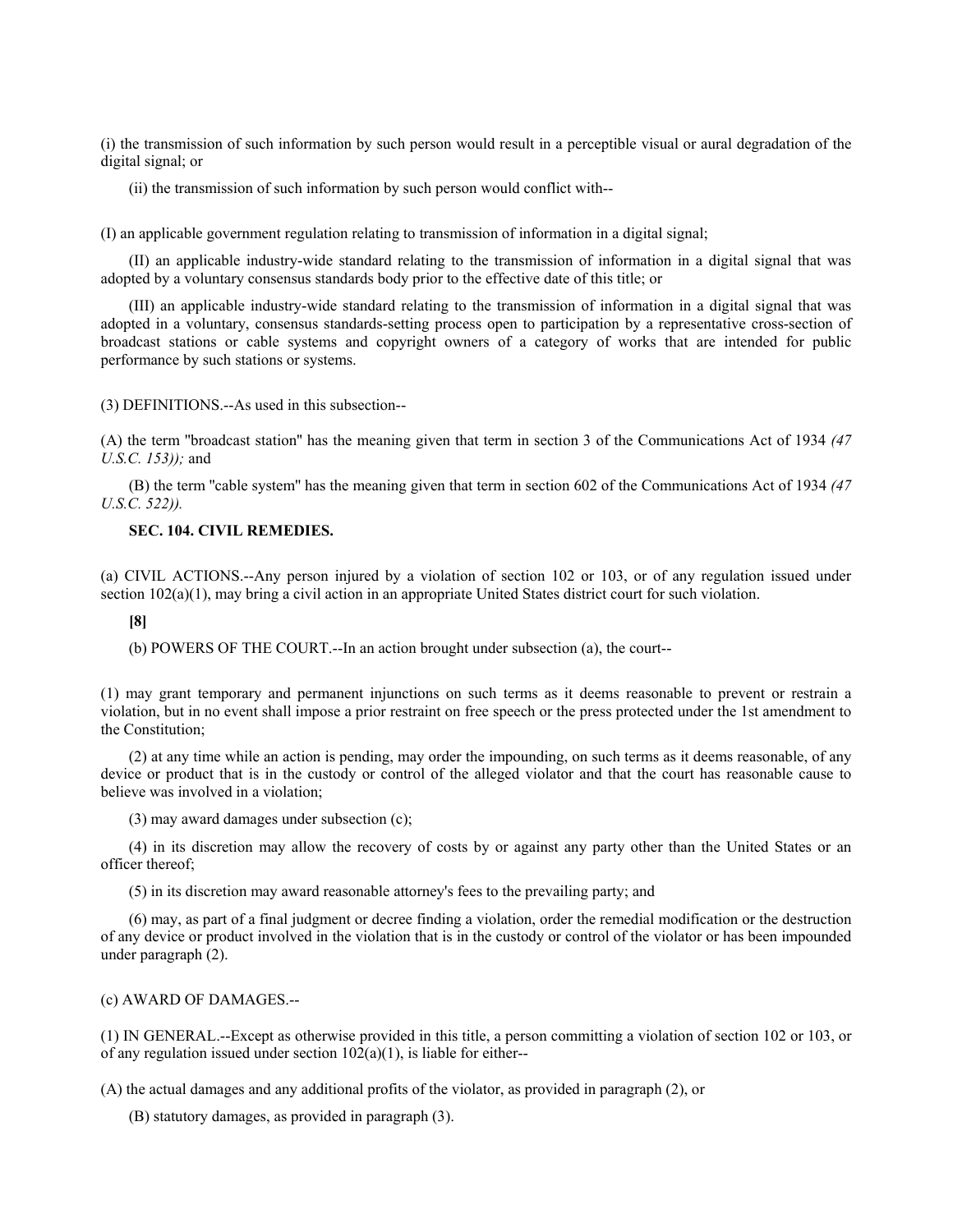(2) ACTUAL DAMAGES.--The court shall award to the complaining party the actual damages suffered by the party as a result of the violation, and any profits of the violator that are attributable to the violation and are not taken into account in computing the actual damages, if the complaining party elects such damages at any time before final judgment is entered.

(3) STATUTORY DAMAGES.--

(A) At any time before final judgment is entered, a complaining party may elect to recover an award of statutory damages for each violation of section 102, or of a regulation issued under section  $102(a)(1)$ , in the sum of not less than \$ 200 or more than \$ 2,500 per act of circumvention, device, product, component, offer, or performance of service, as the court considers just.

(B) At any time before final judgment is entered, a complaining party may elect to recover an award of statutory damages for each violation of section 103 in the sum of not less than \$ 2,500 or more than \$ 25,000.

(4) REPEATED VIOLATIONS.--In any case in which the injured party sustains the burden of proving, and the court finds, that a person has violated section 102 or 103, or any regulation issued under section  $102(a)(1)$ , within three years after a final judgment was entered against the person for another such violation, the court may increase the award of damages up to triple the amount that would otherwise be awarded, as the court considers just.

(5) INNOCENT VIOLATIONS.--

(A) IN GENERAL.--The court in its discretion may reduce or remit the total award of damages in any case in which the violator sustains the burden of proving, and the court finds, that the violator was not aware and had no reason to believe that its acts constituted a violation.

(B) NONPROFIT LIBRARY, ARCHIVES OR EDUCATIONAL INSTITUTIONS.--In the case of a nonprofit library, archives, or educational institution, the court shall remit damages in any case in which the library, archives, or educational institution sustains the burden of proving, and the court finds, that the library, archives, or educational institution was not aware and had no reason to believe that its acts constituted a violation.

### **SEC. 105. CRIMINAL OFFENSES AND PENALTIES.**

(a) IN GENERAL.--Any person who violates section 102 or 103, or any regulation issued under section  $102(a)(1)$ , willfully and for purposes of commercial advantage or private financial gain--

(1) shall be fined not more than \$ 500,000 or imprisoned for not more than 5 years, or both, for the first offense; and

(2) shall be fined not more than \$ 1,000,000 or imprisoned for not more than 10 years, or both, for any subsequent offense.

**[9]**

(b) LIMITATION FOR NONPROFIT LIBRARY, ARCHIVES, OR EDUCATIONAL INSTITUTION.--Subsection (a) shall not apply to a nonprofit library, archives, or educational institution.

(c) STATUTE OF LIMITATIONS.--No criminal proceeding shall be brought under this section unless such proceeding is commenced within five years after the cause of action arose.

### **SEC. 106. SAVINGS CLAUSE.**

Nothing in this title abrogates, diminishes, or weakens the provisions of, nor provides any defense or element of mitigation in a criminal prosecution or civil action under, any Federal or State law that prevents the violation of the privacy of an individual in connection with the individual's use of the Internet.

# **SEC. 107. DEVELOPMENT AND IMPLEMENTATION OF TECHNOLOGICAL PROTECTION MEASURES.**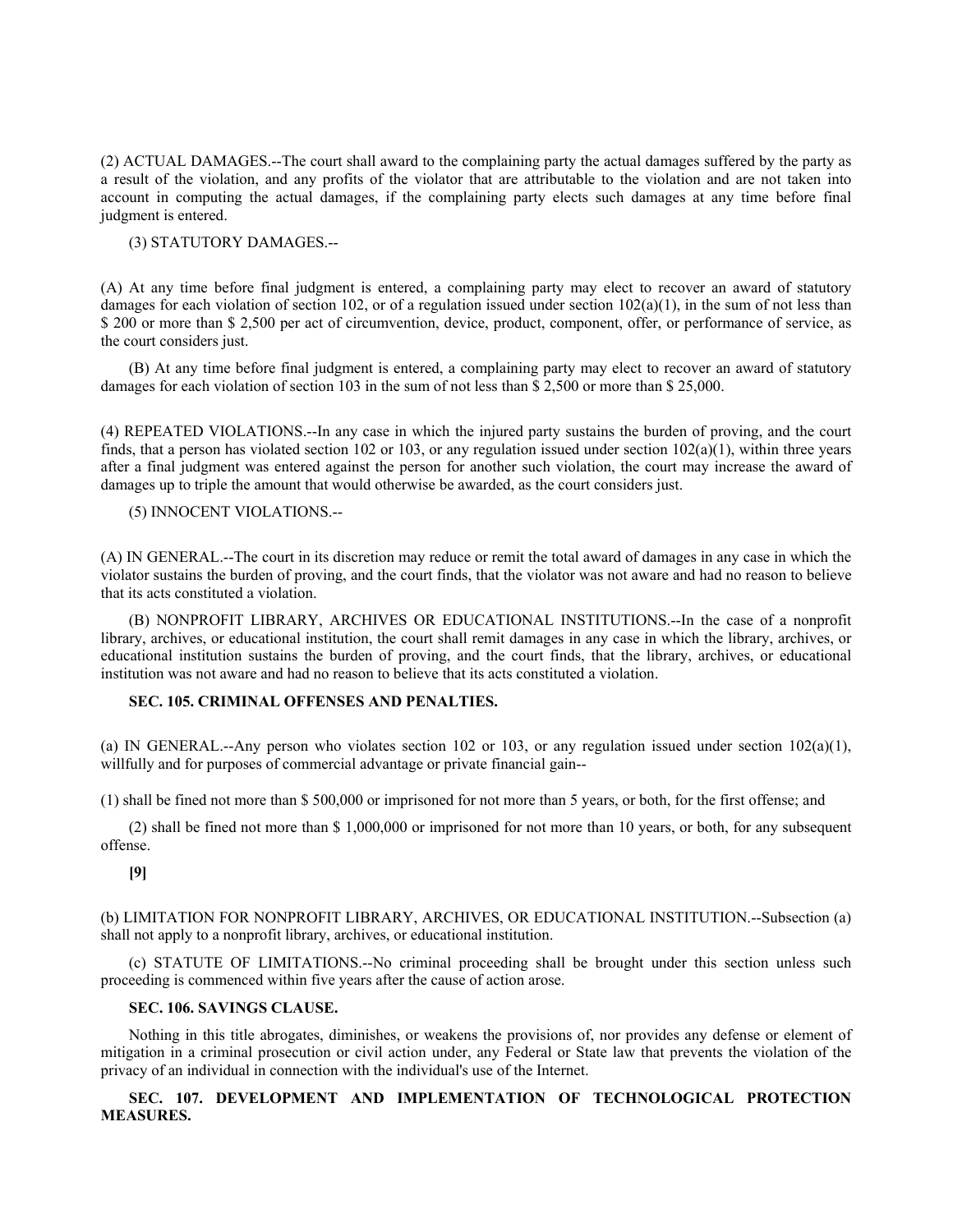(a) STATEMENT OF CONGRESSIONAL POLICY AND OBJECTIVE.--It is the sense of the Congress that technological protection measures play a crucial role in safeguarding the interests of both copyright owners and lawful users of copyrighted works in digital formats, by facilitating lawful uses of such works while protecting the private property interests of holders of rights under title 17, United States Code. Accordingly, the expeditious implementation of such measures, developed by the private sector through voluntary industry-led processes, is a key factor in realizing the full benefits of making available copyrighted works through digital networks, including the benefits set forth in this section.

(b) TECHNOLOGICAL PROTECTION MEASURES.--The technological protection measures referred to in subsection (a) shall include, but not be limited to, those which--

(1) enable nonprofit libraries, for nonprofit purposes, to continue to lend to library users copies or phonorecords that such libraries have lawfully acquired, including the lending of such copies or phonorecords in digital formats in a manner that prevents infringement;

(2) effectively protect against the infringement of exclusive rights under title 17, United States Code, and facilitate the exercise of those exclusive rights; and

(3) promote the development and implementation of diverse methods, mechanisms, and arrangements in the marketplace for making available copyrighted works in digital formats which provide opportunities for individual members of the public to make lawful uses of copyrighted works in digital formats.

(c) PROCEDURES FOR DEVELOPING AND IMPLEMENTING TECHNOLOGICAL PROTECTION MEASURES.--The technological protection measures whose development and implementation the Congress anticipates are those which--

(1) are developed pursuant to a broad consensus in an open, fair, voluntary, and multi-industry process;

(2) are made available on reasonable and nondiscriminatory terms; and

(3) do not impose substantial costs or burdens on copyright owners or on manufacturers of hardware or software used in conjunction with copyrighted works in digital formats.

(d) OVERSIGHT AND REPORTING.--(1) The Secretary of Commerce, in consultation with the Assistant Secretary of Commerce for Communications and Information and the Register of Copyrights, shall review the impact of the enactment of section 102 of this Act on the access of individual users to copyrighted works in digital formats and shall report annually thereon to the Committees on Commerce and on the Judiciary of the House of Representatives and the Committees on Commerce, Science, and Transportation and on the Judiciary of the Senate.

(2) Each report under paragraph (1) shall address the following issues:

(A) The status of the development and implementation of technological protection measures, including measures that advance the objectives of this section, and the effectiveness of technological protection measures in protecting the private property interests of copyright owners under title 17, United States Code.

(B) The degree to which individual lawful users of copyrighted works--

(i) have access to the Internet and digital networks generally;

(ii) are dependent upon such access for their use of copyrighted works;

(iii) have available to them other channels for obtaining and using copyrighted works, other than the Internet and digital networks generally;

(iv) are required to pay copyright owners or intermediaries for each lawful use of copyrighted works in digital formats to which they have access; and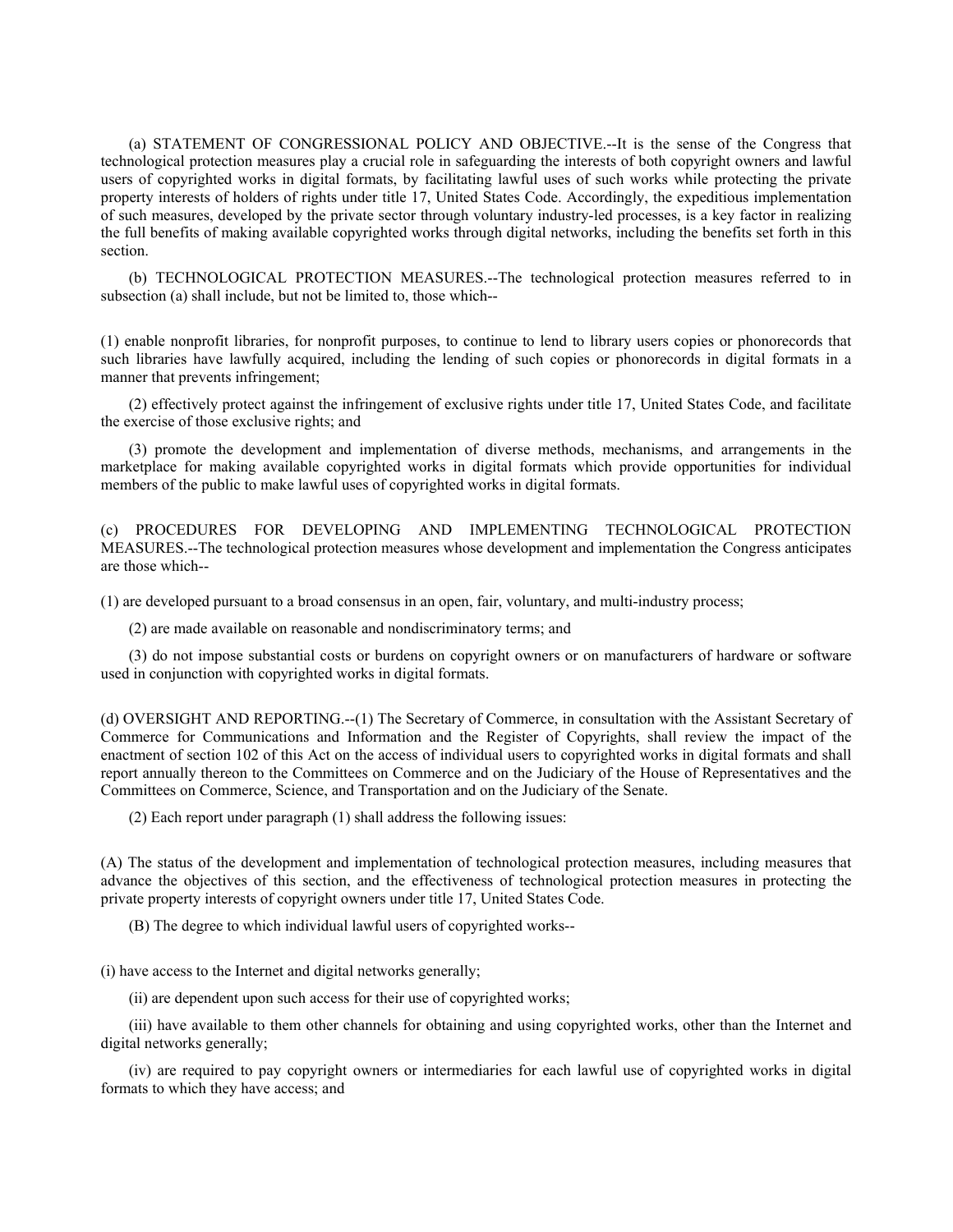(v) are able to utilize nonprofit libraries to obtain access, through borrowing without payment by the user, to copyrighted works in digital formats.

(C) The degree to which infringement of copyrighted works in digital formats is occurring.

**[10]**

(D) Whether and the extent to which section 102, and the regulations issued under section  $102(a)(1)$ , are asserted as a basis for liability in claims brought against persons conducting research and development, including reverse engineering of copyrighted works, and the extent to which such claims constitute a serious impediment to the development and production of competitive goods and services.

(E) The degree to which individual users of copyrighted materials in digital formats are able effectively to protect themselves against the use of technological protection measures to carry out or facilitate the undisclosed collection and dissemination of personally identifying information concerning the access to and use of such materials by such users.

(F) Such other issues as the Secretary of Commerce, in consultation with the Assistant Secretary of Commerce for Communications and Information and the Register of Copyrights, identifies as relevant to the impact of the enactment of section 102 on the access of individual users to copyrighted works in digital formats.

(3) The first report under this subsection shall be submitted not later than one year after the date of the enactment of this Act, and the last such report shall be submitted not later than three years after the date of the enactment of this Act.

(4) The reports under this subsection may include such recommendations for additional legislative action as the Secretary of Commerce and the Register of Copyrights consider advisable in order to further the objectives of this section.

### **SEC. 108. TECHNICAL AMENDMENTS.**

(a) DEFINITIONS.--Section 101 of title 17, United States Code, is amended--

(1) by striking the definition of ''Berne Convention work'';

(2) in the definition of ''The 'country of origin' of a Berne Convention work''--

(A) by striking ''The 'country of origin' of a Berne Convention work, for purposes of section 411, is the United States if'' and inserting ''For purposes of section 411, a work is a 'United States work' only if'';

(B) in paragraph (1)--

(i) in subparagraph (B) by striking ''nation or nations adhering to the Berne Convention'' and inserting ''treaty party or parties'';

(ii) in subparagraph (C) by striking ''does not adhere to the Berne Convention'' and inserting ''is not a treaty party''; and

(iii) in subparagraph (D) by striking ''does not adhere to the Berne Convention'' and inserting ''is not a treaty party''; and

(C) in the matter following paragraph (3) by striking ''For the purposes of section 411, the 'country of origin' of any other Berne Convention work is not the United States.'';

(3) by inserting after the definition of ''fixed'' the following:

''The 'Geneva Phonograms Convention' is the Convention for the Protection of Producers of Phonograms Against Unauthorized Duplication of Their Phonograms, concluded at Geneva, Switzerland, on October 29, 1971.'';

(4) by inserting after the definition of ''including'' the following: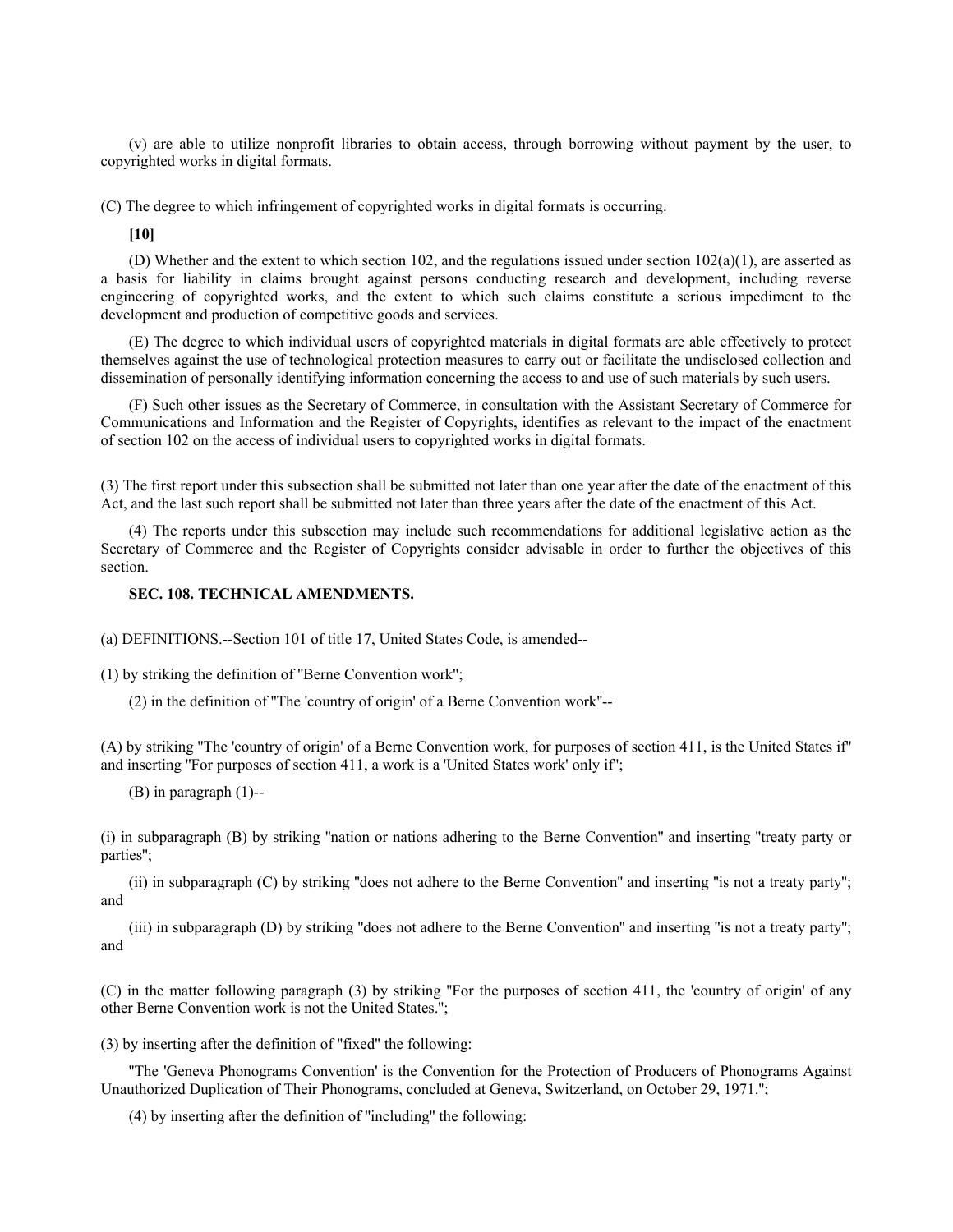''An 'international agreement' is--

''(1) the Universal Copyright Convention;

''(2) the Geneva Phonograms Convention;

''(3) the Berne Convention;

''(4) the WTO Agreement;

''(5) the WIPO Copyright Treaty;

''(6) the WIPO Performances and Phonograms Treaty; and

''(7) any other copyright treaty to which the United States is a party.'';

(5) by inserting after the definition of ''transmit'' the following:

''A 'treaty party' is a country or intergovernmental organization other than the United States that is a party to an international agreement.'';

(6) by inserting after the definition of ''widow'' the following:

''The 'WIPO Copyright Treaty' is the WIPO Copyright Treaty concluded at Geneva, Switzerland, on December 20, 1996.'';

(7) by inserting after the definition of ''The 'WIPO Copyright Treaty' '' the following:

''The 'WIPO Performances and Phonograms Treaty' is the WIPO Performances and Phonograms Treaty concluded at Geneva, Switzerland, on December 20, 1996.''; and

(8) by inserting after the definition of ''work made for hire'' the following:

''The terms 'WTO Agreement' and 'WTO member country' have the meanings given those terms in paragraphs (9) and (10), respectively, of section 2 of the Uruguay Round Agreements Act.''.

**[11]**

(b) SUBJECT MATTER OF COPYRIGHT; NATIONAL ORIGIN.--Section 104 of title 17, United States Code, is amended--

(1) in subsection (b)--

(A) in paragraph (1) by striking ''foreign nation that is a party to a copyright treaty to which the United States is also a party'' and inserting ''treaty party'';

(B) in paragraph (2) by striking ''party to the Universal Copyright Convention'' and inserting ''treaty party'';

(C) by redesignating paragraph (5) as paragraph (6);

(D) by redesignating paragraph (3) as paragraph (5) and inserting it after paragraph (4);

(E) by inserting after paragraph (2) the following:

''(3) the work is a sound recording that was first fixed in a treaty party; or'';

(F) in paragraph (4) by striking ''Berne Convention work'' and inserting ''pictorial, graphic, or sculptural work that is incorporated in a building or other structure, or an architectural work that is embodied in a building and the building or structure is located in the United States or a treaty party''; and

(G) by inserting after paragraph (6), as so redesignated, the following: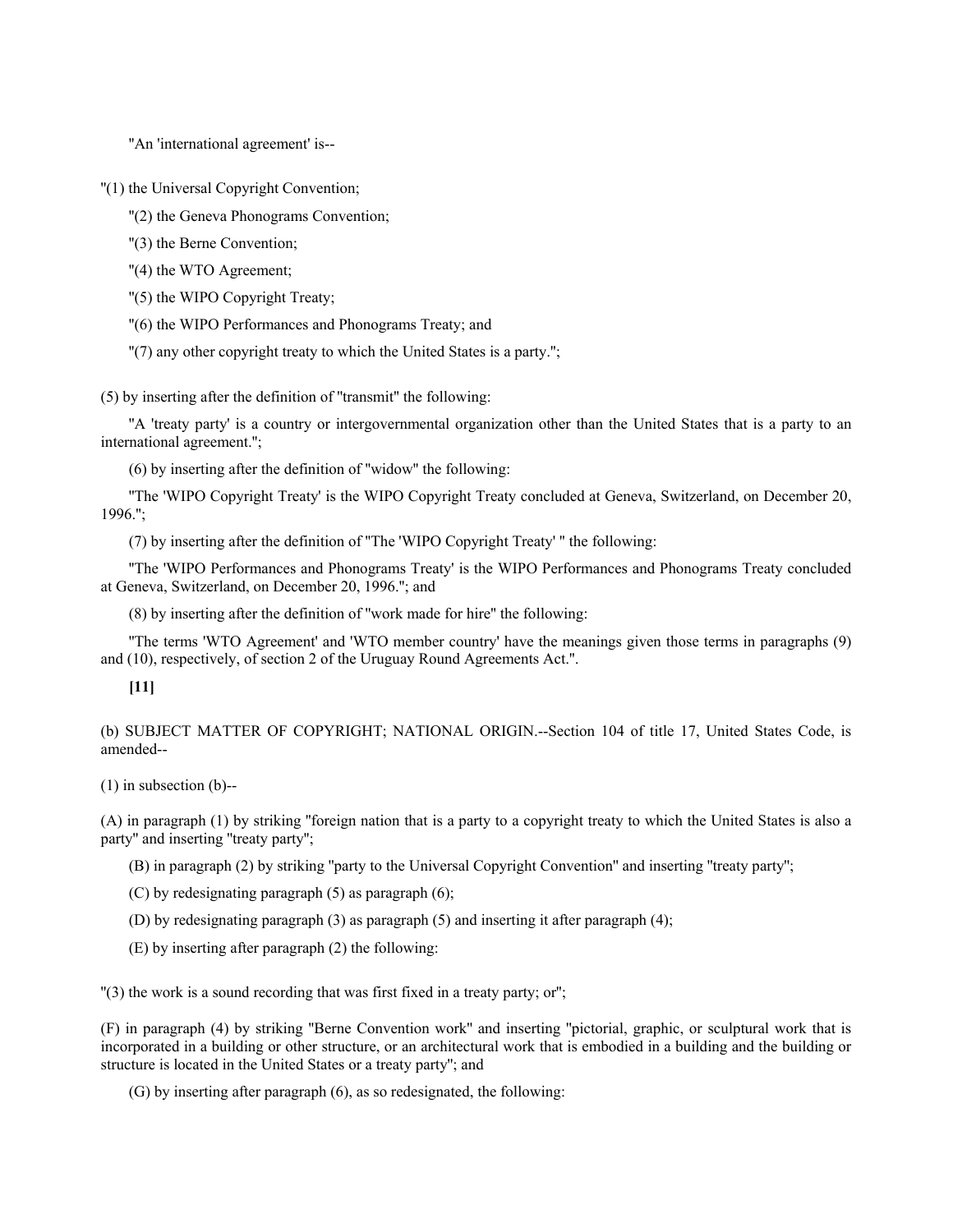''For purposes of paragraph (2), a work that is published in the United States or a treaty party within 30 days after publication in a foreign nation that is not a treaty party shall be considered to be first published in the United States or such treaty party, as the case may be.''; and

(2) by adding at the end the following new subsection:

''(d) EFFECT OF PHONOGRAMS TREATIES.--Notwithstanding the provisions of subsection (b), no works other than sound recordings shall be eligible for protection under this title solely by virtue of the adherence of the United States to the Geneva Phonograms Convention or the WIPO Performances and Phonograms Treaty.''.

(c) COPYRIGHT IN RESTORED WORKS.--Section 104A(h) of title 17, United States Code, is amended--

(1) in paragraph (1), by striking subparagraphs (A) and (B) and inserting the following:

''(A) a nation adhering to the Berne Convention;

- ''(B) a WTO member country;
- ''(C) a nation adhering to the WIPO Copyright Treaty;
- ''(D) a nation adhering to the WIPO Performances and Phonograms Treaty; or
- ''(E) subject to a Presidential proclamation under subsection (g).'';

(2) by amending paragraph (3) to read as follows:

''(3) The term 'eligible country' means a nation, other than the United States, that--

''(A) becomes a WTO member country after the date of the enactment of the Uruguay Round Agreements Act;

''(B) on such date of enactment is, or after such date of enactment becomes, a nation adhering to the Berne Convention;

- ''(C) adheres to the WIPO Copyright Treaty;
- ''(D) adheres to the WIPO Performances and Phonograms Treaty; or
- ''(E) after such date of enactment becomes subject to a proclamation under subsection (g).'';

 $(3)$  in paragraph  $(6)$ --

 $(A)$  in subparagraph  $(C)(iii)$  by striking "and" after the semicolon;

(B) at the end of subparagraph (D) by striking the period and inserting ''; and''; and

(C) by adding after subparagraph (D) the following:

''(E) if the source country for the work is an eligible country solely by virtue of its adherence to the WIPO Performances and Phonograms Treaty, is a sound recording.'';

(4) in paragraph  $(8)(B)(i)$ --

- (A) by inserting ''of which'' before ''the majority''; and
	- (B) by striking ''of eligible countries''; and

(5) by striking paragraph (9).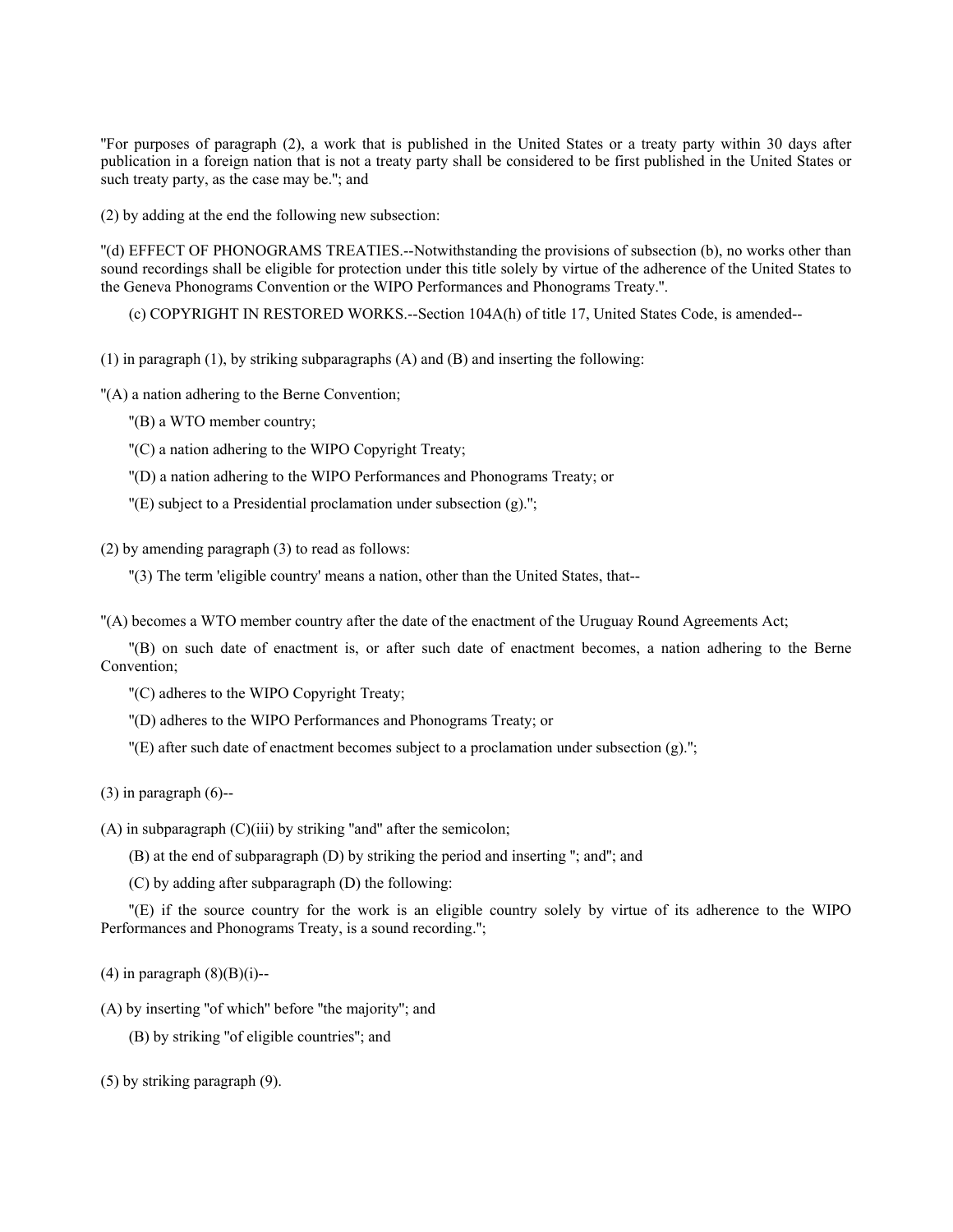(d) REGISTRATION AND INFRINGEMENT ACTIONS.--Section 411(a) of title 17, United States Code, is amended in the first sentence--

(1) by striking ''actions for infringement of copyright in Berne Convention works whose country of origin is not the United States and''; and

(2) by inserting ''United States'' after ''no action for infringement of the copyright in any''.

**[12]**

(e) STATUTE OF LIMITATIONS.--Section 507(a) of title 17, United State Code, is amended by striking ''No'' and inserting ''Except as expressly provided otherwise in this title, no''.

# **SEC. 109. EFFECTIVE DATE.**

(a) IN GENERAL.--Subject to subsection (b), the amendments made by this title shall take effect on the date of the enactment of this Act.

(b) AMENDMENTS RELATING TO CERTAIN INTERNATIONAL AGREEMENTS.--(1) The following shall take effect upon the entry into force of the WIPO Copyright Treaty with respect to the United States:

(A) Paragraph (5) of the definition of ''international agreement'' contained in section 101 of title 17, United States Code, as amended by section  $108(a)(4)$  of this Act.

(B) The amendment made by section 108(a)(6) of this Act.

(C) Subparagraph (C) of section  $104A(h)(1)$  of title 17, United States Code, as amended by section  $108(c)(1)$  of this Act.

(D) Subparagraph (C) of section 104A(h)(3) of title 17, United States Code, as amended by section 108(c)(2) of this Act.

(2) The following shall take effect upon the entry into force of the WIPO Performances and Phonograms Treaty with respect to the United States:

(A) Paragraph (6) of the definition of ''international agreement'' contained in section 101 of title 17, United States Code, as amended by section  $108(a)(4)$  of this Act.

(B) The amendment made by section  $108(a)(7)$  of this Act.

(C) The amendment made by section 108(b)(2) of this Act.

(D) Subparagraph (D) of section 104A(h)(1) of title 17, United States Code, as amended by section 108(c)(1) of this Act.

(E) Subparagraph (D) of section 104A(h)(3) of title 17, United States Code, as amended by section 108(c)(2) of this Act.

(F) The amendments made by section  $108(c)(3)$  of this Act.

#### **TITLE II--INTERNET COPYRIGHT**

### **INFRINGEMENT LIABILITY**

# **SEC. 201. SHORT TITLE.**

This title may be cited as the ''Internet Copyright Infringement Liability Clarification Act of 1998.''

# **SEC. 202. LIMITATIONS ON LIABILITY FOR INTERNET COPYRIGHT INFRINGEMENT.**

(a) IN GENERAL.--Chapter 5 of title 17, United States Code, is amended by adding after section 511 the following new section: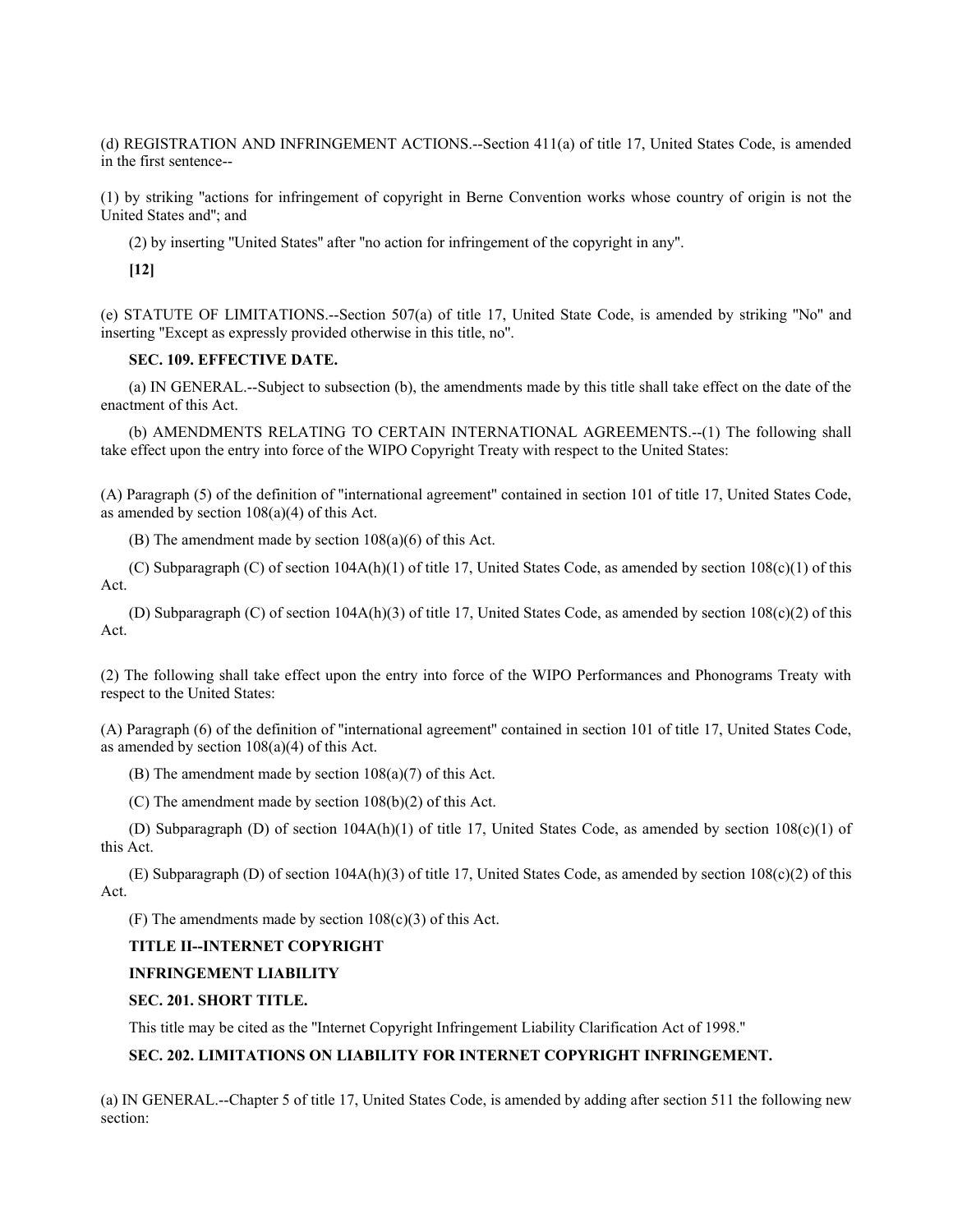# **''§ 512. Liability of service providers for online infringement of copyright**

''(a) DIGITAL NETWORK COMMUNICATIONS.--A service provider shall not be liable for monetary relief, or except as provided in subsection (i) for injunctive or other equitable relief, for infringement for the provider's transmitting, routing, or providing connections for, material through a system or network controlled or operated by or for the service provider, or the intermediate and transient storage of such material in the course of such transmitting, routing or providing connections, if--

''(1) it was initiated by or at the direction of a person other than the service provider;

''(2) it is carried out through an automatic technical process without selection of such material by the service provider;

''(3) the service provider does not select the recipients of such material except as an automatic response to the request of another;

''(4) no such copy of such material made by the service provider is maintained on the system or network in a manner ordinarily accessible to anyone other than anticipated recipients, and no such copy is maintained on the system or network in a manner ordinarily accessible to the anticipated recipients for a longer period than is reasonably necessary for the communication; and

''(5) the material is transmitted without modification to its content.

''(b) SYSTEM CACHING.--A service provider shall not be liable for monetary relief, or except as provided in subsection (i) for injunctive or other equitable relief, for infringement for the intermediate and temporary storage of material on the system or network controlled or operated by or for the service provider: *Provided*, That--

''(1) such material is made available online by a person other than such service provider,

**[13]**

''(2) such material is transmitted from the person described in paragraph (1) through such system or network to someone other than that person at the direction of such other person,

''(3) the storage is carried out through an automatic technical process for the purpose of making such material available to users of such system or network who subsequently request access to that material from the person described in paragraph (1):

### *Provided further*, That--

''(4) such material is transmitted to such subsequent users without modification to its content from the manner in which the material otherwise was transmitted from the person described in paragraph (1);

''(5) such service provider complies with rules concerning the refreshing, reloading or other updating of such material when specified by the person making that material available online in accordance with an accepted industry standard data communications protocol for the system or network through which that person makes the material available: *Provided further*, That the rules are not used by the person described in paragraph (1) to prevent or unreasonably impair such intermediate storage;

''(6) such service provider does not interfere with the ability of technology associated with such material that returns to the person described in paragraph (1) the information that would have been available to such person if such material had been obtained by such subsequent users directly from such person: *Provided further*, That such technology--

''(A) does not significantly interfere with the performance of the provider's system or network or with the intermediate storage of the material;

''(B) is consistent with accepted industry standard communications protocols; and

''(C) does not extract information from the provider's system or network other than the information that would have been available to such person if such material had been accessed by such users directly from such person;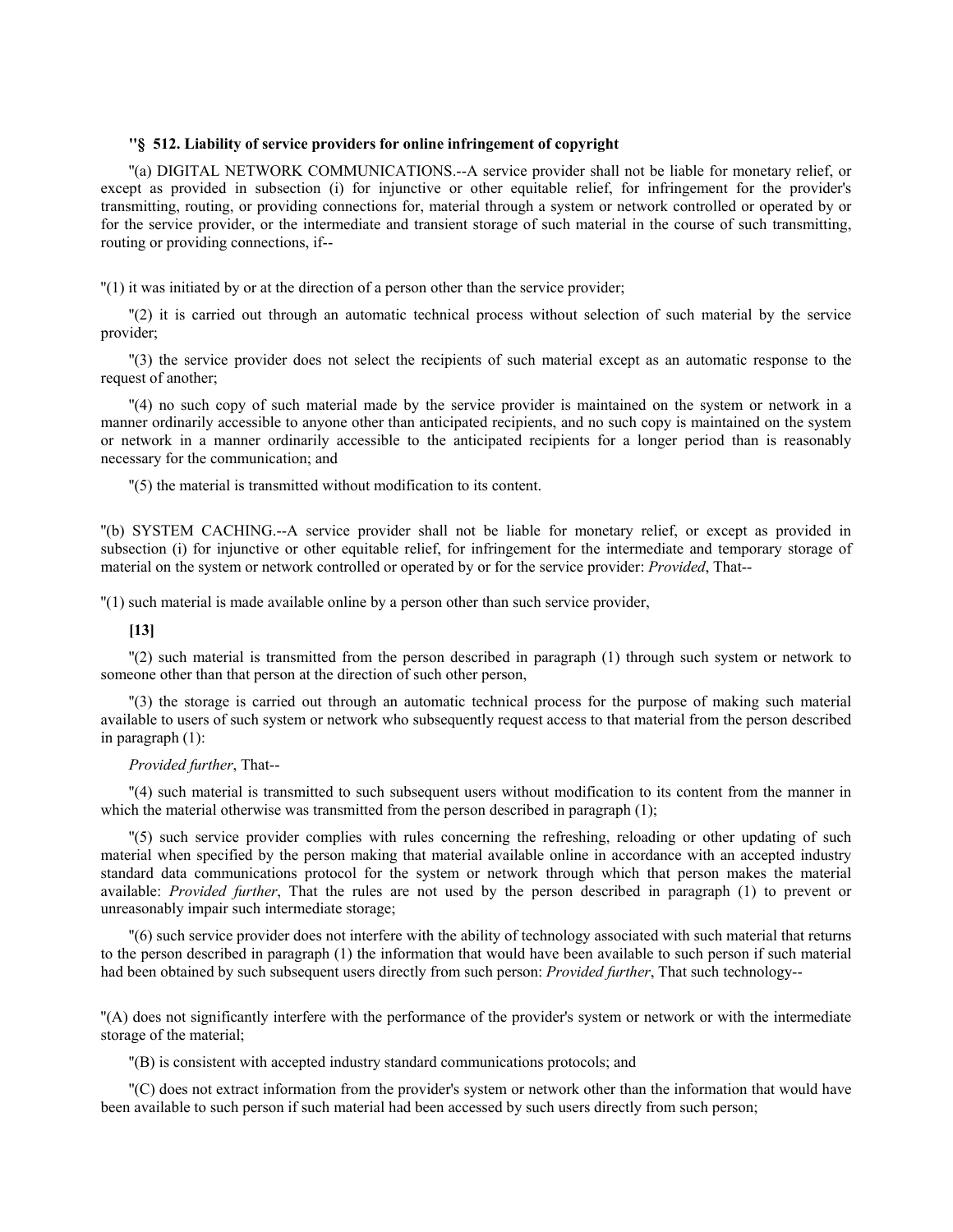''(7) either--

''(A) the person described in paragraph (1) does not currently condition access to such material; or

''(B) if access to such material is so conditioned by such person, by a current individual pre-condition, such as a pre-condition based on payment of a fee, or provision of a password or other information, the service provider permits access to the stored material in significant part only to users of its system or network that have been so authorized and only in accordance with those conditions; and

''(8) if the person described in paragraph (1) makes that material available online without the authorization of the copyright owner, then the service provider responds expeditiously to remove, or disable access to, the material that is claimed to be infringing upon notification of claimed infringements described in subsection (c)(3): Provided further, That the material has previously been removed from the originating site, and the party giving the notification includes in the notification a statement confirming that such material has been removed or access to it has been disabled or ordered to be removed or have access disabled.

''(c) INFORMATION STORED ON SERVICE PROVIDERS.--

''(1) IN GENERAL.--A service provider shall not be liable for monetary relief, or except as provided in subsection (i) for injunctive or other equitable relief, for infringement for the storage at the direction of a user of material that resides on a system or network controlled or operated by or for the service provider, if the service provider--

 $''(A)(i)$  does not have actual knowledge that the material or activity is infringing,

''(ii) in the absence of such actual knowledge, is not aware of facts or circumstances from which infringing activity is apparent, or

''(iii) if upon obtaining such knowledge or awareness, the service provider acts expeditiously to remove or disable access to, the material;

''(B) does not receive a financial benefit directly attributable to the infringing activity, where the service provider has the right and ability to control such activity; and

''(C) in the instance of a notification of claimed infringement as described in paragraph (3), responds expeditiously to remove, or disable access to, the material that is claimed to be infringing or to be the subject of infringing activity.

# **[14]**

''(2) DESIGNATED AGENT.--The limitations on liability established in this subsection apply only if the service provider has designated an agent to receive notifications of claimed infringement described in paragraph (3), by substantially making the name, address, phone number, electronic mail address of such agent, and other contact information deemed appropriate by the Register of Copyrights, available through its service, including on its website, and by providing such information to the Copyright Office. The Register of Copyrights shall maintain a current directory of agents available to the public for inspection, including through the Internet, in both electronic and hard copy formats.

''(3) ELEMENTS OF NOTIFICATION.--

''(A) To be effective under this subsection, a notification of claimed infringement means any written communication provided to the service provider's designated agent that includes substantially the following--

''(i) a physical or electronic signature of a person authorized to act on behalf of the owner of an exclusive right that is allegedly infringed;

''(ii) identification of the copyrighted work claimed to have been infringed, or, if multiple such works at a single online site are covered by a single notification, a representative list of such works at that site;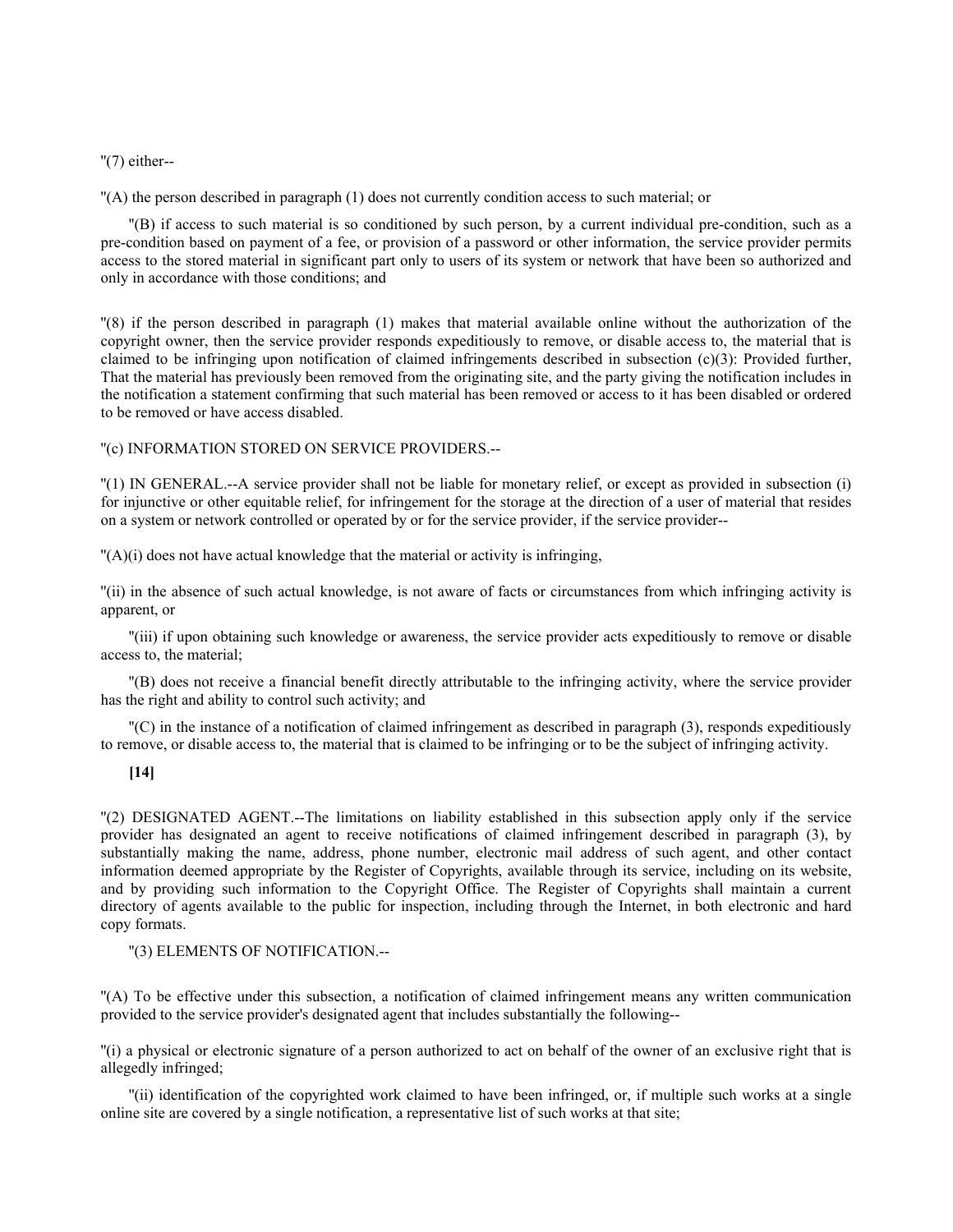''(iii) identification of the material that is claimed to be infringing or to be the subject of infringing activity that is to be removed or access to which is to be disabled, and information reasonably sufficient to permit the service provider to locate the material;

''(iv) information reasonably sufficient to permit the service provider to contact the complaining party, such as an address, telephone number, and, if available an electronic mail address at which the complaining party may be contacted;

''(v) a statement that the complaining party has a good faith belief that use of the material in the manner complained of is not authorized by the copyright owner, or its agent, or the law; and

''(vi) a statement that the information in the notification is accurate, and under penalty of perjury, that the complaining party has the authority to enforce the owner's rights that are claimed to be infringed.

''(B) A notification from the copyright owner or from a person authorized to act on behalf of the copyright owner that fails substantially to conform to the provisions of paragraph  $(3)(A)$  shall not be considered under paragraph  $(1)(A)$  in determining whether a service provider has actual knowledge or is aware of facts or circumstances from which infringing activity is apparent: *Provided*, That the provider promptly attempts to contact the complaining party or takes other reasonable steps to assist in the receipt of notice under paragraph  $(3)(A)$  when the notice is provided to the service provider's designated agent and substantially satisfies the provisions of paragraphs (3)(A) (ii), (iii), and (iv).

''(d) INFORMATION LOCATION TOOLS.--A service provider shall not be liable for monetary relief, or except as provided in subsection (i) for injunctive or other equitable relief, for infringement for the provider referring or linking users to an online location containing infringing material or activity by using information location tools, including a directory, index, reference, pointer or hypertext link, if the provider--

''(1) does not have actual knowledge that the material or activity is infringing or, in the absence of such actual knowledge, is not aware of facts or circumstances from which infringing activity is apparent;

''(2) does not receive a financial benefit directly attributable to the infringing activity, where the service provider has the right and ability to control such activity; and

''(3) responds expeditiously to remove or disable the reference or link upon notification of claimed infringement as described in subsection (c)(3): *Provided*, That for the purposes of this paragraph, the element in subsection (c)(3)(A)(iii) shall be identification of the reference or link, to material or activity claimed to be infringing, that is to be removed or access to which is to be disabled, and information reasonably sufficient to permit the service provider to locate such reference or link.

''(e) MISREPRESENTATIONS.--Any person who knowingly materially misrepresents under this section--

''(1) that material or activity is infringing, or

''(2) that material or activity was removed or disabled by mistake or misidentification,

shall be liable for any damages, including costs and attorneys' fees, incurred by the alleged infringer, by any copyright owner or copyright owner's authorized licensee,

# **[15]**

or by the service provider, who is injured by such misrepresentation, as the result of the service provider relying upon such misrepresentation in removing or disabling access to the material or activity claimed to be infringing, or in replacing the removed material or ceasing to disable access to it.

''(f) REPLACEMENT OF REMOVED OR DISABLED MATERIAL AND LIMITATION ON OTHER LIABILITY.--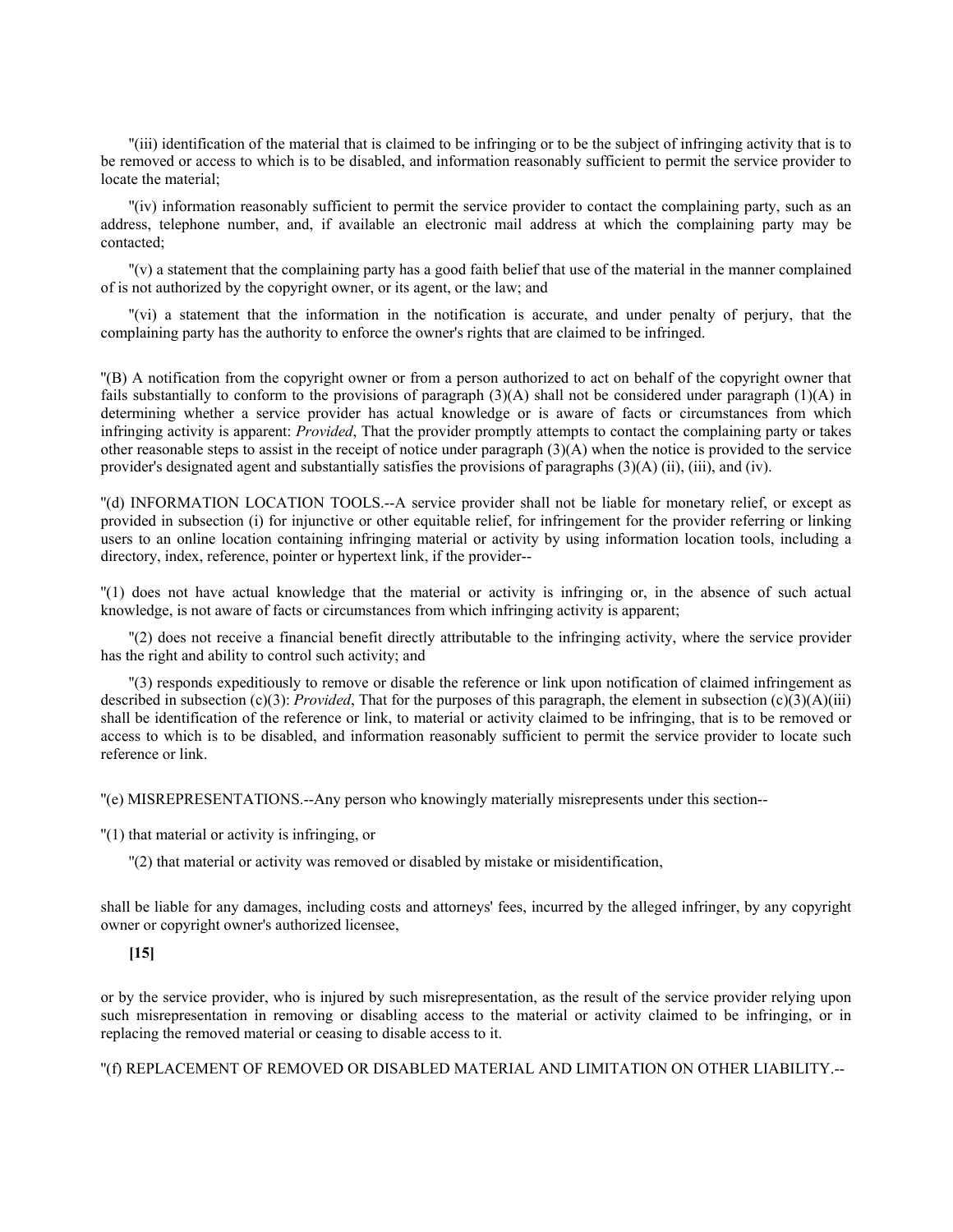''(1) Subject to paragraph (2) of this subsection, a service provider shall not be liable to any person for any claim based on the service provider's good faith disabling of access to, or removal of, material or activity claimed to be infringing or based on facts or circumstances from which infringing activity is apparent, regardless of whether the material or activity is ultimately determined to be infringing.

''(2) Paragraph (1) of this subsection shall not apply with respect to material residing at the direction of a subscriber of the service provider on a system or network controlled or operated by or for the service provider that is removed, or to which access is disabled by the service provider pursuant to a notice provided under subsection  $(c)(1)(C)$ , unless the service provider--

''(A) takes reasonable steps promptly to notify the subscriber that it has removed or disabled access to the material;

''(B) upon receipt of a counter notice as described in paragraph (3), promptly provides the person who provided the notice under subsection  $(c)(1)(C)$  with a copy of the counter notice, and informs such person that it will replace the removed material or cease disabling access to it in ten business days; and

''(C) replaces the removed material and ceases disabling access to it not less than 10, nor more than 14, business days following receipt of the counter notice, unless its designated agent first receives notice from the person who submitted the notification under subsection  $(c)(1)(C)$  that such person has filed an action seeking a court order to restrain the subscriber from engaging in infringing activity relating to the material on the service provider's system or network.

''(3) To be effective under this subsection, a counter notification means any written communication provided to the service provider's designated agent that includes substantially the following:

''(A) A physical or electronic signature of the subscriber.

''(B) Identification of the material that has been removed or to which access has been disabled and the location at which such material appeared before it was removed or access was disabled.

''(C) A statement under penalty of perjury that the subscriber has a good faith belief that the material was removed or disabled as a result of mistake or misidentification of the material to be removed or disabled.

''(D) The subscriber's name, address and telephone number, and a statement that the subscriber consents to the jurisdiction of Federal Court for the judicial district in which the address is located, or if the subscriber's address is outside of the United States, for any judicial district in which the service provider may be found, and that the subscriber will accept service of process from the person who provided notice under subsection  $(c)(1)(C)$  or agent of such person.

''(4) A service provider's compliance with paragraph (2) shall not subject the service provider to liability for copyright infringement with respect to the material identified in the notice provided under subsection  $(c)(1)(C)$ .

''(g) IDENTIFICATION OF DIRECT INFRINGER.--The copyright owner or a person authorized to act on the owner's behalf may request an order for release of identification of an alleged infringer by filing--

 $\Gamma(1)$  a copy of a notification described in subsection (c)(3)(A), including a proposed order, and

''(2) a sworn declaration that the purpose of the order is to obtain the identity of an alleged infringer and that such information will only be used for the purpose of this title, with the clerk of any United States district court.

The order shall authorize and order the service provider receiving the notification to disclose expeditiously to the copyright owner or person authorized by the copyright owner information sufficient to identify the alleged direct infringer of the material described in the notification to the extent such information is available to the service provider. The order shall be expeditiously issued if the accompanying notification satisfies the provisions of subsection  $(c)(3)(A)$ and the accompanying declaration is properly executed. Upon receipt of the order, either accompanying or subsequent to the receipt of a notification described in subsection  $(c)(3)(A)$ , a service provider shall expeditiously give to the copyright owner or person authorized by the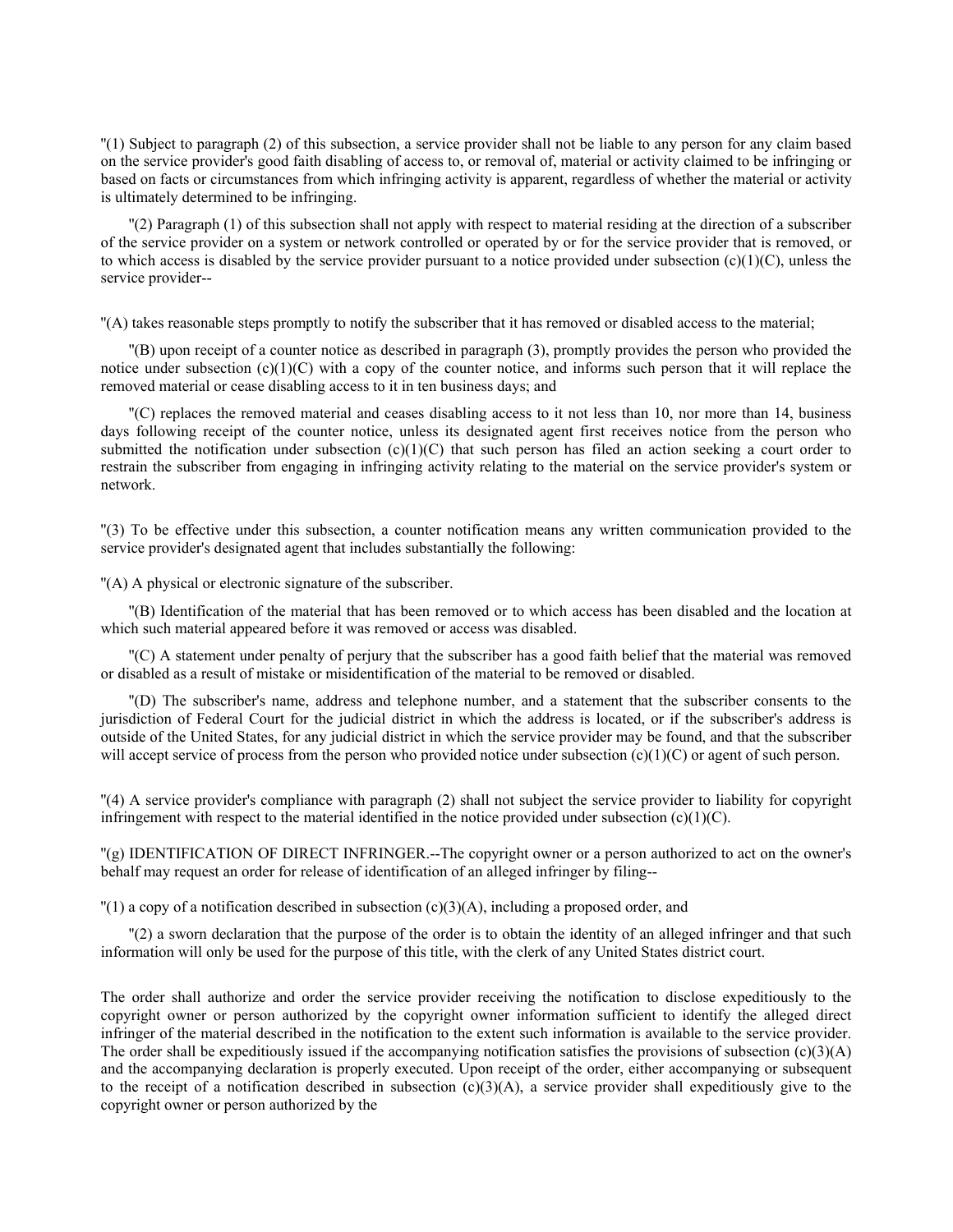copyright owner the information required by the order, notwithstanding any other provision of law and regardless of whether the service provider responds to the notification.

''(h) CONDITIONS FOR ELIGIBILITY.--

''(1) ACCOMMODATION OF TECHNOLOGY.--The limitations on liability established by this section shall apply only if the service provider--

''(A) has adopted and reasonably implemented, and informs subscribers of the service of, a policy for the termination of subscribers of the service who are repeat infringers; and

''(B) accommodates and does not interfere with standard technical measures as defined in this subsection.

''(2) DEFINITION.--As used in this section, 'standard technical measures' are technical measures, used by copyright owners to identify or protect copyrighted works, that--

''(A) have been developed pursuant to a broad consensus of copyright owners and service providers in an open, fair, voluntary, multi-industry standards process;

''(B) are available to any person on reasonable and nondiscriminatory terms; and

''(C) do not impose substantial costs on service providers or substantial burdens on their systems or networks.

''(i) INJUNCTIONS.--The following rules shall apply in the case of any application for an injunction under section 502 against a service provider that is not subject to monetary remedies by operation of this section.

''(1) SCOPE OF RELIEF.--

''(A) With respect to conduct other than that which qualifies for the limitation on remedies as set forth in subsection (a), the court may only grant injunctive relief with respect to a service provider in one or more of the following forms--

''(i) an order restraining it from providing access to infringing material or activity residing at a particular online site on the provider's system or network;

''(ii) an order restraining it from providing access to an identified subscriber of the service provider's system or network who is engaging in infringing activity by terminating the specified accounts of such subscriber; or

''(iii) such other injunctive remedies as the court may consider necessary to prevent or restrain infringement of specified copyrighted material at a particular online location: *Provided*, That such remedies are the least burdensome to the service provider that are comparably effective for that purpose.

''(B) If the service provider qualifies for the limitation on remedies described in subsection (a), the court may only grant injunctive relief in one or both of the following forms--

''(i) an order restraining it from providing access to an identified subscriber of the service provider's system or network who is using the provider's service to engage in infringing activity by terminating the specified accounts of such subscriber; or

''(ii) an order restraining it from providing access, by taking specified reasonable steps to block access, to a specific, identified, foreign online location.

''(2) CONSIDERATIONS.--The court, in considering the relevant criteria for injunctive relief under applicable law, shall consider--

**[16]**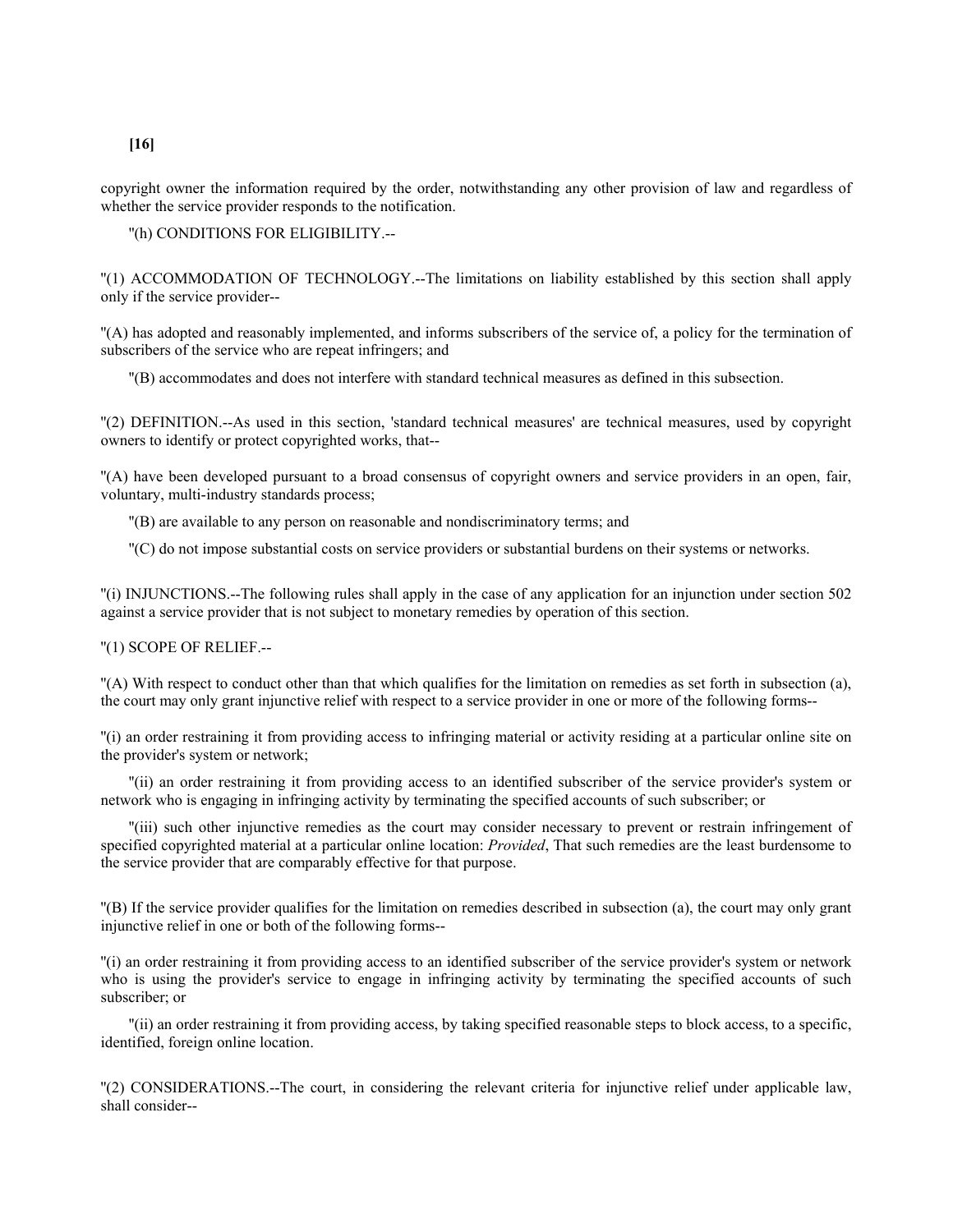''(A) whether such an injunction, either alone or in combination with other such injunctions issued against the same service provider under this subsection, would significantly burden either the provider or the operation of the provider's system or network;

''(B) the magnitude of the harm likely to be suffered by the copyright owner in the digital network environment if steps are not taken to prevent or restrain the infringement;

''(C) whether implementation of such an injunction would be technically feasible and effective, and would not interfere with access to noninfringing material at other online locations; and

''(D) whether other less burdensome and comparably effective means of preventing or restraining access to the infringing material are available.

''(3) NOTICE AND EX PARTE ORDERS.--Injunctive relief under this subsection shall not be available without notice to the service provider and an opportunity for such provider to appear, except for orders ensuring the preservation of evi-

### **[17]**

dence or other orders having no material adverse effect on the operation of the service provider's communications network.

### ''(j) DEFINITIONS.--

 $\binom{n}{k}$  As used in subsection (a), the term 'service provider' means an entity offering the transmission, routing or providing of connections for digital online communications, between or among points specified by a user, of material of the user's choosing, without modification to the content of the material as sent or received.

''(B) As used in any other subsection of this section, the term 'service provider' means a provider of online services or network access, or the operator of facilities therefor, and includes an entity described in the preceding paragraph of this subsection.

''(2) As used in this section, the term 'monetary relief 7E' means damages, costs, attorneys' fees, and any other form of monetary payment.

''(k) OTHER DEFENSES NOT AFFECTED.--The failure of a service provider's conduct to qualify for limitation of liability under this section shall not bear adversely upon the consideration of a defense by the service provider that the service provider's conduct is not infringing under this title or any other defense.

''(l) PROTECTION OF PRIVACY.--Nothing in this section shall be construed to condition the applicability of subsections (a) through (d) on--

''(1) a service provider monitoring its service or affirmatively seeking facts indicating infringing activity except to the extent consistent with a standard technical measure complying with the provisions of subsection (h); or

''(2) a service provider accessing, removing, or disabling access to material where such conduct is prohibited by law.

''(m) RULE OF CONSTRUCTION.--Subsections (a), (b), (c), and (d) are intended to describe separate and distinct functions for purposes of analysis under this section. Whether a service provider qualifies for the limitation on liability in any one such subsection shall be based solely on the criteria in each such subsection and shall not affect a determination of whether such service provider qualifies for the limitations on liability under any other such subsection.''.

(b) CONFORMING AMENDMENT.--The table of sections for chapter 5 of title 17, United States Code, is amended by adding at the end the following: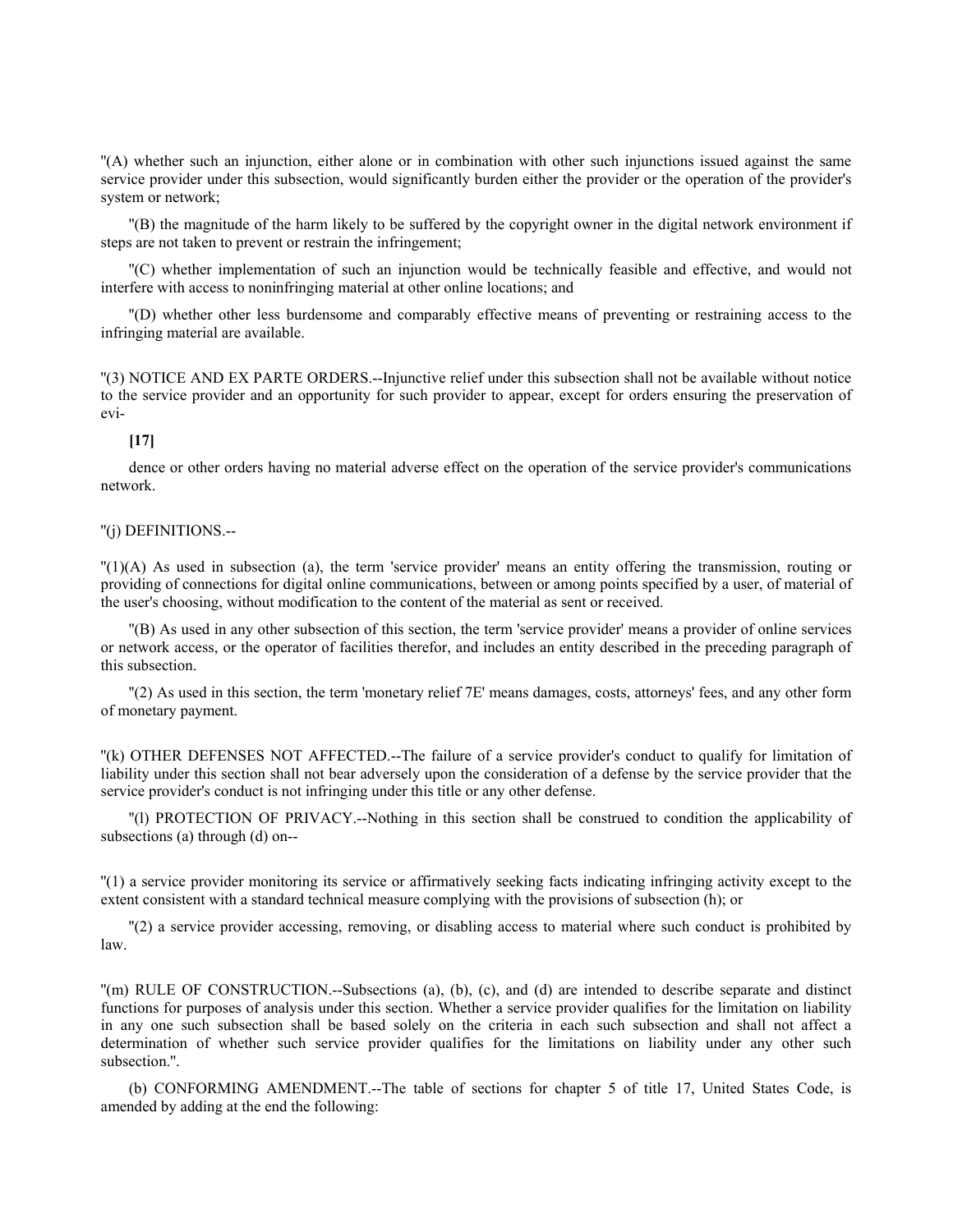''§ 512. Liability of service providers for online infringement of copyright.''

# **SEC. 203. LIMITATIONS ON EXCLUSIVE RIGHTS; COMPUTER PROGRAMS.**

Section 117 of title 17, United States Code, is amended--

(1) by striking ''Notwithstanding'' and inserting the following:

# ''(a) MAKING OF ADDITIONAL COPY OR ADAPTATION BY OWNER OF COPY.--Notwithstanding'';

(2) by striking ''Any exact'' and inserting the following:

# ''(b) LEASE, SALE, OR OTHER TRANSFER OF ADDITIONAL COPY OR ADAPTATION.--Any exact''; and

(3) by adding at the end the following:

''(c) MACHINE MAINTENANCE OR REPAIR.--Notwithstanding the provisions of section 106, it is not an infringement for the owner or lessee of a machine to make or authorize the making of a copy of a computer program if such copy is made solely by virtue of the activation of a machine that lawfully contains an authorized copy of the computer program, for purposes only of maintenance or repair of that machine, if--

''(1) such new copy is used in no other manner and is destroyed immediately after the maintenance or repair is completed; and

''(2) with respect to any computer program or part thereof that is not necessary for that machine to be activated, such program or part thereof is not accessed or used other than to make such new copy by virtue of the activation of the machine.

''(d) DEFINITIONS.--For purposes of this section--

''(1) the 'maintenance' of a machine is the servicing of the machine in order to make it work in accordance with its original specifications and any changes to those specifications authorized for that machine; and

''(2) the 'repair' of a machine is the restoring of the machine to the state of working in accordance with its original specifications and any changes to those specifications authorized for that machine.''.

# **SEC. 204. LIABILITY OF EDUCATIONAL INSTITUTIONS FOR ONLINE INFRINGEMENT OF COPYRIGHT.**

(a) RECOMMENDATIONS BY REGISTER OF COPYRIGHTS.--Not later than six months after the date of the enactment of this Act, the Register of Copyrights, after con-

# **[18]**

sultation with representatives of copyright owners and nonprofit educational institutions, shall submit to the Congress recommendations regarding the liability of nonprofit educational institutions for copyright infringement committed with the use of computer systems for which such an institution is a service provider, as that term is defined in section 512 of title 17, United States Code (as added by section 202 of this Act), including recommendations for legislation that the Register of Copyrights considers appropriate regarding such liability, if any.

(b) FACTORS.--In formulating recommendations under subsection (a), the Register of Copyrights shall consider, where relevant--

(1) current law regarding the direct, vicarious, and contributory liability of nonprofit educational institutions for infringement by faculty, administrative employees, students, graduate students, and students who are employees of such nonprofit educational institutions;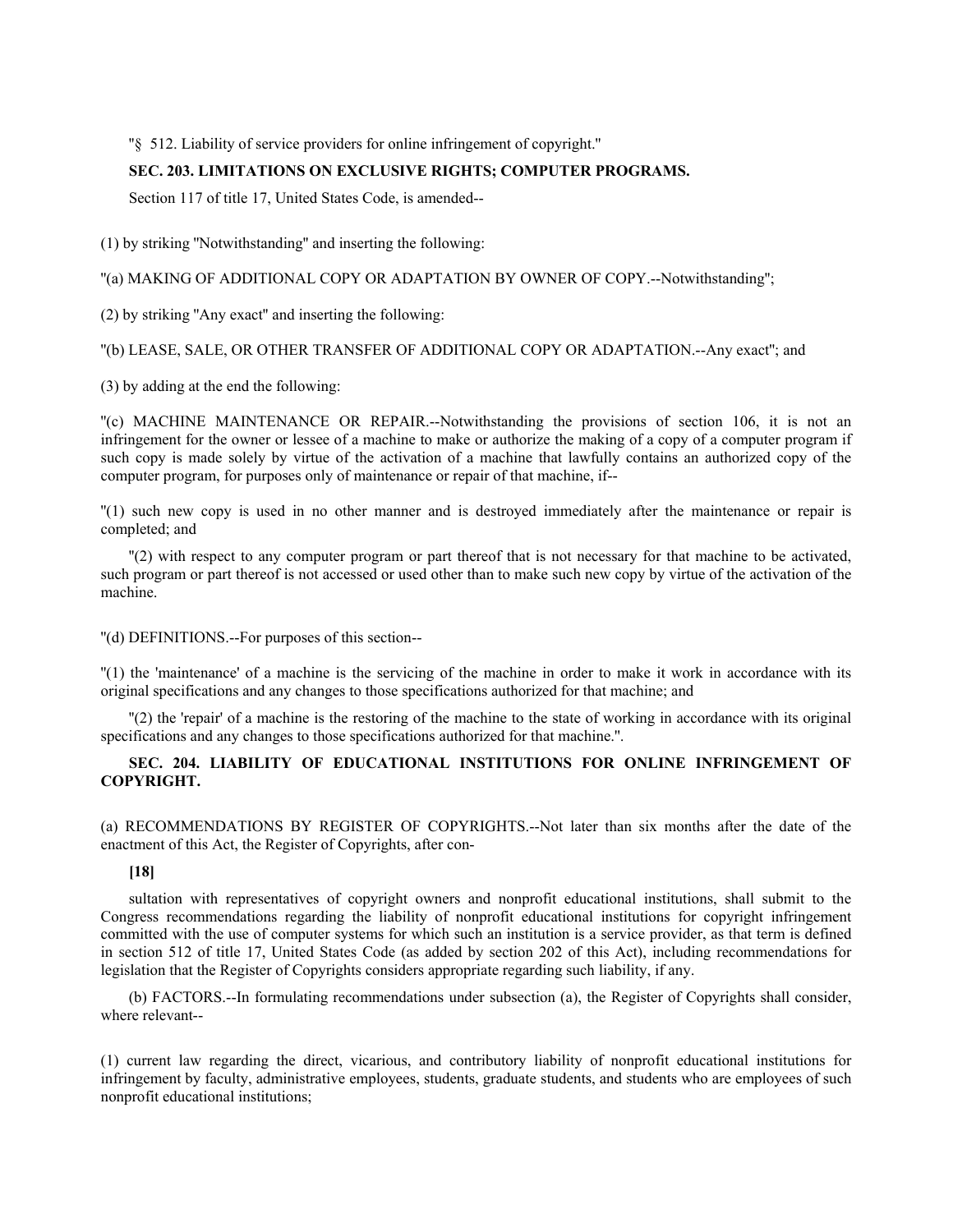(2) other users of their computer systems for whom nonprofit educational institutions may be responsible;

(3) the unique nature of the relationship between nonprofit educational institutions and faculty;

(4) what policies nonprofit educational institutions should adopt regarding copyright infringement by users of their computer systems;

(5) what technological measures are available to monitor infringing uses;

(6) what monitoring of their computer systems by nonprofit educational institutions is appropriate;

(7) what due process nonprofit educational institutions should afford in disabling access by users of their computer systems who are alleged to have committed copyright infringement;

(8) what distinctions, if any, should be drawn between computer systems which may be accessed from outside the nonprofit educational systems, those which may not, and combinations thereof;

(9) the tradition of academic freedom; and

(10) such other issues relating to the liability of nonprofit educational institutions for copyright infringement committed with the use of computer systems for which such an institution is a service provider that the Register considers appropriate.

# **SEC. 205. EVALUATION OF IMPACT OF COPYRIGHT LAW AND AMENDMENTS ON ELECTRONIC COMMERCE AND TECHNOLOGICAL DEVELOPMENT.**

(a) FINDINGS.--In order to maintain strong protection for intellectual property and promote the development of electronic commerce and the technologies to support that commerce, the Congress must have accurate and current information on the effects of intellectual property protection on electronic commerce and technology. The emergence of digital technology and the proliferation of copyrighted works in digital media, along with the amendments to copyright law contained in this Act, make it appropriate for the Congress to review these issues to ensure that neither copyright law nor electronic commerce inhibits the development of the other.

(b) EVALUATION BY SECRETARY OF COMMERCE.--The Secretary of Commerce, in consultation with the Assistant Secretary of Commerce for Communications and Information and the Register of Copyrights, shall evaluate--

(1) the effects of this Act and the amendments made by this Act on the development of electronic commerce and associated technology; and

(2) the relationship between existing and emergent technology and existing copyright law.

(c) REPORT TO CONGRESS.--The Secretary of Commerce shall, not later than 1 year after the date of the enactment of this Act, submit to the Congress a report on the evaluation conducted under subsection (b), including any legislative recommendations the Secretary may have.

# **SEC. 206. EFFECTIVE DATE.**

This title and the amendments made by this title shall take effect on the date of the enactment of this Act.

# **TITLE III--EPHEMERAL RECORDINGS; DISTANCE EDUCATION; EXEMPTION FOR LIBRARIES AND ARCHIVES**

# **SEC. 301. EPHEMERAL RECORDINGS.**

Section 112(a) of title 17, United States Code, is amended--

**[19]**

(1) by redesignating paragraphs (1), (2), and (3) as subparagraphs (A), (B), and (C), respectively;

(2) by inserting  $''(1)''$  after  $''(a)''$ ; and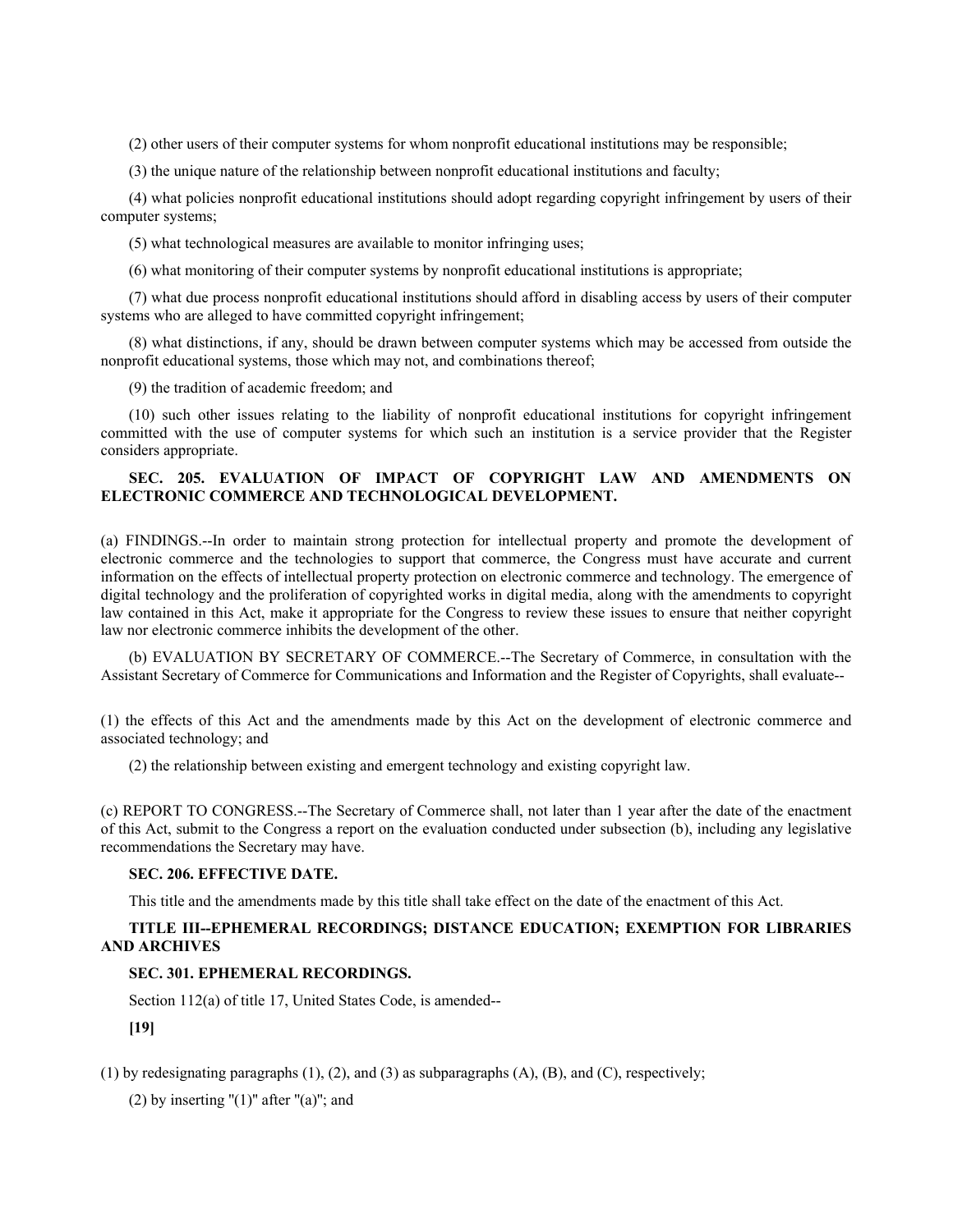(3) by inserting after "114(a)," the following: "or for a transmitting organization that is a broadcast radio or television station licensed as such by the Federal Communications Commission that broadcasts a performance of a sound recording in a digital format on a nonsubscription basis,''; and

(4) by adding at the end the following:

''(2) In a case in which a transmitting organization entitled to make a copy or phonorecord under paragraph (1) in connection with the transmission to the public of a performance or display of a work described in that paragraph is prevented from making such copy or phonorecord by reason of the application by the copyright owner of technical measures that prevent the reproduction of the work, the copyright owner shall make available to the transmitting organization the necessary means for permitting the making of such copy or phonorecord within the meaning of that paragraph, if it is technologically feasible and economically reasonable for the copyright owner to do so. If the copyright owner fails to do so in a timely manner in light of the transmitting organization's reasonable business requirements, the transmitting organization shall not be liable for a violation of the regulations issued under section 102(a)(1)(A) of the WIPO Copyright Treaties Implementation Act for engaging in such activities as are necessary to make such copies or phonorecords as permitted under paragraph (1) of this subsection.''

# **SEC. 302. LIMITATIONS ON EXCLUSIVE RIGHTS; DISTANCE EDUCATION.**

(a) RECOMMENDATIONS BY NATIONAL TELECOMMUNICATIONS AND INFORMATION ADMINISTRATION.--Not later than 6 months after the date of the enactment of this Act, the Assistant Secretary of Commerce for Communications and Information, after consultation with representatives of copyright owners, nonprofit educational institutions, and nonprofit libraries and archives, shall submit to the Congress recommendations on how to promote distance education through digital technologies, including interactive digital networks, while maintaining an appropriate balance between the rights of copyright owners and the needs of users of copyrighted works. Such recommendations shall include any legislation the Assistant Secretary considers appropriate to achieve the foregoing objective.

(b) FACTORS.--In formulating recommendations under subsection (a), the Assistant Secretary of Commerce for Communications and Information shall consider--

(1) the need for an exemption from exclusive rights of copyright owners for distance education through digital networks;

(2) the categories of works to be included under any distance education exemption;

(3) the extent of appropriate quantitative limitations on the portions of works that may be used under any distance education exemption;

(4) the parties who should be entitled to the benefits of any distance education exemption;

(5) the parties who should be designated as eligible recipients of distance education materials under any distance education exemption;

(6) whether and what types of technological measures can or should be employed to safeguard against unauthorized access to, and use or retention of, copyrighted materials as a condition to eligibility for any distance education exemption, including, in light of developing technological capabilities, the exemption set out in section 110(2) of title 17, United States Code;

(7) the extent to which the availability of licenses for the use of copyrighted works in distance education through interactive digital networks should be considered in assessing eligibility for any distance education exemption; and

(8) such other issues relating to distance education through interactive digital networks that the Assistant Secretary considers appropriate.

### **SEC. 303. EXEMPTION FOR LIBRARIES AND ARCHIVES.**

Section 108 of title 17, United States Code, is amended--

(1) in subsection (a)--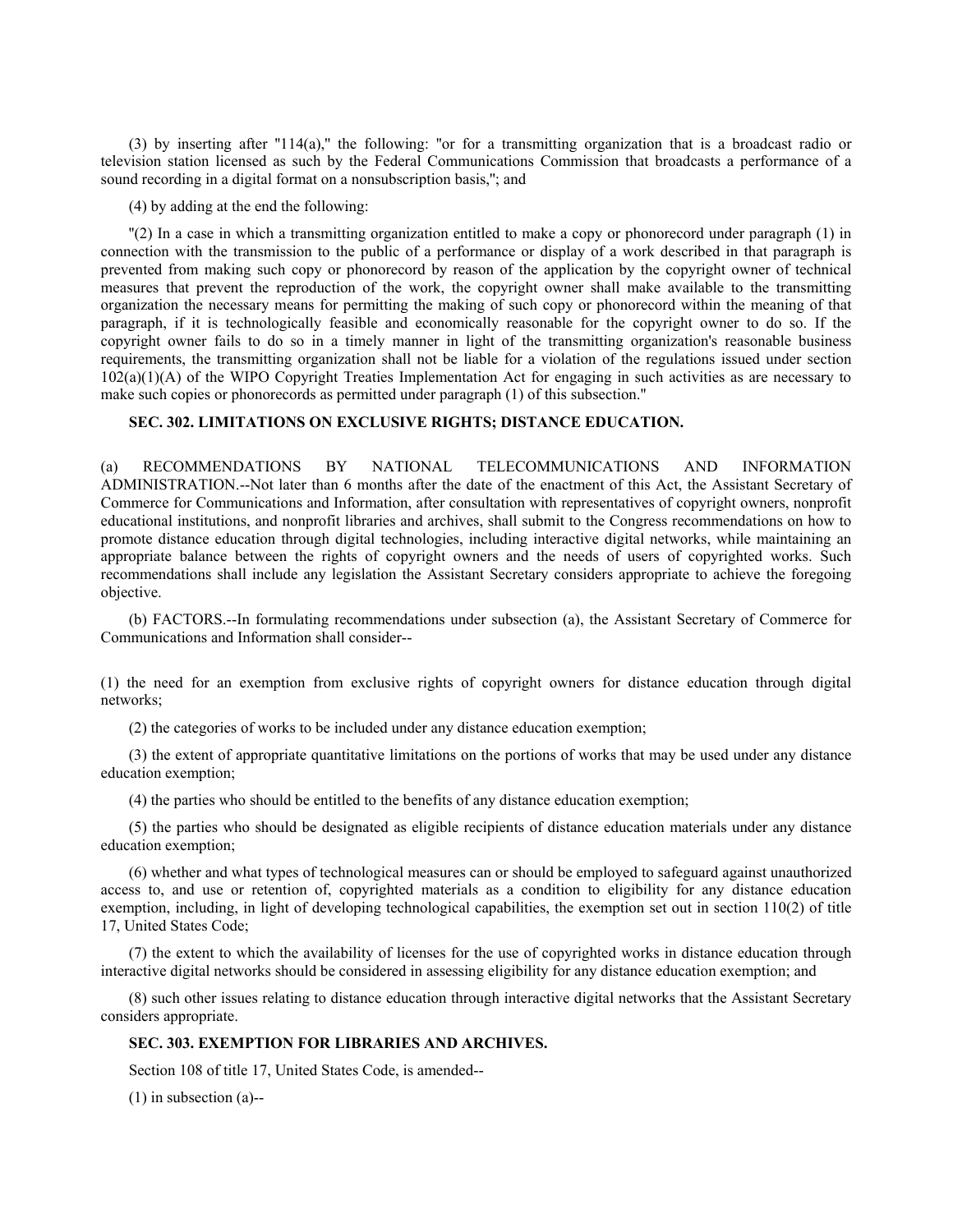(A) by striking ''Notwithstanding'' and inserting ''Except as otherwise provided in this title and notwithstanding'';

(B) by inserting after ''no more than one copy or phonorecord of a work'' the following: '', except as provided in subsections (b) and (c)"; and

(C) in paragraph (3) by inserting after ''copyright'' the following: ''that appears on the copy or phonorecord that is reproduced under the provisions of this section, or includes a legend stating that the work may be protected by copyright if no such notice can be found on the copy or phonorecord that is reproduced under the provisions of this section'';

# **[20]**

(2) in subsection (b)--

(A) by striking ''a copy or phonorecord'' and inserting ''three copies or phonorecords'';

(B) by striking ''in facsimile form''; and

(C) by striking ''if the copy or phonorecord reproduced is currently in the collections of the library or archives.'' and inserting ''if--

''(1) the copy or phonorecord reproduced is currently in the collections of the library or archives; and

''(2) any such copy or phonorecord that is reproduced in digital format is not otherwise distributed in that format and is not made available to the public in that format outside the premises of the library or archives.''; and

(3) in subsection (c)--

(A) by striking ''a copy or phonorecord'' and inserting ''three copies or phonorecords'';

(B) by striking ''in facsimile form'';

(C) by inserting ''or if the existing format in which the work is stored has become obsolete,'' after ''stolen,''; and

(D) by striking ''if the library or archives has, after a reasonable effort, determined that an unused replacement cannot be obtained at a fair price.'' and inserting ''if--

''(1) the library or archives has, after a reasonable effort, determined that an unused replacement cannot be obtained at a fair price; and

''(2) any such copy or phonorecord that is reproduced in digital format is not made available to the public in that format except for use on the premises of the library or archives in lawful possession of such copy.''; and

(E) by adding at the end the following:

''For purposes of this subsection, a format shall be considered obsolete if the machine or device necessary to render perceptible a work stored in that format is no longer manufactured or is no longer reasonably available in the commercial marketplace.''

#### **TITLE IV--RELATED PROVISIONS**

# **SEC. 401. REPORT BY NATIONAL TELECOMMUNICATIONS AND INFORMATION ADMINISTRATION.**

Not later than 6 months after the date of the enactment of this Act, the Assistant Secretary of Commerce for Communications and Information shall report to the Congress on appropriate mechanisms to encourage the development of access protocols, encryption testing methods, and security testing methods which would allow lawful access to, with appropriate safeguards to prevent the unlawful copying of, encrypted works. The Assistant Secretary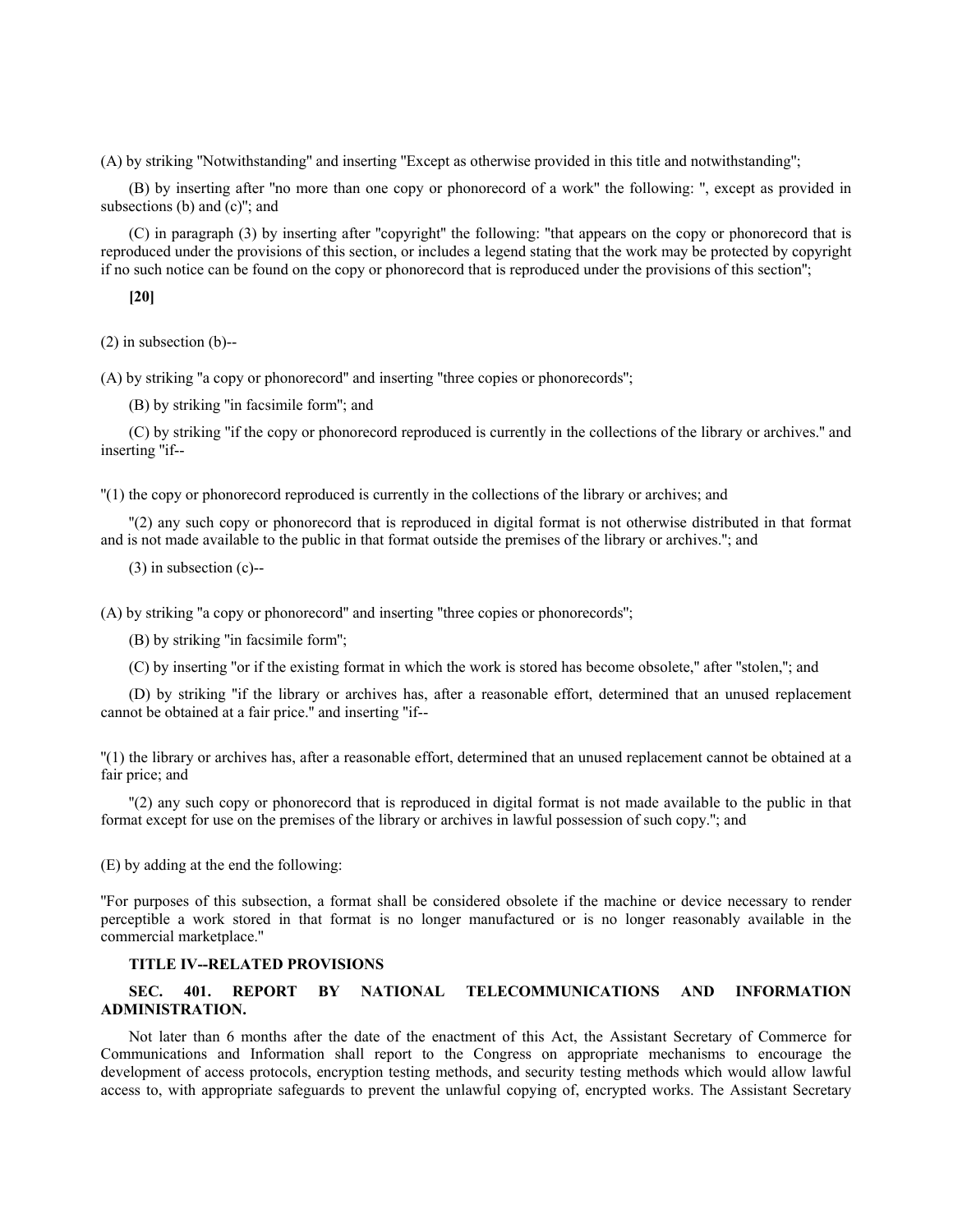shall include in such report recommendations on proposed amendments to this Act, if any, for achieving such result and for mechanisms to ensure that such safeguards--

(1) would be developed pursuant to a broad consensus of copyright owners and cryptographic researchers and security administrators in an open, fair, voluntary standards-setting process;

(2) to the extent feasible, would protect copyright owners against the unauthorized distribution or reproduction of their encrypted works; and

(3) would not limit encryption research, to the extent such research is permitted by law as of the enactment of this Act.

### PURPOSE AND SUMMARY

The purpose of H.R. 2281, the Digital Millennium Copyright Act of 1998, is to implement two international treaties (i.e., the ''Copyright Treaty,'' and the ''Performances and Phonograms Treaty'') signed by the United States and more than 125 other countries before the World Intellectual Property Organization (WIPO). The Clinton Administration's WIPO Treaties implementing legislation would have amended Title 17 of the United States Code to grant copyright owners a new right against ''circumvention'' of ''technological protection measures,'' and to establish new provisions dealing with the integrity of ''copyright management information.'' As reported by the Committee on the Judiciary, H.R. 2281 included

## **[21]**

two titles: Title I would implement the two WIPO treaties; and Title II would provide for limitations on copyright infringement liability for on-line and other service providers.

Title I of H.R. 2281, as reported by the Committee on Commerce, also would implement the WIPO treaties, but through free-standing provisions of law rather than as amendments to Title 17. Title II, as amended by the Committee on Commerce, includes comprehensive provisions addressing copyright infringement liability for on-line and other service providers. Title III, as added by the Committee on Commerce, would address ephemeral recordings, the use of computer and other networks to foster distance learning, and exemptions for libraries and archives to permit them to use the latest technology to preserve deteriorating manuscripts and other works. With these proposed revisions, the Committee believes it has appropriately balanced the interests of content owners, on-line and other service providers, and information users in a way that will foster the continued development of electronic commerce and the growth of the Internet.

#### BACKGROUND AND NEED FOR LEGISLATION

#### LEGISLATIVE HISTORY

Much like the agricultural and industrial revolutions that preceded it, the digital revolution has unleashed a wave of economic prosperity and job growth. Today, the information technology industry is developing versatile and robust products to enhance the lives of individuals throughout the world, and our telecommunications industry is developing new means of distributing information to these consumers in every part of the globe. In this environment, the development of new laws and regulations will have a profound impact on the growth of electronic commerce and the Internet.

In recognition of these developments, and as part of the effort to begin updating national laws for the digital era, delegates from over 150 countries (including the United States) convened in December 1996 to negotiate the Copyright Treaty and the Performances and Phonograms Treaty under the auspices of the World Intellectual Property Organization (WIPO). In July 1997, the Clinton Administration submitted the treaties to the Senate for ratification and submitted proposed implementing legislation to both the House and the Senate.

On May 22, 1998, the Committee on the Judiciary reported H.R. 2281, the ''WIPO Copyright Treaties Implementation Act'' to the House. H.R. 2281 was sequentially referred to the Committee on Commerce for its consideration, initially for a period not to extend beyond June 19, 1998. Meanwhile, on May 14, 1998, the Senate adopted S. 2037, the ''Digital Millennium Copyright Act.'' The Senate included provisions to explicitly authorize reverse engineering for purposes of achieving interoperability between computer products. The Senate also added a provision to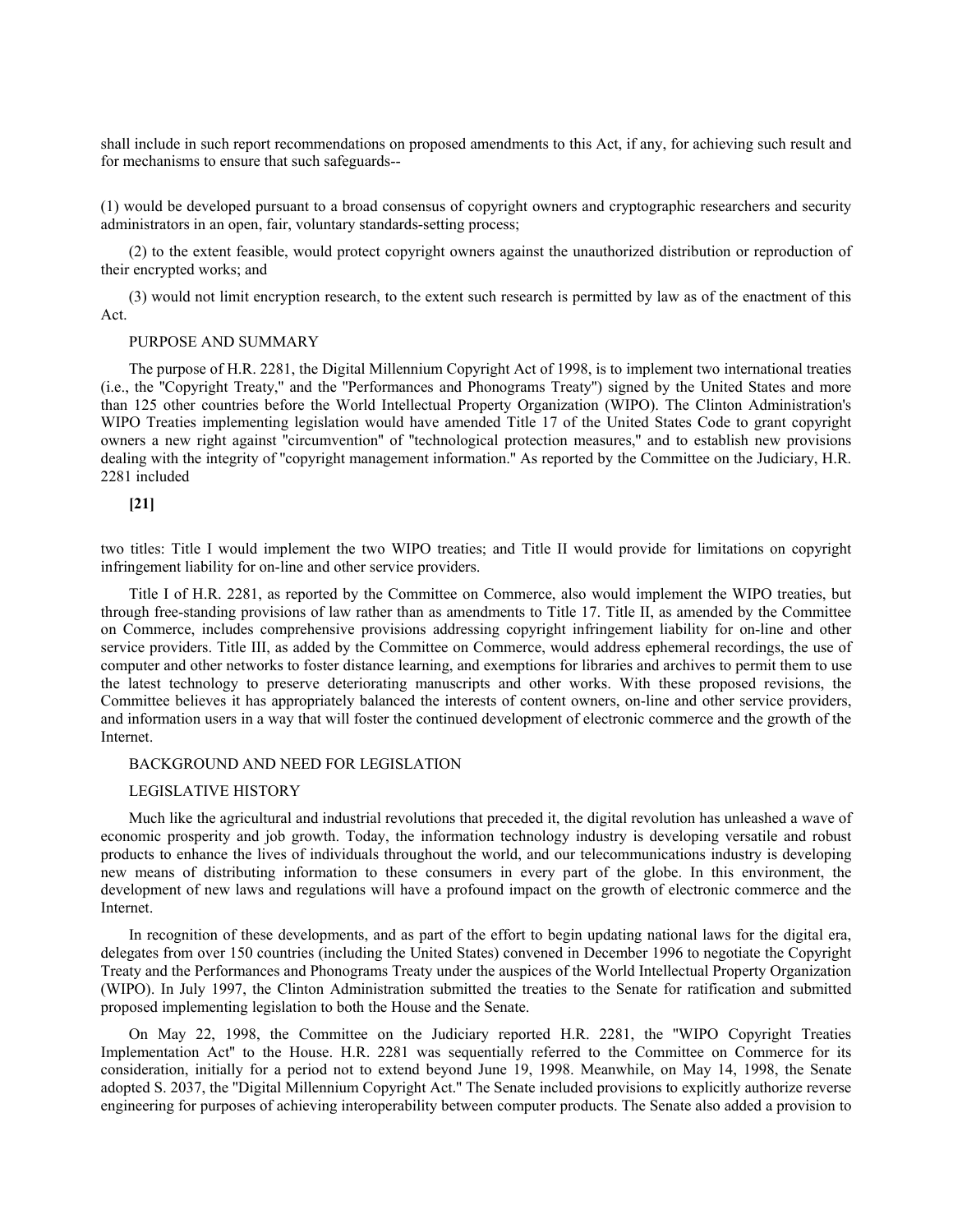ensure that librarians and archivists could use the latest technology to preserve deteriorating manuscripts and other works. It also added a so-called ''no mandate'' provision with respect to the design of consumer electronics, telecommunications, and computer products.

# **[22]**

On June 5, 1998, the Subcommittee on Telecommunications, Trade, and Consumer Protection held a legislative hearing on H.R. 2281. The Committee had been advised that both H.R. 2281, as reported by the Committee on the Judiciary, and S. 2037, as passed by the Senate, were ''compromises'' that enjoyed ''broad support.'' But it became apparent at the hearing that both bills faced significant opposition from many private and public sector interests, including libraries, institutions of higher learning, consumer electronics and computer product manufacturers, and others with a vital stake in the growth of electronic commerce and the Internet. In light of the serious concerns raised at the hearing, and in recognition of the complexity of the issues posed by the legislation, Chairman Bliley requested that the Committee's referral be further extended. The Committee's referral was subsequently extended, for a period not to extend beyond July 22, 1998.

### PROMOTING ELECTRONIC COMMERCE

The Committee on Commerce is in the midst of a wide-ranging review of all issues relating to electronic commerce, including the issues raised by this legislation. The growth of electronic commerce is having a profound impact on the nation's economy. Over the past decade, the information technology sector of our economy has grown rapidly and is seen by many as playing a leading role in the current economic expansion. According to The Emerging Digital Economy, a recent Department of Commerce report on electronic commerce, the information technology sector now constitutes 8.2 percent of the Nation's gross domestic product, up from 4.5 percent in 1985. At the end of 1997, approximately 7.4 million Americans were employed in this field. It is expected that estimates of the total value of economic activity conducted electronically in 2002 will range from \$ 200 billion to more than \$ 500 billion, compared to just \$ 2.6 billion in 1996.

H.R. 2281 is one of the most important pieces of legislation affecting electronic commerce that the 105th Congress will consider. It establishes a wide range of rules that will govern not only copyright owners in the marketplace for electronic commerce, but also consumers, manufacturers, distributors, libraries, educators, and on-line service providers. H.R. 2281, in other words, is about much more than intellectual property. It defines whether consumers and businesses may engage in certain conduct, or use certain devices, in the course of transacting electronic commerce. Indeed, many of these rules may determine the extent to which electronic commerce realizes its potential.

The Committee on Commerce's role in considering this legislation is therefore critical. The Committee has a longstanding interest in addressing all issues relating to interstate and foreign commerce, including commerce transacted over all electronic mediums, such as the Internet, and regulation of interstate and foreign communications. This legislation implicates each of those interests in numerous ways.

#### **[23]**

#### UNDERSTANDING THE NEXUS BETWEEN ELECTRONIC COMMERCE AND

#### INTELLECTUAL RPOPERTY

The debate on this legislation highlighted two important priorities: promoting the continued growth and development of electronic commerce; and protecting intellectual property rights. These goals are mutually supportive. A thriving electronic marketplace provides new and powerful ways for the creators of intellectual property to make their works available to legitimate consumers in the digital environment. And a plentiful supply of intellectual property- whether in the form of software, music, movies, literature, or other works--drives the demand for a more flexible and efficient electronic marketplace.

As electronic commerce and the laws governing intellectual property (especially copyright laws) change, the relationship between them may change as well. To ensure that Congress continues to enact policies that promote both of the above goals, it is important to have current information about the effects of these changes. For example, many new technologies for distributing real-time audio and video through the Internet function by storing small parts of copyrighted works in the memory of the recipient's computer. This technology is increasingly commonplace, but some providers of the technology are concerned that the making of these transient copies may subject them or their customers to liability under current copyright law. In another example, an increasing number of intellectual property works are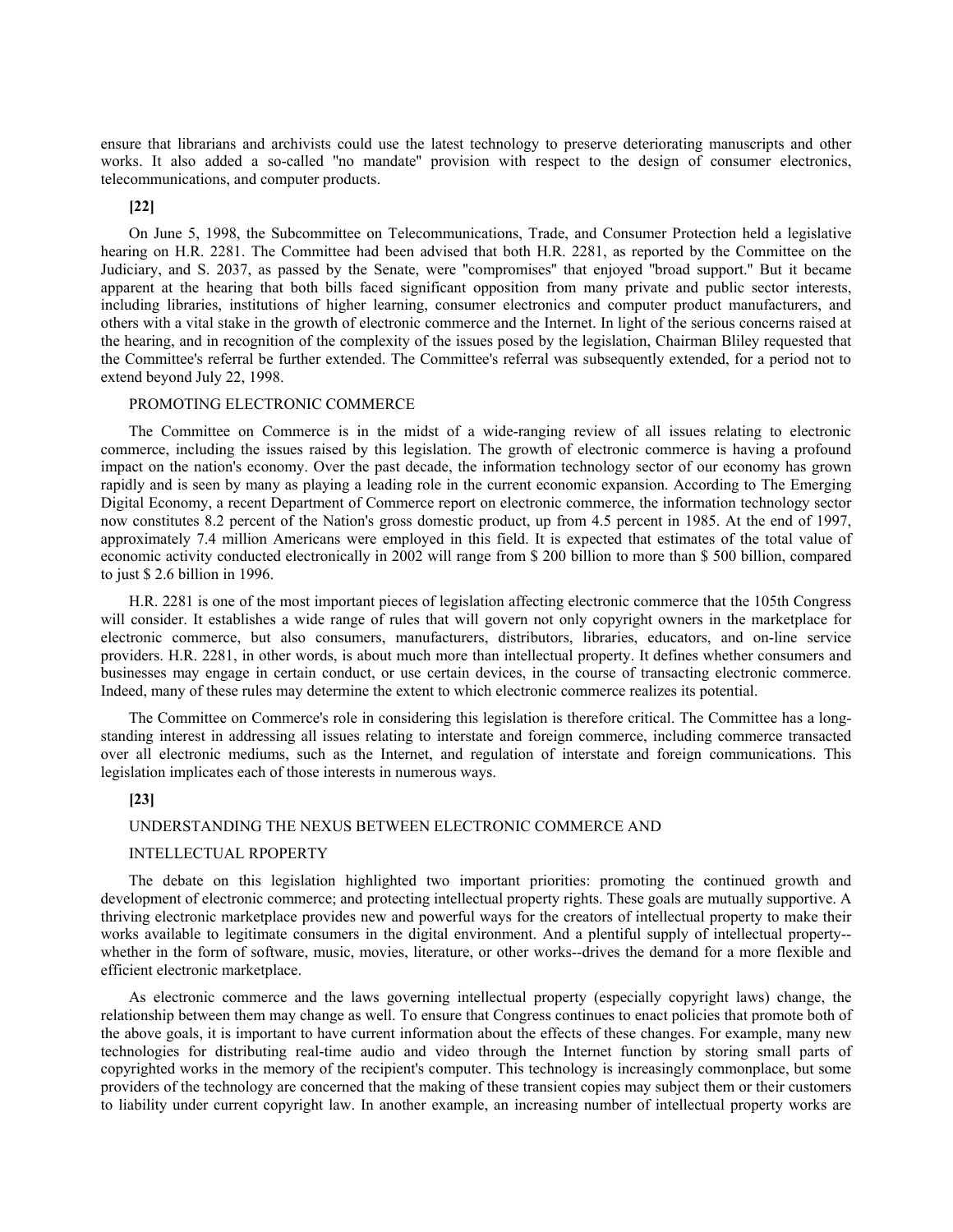being distributed using a ''client-server'' model, where the work is effectively ''borrowed'' by the user (e.g., infrequent users of expensive software purchase a certain number of uses, or viewers watch a movie on a pay-per-view basis). To operate in this environment, content providers will need both the technology to make new uses possible and the legal framework to ensure they can protect their work from piracy.

The Committee on Commerce believes it is important to more precisely define the relationship between intellectual property and electronic commerce, and to understand the practical implications of this relationship on the development of technology to be used in promoting electronic commerce. To that end, the Committee adopted an amendment that directs the Secretary of Commerce (the Secretary) to report on the effects of this legislation on the development of electronic commerce and the relationship between technology and copyright law. In the course of preparing the report, the Secretary is directed to consult with both the Assistant Secretary of Commerce for Communications and Information (given the Assistant Secretary's expertise in the area of telecommunications and information services and technologies) and the Register of Copyrights (given the Register's expertise in the field of copyright).

# PROHIBITING CERTAIN DEVICES

H.R. 2281, as reported by the Committee on the Judiciary, would regulate--in the name of copyright law--the manufacture and sale of devices that can be used to improperly circumvent technological protection measures. The Committee on Commerce adopted an amendment that moves the anti-circumvention provisions out of Title 17 and establishes them as free-standing provisions of law.

# **[24]**

The Committee believes that this is the most appropriate way to implement the treaties, in large part because these regulatory provisions have little, if anything, to do with copyright law. The anti-circumvention provisions (and the accompanying penalty provisions for violations of them) would be separate from, and cumulative to, the existing claims available to copyright owners. In the Committee's judgment, it therefore is more appropriate to implement the treaties through free-standing provisions of law rather than codifying them in Title 17.

Article 1, Section 8, Clause 8 of the United States Constitution authorizes the Congress to promulgate laws governing the scope of proprietary rights in, and use privileges with respect to, intangible ''works of authorship.'' As set forth in the Constitution, the fundamental goal is "[t]o promote the Progress of Science and useful Arts. $* * *$ ." In the more than 200 years since enactment of the first Federal copyright law in 1790, the maintenance of this balance has contributed significantly to the growth of markets for works of the imagination as well as the industries that use such works.

Congress has historically advanced this constitutional objective by regulating the use of information--not the devices or means by which the information is delivered or used by information consumers--and by ensuring an appropriate balance between the interests of copyright owners and information users. For example, Section 106 of the Copyright Act *(17 U.S.C. § 106)* establishes certain rights copyright owners have in their works, including limitations on the use of these works without their authorization. Likewise, Sections 107 through 121 of the Copyright Act *(17 U.S.C.* §  $\S$  107-121) set forth the circumstances in which such uses will be deemed permissible, or otherwise lawful even though unauthorized. And Sections 501 through 511, as well as Section 602 of the Copyright Act *(17 U.S.C. § § 501*-511, 602) specify rights of action for copyright infringement, and prescribe penalties in connection with those actions.

In general, all of these provisions are technology neutral. They do not regulate commerce in information technology, i.e., products and devices for transmitting, storing, and using information. Instead, they prohibit certain actions and create exceptions to permit certain conduct deemed to be in the greater public interest, all in a way that balances the interests of copyright owners and users of copyrighted works. In a September 16, 1997, letter to Congress, 62 copyright law professors expressed their concern about the implications of regulating devices in the name of copyright law. They said in relevant part:

Although [they] would be codified in Title 17, [the anti-circumvention provisions] would not be an ordinary copyright provision; liability under the section would result from conduct separate and independent from any act of copyright infringement or any intent to promote infringement. Thus, enactment of [the anti-circumvention provisions] would represent an unprecedented departure into the zone of what might be called paracopyright--an uncharted new domain of legislative provisions designed to strengthen copyright protection by regulating conduct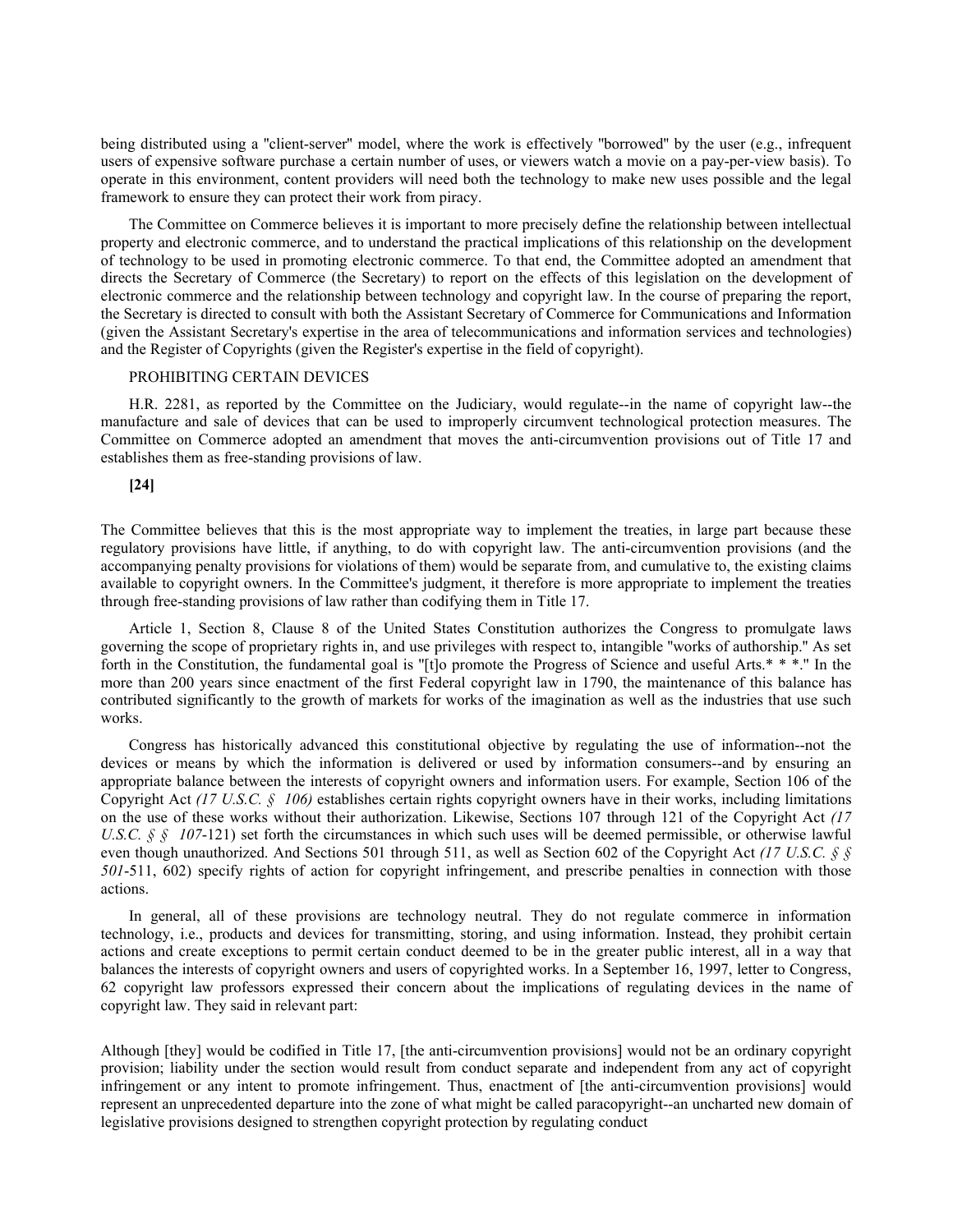# **[25]**

which traditionally has fallen outside the regulatory sphere of intellectual property law.

While the Committee on Commerce agrees with these distinguished professors, the Committee also recognizes that the digital environment poses a unique threat to the rights of copyright owners, and as such, necessitates protection against devices that undermine copyright interests. In contrast to the analog experience, digital technology enables pirates to reproduce and distribute perfect copies of works--at virtually no cost at all to the pirate. As technology advances, so must our laws. The Committee thus seeks to protect the interests of copyright owners in the digital environment, while ensuring that copyright law remain technology neutral. Hence, the Committee has removed the anticircumvention provisions from Title 17, and established them as free-standing provisions of law.

### FAIR USE IN THE DIGITAL ENVIRONMENT

H.R. 2281, as reported by the Committee on the Judiciary, provided that ''[n]o person shall circumvent a technological protection measure that effectively controls access to a work protected under Title 17, United States Code.'' The Committee on Commerce devoted substantial time and resources to analyzing the implications of this broad prohibition on the traditional principle of ''fair use.'' A recent editorial by the Richmond Times-Dispatch succinctly states the Committee's dilemma:

Copyrights traditionally have permitted public access while protecting intellectual property. The U.S. approach- known as ''fair use''--benefits consumers and creators. A computer revolution that has increased access to information also creates opportunities for the holders of copyrights to impose fees for, among other things, research and the use of excerpts from published works. And digital technology--whatever that means--could be exploited to erode fair use.n1

The principle of fair use involves a balancing process, whereby the exclusive interests of copyright owners are balanced against the competing needs of users of information. This balance is deeply embedded in the long history of copyright law. On the one hand, copyright law for centuries has sought to ensure that authors reap the rewards of their efforts and, at the same time, advance human knowledge through education and access to society's storehouse of knowledge on the other. This critical balance is now embodied in Section 106 of the Copyright Act *(17 U.S.C. § 106),* which grants copyright holders a "bundle" of enumerated rights, and in Section 107, which codifies the "fair use" doctrine. Under the Copyright Act, ''fair use'' may be made of a copyrighted work ''for purposes such as criticism, comment, news reporting, teaching \* \* \* scholarship or research" under certain circumstances without the permission of the author.

Fair use, thus, provides the basis for many of the most important day-to-day activities in libraries, as well as in scholarship and edu-

# **[26]**

cation. It also is critical to advancing the personal interests of consumers. Moreover, as many testified before the Committee, it is no less vital to American industries, which lead the world in technological innovation. As more and more industries migrate to electronic commerce, fair use becomes critical to promoting a robust electronic marketplace. The Committee on Commerce is in the midst of a wide-ranging review of all issues relating to electronic commerce, including the issues raised by this legislation. The digital environment forces this Committee to understand and, where necessary, modernize the rules of commerce as they apply to a digital environment--including the rules that ensure that consumers have a stake in the growth in electronic commerce.

The Committee was therefore concerned to hear from many private and public interests that H.R. 2281, as reported by the Committee on the Judiciary, would undermine Congress' long-standing commitment to the concept of fair use. A June 4, 1998, letter to the Committee from the Consumers' Union is representative of the concerns raised by the fair use community in reaction to H.R. 2281, as reported by the Committee on the Judiciary. The letter states in part:

These newly-created rights will dramatically diminish public access to information, reducing the ability of researchers, authors, critics, scholars, teachers, students, and consumers to find, to quote for publication and otherwise make fair use of them. It would be ironic if the great popularization of access to information, which is the promise of the electronic age, will be short-changed by legislation that purports to promote this promise, but in reality puts a monopoly stranglehold on information.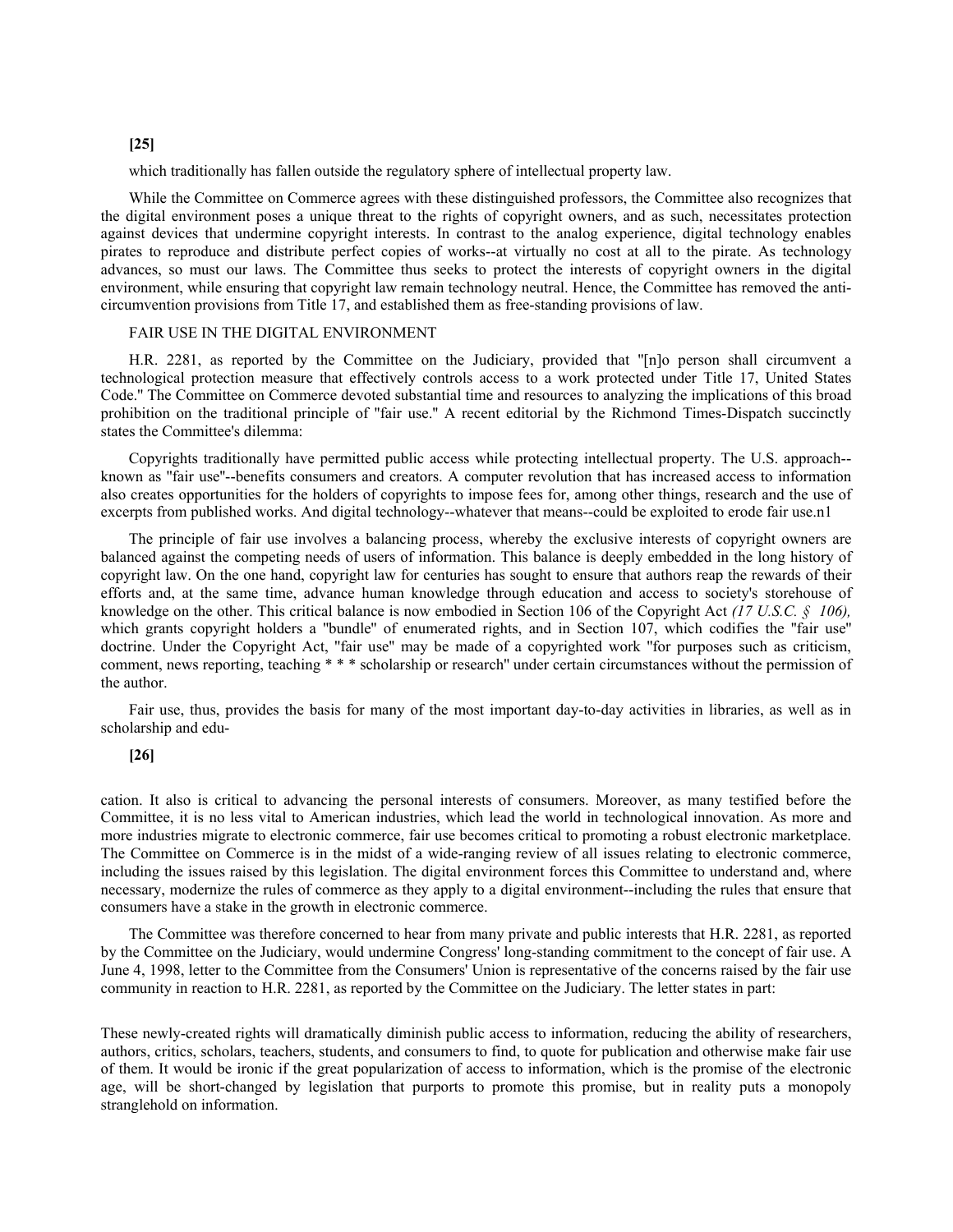The Committee on Commerce felt compelled to address these risks, including the risk that enactment of the bill could establish the legal framework that would inexorably create a ''pay-per-use'' society. At the same time, however, the Committee was mindful of the need to honor the United States' commitment to effectively implement the two WIPO treaties, as well as the fact that fair use principles certainly should not be extended beyond their current formulation. The Committee has struck a balance that is now embodied in Section  $102(a)(1)$  of the bill, as reported by the Committee on Commerce. The Committee has endeavored to specify, with as much clarity as possible, how the right against anticircumvention would be qualified to maintain balance between the interests of content creators and information users. The Committee considers it particularly important to ensure that the concept of fair use remains firmly established in the law. Consistent with the United States commitment to implement the two WIPO treaties, H.R. 2281, as reported by the Committee on Commerce, fully respects and extends into the digital environment the bedrock principle of ''balance'' in American intellectual property law for the benefit of both copyright owners and users.

#### PROMOTING ENCRYPTION RESEARCH

H.R. 2281, as reported by the Committee on the Judiciary, provided no exception for the field of encryption research to the bill's

**[27]**

broad prohibition against the circumvention of technological protection measures. Recognizing the importance of the field of encryption research to electronic commerce, the Committee on Commerce crafted a provision that provides for an exception to the bill's anti-circumvention provisions.

The effectiveness of technological protection measures to prevent theft of works depends, in large part, on the rapid and dynamic development of better technologies, including encryption-based technological protection measures. The development of encryption sciences requires, in part, ongoing research and testing activities by scientists of existing encryption methods, in order to build on those advances, thus promoting and advancing encryption technology generally. This testing could involve attempts to circumvent or defeat encryption systems for the purpose of detecting flaws and learning how to develop more impregnable systems. The goals of this legislation would be poorly served if these provisions had the undesirable and unintended consequence of chilling legitimate research activities in the area of encryption.

In many cases, flaws in cryptography occur when an encryption system is actually applied. Research of such programs as applied is important both for the advancement of the field of encryption and for consumer protection. Electronic commerce will flourish only if legitimate encryption researchers discover, and correct, the flaws in encryption systems before illegitimate hackers discover and exploit these flaws. Accordingly, the Committee has fashioned an affirmative defense to permit legitimate encryption research.

### PROTECTING PERSONAL PRIVACY IN THE DIGITAL ENVIRONMENT

H.R. 2281, as reported by the Committee on the Judiciary, contains numerous protections to protect the rights of copyright owners to ensure that they feel secure in releasing their works in a digital, on-line environment. The Committee on Commerce, however, believes that in reaching to protect the rights of copyright owners, Congress need not encroach upon the privacy interests of consumers.

Digital technology is robust and versatile enough that it can surreptitiously gather consumers' personal information, and do so through the use of software that is protected, or ''cloaked,'' by a technological protection measure. And to the extent a consumer seeks to disable the gathering of such information, he or she may unwittingly violate the provisions of this bill. The Committee regards this as an extreme result, and believes that consumers must be accorded certain rights to protect their personal privacy.

The Committee on Commerce adopted an amendment to strike a balance between the interests of copyright owners and the personal privacy of consumers. The amendment deals with the critical issue of privacy by creating a marketplace incentive for copyright owners to deal ''above board'' with consumers on personal data gathering practices. Indeed, the copyright community itself has expressed a strong desire to give consumers comfort in knowing that their personal privacy is being protected. The Committee views consumer confidence as critical to promoting a robust and reliable marketplace for electronic commerce. Once consumers are confident that their personal privacy is protected, this should all but eliminate the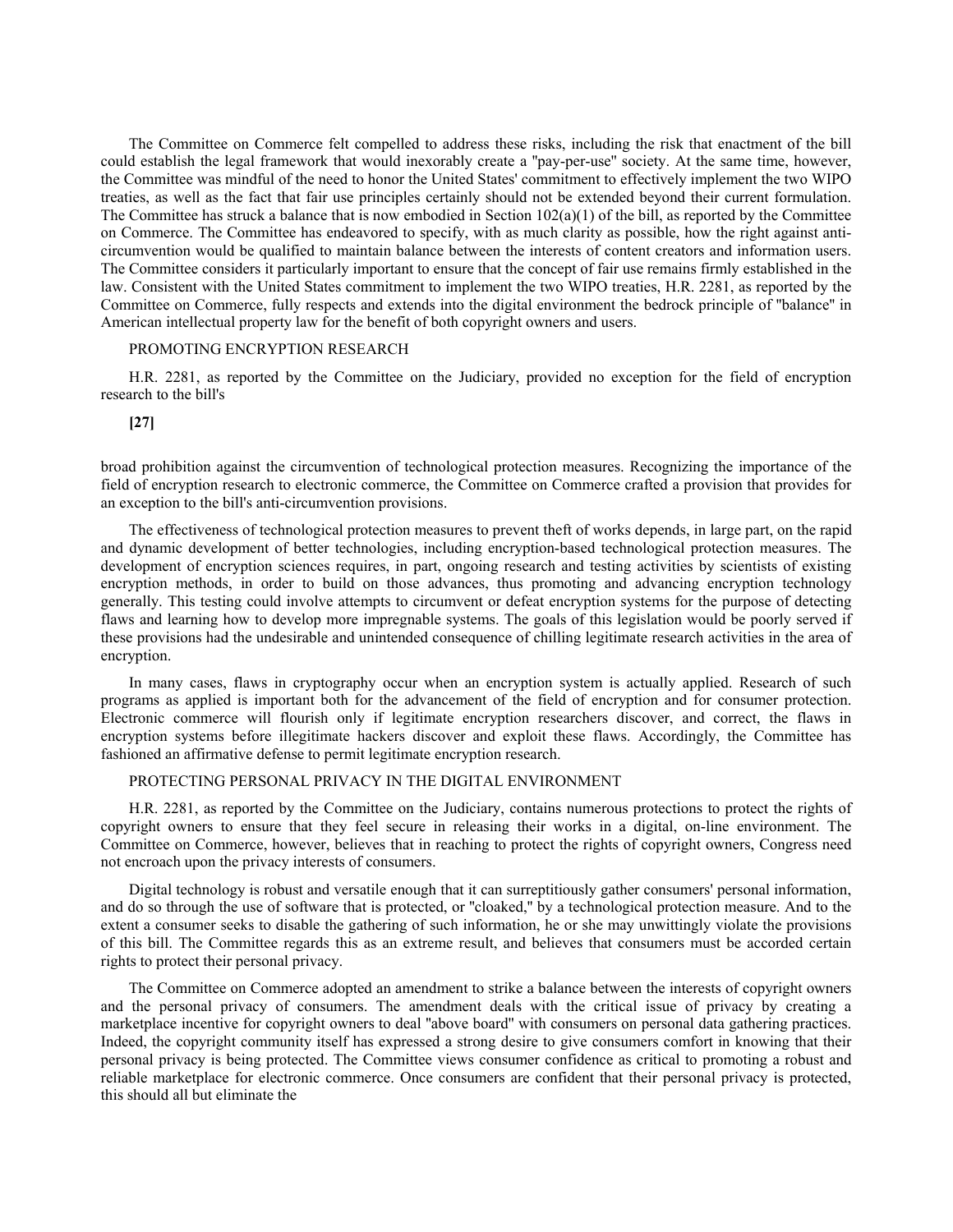# HEARINGS

gathering practices.

The Subcommittee on Telecommunications, Trade, and Consumer Protection held a hearing on H.R. 2281 on June 5, 1998. The Subcommittee received testimony from: Mr. Marc Rotenberg, Director, Electronic Privacy Information Center; Mr. Gary Shapiro, President, Consumer Electronics Manufacturers Association; Mr. Jonathan Callas, Chief Technology Officer, Network Associates, Inc.; Mr. Chris Bryne, Director of Intellectual Property, Silicon Graphics, Inc., representing Information Technology Industry Council; Mr. Robert Holleyman, CEO, Business Software Alliance; Ms. Hilary Rosen, President and CEO, Recording Industry Association of America; Mr. Walter H. Hinton, Vice President, Strategy and Marketing, Storage Technology Corp.; Mr. George Vradenburg, III, Senior Vice President and General Counsel, America OnLine, Inc.; Mr. Steve Metalitz, Vice President, International Intellectual Property Alliance, representing the Motion Picture Association of America; Mr. Seth Greenstein, representing Digital Media Association [listed on witness list]; Mr. Robert Oakley, Director of the Law Library, Georgetown University Law Center; and Mr. Charles E. Phelps, Provost, University of Rochester.

need for consumers to circumvent technological protection measures for the purpose of protecting their privacy. Copyright owners can help consumers to realize confidence in the digital environment by disclosing personal data

#### COMMITTEE CONSIDERATION

The Subcommittee on Telecommunications, Trade, and Consumer Protection met in open markup session on June 17, 1998, and June 18, 1998, to consider H.R. 2281, a bill to amend Title 17, United States Code, to implement the World Intellectual Property Organization Copyright Treaty and Performances and Phonograms Treaty. On June 18, 1998, the Subcommittee approved H.R. 2281, the Digital Millennium Copyright Act of 1998, for Full Committee consideration, amended, by a voice vote. On July 17, 1998, the Committee on Commerce met in open markup session and ordered H.R. 2281 reported to the House, amended, by a roll call vote of 41 yeas to 0 nays.

### ROLL CALL VOTES

Clause  $2(1)(2)(B)$  of Rule XI of the Rules of the House requires the Committee to list the recorded votes on the motion to report legislation and amendments thereto. A motion by Mr. Bliley to order H.R. 2281 reported to the House, amended, was agreed to by a roll call vote of 41 yeas to 0 nays. The following are the recorded vote on motion to report H.R. 2281, including the names of those Members voting for and against, and the voice votes taken on amendments offered to H.R. 2281.

### **[29]**

# **COMMITTEE ON COMMERCE - 105TH CONGRESS ROLL CALL VOTE #56**

**BILL:** H.R. 2281, Digital Millennium Copyright Act of 1998.

**MOTION:** Motion by Mr. Bliley to order H.R. 2281 reported to the House, amended.

**DISPOSITIONS:** AGREED TO, by a roll call vote of 41 yeas to 0 nays.

Click here to view image.

**[30]**

**COMMITTEE ON COMMERCE -- 105TH CONGRESS VOICE VOTES 7/17/98** 

**BILL:** H.R. 2281, Digital Millennium Copyright Act of 1998

**AMENDMENT:** Amendment by Mr. Tauzin, #1, to provide an exception to the anti-circumvention provisions of the bills for legitimate encryption reserch purposes.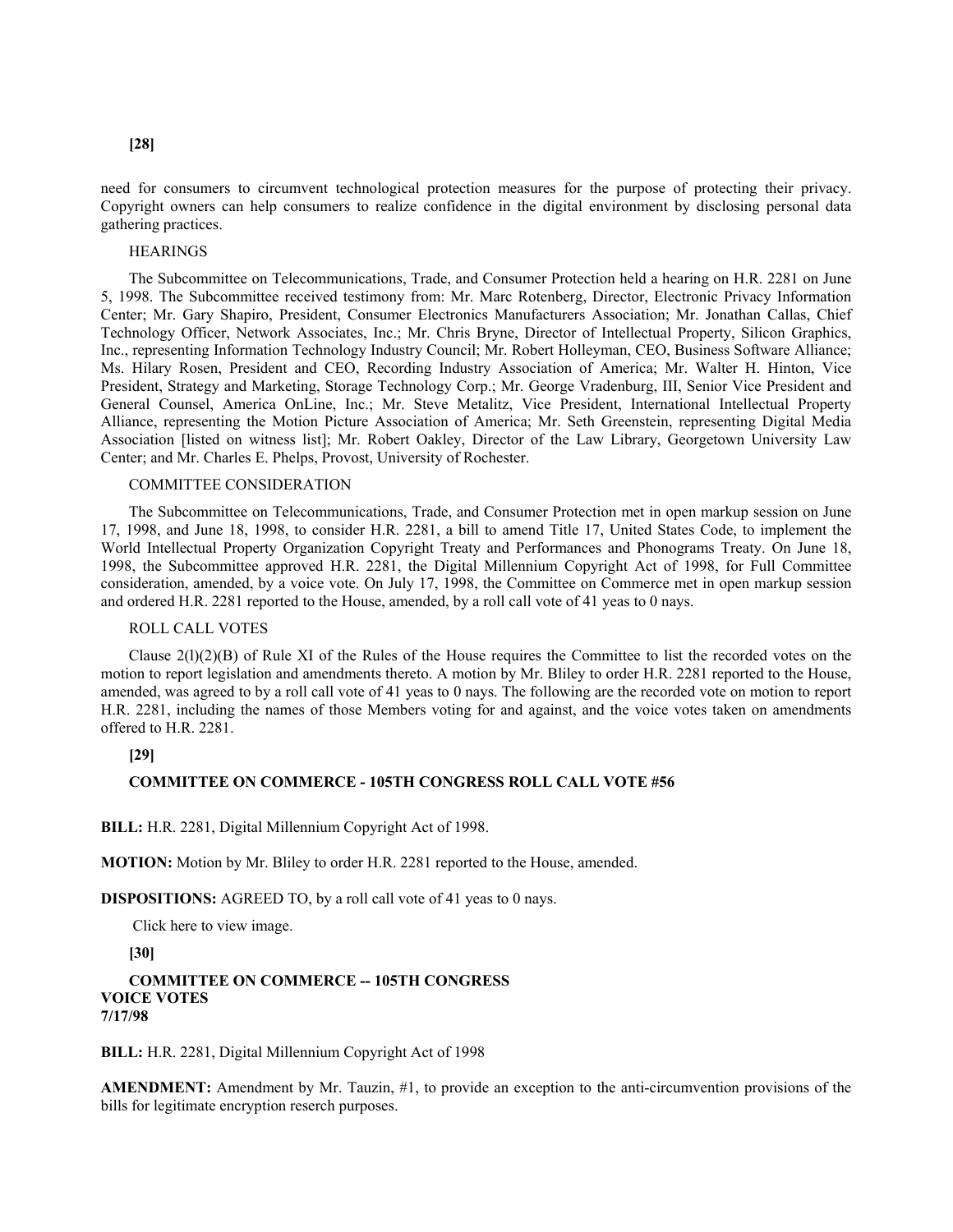# **DISPOSITIONS: AGREED TO** by a voice vote.

**AMENDMENT:** Amendment by Mr. Markey, #2, to clarify the privacy provisions in the bill to ensure that consumers are capable of protectin their personal information while at the same time still protecting Copyrighted works.

# **DISPOSITION: AGREE TO** by a voice vote.

**AMENDMENT:** Amendment by Mr. Stearns, #3, to provide for process to define the term technological protection measure.

**DISPOSITION: WITHDRAWN** by unanimous concent.

**AMENDMENT:** Amendment by Mr. Dingell, #4, to extend the existing Nation Telecommunication Information Administration (NTIA) study to cover a determination of the impact of the anti-circumvention provisions on research and developement, including reverse engineering.

**DISPOSITION: AGREED TO** by voice vote.

**AMENDMENT:** Amendment by Mr. Klug, #5, to provide a process for the Secretary of Commerce to waive the implementation of rules preventing circumvention of a technological protection measure in certain circumstances for classes of copyrighted works.

# **DISPOSITION: AGREED TO** by voice vote.

**AMENDMENT:** Amendment by Mr. White, #6, to clarify that the anti-circumvention provisions of bill and the corresponding civil remedies to not infringe on the rights of users to exercise their First Amendment rights.

**DISPOSITION: AGREED TO** by voice vote.

AMENDMENT: Amendment by Mr. White, #7, to rquire the Secretary of Commerce to conduct a study on the relationship between the developemnt of electronic commerce and copyright law and report to Congress within one year after enactment.

# **DISPOSITION: AGREED TO** by voice vote.

**[31]**

**AMENDMENT:** Amendment by Mr. White, # 8, to provide a framework that allows for registration between Internet broadcasters and content providers on royalty payments and for temporary storage of copyrighted content in computer servers.

**DISPOSITION: WITHDRAWN** by unanimous consent.

**[32]**

# COMMITTEE OVERSIGHT FINDINGS

Pursuant to clause 2(l)(3)(A) of Rule XI of the Rules of the House of Representatives, the Committee held a legislative hearing and made findings that are reflected in this report.

COMMITTEE ON GOVERNMENT REFORM AND OVERSIGHT

Pursuant to clause 2(l)(3)(D) of Rule XI of the Rules of the House of Representatives, no oversight findings have been submitted to the Committee by the Committee on Government Reform and Oversight.

NEW BUDGET AUTHORITY, ENTITLEMENT AUTHORITY, AND TAX EXPENDITURES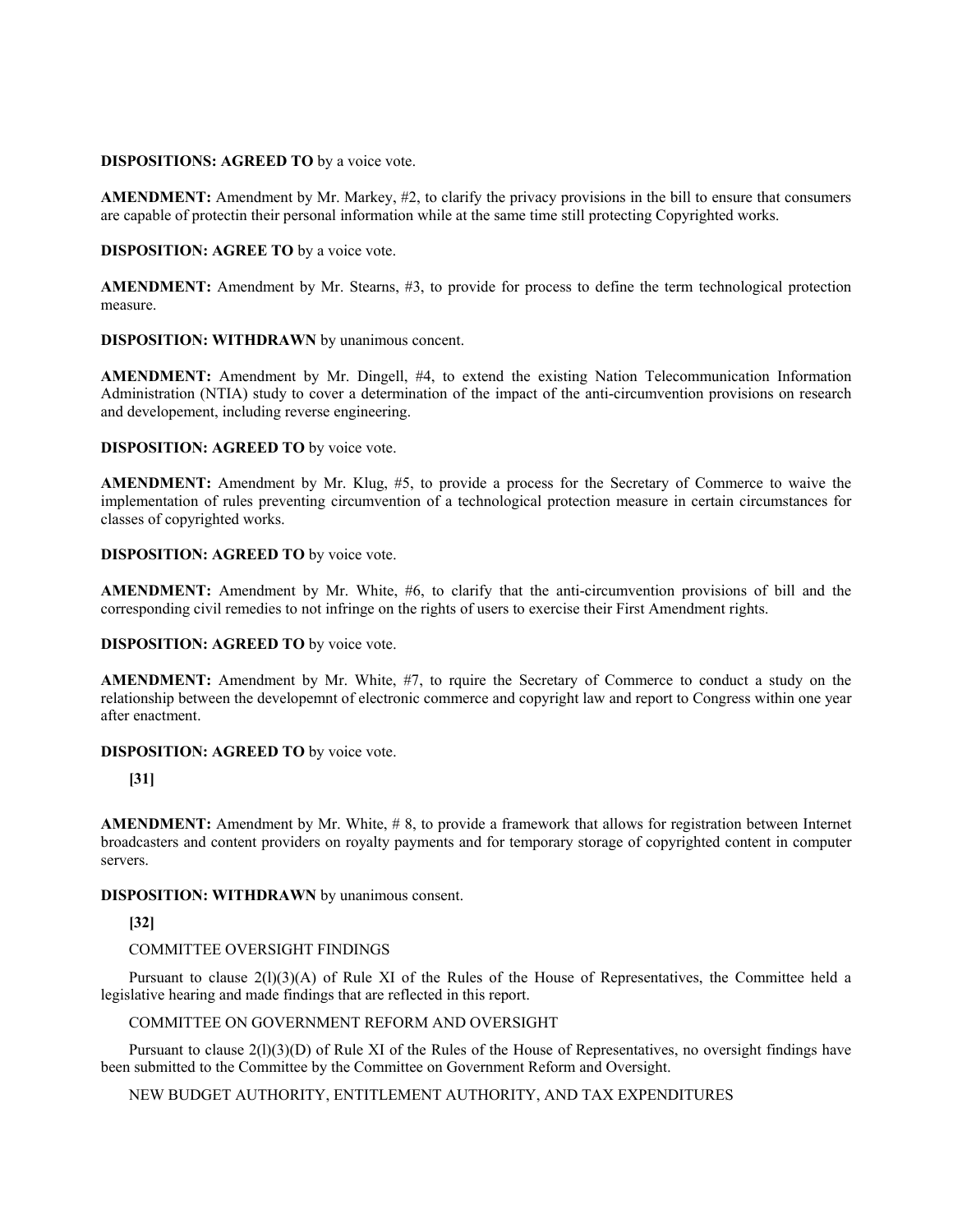In compliance with clause  $2(1)(3)(B)$  of Rule XI of the Rules of the House of Representatives, the Committee finds that H.R 2281, the Digital Millennium Copyright Act of 1998, would result in no new or increased budget authority, entitlement authority, or tax expenditures or revenues.

### COMMITTEE COST ESTIMATE

The Committee adopts as its own the cost estimate prepared by the Director of the Congressional Budget Office pursuant to section 402 of the Congressional Budget Act of 1974.

#### CONGRESSIONAL BUDGET OFFICE ESTIMATE

Pursuant to clause 2(l)(3)(C) of Rule XI of the Rules of the House of Representatives, the following is the cost estimate provided by the Congressional Budget Office pursuant to section 402 of the Congressional Budget Act of 1974:

U.S. CONGRESS, CONGRESSIONAL BUDGET OFFICE, *Washington, DC, July 22, 1998.*

Hon. Tom Bliley, *Chairman, Committee on Commerce, House of Representatives, Washington, DC.*

DEAR MR. CHAIRMAN: The Congressional Budget Office has prepared the enclosed cost estimate for H.R. 2281, Digital Millennium Copyright Act of 1998.

If you wish further details on this estimate, we will be pleased to provide them. The CBO staff contact is Mark Hadley (for federal costs), Pepper Santalucia (for the state and local impact), and Matt Eyles (for the private-sector impact).

Sincerely,

JUNE E. O'NEILL, *Director*.

Enclosure.

*H.R. 2281--Digital Millennium Copyright Act of 1998*

Summary: H.R. 2281 would amend existing copyright laws to implement two World Intellectual Property Organization (WIPO) treaties, limit the liability of Internet providers for copyright infringe-

### **[33]**

ment by their customers, clarify the treatment of ephemeral recordings, and require the study of various issues related to copyrights and emerging technologies.

Assuming the appropriation of the necessary funds, CBO estimates that implementing H.R. 2281 would result in new federal spending of about \$ 2 million in fiscal year 1999 and less than \$ 250,000 a year over the 2000-2003 period. Enacting the bill would establish new criminal penalties and thus could affect both receipts and direct spending. Hence, pay-as-you-go procedures would apply, but CBO expects that any changes in receipts and direct spending would not be significant.

H.R. 2281 contains an intergovernmental and a private-sector mandate as defined in the Unfunded Mandates Reform Act (UMRA), but the costs of the mandates would not exceed the thresholds in the law. (The thresholds are \$ 50 million and \$ 100 million in 1996, respectively, indexed annually for inflation.)

Estimated cost to the Federal Government: For the purpose of this estimate, CBO assumes that H.R. 2281 will be enacted by the end of fiscal year 1998, and that the estimated amounts will be appropriated by the start of each fiscal year. The costs of this legislation fall within budget function 370 (commerce and housing credit).

Title I of H.R. 2281 would amend U.S. copyright law to comply with two treaties produced by the December 1996 conference of the WIPO--one regarding the use of copyrighted material in digital environments and the other dealing with international copyright protection of performers and producers of phonograms. Title II would limit the liability for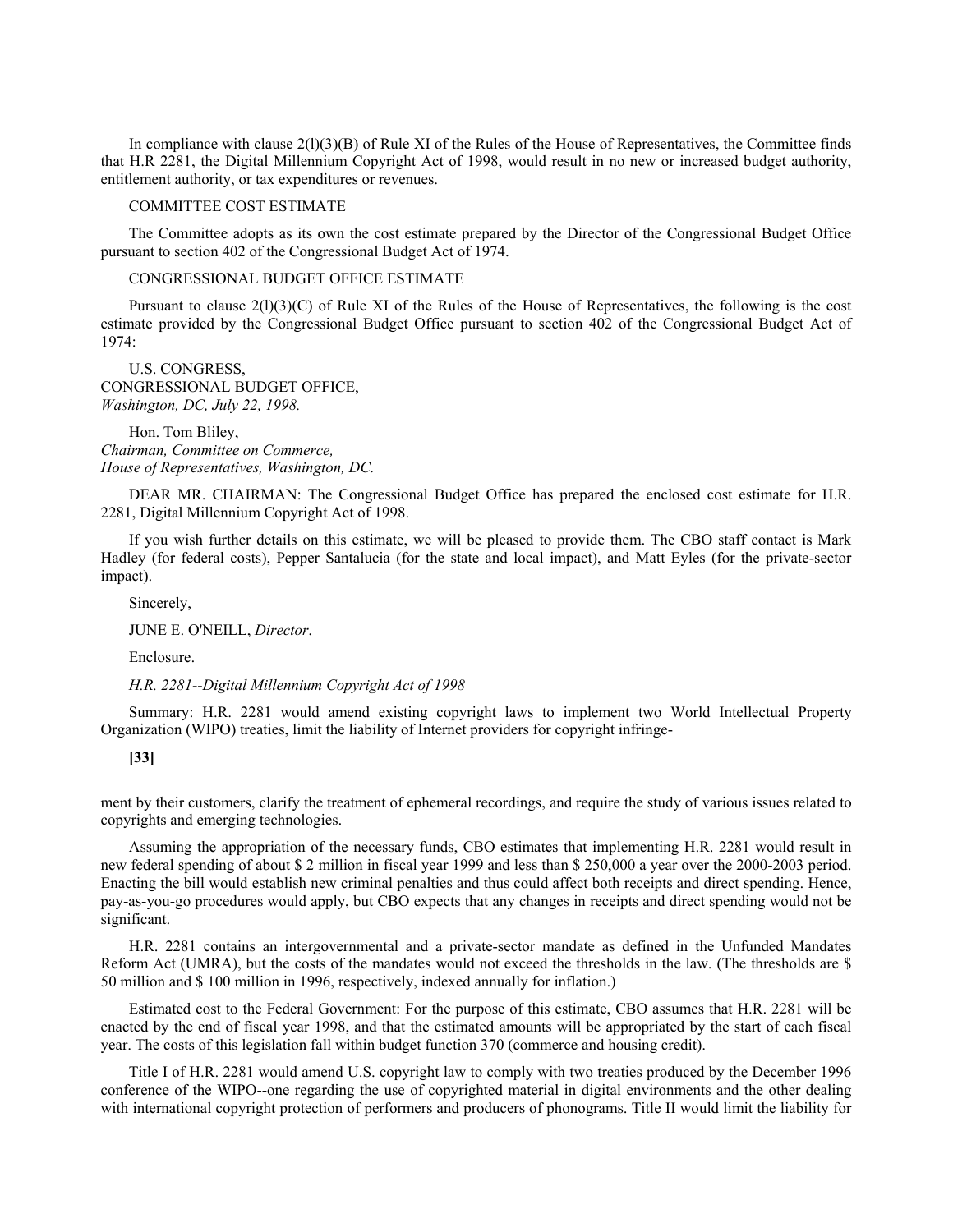copyright infringement of persons who are providers of on-line services or network access. Title III would clarify the treatment of ephemeral recordings and exempt libraries and archives from some provisions of this bill. Title IV would require the National Telecommunications and Information Administration (NTIA) to submit a report on encryption testing methods and mechanisms to encourage access protocols.

H.R. 2281 would require the Register of Copyrights, the Secretary of Commerce, the Assistant Secretary of Commerce for Communications and Information, and the NTIA to submit six reports on issues related to copyrights in the digital age, including encryption, distance learning, liability of educational institutions, personal identifying information, and electronic commerce. In addition, title I would require the Secretary of Commerce to issue regulations prohibiting any person from circumventing technological protection measures on copyrighted works. Assuming the appropriation of the necessary amounts, producing reports and promulgating regulations required by H.R. 2281 would increase federal spending by about \$ 2 million in fiscal year 1999 and less than \$ 250,000 a year over the 2000-2003 period.

The bill would establish new criminal penalties and thus could affect both receipts and direct spending; therefore, pay-as-you-go procedures would apply. Section 105 would establish criminal fines of up to \$ 1 million for anyone attempting to circumvent copyright protection systems, or falsifying or altering copyright management information. Enacting this provision could increase governmental receipts from the collection of fines, but we estimate that any such increase would be less than \$ 500,000 annually. Criminal fines are

**[34]**

deposited in the Crime Victims Fund and are spent in the following year. Thus any change in direct spending from the fund would also amount to less than \$ 500,000 annually.

Pay-as-you-go considerations: The Balanced Budget and Emergency Deficit Control Act specifies pay-as-you-go procedures for legislation affecting direct spending and receipts. Enacting H.R. 2281 could affect both direct spending and receipts, but CBO estimates that any such changes would be insignificant.

Intergovernmental and private-sector impact: Section 4 of UMRA excludes from the application of that act any legislative provisions that are necessary for the ratification or implementation of international treaty obligations. CBO has determined that title I of the bill fits within that exclusion because it is necessary for the implementation of the WIPO Copyright Treaty and the WIPO Performances and Phonograms Treaty.

Title III of H.R. 2281, however, would impose a mandate on certain owners of copyrights who apply technical protections to works that prevent their reproduction. Title III would require copyright owners who employ mechanisms that prevent the reproduction of copyrighted works to make available to federally licensed broadcasters the necessary means to copy such works. Under current law, federally licensed broadcasters are authorized to reproduce copyrightprotected material under specific conditions. Since this mandate would apply to both public and private entities that own copyrights, it would be considered both a private-sector and an intergovernmental mandate.

However, the use of reproduction protections envisioned in the bill is not yet widespread. Furthermore, copyright owners may claim economic hardship or technological infeasibility to avoid the new requirement, and the costs of providing federally licensed broadcasters with the means to copy technically protected works would likely be modest. Therefore, CBO estimates that the direct cost of the new mandates would be well below the statutory thresholds in UMRA.

Previous CBO estimate: On May 12, 1998, CBO transmitted an estimate of H.R. 2281 as ordered reported by the House Committee on the Judiciary on April 1, 1998. The Judiciary Committee's version of the bill included the first two titles, but did not require any of the reports required by the Commerce Committee's version. CBO estimated that enactment of the Judiciary Committee's version of H.R. 2281 would have no significant impact on the federal budget.

Estimate prepared by: Federal Costs: Mark Hadley. Impact on State, Local, and Tribal Governments: Pepper Santalucia. Impact on the Private Sector: Matt Eyles.

Estimate approved by: Paul N. Van de Water, Assistant Director for Budget Analysis.

FEDERAL MANDATES STATEMENT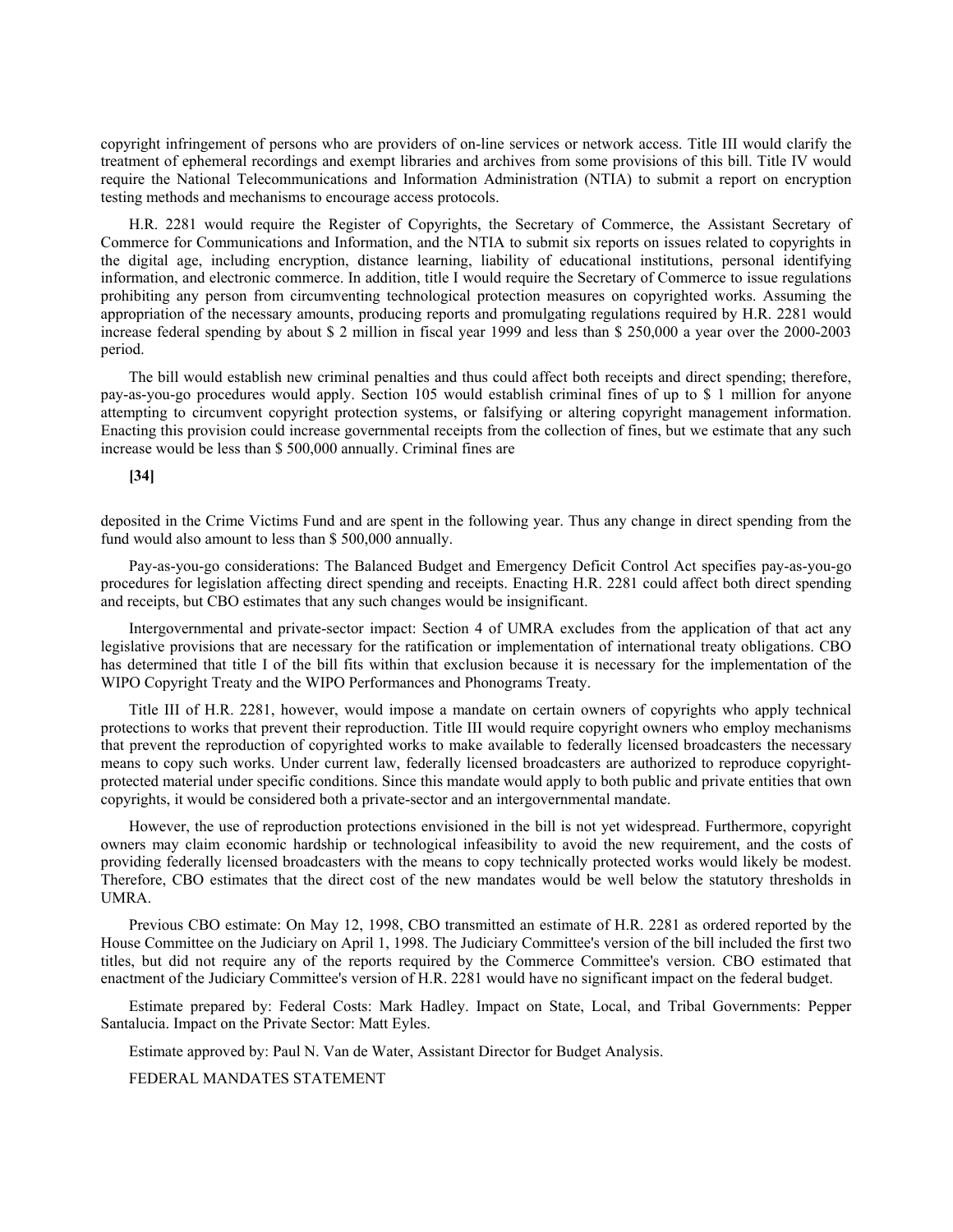The Committee adopts as its own the estimate of Federal mandates prepared by the Director of the Congressional Budget Office pursuant to section 423 of the Unfunded Mandates Reform Act.

**[35]**

### ADVISORY COMMITTEE STATEMENT

No advisory committees within the meaning of section 5(b) of the Federal Advisory Committee Act were created by this legislation.

#### CONSTITUTIONAL AUTHORITY STATEMENT

Pursuant to clause 2(l)(4) of Rule XI of the Rules of the House of Representatives, the Committee finds that the Constitutional authority for this legislation is provided in Article I, section 8, clause 3, which grants Congress the power to regulate commerce with foreign nations, among the several States, and with the Indian tribes.

### APPLICABILITY TO LEGISLATIVE BRANCH

The Committee finds that the legislation does not relate to the terms and conditions of employment or access to public services or accommodations within the meaning of section 102(b)(3) of the Congressional Accountability Act.

SECTION-BY-SECTION ANALYSIS OF THE LEGISLATION

*Section 1. Short title*

Section 1 establishes that this Act may be cited as the ''Digital Millennium Copyright Act of 1998.''

*Section 2. Table of contents*

Section 2 sets out the table of contents.

TITLE I--WIPO TREATIES IMPLEMENTATION

*Section 101. Short title*

Section 101 establishes that the short title of Title I is the ''WIPO Copyright Treaties Implementation Act.''

*Section 102. Circumvention of copyright protection systems*

As previously discussed in the background section to this report, the Committee was concerned that H.R. 2281, as reported by the Committee on the Judiciary, would undermine Congress' long-standing commitment to the principle of fair use. Throughout our history, the ability of individual members of the public to access and to use copyrighted materials has been a vital factor in the advancement of America's economic dynamism, social development, and educational achievement. In its consideration of H.R. 2281, the Committee on Commerce paid particular attention to how changing technologies may affect users' access in the future. Section  $102(a)(1)$  of the bill responds to this concern.

The growth and development of the Internet has already had a significant positive impact on the access of American students, researchers, consumers, and the public at large to informational resources that help them in their efforts to learn, acquire new skills, broaden their perspectives, entertain themselves, and become more active and informed citizens. A plethora of information, most of it embodied in materials subject to copyright protection, is available to individuals, often for free, that just a few years ago could have been located and acquired only through the expenditure of considerable

# **[36]**

time, resources, and money. New examples of this greatly expanded availability of copyrighted materials occur every day.

Still, the Committee is concerned that marketplace realities may someday dictate a different outcome, resulting in less access, rather than more, to copyrighted materials that are important to education, scholarship, and other socially vital endeavors. This result could flow from a confluence of factors, including the elimination of print or other hardcopy versions, the permanent encryption of all electronic copies, and the adoption of business models that depend upon restricting distribution and availability, rather than upon maximizing it. In this scenario, it could be appropriate to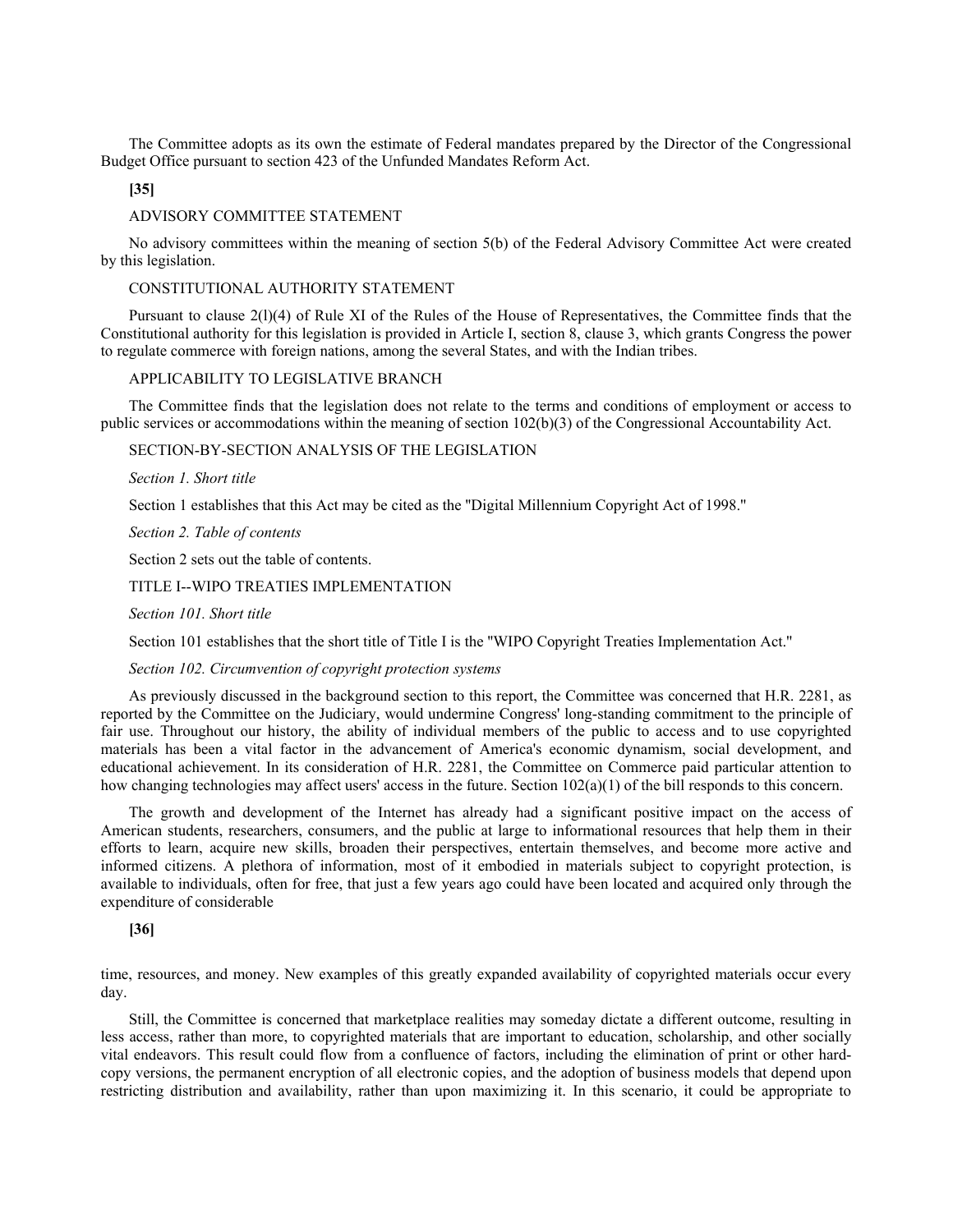modify the flat prohibition against the circumvention of effective technological measures that control access to copyrighted materials, in order to ensure that access for lawful purposes is not unjustifiably diminished.

Given the threat of a diminution of otherwise lawful access to works and information, the Committee on Commerce believes that a ''fail-safe'' mechanism is required. This mechanism would monitor developments in the marketplace for copyrighted materials, and allow the enforceability of the prohibition against the act of circumvention to be selectively waived, for limited time periods, if necessary to prevent a diminution in the availability to individual users of a particular category of copyrighted materials.

Section  $102(a)(1)$  of the bill creates such a mechanism. It converts the statutory prohibition against the act of circumvention into a regulation, and creates a rulemaking proceeding in which the issue of whether enforcement of the regulation should be temporarily waived with regard to particular categories of works can be fully considered and fairly decided on the basis of real marketplace developments that may diminish otherwise lawful access to works.

#### *(a) Violations regarding circumvention of technological protection measures*

Section 102(a)(1) gives two responsibilities to the Secretary of Commerce. The first is to issue regulations against the circumvention of technological protection measures that effectively control access to a copyrighted work. The second is to convene a rulemaking proceeding and, in conjunction with other specified officials, to determine whether to waive the applicability of the regulations for the next two years with respect to any particular category of copyrighted materials.

The Secretary's responsibility under subparagraph (A) is essentially ministerial. He or she is to simply recast, in the form of a regulation, the statutory prohibition against the act of circumvention of technological protection measures that effectively control access to copyrighted materials that was set forth in Section  $102(a)(1)$  prior to its amendment.

The Committee has chosen a regulatory, rather than a statutory, route for establishing this prohibition for only one reason: to provide greater flexibility in enforcement, through the rulemaking proceeding set forth in the subsequent subparagraphs of this subsection  $102(a)(1)$ . It does not intend to make any substantive change in the scope or meaning of the prohibition as it appeared in the bill prior its amendment, and it is not empowering the Sec-

### **[37]**

retary of Commerce to do so either. The regulation should conform in every particular to the provisions of the statute, which addresses all other relevant aspects of the regulatory prohibition, including exceptions (such as for privacy or for encryption research) as well as civil and criminal enforcement mechanisms and penalties. No additional definitions, limitations, defenses or other provisions may be added. The regulation is to take effect two years after the enactment of the statute.

Subparagraph (B) sets forth the parameters of the Secretary's second responsibility: the convening of a rulemaking proceeding, consistent with the requirements of the Administrative Procedures Act. The goal of the proceeding is to assess whether the implementation of technological protection measures that effectively control access to copyrighted works is adversely affecting the ability of individual users to make lawful uses of copyrighted works. Many such technological protection measures are in effect today: these include the use of ''password codes'' to control authorized access to computer programs, for example, or encryption or scrambling of cable programming, videocassettes, and CD ROMs. More such measures can be expected to be introduced in the near future. The primary goal of the rulemaking proceeding is to assess whether the prevalence of these technological protections, with respect to particular categories of copyrighted materials, is diminishing the ability of individuals to use these works in ways that are otherwise lawful.

The main purpose for delaying for two years the effective date of the prohibition against circumvention of access control technologies is to allow the development of a sufficient record as to how the implementation of these technologies is affecting availability of works in the marketplace for lawful uses. The Committee also intends that the rulemaking proceeding should focus on distinct, verifiable and measurable impacts; should not be based upon *de minimis* impacts; and will solicit input to consider a broad range of evidence of past or likely adverse impacts.

The criteria listed in subparagraph (B) are illustrative of the questions that the rulemaking proceeding should ask. In each case, the focus must remain on whether the implementation of technological protection measures (such as encryption or scrambling) has caused adverse impact on the ability of users to make lawful uses. Adverse impacts that flow from other sources, or that are not clearly attributable to implementation of a technological protection measure, are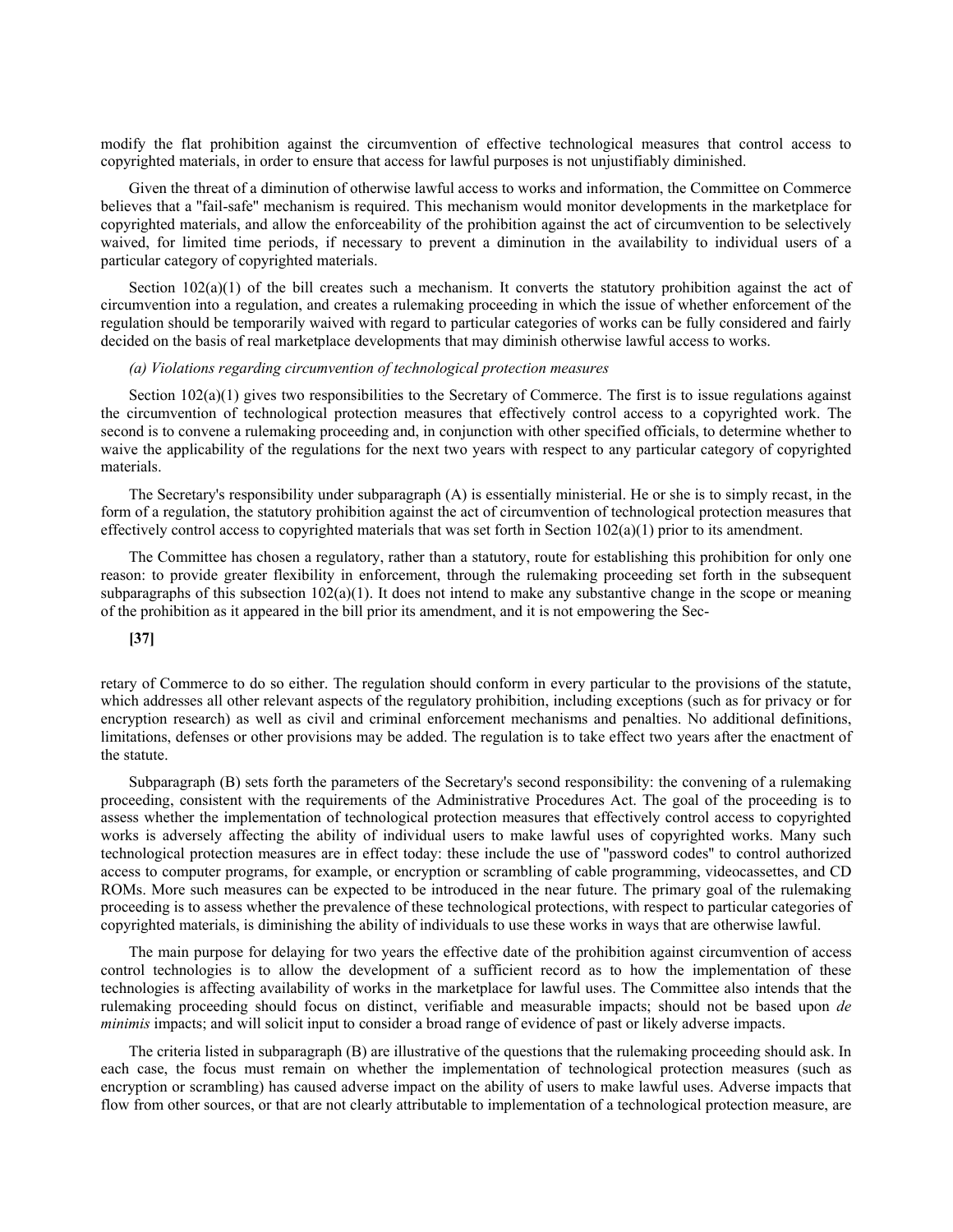outside the scope of the rulemaking. The rulemaking will be repeated on a biennial basis, and on each occasion, the assessment of adverse impacts on particular categories of works is to be determined de novo. The regulatory prohibition is presumed to apply to any and all kinds of works, including those as to which a waiver of applicability was previously in effect, unless, and until, the Secretary makes a new determination that the adverse impact criteria have been met with respect to a particular class and therefore issues a new waiver. In conducting the rulemaking proceeding, the Secretary must consult closely with the National Telecommunications and Information Administration, as well as with the Patent and Trademark Office and the Register of Copyrights.

## **[38]**

Subparagraph (C) spells out the determination that the Secretary must make at the conclusion of the rulemaking proceeding. If the rulemaking has produced insufficient evidence to determine whether there have been adverse impacts with respect to particular classes of copyrighted materials, the circumvention prohibition should go into effect with respect to those classes. Only in categories as to which the Secretary finds that adverse impacts have occurred, or that such impacts are likely to occur within the next two years, should he or she waive the applicability of the regulations for the next two years.

The issue of defining the scope or boundaries of a ''particular class'' of copyrighted works as to which the implementation of technological protection measures has been shown to have had an adverse impact is an important one to be determined during the rulemaking proceedings. In assessing whether users of copyrighted works have been, or are likely to be adversely affected, the Secretary shall assess users' ability to make lawful uses of works ''within each particular class of copyrighted works specified in the rulemaking.'' The Committee intends that the ''particular class of copyrighted works'' be a narrow and focused subset of the broad categories of works of authorship than is identified in Section 102 of the Copyright Act  $(17 \text{ U.S. C. } \S 102)$ . The Secretary's determination is inapplicable in any case seeking to enforce any other provision of this legislation, including the manufacture or trafficking in circumvention devices that are prohibited by Section  $102(a)(2)$  or  $102(b)(1)$ .

To provide meaningful protection and enforcement of the copyright owner's right to control access to his or her copyrighted work (as defined under Section 102(a)(1)), Section 102(a)(2) supplements Section 102(a)(1) with prohibitions on creating and making available certain technologies, products and services used, developed or advertised to defeat technological protection measures that protect against unauthorized access.n2

Specifically, Section  $102(a)(2)$  prohibits any person from manufacturing, importing, offering to the public, providing, or otherwise trafficking in certain technologies, products, services, devices, components, or parts that can be used to circumvent a technological protection measure that otherwise effectively controls access to a copyrighted work. The Committee believes it is very important to emphasize that Section  $102(a)(2)$  is aimed fundamentally at outlawing so-called ''black boxes'' that are expressly intended to facilitate circumvention of technological protection measures for purposes of gaining access to a work. This provision is not aimed at products that are capable of commercially significant noninfringing uses, such as consumer electronics, telecommunications, and computer products--including videocassette recorders, telecommunications switches, personal computers, and servers--used by businesses and consumers for perfectly legitimate purposes.

# **[39]**

Thus, for a technology, product, service, device, component, or part thereof to be prohibited under this subsection, one of three conditions must be met. It must: (1) be primarily designed or produced for the purpose of circumventing; (2) have only a limited commercially significant purpose or use other than to circumvent; or (3) be marketed by the person who manufactures it, imports it, offers it to the public, provides it or otherwise traffics in it, or by another person acting in concert with that person with that person's knowledge, for use in circumventing a technological protection measure that effectively controls access to a copyrighted work. This provision is designed to protect copyright owners, and simultaneously allow the development of technology.

Section 102(a)(3) defines certain terms used throughout Section 102(a). Subparagraph (A) defines the term ''circumvent a technological protection measure'' as meaning ''to descramble a scrambled work, to decrypt an encrypted work, or otherwise to avoid, bypass, remove, deactivate, or impair a technological protection measure, without the authority of the copyright owner.'' This definition applies to subsection (a) only, which covers protections against unauthorized initial access to a copyrighted work. Subparagraph (B) states that a technological protection measure "effectively controls access to a work" if the measure, in the ordinary course of its operation, requires the application of information, or a process or a treatment, with the authority of the copyright owner, to gain access to the work. In the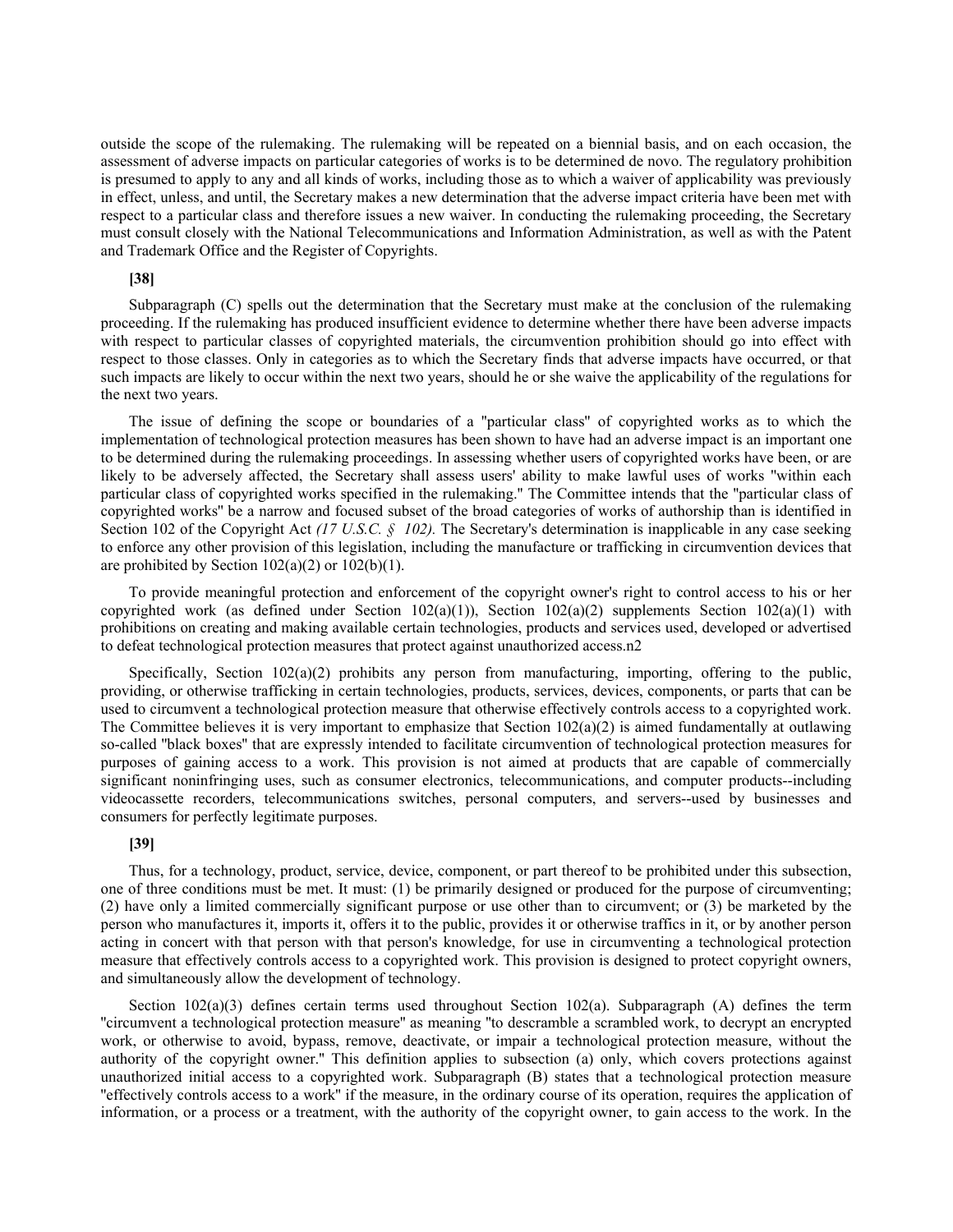Committee's view, measures that can be deemed to ''effectively control access to a work'' would be those based on encryption, scrambling, authentication, or some other measure which requires the use of a ''key'' provided by a copyright owner to gain access to a work.

# *(b) Additional violations*

Section 102(b) applies to those technological protection measures employed by copyright owners that effectively protect their copyrights, as opposed to those technological protection measures covered by Section 102(a), which prevent unauthorized access to a copyrighted work. Unlike subsection (a), which prohibits the circumvention of access control technologies, subsection (b) does not, by itself, prohibit the circumvention of effective technological copyright protection measures.

Paralleling Section 102(a)(2), Section 102(b)(1) seeks to provide meaningful protection and enforcement of copyright owners' use of technological protection measures to protect their rights by prohibiting the act of making or selling the technological means to overcome these protections and thereby facilitate copyright infringement. Subsection (b)(1) prohibits manufacturing, importing, offering to the public, providing, or otherwise trafficking in certain technologies, products, services, devices, components, or parts thereof that can be used to circumvent a technological protection measure that effectively protects a right of a copyright owner. As previously stated in the discussion of Section  $102(a)(2)$ , the Committee believes it is very important to emphasize that Section  $102(b)(1)$  is aimed fundamentally at outlawing so-called ''black boxes'' that are expressly intended to facilitate circumvention of technological protection measures for purposes of gaining access to a work. This provision

# **[40]**

is not aimed at products that are capable of commercially significant noninfringing uses, such as consumer electronics, telecommunications, and computer products--including videocassette recorders, telecommunications switches, personal computers, and servers--used by businesses and consumers for perfectly legitimate purposes.

Thus, once again, for a technology, product, service, device, component, or part thereof to be prohibited under this subsection, one of three conditions must be met. It must: (1) be primarily designed or produced for the purpose of circumventing; (2) have only limited commercially significant purpose or use other than to circumvent; or (3) be marketed by the person who manufactures it, imports it, offers it to the public, provides it, or otherwise traffics in it, or by another person acting in concert with that person with that person's knowledge, for use in circumventing a technological protection measure that effectively protects the right of a copyright owner. Like Section 102(a)(2), this provision is designed to protect copyright owners, and simultaneously allow the development of technology.

Section 102(b)(2) defines certain terms used solely within subsection (b). In particular, subparagraph (A) defines the term ''circumvent protection afforded by a technological protection measure'' as ''avoiding, bypassing, removing, deactivating, or otherwise impairing a technological protection measure.'' Subparagraph (B) provides that a technological protection measure ''effectively protects a right of a copyright owner'' if the measure, in the ordinary course of its operation, prevents, restricts, or otherwise limits the exercise of a copyright owner's rights. In the Committee's view, measures that can be deemed to ''effectively control access to a work'' would be those based on encryption, scrambling, authentication, or some other measure which requires the use of a ''key'' provided by a copyright owner to gain access to a work.

With respect to the effectiveness of technological protection measures, the Committee believes it is important to stress as well that those measures that cause noticeable and recurring adverse effects on the authorized display or performance of works should not be deemed to be effective. Unless product designers are adequately consulted about the design and implementation of technological protection measures (and the means of preserving copyright management information), such measures may cause severe ''playability'' problems. The Committee on Commerce is particularly concerned that the introduction of such measures not impede the introduction of digital television monitors or new digital audio playback devices. The Committee has a strong, long-standing interest in encouraging the introduction in the market of exciting new products. Recently, for example, the Committee learned that, as initially proposed, a proprietary copy protection scheme that is today widely used to protect analog motion pictures could have caused significant viewability problems, including noticeable artifacts, with certain television sets until it was modified with the cooperation of the consumer electronics industry.

Under the bill as reported, nothing would make it illegal for a manufacturer of a product or device (to which Section 102 would otherwise apply) to design or modify the product or device solely to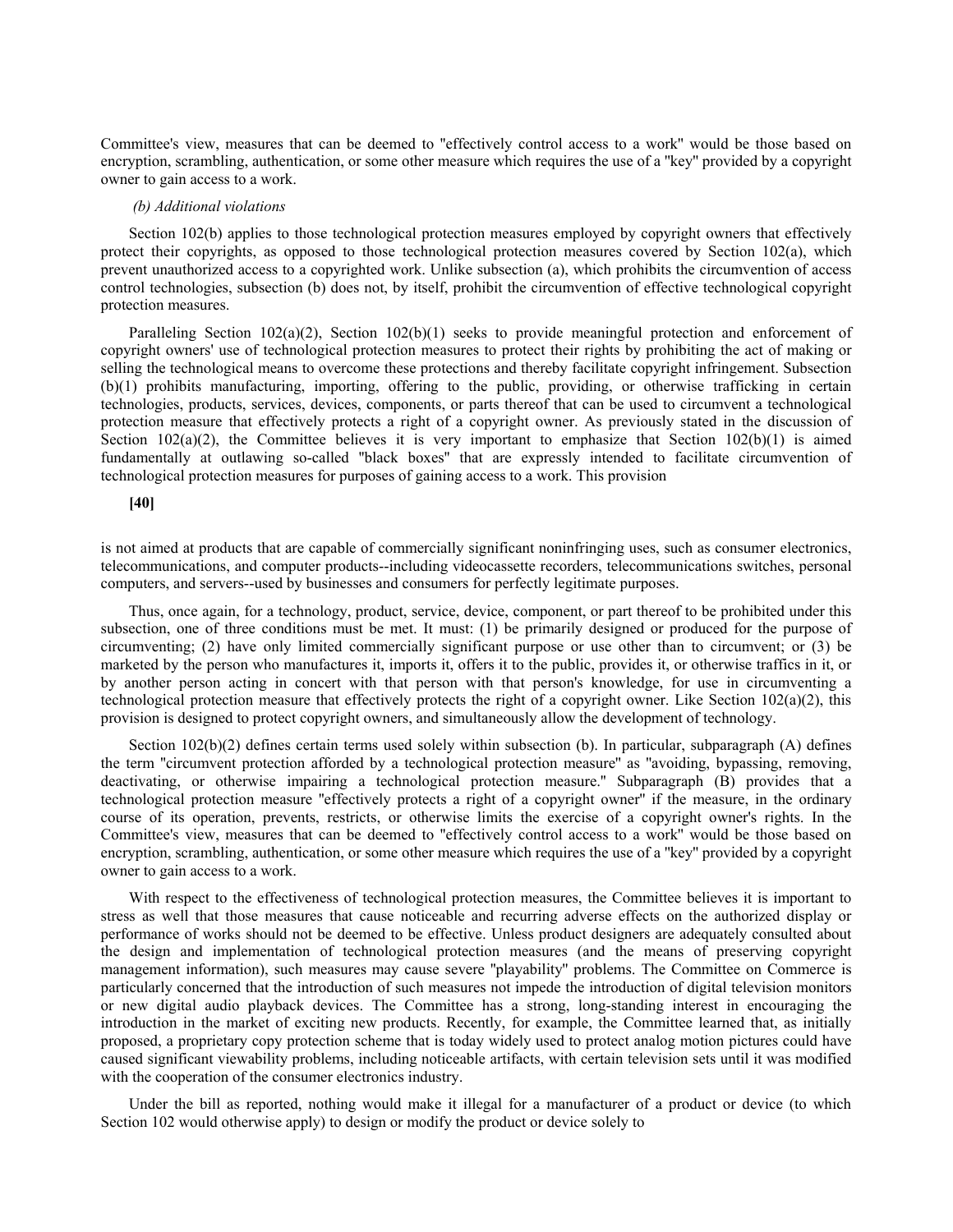# the extent necessary to mitigate a frequently occurring and noticeable adverse effect on the authorized performance or

display of a work that is caused by a technological protection measure in the ordinary course of its design and operation. Similarly, recognizing that a technological protection measure may cause a problem with a particular device, or combination of devices, used by a consumer, it is the Committee's view that nothing in the bill should be interpreted to make it illegal for a retailer or individual consumer to modify a product or device solely to the extent necessary to mitigate a noticeable adverse effect on the authorized performance or display of a work that is communicated to or received by that particular product or device if that adverse effect is caused by a technological protection measure in the ordinary course of its design and operation.

The Committee believes that the affected industries should be able to work together to avoid such problems. The Committee is aware that multi-industry efforts to develop copy control technologies that are both effective and avoid such noticeable and recurring adverse effects have been underway over the past two years. The Committee strongly encourages the continuation of those efforts, which it views as offering substantial benefits to copyright owners in whose interest it is to achieve the introduction of effective technological protection (and copyright management information) measures that do not interfere with the normal operations of affected products.

# *(c) Other rights, etc., not affected*

Subsection (c) sets forth several provisions clarifying the scope of Section 102. Section  $102(c)(1)$  provides that Section 102 shall not have any effect on rights, remedies, limitations, or defenses to copyright infringement, including fair use, under Title 17. Section  $102(c)(2)$  provides that Section 102 shall not alter the existing doctrines of contributory or vicarious liability for copyright infringement in connection with any technology, product, service, device, component or part thereof. Section  $102(c)(3)$  clarifies that nothing in Section 102 creates an affirmative mandate requiring manufacturers of consumer electronics, telecommunications, and computing products to design their products or their parts and components to affirmatively respond to any particular technological protection measure employed to protect a copyrighted work. Lastly, Section  $102(c)(4)$  makes clear that nothing in Section 102 enlarges or diminishes any rights of free speech or the press for activities using consumer electronics, telecommunications, or computing products.

## *(d) Exemption for nonprofit libraries, archives, and educational institutions*

Section 102(d) provides a limited exemption from the regulations issued pursuant to Section 102(a)(1)(A) to qualified nonprofit libraries, archives, and educational institutions. In particular, Section 102(d)(1) allows a nonprofit library, nonprofit archives or nonprofit educational institution to obtain access to a copyrighted work for the sole purpose of making a good faith determination as to whether it wishes to acquire a copy, or portion of a copy, of that work in order to engage in permitted conduct. A qualifying institution

# **[42]**

may not gain access for a period of time longer than necessary to determine whether it wishes to obtain a copy, or portion of a copy, for such purposes, and the right to gain access shall not apply for any other purpose. Section  $102(d)(2)$  provides that the right to obtain access under this paragraph only applies when the nonprofit library, nonprofit archives, or nonprofit educational institution cannot obtain a copy of an identical work by other means, and such an entity may not use the exemption in this paragraph for commercial advantage or financial gain without penalty.

Section 102(d)(3) seeks to protect the legitimate interests of copyright owners by providing a civil remedy against a library, archive, or educational institution that violates Section  $102(d)(1)$ . Section  $102(d)(4)$  provides that this subsection may not be used as a defense to the prohibitions on manufacturing or selling devices contained in Sections  $102(a)(2)$  or  $102(b)$ . Finally, Section  $102(d)(5)$  provides that a library or archive, to be eligible for the exemption in paragraph (1), must maintain its collections open to the public and available, not only to researchers affiliated with the library or archives or with the institution of which it is a part, but also to other persons doing research in a specialized field.

## *(e) Law enforcement and intelligence activities*

Section 102(e) creates an exception for the lawfully authorized investigative, protective, or intelligence activities of an officer, agent, or employee of, the United States, a State, or a political subdivision of a State, or of persons acting pursuant to a contract with such an entity.

# **[41]**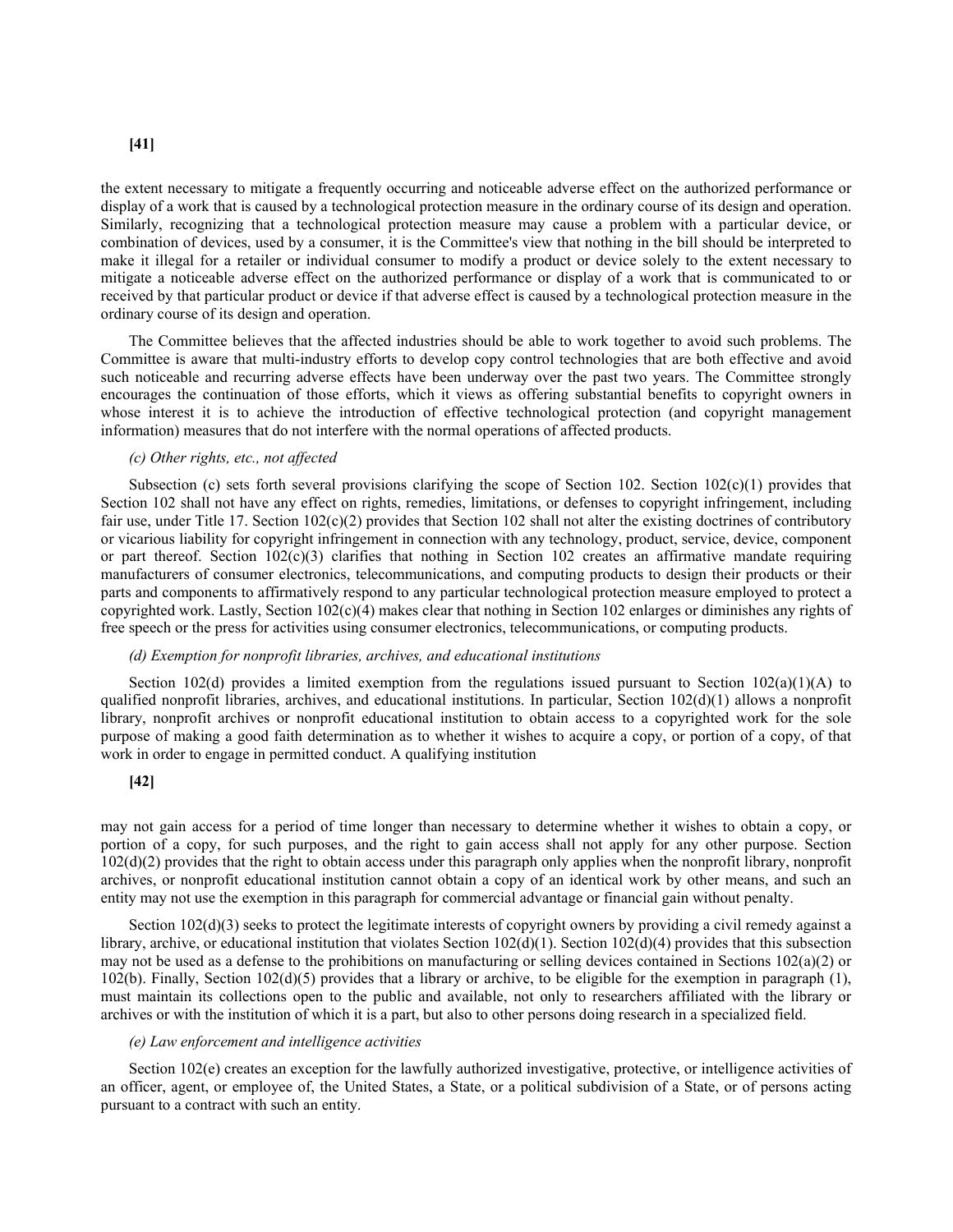## *(f) Reverse engineering*

Section 102(f) is intended to promote reverse engineering by permitting the circumvention of access control technologies for the sole purpose of achieving software interoperability. Section  $102(f)(1)$  permits the act of circumvention in only certain instances. To begin with, the copy of the computer program which is the subject of the analysis must be lawfully acquired (i.e., the computer program must be acquired from a legitimate source, along with any necessary serial codes, passwords, or other such means as may be necessary to be able to use the program as it was designed to be used by a consumer of the product). In addition, the acts must be limited to those elements of the program which must be analyzed to achieve interoperability of an independently created program with other programs. The resulting product must also be a new and original work, in that it may not infringe the original computer program. Moreover, the objective of the analysis must be to identify and extract such elements as are necessary to achieve interoperability which are not otherwise available to the person. Finally, the goal of this section is to ensure that current law is not changed, and not to encourage or permit infringement. Thus, each of the acts undertaken must avoid infringing the copyright of the author of the underlying computer program.

Section  $102(f)(2)$  recognizes that, to accomplish the acts permitted under Section  $102(f)(1)$ , a person may need to make and use certain tools. The Committee believes that such tools are generally available and used by programmers today in developing computer

**[43]**

programs (e.g., compilers, trace analyzers, and disassemblers). Such tools are not prohibited by this Section. But the Committee also recognizes that, in certain instances, it is possible that a person may need to develop special tools to achieve the permitted purpose of interoperability. Thus, Section  $102(f)(2)$  creates an exception to the prohibition on making circumvention tools contained in Sections  $102(a)(2)$  and  $102(b)(1)$ . These excepted tools can be either software or hardware. Once again, though, Section  $102(f)(2)$  limits any person from acting in a way that constitutes infringing activity.

Similarly, Section 102(f)(3) recognizes that developing complex computer programs often involves the efforts of many persons. For example, some of these persons may be hired to develop a specific portion of the final product. For that person to perform these tasks, some of the information acquired through the permitted analysis, and the tools to accomplish it, may have to be made available to that person. Section  $102(f)(3)$  allows developers of independently created software to rely on third parties either to develop the necessary circumvention tools, or to identify the necessary information to achieve interoperability. The ability to rely on third parties is particularly important for small software developers who do not have the capability of performing these functions in-house. This provision permits such sharing of information and tools.

The Committee, however, recognizes that making such information or tools generally available could undermine the objectives of Section 102. Section 102(f)(3) therefore imposes strict limitations on the exceptions created in Section 102(f). Acts of sharing information and tools is permitted solely for the purpose of achieving interoperability of an independently created computer program with other programs. If a person makes this information available for a purpose other than to achieve interoperability of an independently created computer program with other programs, then such action is a violation of this Act. In addition, these acts are permitted only to the extent that doing so does not constitute infringement, or violate other applicable law.

Section 102(f)(4) defines "interoperability" as the ability of computer programs to exchange information, and for such programs mutually to use the information which has been exchanged. The seamless exchange of information is a key element of software interoperability. hence, Section 102(f) applies to computer programs as such, regardless of their medium of fixation and not to works generally, such as music or audiovisual works, which may be fixed and distributed in digital form. Because the goal of interoperability is the touchstone of the exceptions contained in Section 102(f), the Committee emphasizes that nothing in those subsections can be read to authorize the circumvention of any technological protection measure that controls access to any work other than a computer program, or the trafficking in products or services for that purpose.

# *(g) Encryption research*

As previously discussed in the background section to this report, the Committee views encryption research as critical to the growth and vibrancy of electronic commerce. Section  $102(g)$  therefore provides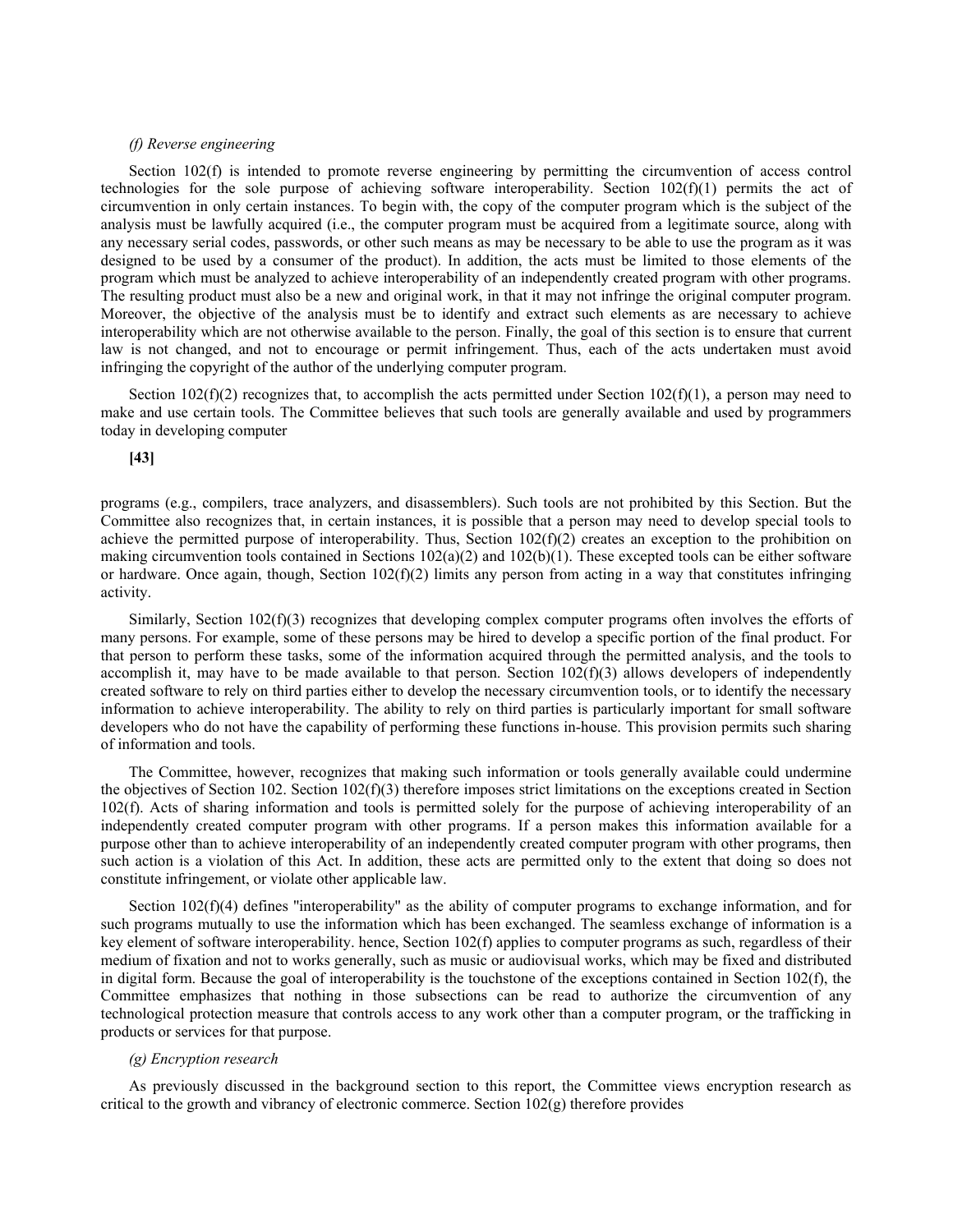# **[44]**

statutory clarification for the field of encryption research, in light of the prohibitions otherwise contained in Section 102. Section  $102(g)(1)$  defines "encryption research" and "encryption technology." Section  $102(g)(2)$  identifies permissible encryption research activities, notwithstanding the provisions of Section  $102(a)(1)(A)$ , including: whether the person lawfully obtained the encrypted copy; the necessity of the research; whether the person made a good faith effort to obtain authorization before circumventing; and whether the research constitutes infringement or a violation of other applicable law.

The Committee recognizes that courts may be unfamiliar with encryption research and technology, and may have difficulty distinguishing between a legitimate encryption research and a so-called ''hacker'' who seeks to cloak his activities with this defense. Section  $102(g)(3)$  therefore contains a non-exhaustive list of factors a court shall consider in determining whether a person properly qualifies for the encryption research defense.

Section  $102(g)(4)$  is concerned with the development and distribution of tools--typically software--which are needed to conduct permissible encryption research. In particular, subparagraph (A) provides that it is not a violation of Section 102(a)(2) to develop and employ technological means to circumvent for the sole purpose of performing acts of good faith encryption research permitted under Section  $102(g)(2)$ . Subparagraph (B) permits a person to provide such technological means to another person with whom the first person is collaborating in good faith encryption research permitted under Section 102(g)(2). Additionally, a person may provide the technological means to another person for the purpose of having the second person verify the results of the first person's good faith encryption research.

The Committee is aware of additional concerns that Section 102 might inadvertently restrict a systems operator's ability to perform certain functions critical to the management of sophisticated computer networks. For example, many independent programmers have created utilities designed to assist in the recovery of passwords or password-protected works when system users have forgotten their passwords. Because Section 102 prohibits circumvention without the authorization of the copyright owner, circumvention to gain access to one's own work, as a matter of logic, does not violate Section 102.

The law would also not prohibit certain kinds of commercial ''key-cracker'' products, e.g., a computer program optimized to crack certain ''40-bit'' encryption keys. Such machines are often rented to commercial customers for the purpose of quick data recovery of encrypted data. Again, if these products do not meet any of the three criteria under Section 102(a)(2) because these products facilitate a person's access to his or her own works, they would not be prohibited by Section 102.

In addition, network and web site management programs increasingly contain components that test systems security and identify common vulnerabilities. These programs are valuable tools for systems administrators and web site operators to use in the course of their regular testing of their systems' security. The testing of such ''firewalls'' does not violate Section 102 because in most cases

#### **[45]**

the firewalls are protecting computer and communications systems and not necessarily the specific works stored therein. Accordingly, it is the view of the Committee that no special exception is needed for these types of legitimate products.

Finally, Section  $102(g)(5)$  requires the Assistant Secretary of Commerce for Communications and Information to report to Congress, within one year of enactment, on the effect Section  $102(g)$  has had on the field of encryption research, the adequacy of technological protection for copyrighted works, and protection of copyright owners against unauthorized access.

#### *(h) Components or parts to prevent access of minors to the Internet*

The Committee is concerned that Section 102(a) might inadvertently make it unlawful for parents to protect their children from pornography and other harmful material available on the Internet, or have unintended legal consequences for manufacturers of products designed solely to enable parents to protect their children in this fashion. Section 102(h) addresses these concerns.

#### *(i) Protection of personally identifying information*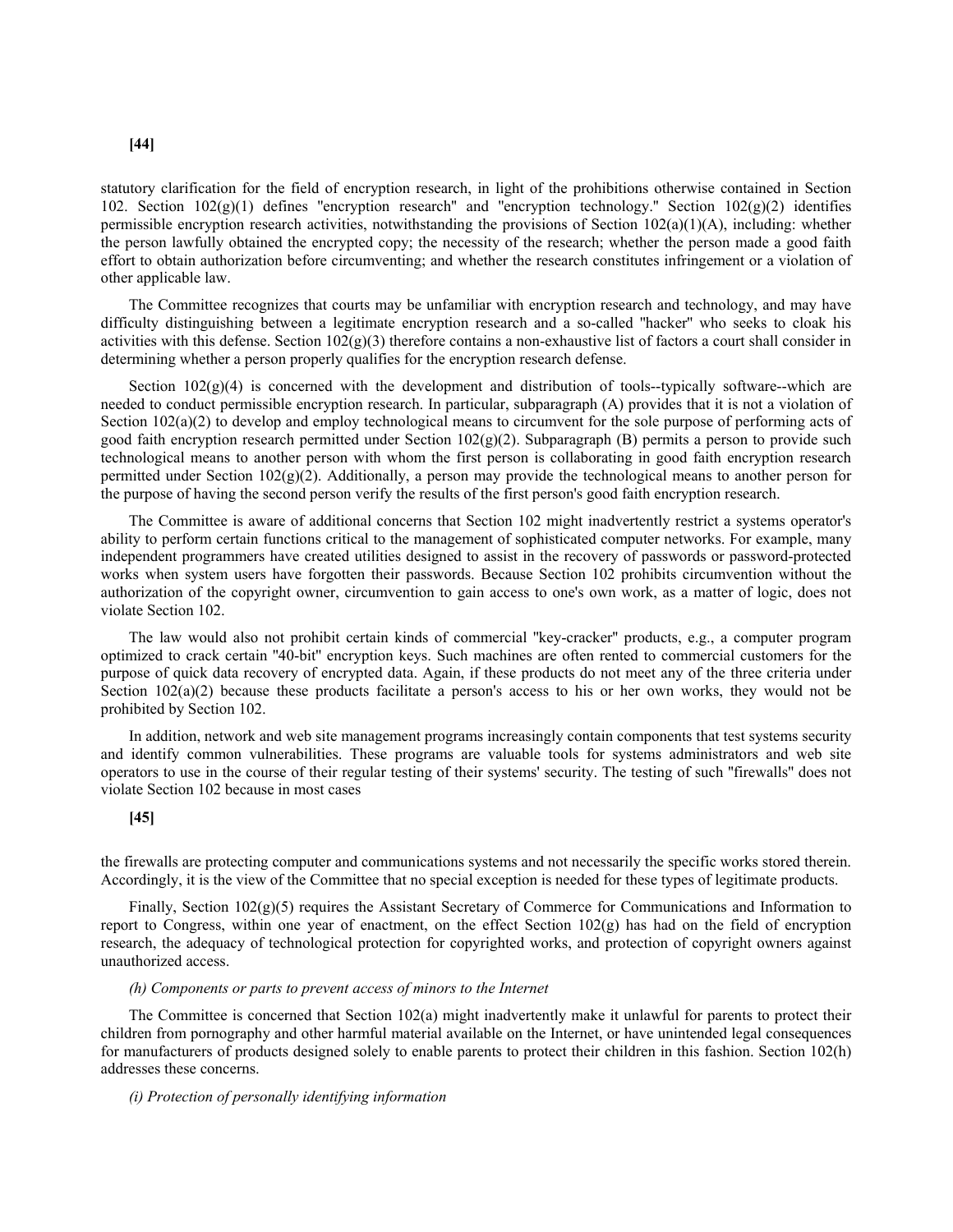As previously stated in the background section to this report, Section  $102(i)(1)$  is designed to ensure that if a copyright owner conspicuously discloses that the technological protection measure, or any work it protects, contains any personal data gathering capability, and the consumer is given the capability to curtail or prohibit effectively any such gathering or dissemination of personal information, then the consumer could not legally circumvent the technological protection measure. In addition, under Section  $102(i)(2)$ , if the copyright holder conspicuously discloses that the technological protection measure, or any work it protects, does not contain the capability of collecting or disseminating personally identifying information reflecting the on-line activities of a person who seeks to gain access to the work protected, then (once again) the consumer could not legally circumvent the technological protection measure.

In both such circumstances, there would be no need for consumers to circumvent technological protection measures because conspicuous disclosures indicate whether data gathering is being conducted and if so, the capability for thwarting such privacy invasions is extended to consumers. Only if there is no disclosure of privacy-related practices, or instances where consumers are left without the capability to disable the gathering of personal information, could a consumer circumvent a technological protection measure to protect his or her own privacy.

# *Section 103. Integrity of copyright management information*

Section 103 implements the obligation contained in Article 12 of the Copyright Treaty and Article 19 of the Performances and Phonograms Treaty that contracting parties ''provide adequate and effective legal remedies'' against any person who knowingly and without authority removes or alters copyright management information (CMI), or who distributes, imports, broadcasts, or communicates

# **[46]**

to the public, works or copies of works knowing that such information has been removed or altered without authority.

#### *(a) False copyright management information*

Section 103(a) establishes a general prohibition against intentionally providing false copyright management information, as defined in subsection (c), and against distributing, or importing for distribution, false copyright management information.

# *(b) Removal or alteration of copyright management information*

Section 103(b) establishes general prohibitions against removing or altering CMI, against distributing or importing for distribution altered CMI, and against distributing, importing for distribution or publicly performing works in which CMI has been removed.

#### *(c) Definitions*

Section 103(c) defines "copyright management information." To fall within the definition, the information must be conveyed in connection with copies or phonorecords, performances or displays of the copyrighted work.

#### *(d) Law enforcement and intelligence activities*

Section 103(d) creates an exception for the lawfully authorized investigative, protective, or intelligence activities of an officer, agent, or employee of, the United States, a State, or a political subdivision of a State, or of persons acting pursuant to a contract with such an entity.

#### *(e) Limitations on liability*

Section 103(e) recognizes special problems that certain broadcasting or cable entities may have with the transmission of copyright management information. Under Section 103(e), radio and television broadcasters, cable systems, and persons who provide programming to such broadcasters or systems, who do not intend to induce, enable, facilitate or conceal infringement may be eligible for a limitation on liability for violation of the copyright management information provisions of Section 103(b) in certain, limited situations.

In the case of an analog transmission, Section  $103(e)(1)$  provides that an eligible person will not be held liable for violating provisions of subsection (b) if it is not ''technically feasible'' for that person to avoid the violation or if avoiding the violation would ''create an undue financial hardship.'' Avoiding a violation of subsection (b) with respect to the transmission of credits that are of an excessive duration in relation to standard practice in the relevant industries (for instance, the motion picture and television broadcast industries) is one example of an activity that may ''create an undue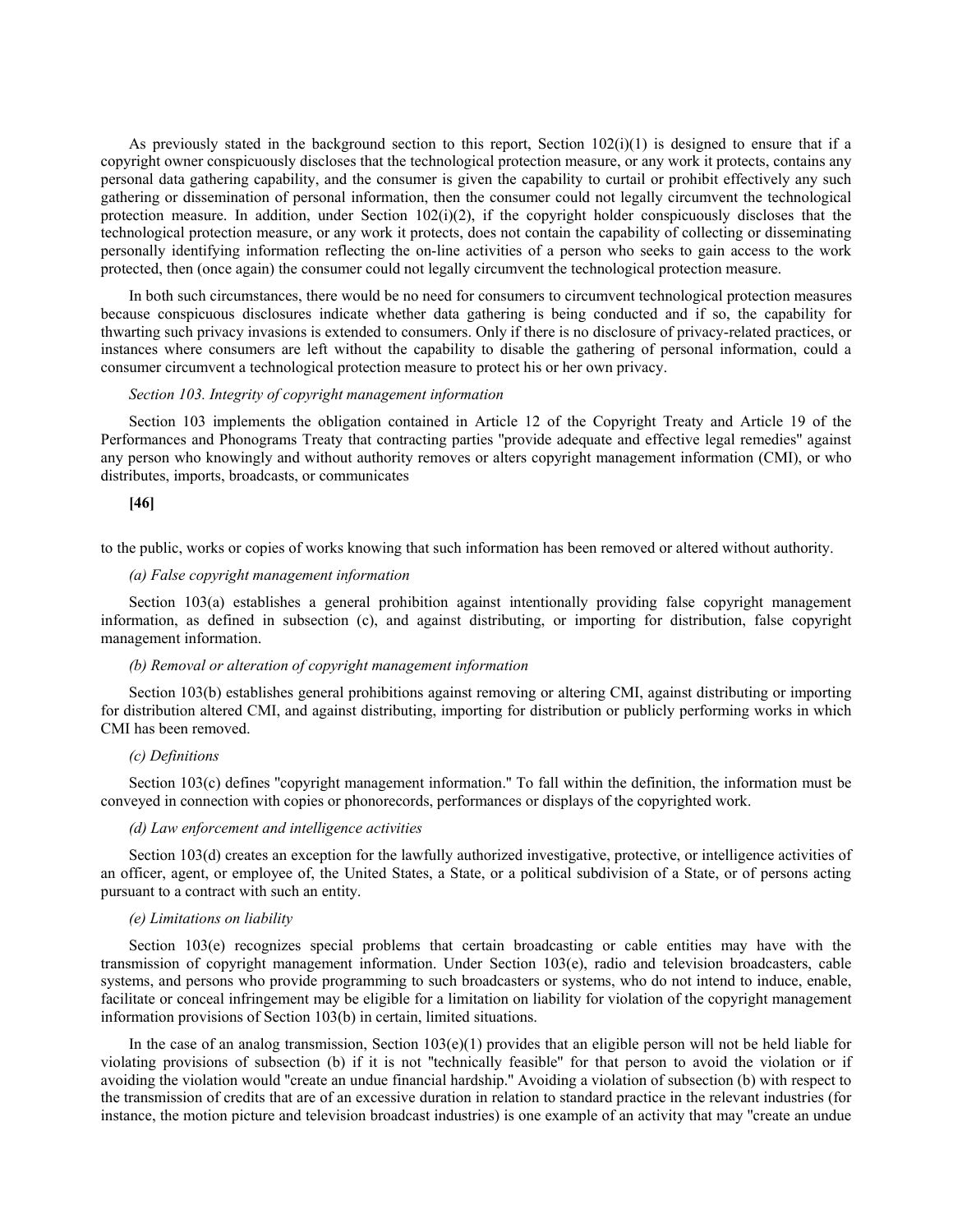financial hardship" under Section  $103(e)(1)$ . As indicated above, this limitation on liability applies only if such person did not intend, by engaging in such activity, to induce, enable, facilitate, or conceal infringement.

Section 103(e)(2) provides a limitation on liability in the case of a digital transmission, and contemplates voluntary digital transmission

**[47]**

standards for the placement of copyright management information. Separate standards are likely to be set for the location of copyright management information in different categories of works. For instance, the standard(s) for the location of the name of the copyright owner in a sound recording or musical work to be broadcast by radio stations may differ--and be set in a separate standard-setting process--from the standard for the location of such information in a motion picture to be broadcast by television stations.

Paragraph (2)(A) provides that if a digital transmission standard for the placement of copyright management information for a category of works is set in a voluntary, consensus standard-setting process involving a representative cross-section of the relevant copyright owners and relevant transmitting industry, including, but not limited to, representatives of radio or television broadcast stations, cable systems, and copyright owners of a category of works that are intended for public performance by such stations or systems, an eligible person will not be liable for a violation of subsection (b) if the copyright management information involved in the violation was not placed in a location specified by the standard for that information. The eligible person, however, cannot qualify for this limitation on liability if that person was responsible for the nonconforming placement.

Section  $103(e)(2)(B)(i)$  provides that until such a standard is set for a category of works, an eligible person will not be liable for a violation of subsection (b) if the transmission of the copyright management information would cause a perceptible visual or aural degradation of the digital signal. Section  $103(e)(2)(B)(ii)$  provides that during this time period before a standard is set, an eligible person also will not be liable if the digital transmission of the information would conflict with an applicable government regulation or industry standard relating to transmission of information in a digital signal, such as the regulation requiring the placement of closed captioning in line 21 of the vertical blanking interval *(47 U.S.C. § 613; 47 C.F.R. § 79.1*). For purposes of this paragraph, however, the applicable industry-wide standard must be of a type specified in subparagraphs  $(2)(B)(ii)$  (II) or (III). The first type, defined in paragraph (2)(B)(ii)(II), includes only those standards that were adopted by a voluntary, consensus standards body, such as the Advanced Television Systems Committee, before the effective date of Section 103. The other type, defined in subparagraph (2)(B)(ii)(III), includes only those standards adopted in a voluntary, consensus standards-setting process open to participation by groups, including but not limited to a representative cross-section of radio or television broadcast stations, cable systems, and copyright owners of a category of works that are intended for public performance by such stations or systems.

# *Section 104. Civil remedies*

## *(a) Civil actions*

Section 104(a) sets forth the general proposition that civil remedies are available for violations of Sections 102 and 103. This provision also establishes the jurisdiction for such civil actions as the

# **[48]**

''appropriate U.S. district court'' and limits standing to those persons injured by a violation of Sections 102 or 103.

#### *(b) Powers of the court*

Section 104(b) defines the powers of the court hearing a case brought under Section 104(a).

*(c) Award of damages*

Section 104(c) is divided into five paragraphs, each of which addresses the awarding of damages to a prevailing party in an action brought under Section 104(a).

*Section 105. Criminal offenses and penalties*

*(a) In general*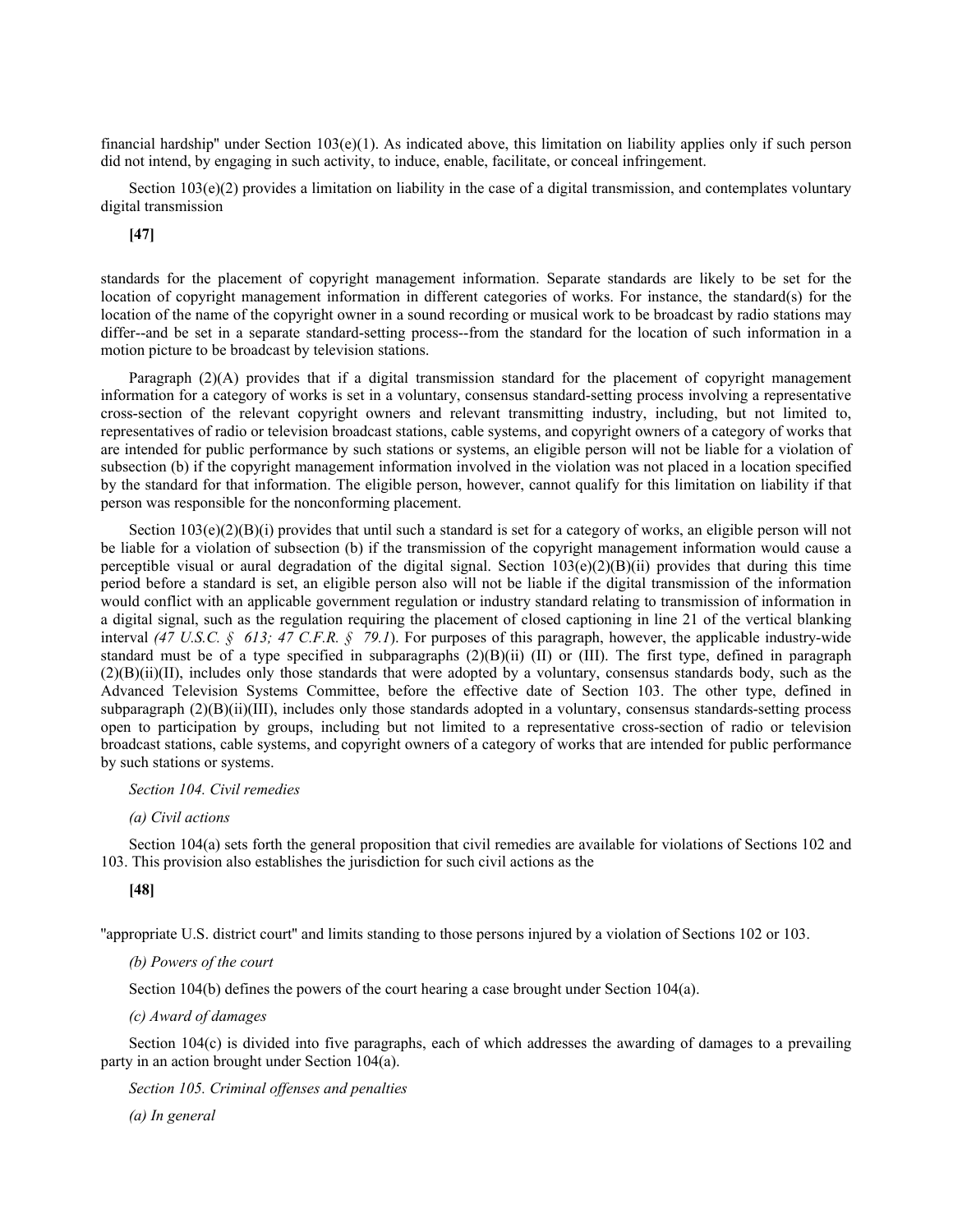Section 105(a) provides for criminal penalties for violations of Sections 102 and 103.

## *(b) Limitation for nonprofit library, archives, or educational institution*

Section 105(b) exempts completely any nonprofit library, nonprofit archives, or nonprofit educational institution from the criminal penalties contained in subsection (a).

## *(c) Statute of limitations*

Section 105(c) provides for a 5-year statute of limitations for criminal offenses.

#### *Section 106. Savings clause*

Section 106 establishes that nothing in Title I in any way limits the applicability of Federal or State privacy laws relating to the use of the Internet.

## *Section 107. Development and implementation of technological protection measures*

Section 107 establishes a mechanism for monitoring, evaluating, and informing the Congress of the impact of this legislation, especially on the key issue of the role of technological protection measures.

## *(a) Statement of congressional policy and objective*

Section 107(a) expresses the sense of Congress that technological protection measures, developed by the private sector through voluntary, industry-led processes, will play a crucial role in the healthy development of the Internet and other new paths for dissemination of copyrighted materials. Such measures can facilitate lawful uses of such materials, while safeguarding the private property interests that are recognized by the copyright law. Section 107(a) thus identifies an open, voluntary, multi-industry process for expeditious implementation of these technological protection measures.

# **[49]**

## *(b) Technological protection measures*

Section 107(b) mandates at least three technological protection measures for implementation pursuant to Section 107(a) that are especially important in achieving the full potential of the Internet and other digital media: (1) those that enable nonprofit libraries to continue in their critical role of lending copyrighted materials to individual patrons; (2) those that effectively protect against infringement of copyrighted materials; and (3) those that facilitate a diversity of legitimate uses, by individual members of the public, of copyrighted works in digital formats.

## *(c) Procedures for developing and implementing technological protection measures*

Section 107(c) makes clear that Congress anticipates that the technological protection measures whose development and implementation are mandated pursuant to Section 107(a) will: be developed pursuant to a broad, private sector consensus; be made available on reasonable and non-discriminatory terms; and not impose substantial costs or burdens on copyright owners or on manufacturers of hardware and software used in conjunction with copyrighted works in digital formats.

# *(d) Oversight and reporting*

Section 107(d) establishes an oversight process for monitoring the impact of this legislation, and specifically its anti-circumvention provisions, on the access of individuals to copyrighted materials in digital formats. For example, the Secretary would have to evaluate the extent to which Section 102 and the regulations issued thereunder pose a serious impediment to the development and production of competitive goods and services. It specifically directs the Secretary of Commerce, in consultation with the Register of Copyrights and the Assistant Secretary of Commerce for Communications and Information, to report, over the course of the next three years, annually to the House Committees on Commerce and on the Judiciary, and the Senate Committees on Commerce, Science, and Transportation and on the Judiciary on the extent of that impact.

# *Section 108. Technical amendments*

Section 108 incorporates numerous technical amendments.

## Section 109. Effective date.

Section 109 makes the effective date the date of enactment.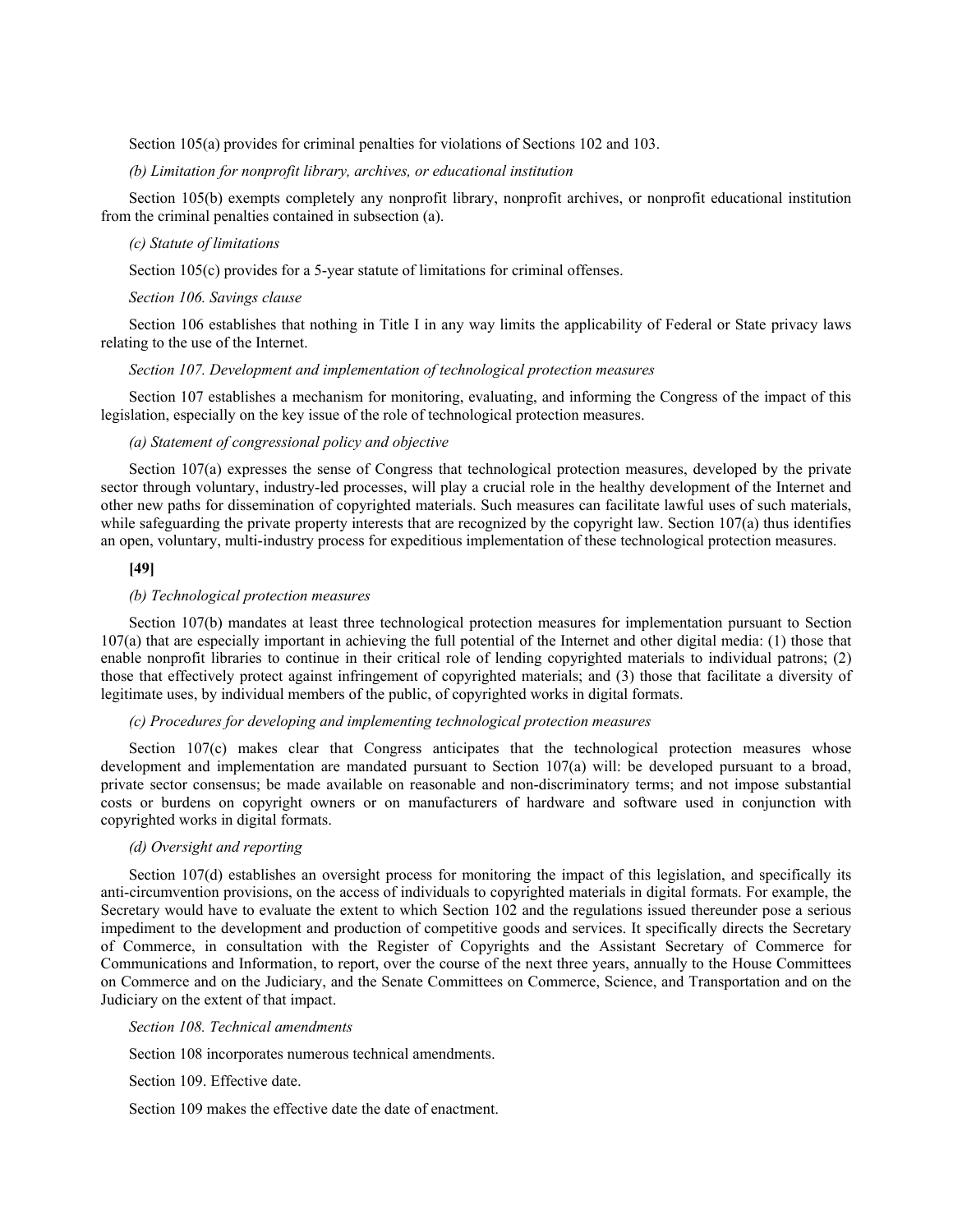#### TITLE II--INTERNET COPYRIGHT INFRINGEMENT LIABILITY

The liability of on-line service providers and Internet access providers for copyright infringements that take place in the on-line environment has been a controversial issue. Title II of the Digital Millennium Copyright Act addresses this complex issue. Title II preserves strong incentives for service providers and copyright owners to cooperate to detect and deal with copyright infringements that take place in the digital networked environment. At the same time, it provides greater certainty to service providers concerning

## **[50]**

their legal exposure for infringements that may occur in the course of their activities.

New Section 512 contains limitations on service providers' liability for five general categories of activity set forth in subsections (a) through (d) and subsection (f). As provided in subsection (k), new Section 512 is not intended to imply that a service provider is or is not liable as an infringer either for conduct that qualifies for a limitation of liability or for conduct that fails to so qualify. Rather, the limitations of liability apply if the provider is found to be liable under existing principles of law.

The limitations in subsections (a) through (d) protect qualifying service providers from liability for all monetary relief for direct, vicarious and contributory infringement. Monetary relief is defined in subsection (j)(2) as encompassing damages, costs, attorneys' fees, and any other form of monetary payment. These subsections also limit injunctive relief against qualifying service providers to the extent specified in subsection (i). To qualify for these protections, service providers must meet the conditions set forth in subsection (h), and service providers' activities at issue must involve a function described in subsection (a), (b), (c), (d) or (f), respectively. The liability limitations apply to networks ''operated by or for the service provider,'' thereby protecting both service providers who offer a service and subcontractors who may operate parts of, or an entire, system or network for another service provider.

#### *Section 201. Short title*

Section 201 establishes the short title for Title II as the ''Internet Copyright Infringement Liability Clarification Act of 1998.''

# *Section 202. Limitations on liability for Internet copyright infringement*

## *(a) In general*

Section 202(a) amends chapter 5 of the Copyright Act *(17 U.S.C. § 501,* et seq.) to create a new Section 512, titled ''Liability of service providers for on-line infringement of copyright.'' New Section 512(a) applies to communications functions associated with sending digital communications of others across digital networks, such as the Internet and other on-line networks. It establishes a limitation on liability for infringements that may occur in the provision of services falling within the definition of subsection  $(j)(1)(A)$ . The limitations on injunctive relief set forth in subsection  $(i)(1)(B)$  are applicable when the functions at issue fall within the provisions of subsection (a), and the service provider meets the threshold criteria of subsection (h). These threshold criteria apply to all of the liability limitations contained in new Section 512.

Subsection (a) applies to service providers transmitting, routing, or providing connections for material, and some forms of intermediate and transient storage of material in the course of performing these functions. For example, in the course of moving packets of information across digital on-line networks, many intermediate and transient copies of the information may be made in routers and servers along the way. Such copies are created as an automatic consequence of the transmission process. In this context, ''intermediate

# **[51]**

and transient'' refers to such a copy made and/or stored in the course of a transmission, not a copy made or stored at the points where the transmission is initiated or received. The use of the term ''transmitting'' throughout new Section 512 is not intended to be limited to transmissions of ''a performance or display'' of ''images or sounds'' within the meaning of Section 101 of the Copyright Act.

Subsections (a)(1) through (5) limit the range of activities that qualify under this subsection to ones in which a service provider plays the role of a ''conduit'' for the communications of others. This limitation on liability applies if: (1)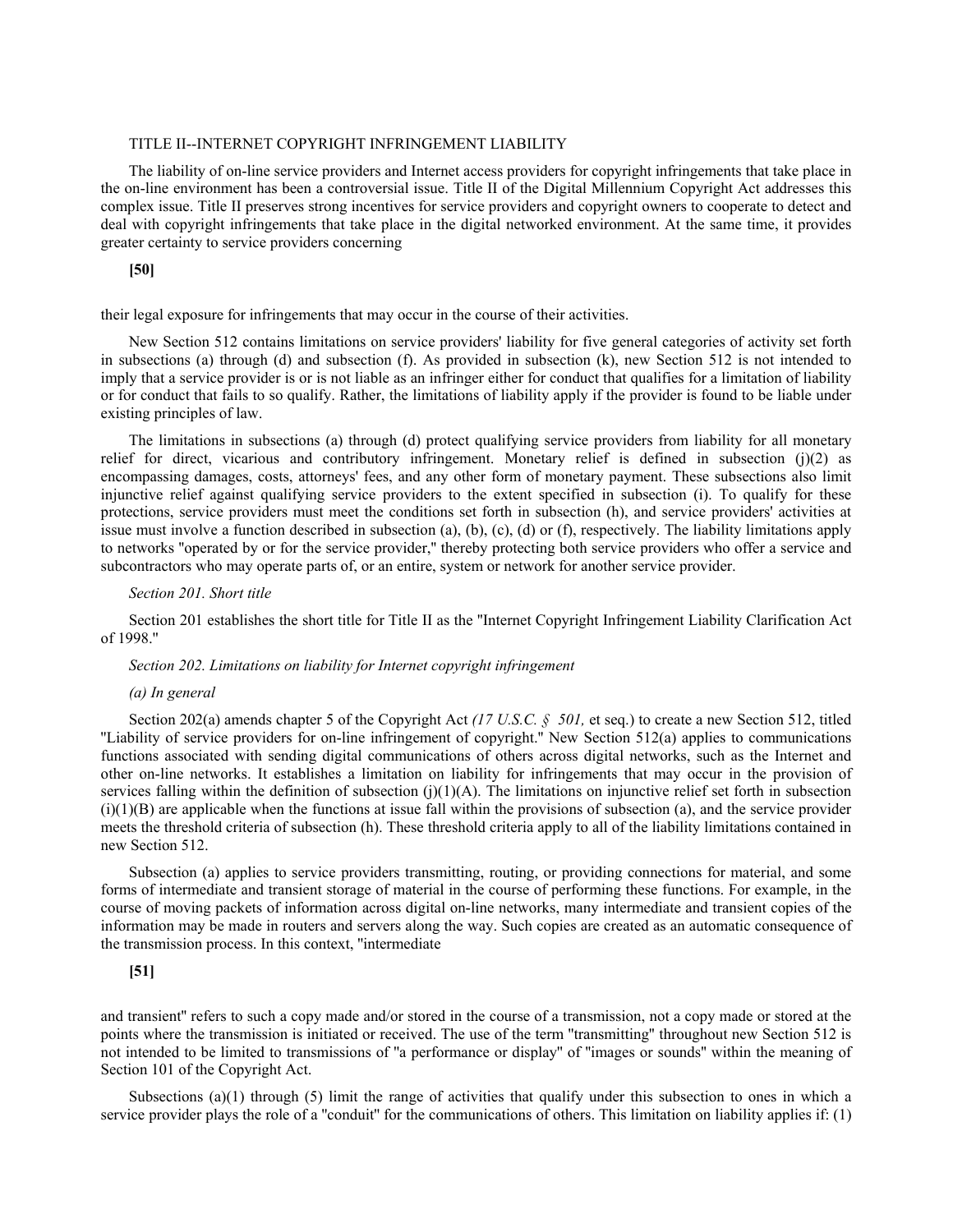the communication was initiated by or at the direction of a person other than the service provider; (2) it is carried out through an automatic technical process without selection of the material by the service provider; (3) the service provider does not select the recipients of the material except as an automatic response to the request of another; (4) no copy of the material made in the course of intermediate or transient storage is maintained on the system or network so that it is ordinarily accessible to anyone other than the anticipated recipients, and no copy is maintained on the system or network in a manner ordinarily accessible to the anticipated recipients for a longer period than is reasonably necessary for the communication; and (5) the content (but not necessarily the form) of the material is not modified in the course of transmission. Thus, for example, an e-mail transmission may appear to the recipient without bolding or italics resulting from format codes contained in the sender's message.

The term "selection of the material" in subsection  $(a)(2)$  means the editorial function of determining what material to send, or the specific sources of material to place on-line (e.g., a radio station), rather than ''an automatic technical process'' of responding to a command or request, such as one from a user, an Internet location tool, or another network. The term "automatic response to the request of another" is intended to encompass a service provider's actions in responding to requests by a user or other networks, such as requests to forward e-mail traffic or to route messages to a mailing list agent (such as a "Listserv") or other discussion group. The Committee intends subsection (a)(4) to cover copies made of material while it is en route to its destination, such as copies made on a router or mail server, storage of a web page in the course of transmission to a specific user, store and forward functions, and other transient copies that occur en route. The term ''ordinarily accessible'' is intended to encompass stored material that is routinely accessible to third parties. For example, the fact that an illegal intruder might be able to obtain access to the material would not make it ordinarily accessible to third parties. Neither, for example, would occasional access in the course of maintenance by service provider personnel, nor access by law enforcement officials pursuant to subpoena make the material ''ordinarily accessible.'' However, the term does not include copies made by a service provider for the purpose of making the material available to other users. Such copying is addressed in subsection (b).

New Section 512(b) applies to a different form of intermediate and temporary storage than is addressed in subsection (a). In terminology

#### **[52]**

describing current technology, this storage is a form of ''caching,'' which is used on some networks to increase network performance and to reduce network congestion generally, as well as to reduce congestion and delays to popular sites. This storage is intermediate in the sense that the service provider serves as an intermediary between the originating site and the ultimate user. The material in question is stored on the service provider's system or network for some period of time to facilitate access by users subsequent to the one who previously sought access to it. For subsection (b) to apply, the material must be made available on an originating site, transmitted at the direction of another person through the system or network operated by or for the service provider to a different person, and stored through an automatic technical process so that users of the system or network who subsequently request access to the material from the originating site may obtain access to the material from the system or network.

Subsections (b)(1) through (b)(5) clarify the circumstances under which subsection (b) applies. Subsection (b)(1) provides that the material must be transmitted to subsequent users without modification to its content in comparison to the way it was originally transmitted from the originating site. The Committee intends that this restriction apply, for example, so that a service provider who caches material from another site does not change the advertising associated with the cached material on the originating site without authorization from the originating site. Subsection (b)(2) limits the applicability of the subsection to circumstances where the service provider complies with certain updating commands.

Subsection (b)(3) provides that the service provider shall not interfere with the ability of certain technology that is associated with the work by the operator of the originating site to return to the originating site information, such as user "hit" counts, that would have been available to the site had it not been cached. The technology, however, must: (i) not significantly interfere with the performance of the storing provider's system or network or with intermediate storage of the material; (ii) be consistent with generally accepted industry standard communications protocols applicable to Internet and on-line communications, such as those approved by the Internet Engineering Task Force and the World Wide Web Consortium; and (iii) not extract information beyond that which would have been obtained had the subsequent users obtained access to the material directly on the originating site.

Subsection (b)(4) applies to circumstances in which the originating site imposes a prior condition on access.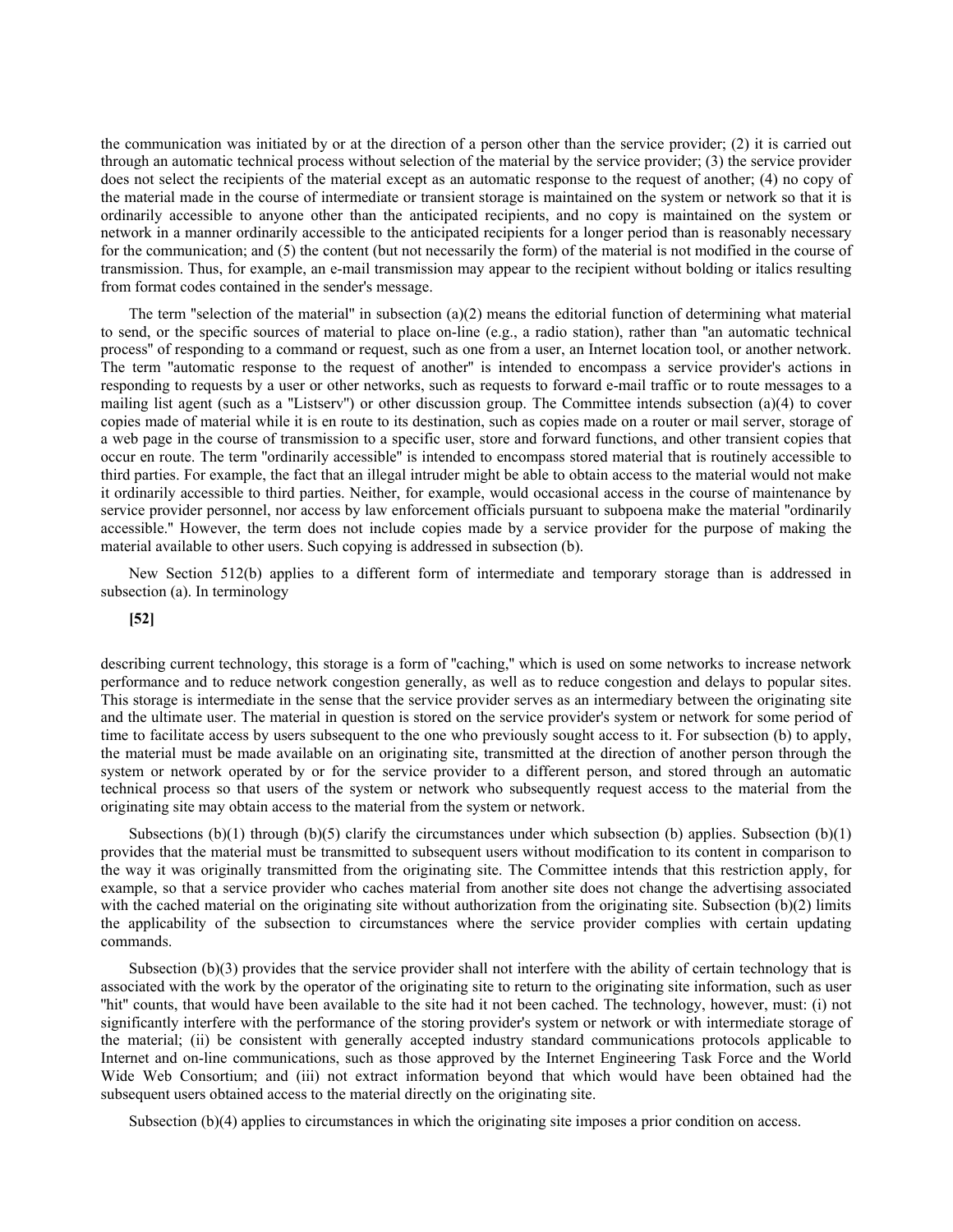Subsection (b)(5) establishes a notification and take-down procedure for cached material modeled on the procedure under new Section 512(c). However, this take-down obligation does not apply unless the material has previously been removed from the originating site, or the party submitting the notification has obtained a court order for it to be removed from the originating site and notifies the service provider's designated agent of that order. This proviso has been added to subsection (b)(5) because storage under subsection (b) occurs automatically, and unless infringing material has been

## **[53]**

removed from the originating site, the infringing material would ordinarily simply be re-cached.

New Section 512(c) limits the liability of qualifying service providers for claims of direct, vicarious and contributory infringement for storage at the direction of a user of material that resides on a system or network controlled or operated by or for the service provider. Examples of such storage include providing server space for a user's web site, for a chatroom, or other forum in which material may be posted at the direction of users. Subsection (c) defines the scope of this limitation on liability. It also sets forth procedural requirements that copyright owners or their agents and service providers must follow with respect to notifications of claimed infringement under subsection (c)(3). Information that resides on the system or network operated by or for the service provider through its own acts or decisions and not at the direction of a user does not fall within the liability limitation of subsection (c).

New subsection  $(c)(1)(A)$  sets forth the applicable knowledge standard. This standard is met either by actual knowledge of infringement or, in the absence of such knowledge, by awareness of facts or circumstances from which infringing activity is apparent. The term ''activity'' is intended to mean activity using the material on the system or network. The Committee intends such activity to refer to wrongful activity that is occurring at the site on the provider's system or network at which the material resides, regardless of whether copyright infringement is technically deemed to occur at that site or at the location where the material is received. For example, the activity at an on-line site offering audio or video may be unauthorized public performance of a musical composition, a sound recording, or an audio-visual work, rather than (or in addition to) the creation of an unauthorized copy of any of these works.

New subsection  $(c)(1)(A)(ii)$  can best be described as a "red flag" test. As stated in new subsection  $(c)(1)$ , a service provider need not monitor its service or affirmatively seek facts indicating infringing activity (except to the extent consistent with a standard technical measure complying with new subsection (h)), in order to claim this limitation on liability (or, indeed any other limitation provided by the legislation). However, if the service provider becomes aware of a ''red flag'' from which infringing activity is apparent, it will lose the limitation of liability if it takes no action. The ''red flag'' test has both a subjective and an objective element. In determining whether the service provider was aware of a ''red flag,'' the subjective awareness of the service provider of the facts or circumstances in question must be determined. However, in deciding whether those facts or circumstances constitute a ''red flag''--in other words, whether infringing activity would have been apparent to a reasonable person operating under the same or similar circumstances--an objective standard should be used.

New subsection  $(c)(1)(A)(iii)$  provides that once a service provider obtains actual knowledge or awareness of facts or circumstances from which infringing material or activity on the service provider's system or network is apparent, the service provider does not lose the limitation of liability set forth in subsection (c) if it acts expeditiously to remove or disable access to the infringing material. Because the factual circumstances and technical parameters may vary

# **[54]**

from case to case, it is not possible to identify a uniform time limit for expeditious action.

New subsection  $(c)(1)(B)$  sets forth the circumstances under which a service provider would lose the protection of subsection (c) by virtue of its benefit from and control over infringing activity. In determining whether the financial benefit criterion is satisfied, courts should take a common-sense, fact-based approach, not a formalistic one. In general, a service provider conducting a legitimate business would not be considered to receive a ''financial benefit directly attributable to the infringing activity'' where the infringer makes the same kind of payment as non-infringing users of the provider's service. Thus, receiving a one-time set-up fee and flat, periodic payments for service from a person engaging in infringing activities would not constitute receiving a ''financial benefit directly attributable to the infringing activity.'' Nor is subsection  $(c)(1)(B)$  intended to cover fees based on the length of the message (e.g., per number of bytes) or by connect time. It would however, include any such fees where the value of the service lies in providing access to infringing material.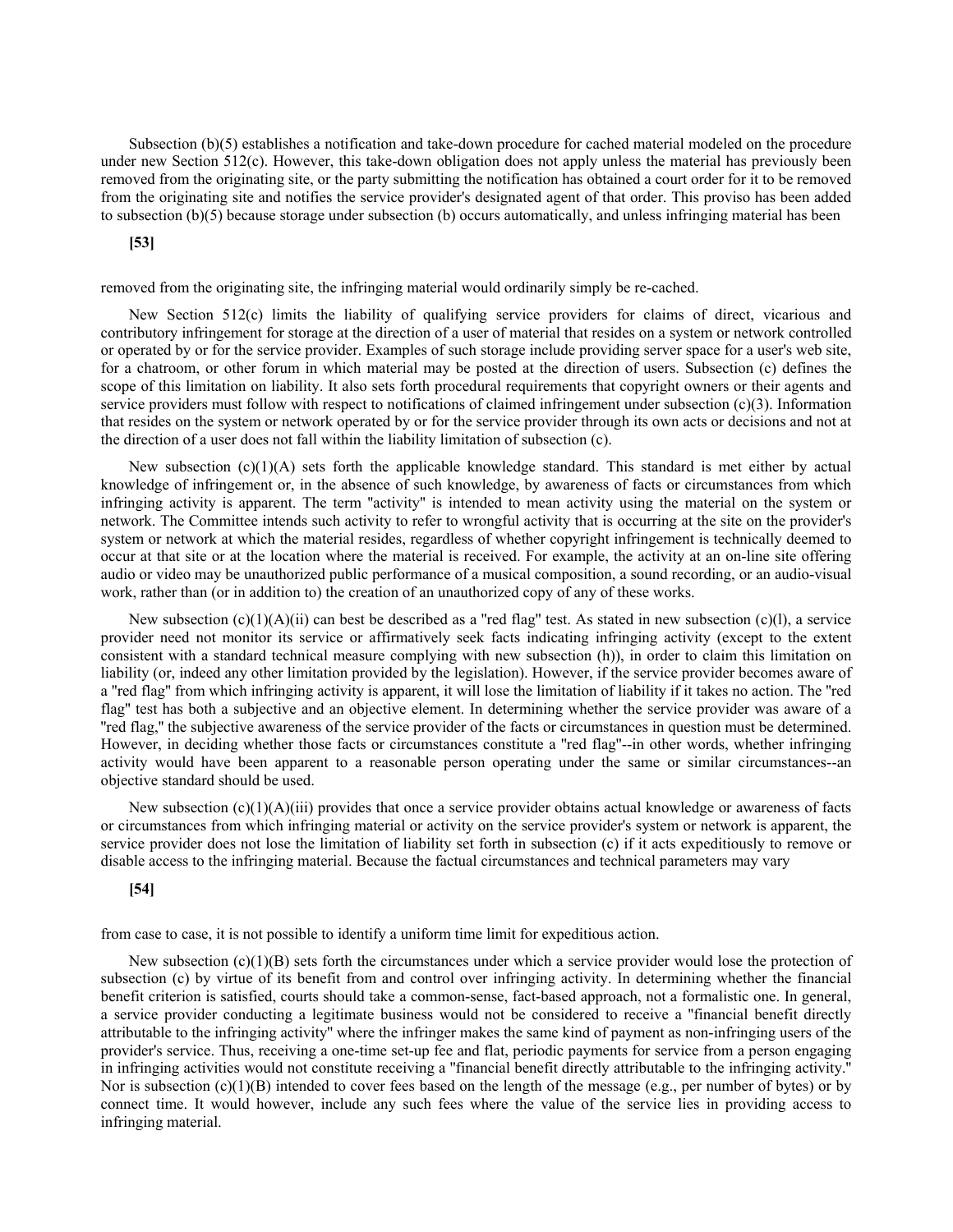New subsection  $(c)(1)(C)$  establishes that in cases where a service provider is notified of infringing activity by a copyright owner or its authorized agent, in accordance with the notification procedures of new subsection  $(c)(3)$ , the limitation on the service provider's liability shall be maintained only if the service provider acts expeditiously either to remove the infringing material from its system or to prevent further access to the infringing material on the system or network. This ''notice and take-down'' procedure is a formalization and refinement of a cooperative process that has been employed to deal efficiently with network-based copyright infringement.

The Committee emphasizes that new Section 512 does not specifically mandate use of a notice and take-down procedure. Instead, a service provider wishing to benefit from the limitation on liability under new subsection (c) must ''take down'' or disable access to infringing material residing on its system or network in cases where it has actual knowledge or that the criteria for the ''red flag'' test are met--even if the copyright owner or its agent does not notify it of a claimed infringement. On the other hand, the service provider is free to refuse to ''take down'' the material or site- even after receiving a notification of claimed infringement from the copyright owner. In such a situation, the service provider's liability, if any, will be decided without reference to new Section 512(c).

At the same time, copyright owners are not obligated to give notification of claimed infringement in order to enforce their rights. However, neither actual knowledge nor awareness of a ''red flag'' may be imputed to a service provider based on information from a copyright owner or its agent that does not comply with the notification provisions of new subsection  $(c)(3)$ , in which case the limitation on liability set forth in new subsection  $(c)$  may still apply.

New Section  $512(c)(2)$  provides that to qualify for the limitation on liability in new subsection (c), the service provider must designate an agent to receive notifications under new subsection  $(c)(1)(C)$ . The designation, provided to the Register of Copyrights, and made available on the service provider's web site, is to contain

# **[55]**

certain information necessary to communicate with the service provider concerning allegedly infringing material or activity. The Register of Copyrights is directed to maintain a directory of designated agents available for inspection by the public, both on the web site of the Library of Congress, and in hard copy format on file at the Copyright Office. The Committee does not intend or anticipate that the Register will publish hard copies of the directory. The directory shall have entries for the name, address, telephone number, and electronic mail address of an agent designated by service providers. The service provider's designation shall substantially comply with these elements.

New Section  $512(c)(3)$  sets forth the procedures under which copyright owners and their agents may provide effective notification to a service provider of allegations of infringement on the provider's system or network. New subsection  $(c)(3)(A)$  requires that to count as an effective notification, the notification must be in writing and submitted to the service provider's designated agent. New subsections  $(c)(3)(A)(i)$  (vi) then set forth the information to be included in an effective notification. The standard against which a notification is to be judged is one of substantial compliance. New subsection  $(c)(3)(A)(i)$  provides that the notification must be signed by the copyright owner, or its authorized agent, to be effective. The requirement for signature, either physical or electronic, relates to the verification requirements of new subsections  $(c)(3)(A)(v)$  and (vi). New subsection  $(c)(3)(A)(ii)$  requires that the copyright owner identify the copyrighted work alleged to have been infringed. Where multiple works at a single on-line site are covered by a single notification, a representative list of such works at that site is sufficient. Thus, for example, where a party is operating an unauthorized Internet jukebox from a particular site, it is not necessary that the notification list every musical composition or sound recording that has been, may have been, or could be infringed at that site. Instead, it is sufficient for the copyright owner to provide the service provider with a representative list of those compositions or recordings in order that the service provider can understand the nature and scope of the infringement being claimed.

New subsection  $(c)(3)(A)(iii)$  requires that the copyright owner or its authorized agent provide the service provider with information reasonably sufficient to permit the service provider to identify and locate the allegedly infringing material. An example of such sufficient information would be a copy or description of the allegedly infringing material and the so-called ''uniform resource locator'' (URL) (i.e., web site address) which allegedly contains the infringing material. The goal of this provision is to provide the service provider with adequate information to find and examine the allegedly infringing material expeditiously.

New subsection  $(c)(3)(A)(iv)$  requires that the copyright owner or its authorized agent provide reasonably sufficient identifying information concerning the owner or its agent who submits the notification, such as an address, telephone number, and (if available) an electronic mail address so that the service provider may contact the complaining party.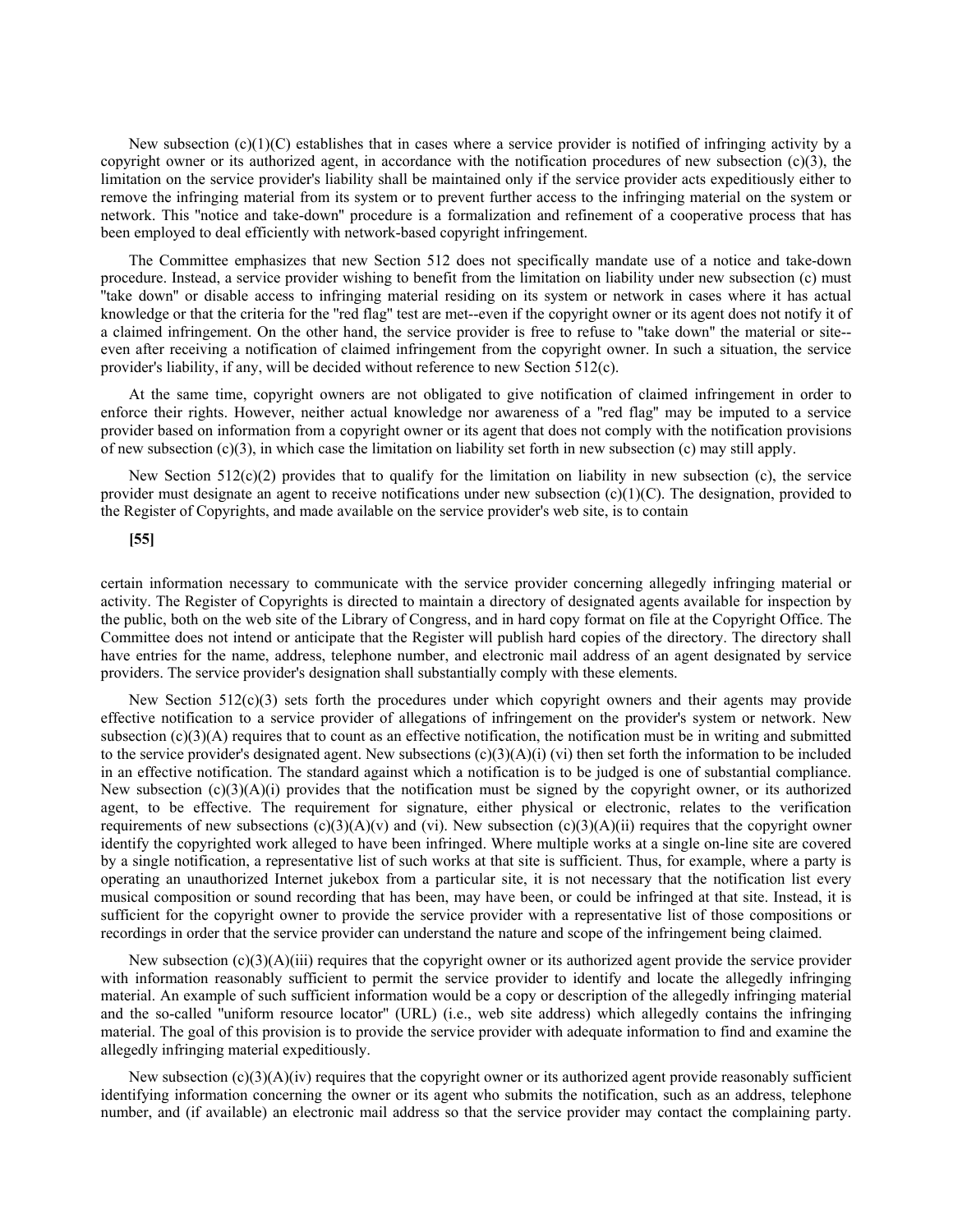New subsection  $(c)(3)(A)(v)$  makes clear that the notification from complaining parties must contain a statement that the complaining party has a good faith belief that the allegedly

**[56]**

infringing use is not authorized by the copyright owner, or its agent, or the law.

New subsection  $(c)(3)(A)(vi)$  specifies that the notification must contain a statement that the information contained therein is accurate. The complaining party--be it the copyright owner, or an authorized representative--also must confirm under penalty of perjury, that it has authority to act on behalf of the owner of the exclusive right that is allegedly being infringed. The term ''perjury'' is used in the sense found elsewhere in the United States Code. See, e.g., *28 U.S.C. § 1746; 18 U.S.C. § 1621.*

New subsection (c)(3)(B) addresses the effect of notifications that do not substantially comply with the requirements of new subsection  $(c)(3)$ . Under new subsection  $(c)(3)(B)$ , the court shall not consider such notifications as evidence of whether the service provider has actual knowledge, is aware of facts or circumstances, or has received a notification for purposes of new subsection  $(c)(1)(A)$ . However, a defective notice provided to the designated agent may be considered in evaluating the service provider's knowledge or awareness of facts and circumstances, if: (i) the complaining party has provided the requisite information concerning the identification of the copyrighted work, identification of the allegedly infringing material, and information sufficient for the service provider to contact the complaining party; and (ii) the service provider does not promptly attempt to contact the person making the notification or take other reasonable steps to assist in the receipt of notification that substantially complies with new subsection  $(c)(3)(A)$ . If the service provider subsequently receives a substantially compliant notice, the provisions of new subsection  $(c)(1)(C)$  would then apply upon receipt of such notice.

The Committee intends that the substantial compliance standard in new subsections  $(c)(2)$  and  $(c)(3)$  be applied so that technical errors (e.g., misspelling a name, supplying an outdated area code if the phone number is accompanied by an accurate address, supplying an outdated name if accompanied by an e-mail address that remains valid for the successor of the prior designated agent or agent of a copyright owner) do not disqualify service providers and copyright owners from the protections afforded under subsection (c). The Committee expects that the parties will comply with the functional requirements of the notification provisions--such as providing sufficient information so that a designated agent or the complaining party submitting a notification may be contacted efficiently--in order to ensure that the notification and take-down procedures set forth in this subsection operate efficiently.

New Section 512(d) addresses instances where information location tools refer or link users to an on-line location containing infringing material or infringing activity. The term ''infringing activity'' means the wrongful activity that is occurring at the location to which the user is linked or referred by the information location tool, without regard to whether copyright infringement is technically deemed to have occurred at that location or at the location where the material is received. The term ''information location tools'' includes: a directory or index of on-line sites or material, such as a search engine that identifies pages by specified criteria; a reference to other on-line material, such as a list of recommended

# **[57]**

sites; a pointer that stands for an Internet location or address; and a hypertext link which allows users to access material without entering its address.

New subsection (d) incorporates the notification and take-down procedures of new subsection (c), and applies them to the provision of references and links to infringing sites. A service provider is entitled to the liability limitations of new subsection (d) if it: (1) lacks actual knowledge of infringement on the other site, and is not aware of facts or circumstances from which infringing activity in that location is apparent; (2) does not receive a financial benefit directly attributable to the infringing activity on the site, where the service provider has the right and ability to control the infringing activity; and (3) responds expeditiously to remove or disable the reference or link upon receiving a notification of claimed infringement as described in new subsection (c)(3). The notification procedures under new subsection (d) follow those set forth in new subsection (c). However, the information submitted by the complaining party under new subsection  $(c)(3)(A)(iii)$  is the identification of the reference or link to infringing material or activity, and the information reasonably sufficient to permit the service provider to locate that reference or link.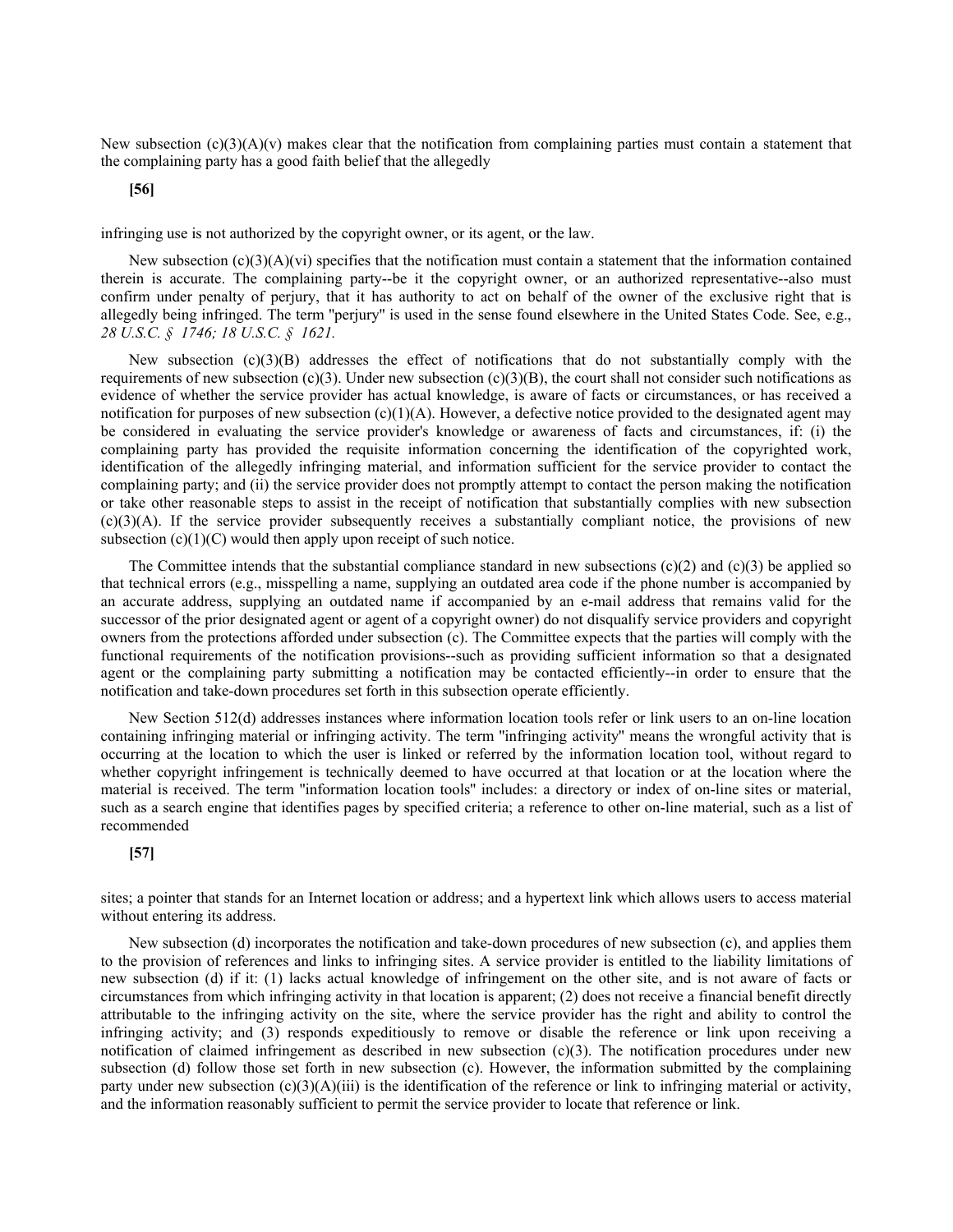New Section 512(d) provides a safe harbor that would limit the liability of a service provider that refers or links users to an on-line location containing infringing material or activity by using "information location tools," such as hyperlink directories and indexes. A question has been raised as to whether a service provider would be disqualified from the safe harbor based solely on evidence that it had viewed the infringing Internet site. If so, there is concern that on-line directories prepared by human editors and reviewers, who view and classify various Internet sites, would be denied eligibility to the information location tools safe harbor, in an unintended number of cases and circumstances. This is an important concern because such on-line directories play a valuable role in assisting Internet users to identify and locate the information they seek on the decentralized and dynamic networks of the Internet.

Like the information storage safe harbor in Section 512(c), a service provider would qualify for this safe harbor if, among other requirements, it ''does not have actual knowledge that the material or activity is infringing'' or, in the absence of such actual knowledge, it is ''not aware of facts or circumstances from which infringing activity is apparent.'' Under this standard, a service provider would have no obligation to seek out copyright infringement, but it would not qualify for the safe harbor if it had turned a blind eye to ''red flags'' of obvious infringement.

For instance, the copyright owner could show that the provider was aware of facts from which infringing activity was apparent if the copyright owner could prove that the location was clearly, at the time the directory provider viewed it, a ''pirate'' site of the type described below, where sound recordings, software, movies, or books were available for unauthorized downloading, public performance, or public display. Absent such ''red flags'' or actual knowledge, a directory provider would not be similarly aware merely because it saw one or more well known photographs of a celebrity at a site devoted to that person. The provider could not be expected,

# **[58]**

during the course of its brief cataloguing visit, to determine whether the photograph was still protected by copyright or was in the public domain; if the photograph was still protected by copyright, whether the use was licensed; and if the use was not licensed, whether it was permitted under the fair use doctrine.

The intended objective of this standard is to exclude from the safe harbor sophisticated ''pirate'' directories--which refer Internet users to other selected Internet sites where pirate software, books, movies, and music can be downloaded or transmitted. Such pirate directories refer Internet users to sites that are obviously infringing because they typically use words such as ''pirate,'' ''bootleg,'' or slang terms in their URL and header information to make their illegal purpose obvious, in the first place, to the pirate directories as well as other Internet users. Because the infringing nature of such sites would be apparent from even a brief and casual viewing, safe harbor status for a provider that views such a site and then establishes a link to it would not be appropriate. Pirate directories do not follow the routine business practices of legitimate service providers preparing directories, and thus evidence that they have viewed the infringing site may be all that is available for copyright owners to rebut their claim to a safe harbor.

In this way, the ''red flag'' test in new Section 512(d) strikes the right balance. The common-sense result of this ''red flag'' test is that on-line editors and catalogers would not be required to make discriminating judgments about potential copyright infringement. If, however, an Internet site is obviously pirate, then seeing it may be all that is needed for the service provider to encounter a ''red flag.'' A provider proceeding in the face of such a ''red flag'' must do so without the benefit of a safe harbor.

Information location tools are essential to the operation of the Internet; without them, users would not be able to find the information they need. Directories are particularly helpful in conducting effective searches by filtering out irrelevant and offensive material. The Yahoo! directory, for example, currently categorizes over 800,000 on-line locations and serves as a ''card catalogue'' to the World Wide Web, which over 35,000,000 different users visit each month. Directories such as Yahoo!'s usually are created by people visiting sites to categorize them. It is precisely the human judgment and editorial discretion exercised by these cataloguers which makes directories valuable.

This provision is intended to promote the development of information location tools generally, and Internet directories such as Yahoo!'s in particular, by establishing a safe harbor from copyright infringement liability for information location tool providers if they comply with the notice and take-down procedures and other requirements of new subsection (d). The knowledge or awareness standard should not be applied in a manner which would create a disincentive to the development of directories which involve human intervention. Absent actual knowledge, awareness of infringement as provided in new subsection (d) should typically be imputed to a directory provider only with respect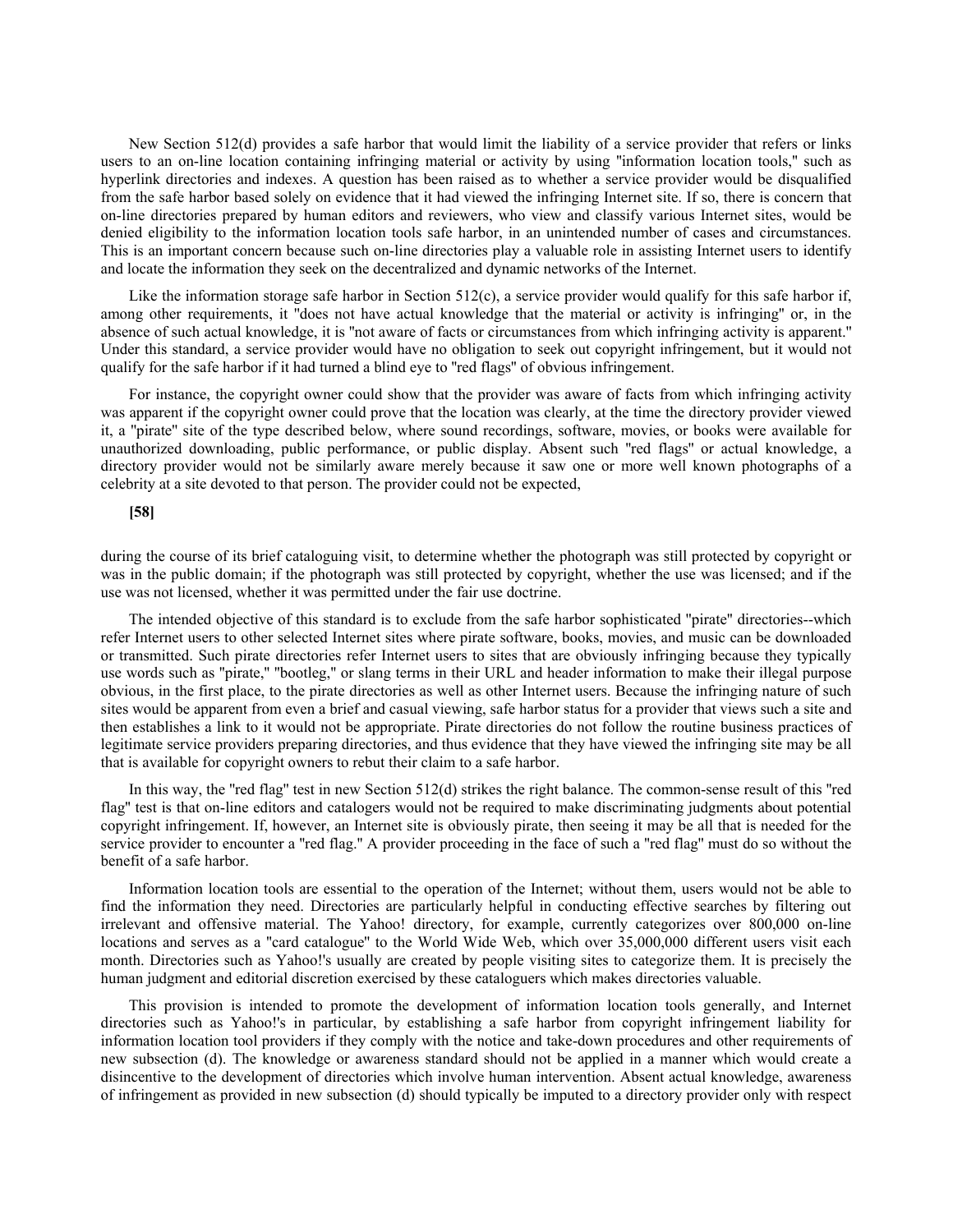to pirate sites or in similarly obvious and conspicuous circumstances, and not simply because the provider viewed an infringing site during the course of assembling the directory.

# **[59]**

New Section 512(e) establishes a right of action against any person who knowingly misrepresents that material or activity on-line is infringing, or that material or activity was removed or disabled by mistake or misidentification under the ''put-back'' procedure set forth in new subsection (f). Actions may be brought under new subsection (e) by any copyright owner, a copyright owner's licensee, or by a service provider, who is injured by such misrepresentation, as a result of the service provider relying upon the misrepresentation in either taking down material or putting material back on-line. Defendants who make such a knowing misrepresentation are liable for any damages, including costs and attorneys'' fees, incurred by any of these parties as a result of the service provider's reliance upon the misrepresentation. This subsection is intended to deter knowingly false allegations to service providers in recognition that such misrepresentations are detrimental to rights holders, service providers, and Internet users.

New Section 512(f) provides immunity to service providers for taking down infringing material, and establishes a ''put back'' procedure under which subscribers may contest a complaining party's notification of infringement provided under new subsection  $(c)(3)$ . The put-back procedures were added to balance the incentives created in new Section 512 for service providers to take down material against third parties' interests in ensuring that material not be taken down. In particular, new subsection (f)(1) immunizes service providers from any claim based on the service provider's good-faith disabling of access to, or removal of, material or activity claimed to be infringing. The immunity also applies where the service provider disables access to, or removes, material or activity based on facts or circumstances from which infringing activity is apparent. This immunity is available even if the material or activity is ultimately determined not to be infringing. The purpose of this subsection is to protect service providers from liability to third parties whose material service providers take down in a good faith effort to comply with the requirements of new subsection  $(c)(1)$ .

New subsection  $(f)(2)$  establishes a "put back" procedure through an exception to the immunity set forth in new subsection  $(f)(1)$ . The exception applies in a case in which the service provider, pursuant to a notification provided under new subsection  $(c)(1)(C)$  in accordance with new subsection  $(c)(3)$ , takes down material that a subscriber has posted to the system or network. In such instances, to retain the immunity set forth in new subsection  $(f)(1)$  with respect to the subscriber whose content is taken down, the service provider must take three steps.

First, under new subsection  $(f)(2)(A)$ , the service provider is to take reasonable steps to notify the subscriber promptly of the removal or disabling of access to the subscriber's material. The Committee intends that ''reasonable steps'' include, for example, sending an e-mail notice to an e-mail address associated with a posting, or if only the subscriber's name is identified in the posting, sending an e-mail to an e-mail address that the subscriber submitted with its subscription. The Committee does not intend that this subsection impose any obligation on service providers to search beyond the four corners of a subscriber's posting or their own records for that subscriber in order to obtain contact information. Nor does the

#### **[60]**

Committee intend to create any right on the part of subscribers who submit falsified information in their postings or subscriptions to complain if a service provider relies upon the information submitted by the subscriber.

Second, pursuant to new subsection  $(f)(2)(B)$ , the subscriber may then file a counter notification, in accordance with the requirements of new subsection  $(f)(3)$ , contesting the original take down on grounds of mistake or misidentification of the material and requesting ''put back'' of the material that the service provider has taken down. If a subscriber files a counter notification with the service provider's designated agent, new subsection  $(f)(2)(B)$  calls for the service provider to promptly forward a copy to the complaining party who submitted the take down request.

And third, under new subsection  $(f)(2)(C)$ , the service provider is to place the subscriber's material back on-line, or cease disabling access to it, between 10 and 14 business days after receiving the counter notification, unless the designated agent receives a further notice from the complaining party that the complaining party has filed an action seeking a court order to restrain the subscriber from engaging in the infringing activity on the service provider's system or network with regard to the material in question.

Subscriber counter notifications must substantially comply with defined requirements set forth in new subsection  $(f)(3)$ . Notifications shall be signed by the subscriber physically or by electronic signature; identify the material taken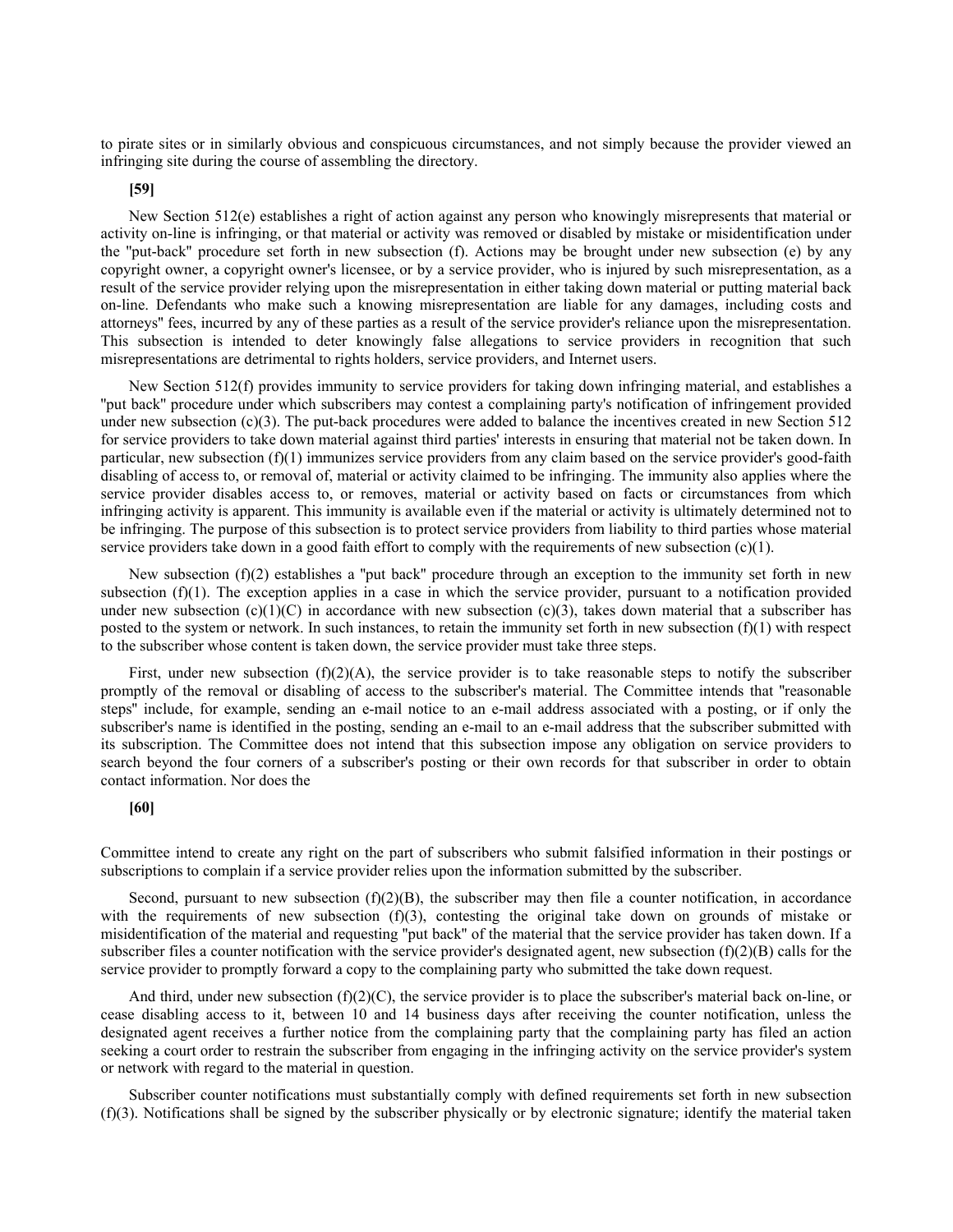down and the location from which it was taken down; include a statement under penalty of perjury that the subscriber has a good faith belief that the material was taken down as a result of mistake or misidentification of the material; and include the subscriber's contact information, as well as a statement consenting to the jurisdiction of a Federal district court and to accept service of process from the complaining party or the complaining party's agent. The substantial compliance standard is the same as that set forth in new subsections (c) (2) and (3).

New subsection  $(f)(4)$  is included to make clear the obvious proposition that a service provider's compliance with the put-back procedure does not subject it to liability for copyright infringement or cause it to lose its liability limitation with respect to the replaced material.

New Section 512(g) creates a procedure by which copyright owners or their authorized agents who have submitted or will submit a request for notification satisfying the requirements of new subsection  $(c)(3)(A)$  may obtain an order for identification of alleged infringers who are users of a service provider's system or network. Under this procedure, the copyright owner or agent files three documents with the clerk of any Federal district court: a copy of the notification; a proposed order; and a sworn declaration that the purpose of the order is to obtain the identity of an alleged infringer, and that the information obtained will only be used to protect the owner's rights under this Title.

Orders issued under new subsection (g) shall authorize and order the service provider expeditiously to disclose to the person seeking the order information sufficient to identify the alleged infringer to the extent such information is available to the service provider.

# **[61]**

The Committee intends that an order for disclosure be interpreted as requiring disclosure of information in the possession of the service provider, rather than obliging the service provider to conduct searches for information that is available from other systems or networks. The Committee intends that such orders be expeditiously issued if the notification meets the provisions of new subsection  $(c)(3)(A)$  and the declaration is properly executed. The issuing of the order should be a ministerial function performed quickly for this provision to have its intended effect. After receiving the order, the service provider shall expeditiously disclose to the copyright owner or its agent the information required by the order to the extent that the information is available to the service provider, regardless of whether the service provider responds to the notification of claimed infringement.

New Section 512(h) sets forth two conditions that a service provider must satisfy to be eligible for the limitations on liability provided in new subsections (a) through (d). First, the service provider is expected to adopt and reasonably implement a policy for the termination in appropriate circumstances of the accounts of subscribersn3 of the provider's service who are repeat on-line infringers of copyright. The Committee recognizes that there are different degrees of online copyright infringement, from the inadvertent and noncommercial, to the willful and commercial. In addition, the Committee does not intend this provision to undermine the principles of new subsection (l) or the knowledge standard of new subsection (c) by suggesting that a provider must investigate possible infringements, monitor its service, or make difficult judgments as to whether conduct is or is not infringing. However, those who repeatedly or flagrantly abuse their access to the Internet through disrespect for the intellectual property rights of others should know that there is a realistic threat of losing that access.

Second, a provider's system must accommodate, and not interfere with, standard technical measures used to identify or protect copyrighted works. The Committee believes that technology is likely to be the solution to many of the issues facing copyright owners and service providers in this digital age. For that reason, the Committee has included new subsection  $(h)(1)(B)$ , which is intended to encourage appropriate technological solutions to protect copyrighted works. The Committee strongly urges all of the affected parties expeditiously to commence voluntary, inter-industry discussions to agree upon and implement the best technological solutions available to achieve these goals.

New subsection  $(h)(1)(B)$  is explicitly limited to "standard technical measures" that have been developed pursuant to a broad consensus of both copyright owners and service providers in an open, fair, voluntary, multi-industry standards process. The Committee anticipates that these provisions could be developed both in recognized open standards bodies or in ad hoc groups, as long as the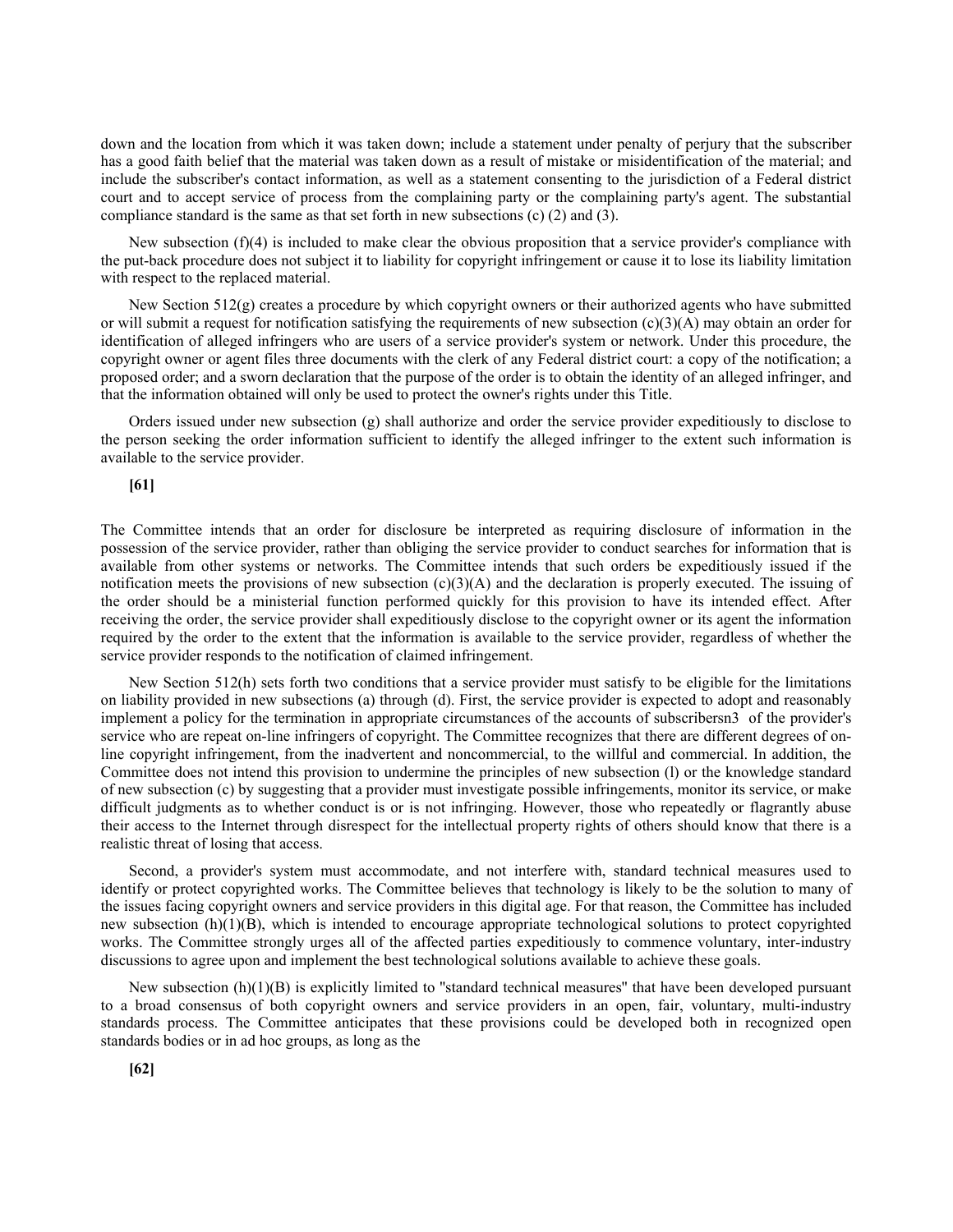process used is open, fair, voluntary, and multi-industry and the measures developed otherwise conform to the requirements of the definition of standard technical measures set forth in new subsection (h)(2). A number of recognized open standards bodies have substantial experience with Internet issues. The Committee also notes that an ad hoc approach has been successful in developing standards in other contexts, such as the process that has developed copy protection technology for use in connection with digital video disk players.

New Section 512(i) defines the terms and conditions under which an injunction may be issued against a service provider that qualifies for the limitations on liability set forth in new subsections (a) through (d), but is otherwise subject to an injunction under existing principles of law. New subsection  $(i)(1)$  limits the scope of injunctive relief that may be ordered against a qualifying provider. New subsection  $(i)(2)$  identifies factors a court must consider in deciding whether to grant injunctive relief and in determining the appropriate scope of injunctive relief.

New subsection  $(i)(1)$  is divided into two subparagraphs. New subparagraph (A) defines the scope of injunctive relief available against service providers who qualify for the limitations of liability set forth in new subsections (b), (c) or (d). Only three forms of injunctive relief may be granted. First, pursuant to new subsection  $(i)(1)(A)(i)$ , the court may provide for the removal or blocking of infringing material or activity that is residing at a specific location on the provider's system or network. This is essentially an order to take the actions identified in new subsection  $(c)(1)(C)$  to ''remove, or disable access'' to the material that is claimed to be infringing or to be the subject of infringing activity.

Second, under new subsection  $(i)(1)(A)(ii)$ , the court may order the provider to terminate the accounts of a subscribern4 of the provider's service who is engaging in infringing activity. And third, pursuant to new subsection  $(i)(1)(A)(iii)$ , the court may, under appropriate circumstances, enter a different form of injunction if the court considers it necessary to prevent or restrain infringement of specific copyrighted material that resides at an identified on-line location. If a court enters an injunction other than that contemplated in new subparagraphs (A) (i) or (ii), the court must determine that the injunctive relief is the least burdensome relief to the service provider among those forms of relief that are comparably effective.

New subsection  $(i)(1)(B)$  sets forth a different set of remedies available for injunctions against service providers qualifying for the limitation on remedies set forth in new subsection (a). In such cases, if a court determines that injunctive relief is appropriate, it may only grant injunctive relief in one or both of two specified forms. The first, pursuant to new subparagraph (B)(i), is an order to the service provider to terminate subscriber accounts that are specified in the order. The second form of relief, pursuant to new subparagraph (B)(ii) and available in cases in which a provider is engaging in infringing activity relating to a foreign on-line location, is an order to take reasonable steps to block access to a specific,

# **[63]**

identified foreign on-line location. Such blocking orders are not available against a service provider qualifying under new subsection (a) in the case of infringing activity on a site within the United States or its territories.

New subsection  $(i)(2)$  sets forth mandatory considerations for the court beyond those that exist under current law. These additional considerations require the court to consider factors of particular significance in the digital on-line environment. New subsection (i)(3) prohibits most forms of *ex parte* injunctive relief (including temporary and preliminary relief) against a service provider qualifying for a liability limitation under new Section 512. A court may issue an order to ensure the preservation of evidence or where the order will have no material adverse effect on the operation of the provider's network.

New Section 512(j) provides definitions of the term ''service provider'' as used in this Title, as well as a definition of the term ''monetary relief.'' Only an entity that is performing the functions of a ''service provider'' is eligible for the limitations on liability set forth in new Section 512 with respect to those functions.

The first definition of a "service provider," set forth in new subsection  $(j)(1)(A)$ , narrowly defines a range of functions and applies only to use of the term in new subsection (a). As used in new subsection (a), the term ''service provider'' means any entity offering the transmission, routing or providing of connections for digital on-line communications, between or among points specified by a user, of material of a user's choosing without modification to the content of the material as sent or received. This free-standing definition is derived from the definition of ''telecommunications'' found in the Communications Act of 1934 *(47 U.S.C. § 153*(48)) in recognition of the fact that the functions covered by new subsection (a) are essentially conduit-only functions. The Committee, however, has tweaked the definition for purposes of new subsection  $(j)(1)(A)$  to ensure that it captures offerings over the Internet and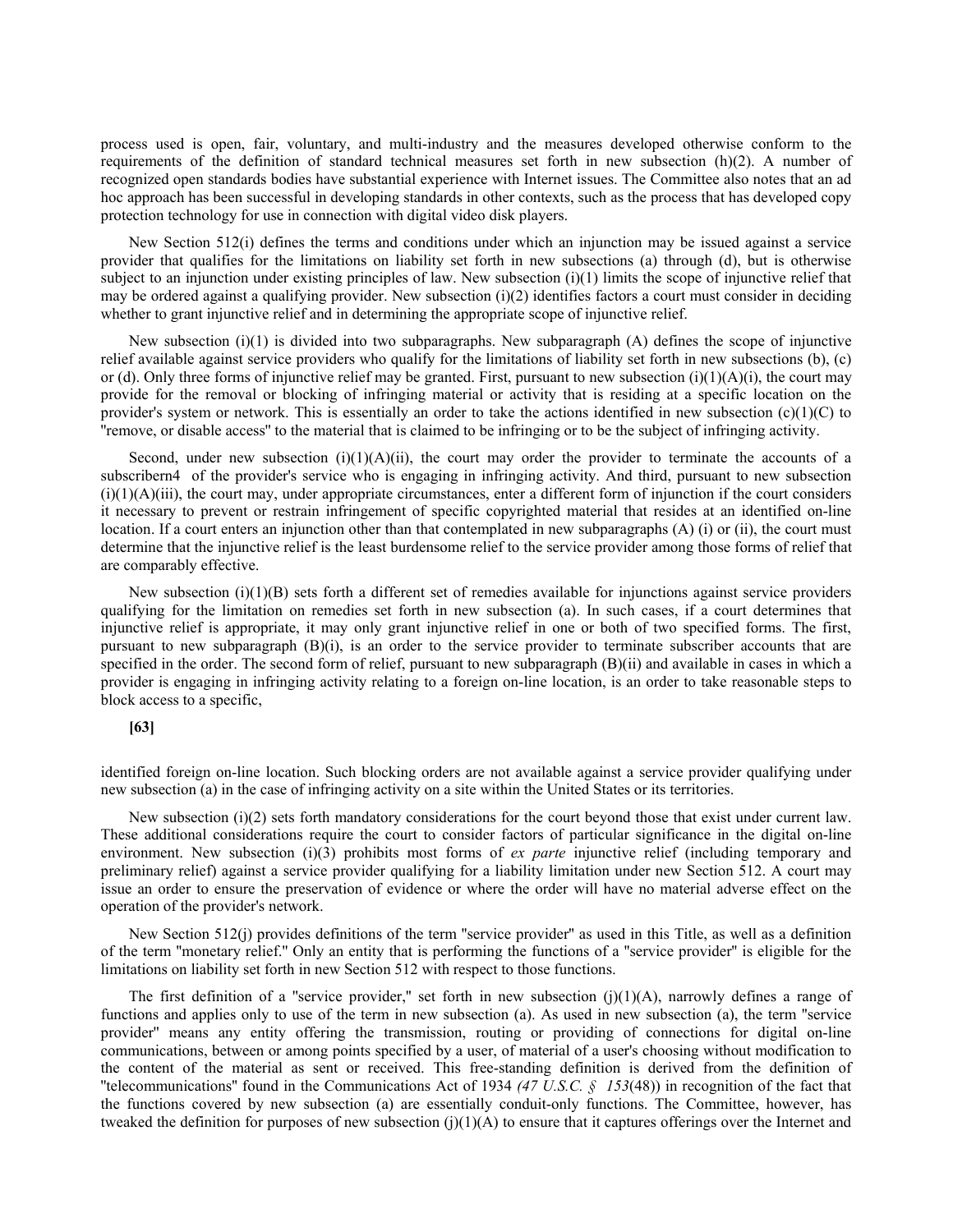other on-line media. Thus, the definition in new subsection  $(i)(1)(A)$  not only includes "the offering of transmission, routing or providing of connections,'' but also requires that the service provider be providing such services for communications that are both ''digital'' and ''on-line.'' By ''on-line'' communications, the Committee means communications over interactive computer networks, such as the Internet. Thus, over-the-air broadcasting, whether in analog or digital form, or a cable television system, or a satellite television service, would not qualify, except to the extent it provides users with on-line access to a digital network such as the Internet, or it provides transmission, routing, or connections to connect material to such a network, and then only with respect to those functions. An entity is not disqualified from being a ''service provider'' because it alters the form of the material, so long as it does not alter the content of the material. As a threshold matter, a service provider's performance of a particular function with respect to allegedly infringing activity falls within the "service provider" definition in new subsection  $(j)(1)(A)$  if and only if such function is within the range of functions defined in new subsection  $(j)(1)(A)$ . For example, hosting a web site does not fall within the new subsection  $(j)(1)(A)$  definition, whereas the mere provision of connectivity to a web site does

# **[64]**

fall within that definition. The new subsection  $(i)(1)(A)$  definition is not intended to exclude providers that perform additional functions, including the functions identified in new subsection  $(i)(1)(B)$ . Conversely, the fact that a provider performs some functions that fall within the definition of new subparagraph (A) does not imply that its other functions that do not fall within the definition of new subparagraph (A) qualify for the limitation of liability under new subsection (a).

The second definition of "service provider," set forth in new subsection  $(j)(1)(B)$ , applies to the term as used in any other new subsection of new Section 512. This definition is broader than the first, covering providers of on-line services or network access, or the operator of facilities therefor. This definition includes, for example, services such as providing Internet access, e-mail, chat room and web page hosting services. The new subsection (j)(1)(B) definition of service provider, for example, includes universities and schools to the extent they perform the functions identified in new subsection  $(i)(1)(B)$ . The definition also specifically includes any entity that falls within the first definition of service provider. A broadcaster or cable television system or satellite television service would not qualify, except to the extent it performs functions covered by  $(i)(1)(B)$ .

Finally, new subsection (j)(2) defines the term "monetary relief" broadly for purposes of this Section as encompassing damages, costs, attorneys' fees and any other form of monetary payment.

New Section 512(k) clarifies that other defenses under copyright law are not affected and codifies several important principles. In particular, new Section 512 does not define what is actionable copyright infringement in the on-line environment, and does not create any new exceptions to the exclusive rights under copyright law. The rest of the Copyright Act sets those rules. Similarly, new Section 512 does not create any new liabilities for service providers or affect any defense available to a service provider. Enactment of new Section 512 does not bear upon whether a service provider is or is not an infringer when its conduct falls within the scope of new Section 512. Even if a service provider's activities fall outside the limitations on liability specified in the bill, the service provider is not necessarily an infringer; liability in these circumstances would be adjudicated based on the doctrines of direct, vicarious or contributory liability for infringement as they are articulated in the Copyright Act and in the court decisions interpreting and applying that statute, which are unchanged by new Section 512. In the event that a service provider does not qualify for the limitation on liability, it still may claim all of the defenses available to it under current law. New section 512 simply defines the circumstances under which a service provider, as defined in this new Section, may enjoy a limitation on liability for copyright infringement.

New Section 512(l) is designed to protect the privacy of Internet users. This new subsection makes clear that the applicability of new subsections (a) through (d) is in no way conditioned on a service provider: (1) monitoring its service or affirmatively seeking facts indicating infringing activity except to the extent consistent with implementing a standard technical measure under new subsection (h); or (2) accessing, removing or disabling access to, material if

# **[65]**

such conduct is prohibited by law, such as the Electronic Communications Privacy Act.

New Section 512(m) establishes a rule of construction applicable to new subsections (a) through (d). New Section 512's limitations on liability are based on functions, and each limitation is intended to describe a separate and distinct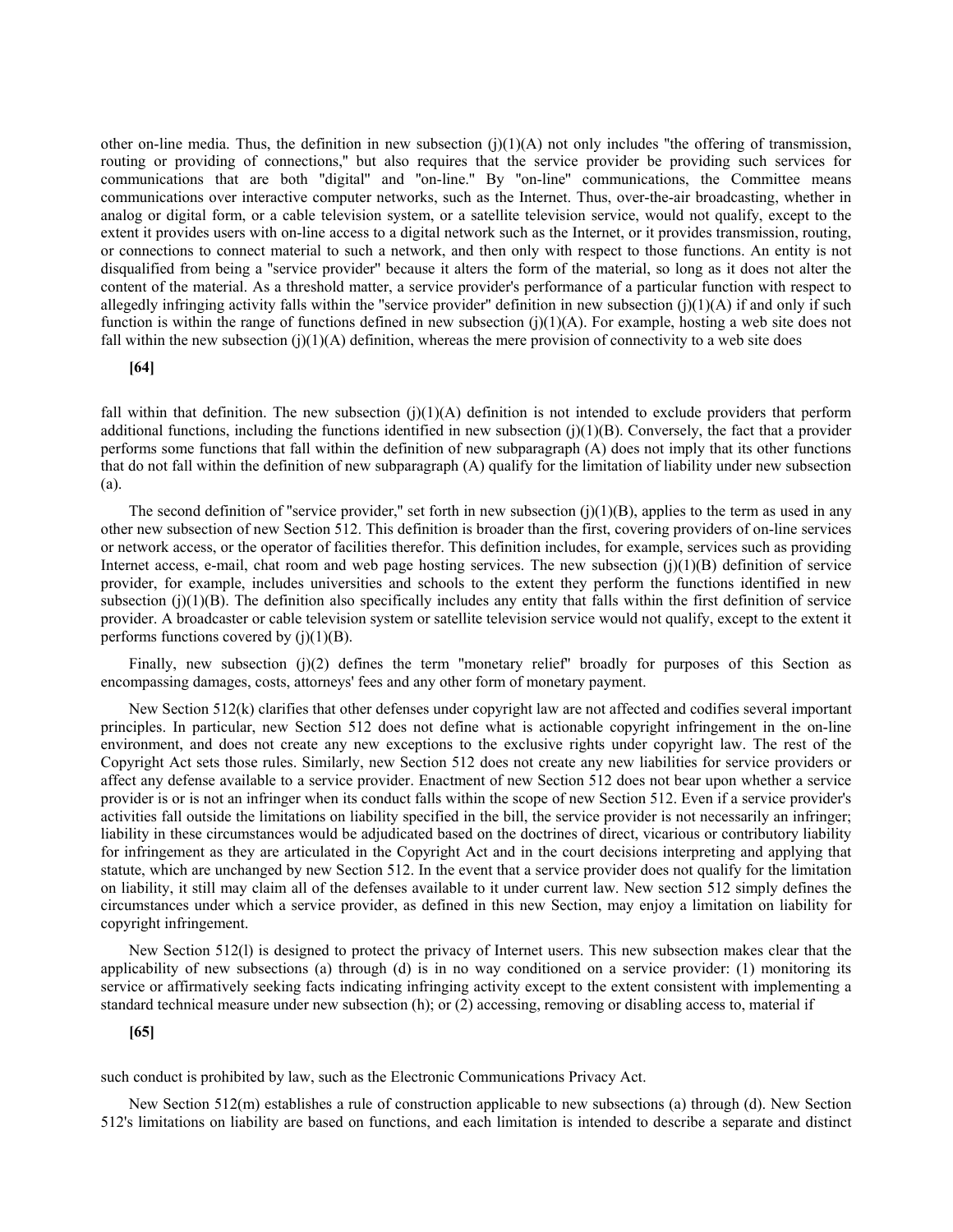function. Consider, for example, a service provider that provides a hyperlink to a site containing infringing material which it then caches on its system in order to facilitate access to it by its users. This service provider is engaging in at least three functions that may be subject to the limitation on liability: transitory digital network communications under new subsection (a); system caching under new subsection (b); and information location tools under new subsection (d). If this service provider (as defined in new subsection  $(j)(1)(A)$  in the case of transitory digital communications, or as defined in new subsection  $(j)(1)(B)$  in the case of system caching or information location tools) meets the threshold criteria spelled out in new subsection  $(h)(1)$ , then for its acts of system caching defined in new subsection  $(h)$ , it may avail itself of the liability limitations stated in new subsection (b), which incorporate the limitations on injunctive relief described in new subsection  $(i)(1)(B)$  and  $(i)(3)$ . If it is claimed that the same company is committing an infringement by using information location tools to link its users to infringing material, as defined in new subsection (d), then its fulfillment of the requirements to claim the system caching liability limitation does not affect whether it qualifies for the liability limitation for information location tools; the criteria in new subsection (d), rather than those in new subsection (b), are applicable. New Section 512(m) codifies this principle by providing that the determination of whether a service provider qualifies for one liability limitation has no effect on the determination of whether it qualifies for a separate and distinct liability limitation under another new subsection of new Section 512.

#### *(a) Conforming amendment*

Section 202(b) amends the table of sections for chapter 5 of the Copyright Act *(17 U.S.C. § 501* et seq.) to reflect the new Section 512, as created by this title.

#### *Section 203. Limitation on exclusive rights; computer programs*

Section 203 effects a minor, yet important, clarification in Section 117 of the Copyright Act *(17 U.S.C. § 117)* to ensure that the lawful owner or lessee of a computer machine may authorize an independent service provider--a person unaffiliated with either the owner or lessee of the machine--to activate the machine for the sole purpose of servicing its hardware components.

#### *Section 204. Liability of educational institutions for online infringement of copyright*

## *(a) Recommendations by Register of Copyrights*

Section 204(a) directs the Register of Copyrights to consult with representatives of copyright owners and nonprofit educational institutions and to submit to the Congress within 6 months after enactment of the bill recommendations regarding the liability of

# **[66]**

nonprofit educational institutions for copyright infringements that take place through the use of the institution's computer system or network, where the institution qualifies as a ''service provider'' under the provisions of this Title. Included in the Register's report are to be any recommendations for legislation that the Register considers appropriate.

#### *(b) Factors*

Section 204(b) sets forth specific considerations that the Register shall take into account, where relevant, in formulating recommendations to the Congress.

# *Section 205. Evaluation of impact of copyright law and amendments on electronic commerce and technological development*

As previously stated in the background section to this report, the Committee believes it is important to more precisely evaluate the relationship between intellectual property and electronic commerce, and to understand the practical implications of this relationship on the development of technology to be used in promoting electronic commerce. Section 205 enables Congress to make that evaluation.

# *(a) Findings*

Section 205(a) finds that Congress must have accurate and current information on the effects of intellectual property protection on electronic commerce and technology.

## *(b) Evaluation by Secretary of Commerce*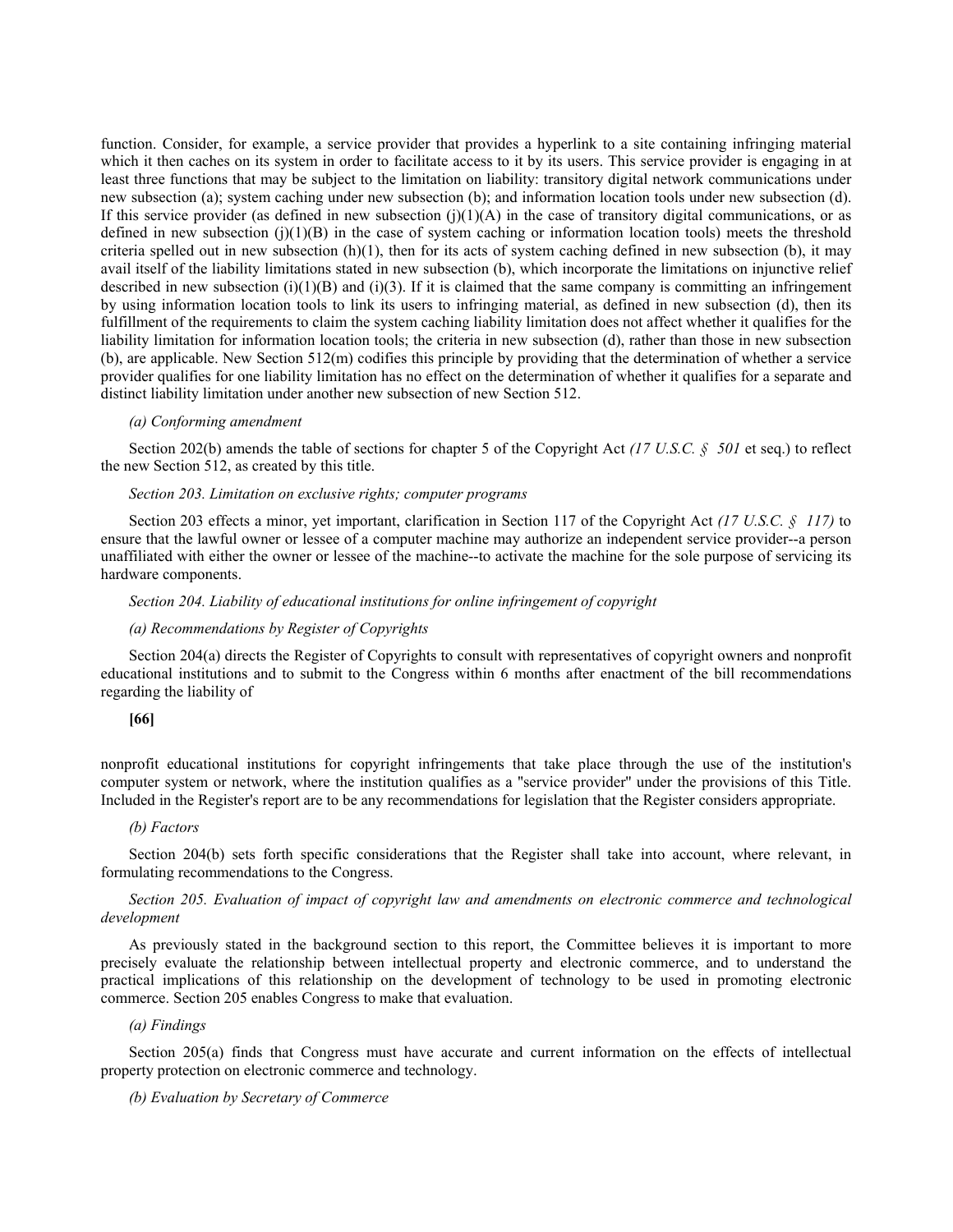Section 205(b) directs the Secretary of Commerce, in consultation with the Assistant Secretary of Commerce for Communications and Information and the Register of Copyrights, to evaluate the effects of this legislation on the development of electronic commerce and associated technology, as well as the relationship between existing and emergent technology, on the one hand, and existing copyright law, on the other.

# *(c) Report to Congress*

Section 205(c) directs the Secretary of Commerce to submit a report to Congress, within one year of enactment, on the evaluation required pursuant to Section 205(b).

#### *Section 206. Effective date*

Section 206 establishes the effective date for Title II as the date of enactment.

# TITLE III--EPHEMERAL RECORDINGS; DISTANCE EDUCATION; EXEMPTION FOR LIBRARIES AND ARCHIVES

#### *Section 301. Ephemeral recordings*

Section 301 amends Section 112 of the Copyright Act *(17 U.S.C. § 112)* to address two issues concerning the application of the ephemeral recording exemption in the digital age. The first of these issues is the relationship between the ephemeral recording exemption and the Digital Performance Right in Sound Recordings Act of 1995 (DPRA). DPRA granted sound recording copyright owners

## **[67]**

the exclusive right to perform their works publicly by means of digital audio transmission, subject to certain limitations, particularly those set forth in Section 114(d). Among those limitations is an exemption for non-subscription broadcast transmissions, which are defined as those made by terrestrial broadcast stations licensed as such by the Federal Communications Commission. *(17 U.S.C. § 114*(d)(1)(A)(iii), (j)(2)). The ephemeral recording exemption presently privileges certain activities of a transmitting organization when it is entitled to transmit a performance or display under a license or transfer of copyright ownership or under the limitations on exclusive rights in sound recordings specified by Section 114(a). The Committee believes that the ephemeral recording exemption should apply to broadcast radio and television stations when they make non-subscription digital broadcasts permitted by DPRA. The Committee has therefore changed the existing language of the ephemeral recording exemption (redesignated as Section 112(a)(1)) to extend explicitly to broadcasters the same privilege they already enjoy with respect to analog broadcasts.

The second of these issues is the relationship between the ephemeral recording exemption and the anticircumvention provisions that the bill adds as Section 102 of this legislation. Concerns were expressed that if use of copy protection technologies became widespread, a transmitting organization might be prevented from engaging in its traditional activities of assembling transmission programs and making ephemeral recordings permitted by Section 112 for purposes of its own transmissions within its local service area and of archival preservation and security. To address this concern, the Committee has added to Section 112 a new paragraph that permits transmitting organizations to engage in activities that otherwise would violate the regulations to be issued under Section  $102(a)(1)$  in certain limited circumstances when necessary for the exercise of the transmitting organization's privilege to make ephemeral recordings under redesignated Section  $112(a)(1)$ . By way of example, if a radio station could not make a permitted ephemeral recording from a commercially available phonorecord without violating the regulations to be issued under Section  $102(a)(1)$ , then the radio station could request from the copyright owner the necessary means of making a permitted ephemeral recording. If the copyright owner did not then either provide a phonorecord that could be reproduced or otherwise provide the necessary means of making a permitted ephemeral recording from the phonorecord already in the possession of the radio station, the radio station would not be liable for violating the regulations to be issued under Section  $102(a)(1)$  for taking the steps necessary for engaging in activities permitted under Section  $112(a)(1)$ . The radio station would, of course, be liable for violating the regulations to be issued under Section  $102(a)(1)$  if it engaged in activities prohibited by that Section in other than the limited circumstances permitted by Section  $112(a)(1)$ .

# **[68]**

*Section 302. Limitation on exclusive rights; distance education*

*(a) Recommendations by National Telecommunications and Information Administration*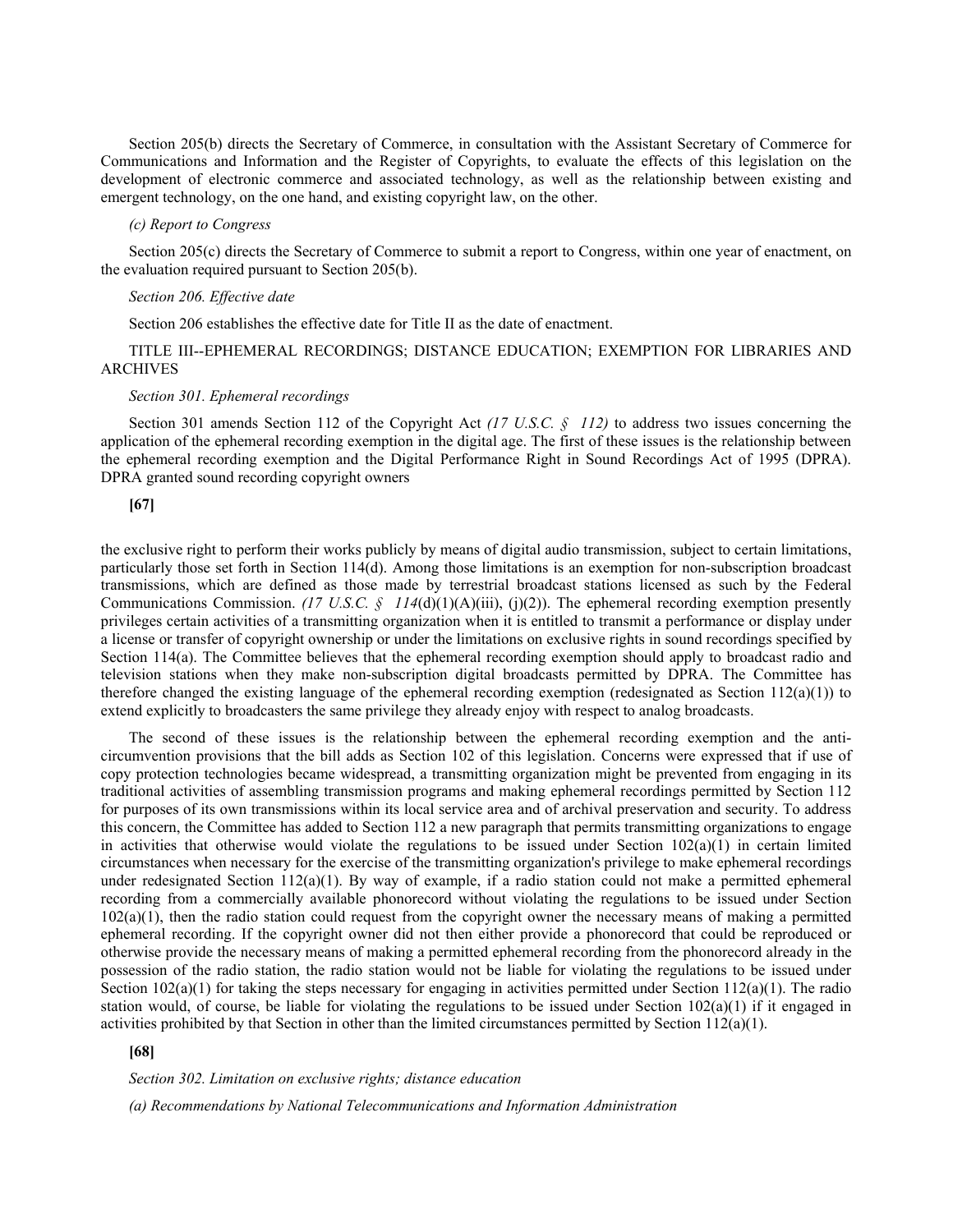Section 302(a) directs the Assistant Secretary of Commerce for Communications and Information to consult with representatives of copyright owners, non-profit educational institutions, and nonprofit libraries and archives and to submit recommendations to the Congress no later than 6 months after the date of enactment of the bill on how to promote distance education through digital technologies, including interactive digital networks, while maintaining an appropriate balance between the rights of copyright owners and the needs of users. Where appropriate, the Assistant Secretary shall include legislative recommendations to achieve those objectives.

#### *(b) Factors*

Section 302(b) specifies considerations which the Assistant Secretary of Commerce for Communications and Information shall take into account in formulating such recommendations.

*Section 303. Exemption for libraries and archives*

Section 303 allows libraries and archives to take advantage of digital technologies when engaging in specified preservation activities.

#### TITLE IV--RELATED PROVISIONS

#### *Section 401. Report by the National Telecommunications and Information Administration*

Section 401 requires the Assistant Secretary of Commerce for Communications and Information to submit a report to Congress, within six months on enactment, on appropriate mechanisms to encourage the development of access protocols, encryption testing methods, and security testing methods which would allow lawful access to, with appropriate safeguards to prevent the unlawful copying of, encrypted works.

# CHANGES IN EXISTING LAW MADE BY THE BILL, AS REPORTED

In compliance with clause 3 of rule XIII of the Rules of the House of Representatives, changes in existing law made by the bill, as reported, are shown as follows (existing law proposed to be omitted is enclosed in black brackets, new matter is printed in italic, existing law in which no change is proposed is shown in roman):

#### **TITLE 17, UNITED STATES CODE**

\* \* \* \* \*

# **CHAPTER 1--SUBJECT MATTER AND SCOPE OF COPYRIGHT**

\* \* \* \* \*

**[69]**

#### **§ 101. Definitions**

Except as otherwise provided in this title, as used in this title, the following terms and their variant forms mean the following:

An ''anonymous work'' is a work on the copies or phonorecords of which no natural person is identified as author.

\* \* \* \* \*

**[**A work is a ''Berne Convention work'' if--

**[**(1) in the case of an unpublished work, one or more of the authors is a national of a nation adhering to the Berne Convention, or in the case of a published work, one or more of the authors is a national of a nation adhering to the Berne Convention on the date of first publication;

**[**(2) the work was first published in a nation adhering to the Berne Convention, or was simultaneously first published in a nation adhering to the Berne Convention and in a foreign nation that does not adhere to the Berne Convention;

**[**(3) in the case of an audiovisual work--

**[**(A) if one or more of the authors is a legal entity, that author has its headquarters in a nation adhering to the Berne Convention; or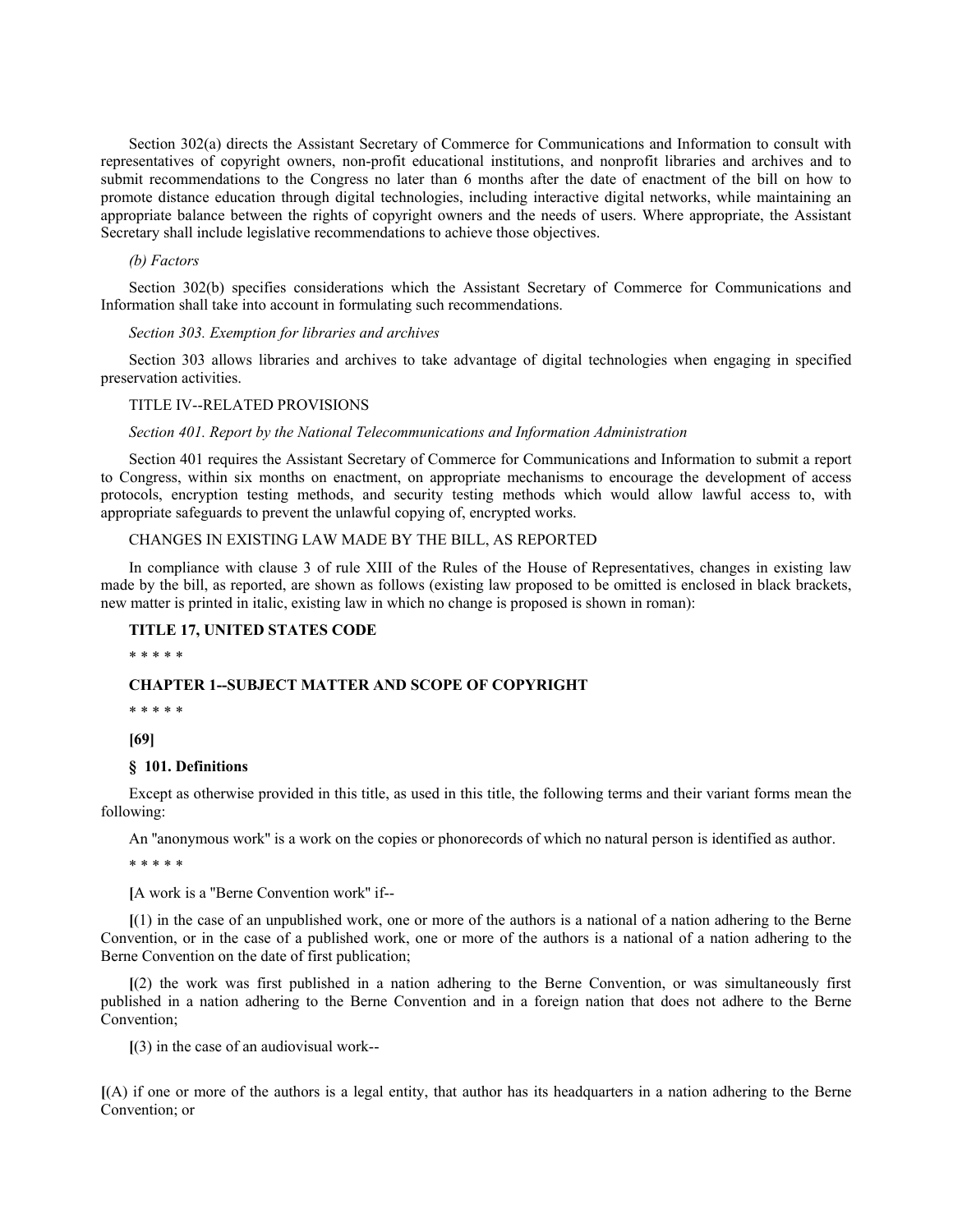**[**(B) if one or more of the authors is an individual, that author is domiciled, or has his or her habitual residence in, a nation adhering to the Berne Convention;

**[**(4) in the case of a pictorial, graphic, or sculptural work that is incorporated in a building or other structure, the building or structure is located in a nation adhering to the Berne Convention; or

**[**(5) in the case of an architectural work embodied in a building, such building is erected in a country adhering to the Berne Convention.

For purposes of paragraph (1), an author who is domiciled in or has his or her habitual residence in, a nation adhering to the Berne Convention is considered to be a national of that nation. For purposes of paragraph (2), a work is considered to have been simultaneously published in two or more nations if its dates of publication are within 30 days of one another.**]**

\* \* \* \* \*

**[**The ''country of origin'' of a Berne Convention work, for purposes of section 411, is the United States if**]** *For purposes of section 411, a work is a ''United States work'' only if*--

(1) in the case of a published work, the work is first published--

(A) in the United States;

(B) simultaneously in the United States and another **[**nation or nations adhering to the Berne Convention**]** *treaty party or parties*, whose law grants a term of copyright protection that is the same as or longer than the term provided in the United States;

**[70]**

(C) simultaneously in the United States and a foreign nation that **[**does not adhere to the Berne Convention**]** *is not a treaty party*; or

(D) in a foreign nation that **[**does not adhere to the Berne Convention**]** *is not a treaty party*, and all of the authors of the work are nationals, domiciliaries, or habitual residents of, or in the case of an audiovisual work legal entities with headquarters in, the United States;

\* \* \* \* \*

(3) in the case of a pictorial, graphic, or sculptural work incorporated in a building or structure, the building or structure is located in the United States.

**[**For the purposes of section 411, the ''country of origin'' of any other Berne Convention work is not the United States.**]**

\* \* \* \* \*

A work is ''fixed'' in a tangible medium of expression when its embodiment in a copy or phonorecord, by or under the authority of the author, is sufficiently permanent or stable to permit it to be perceived, reproduced, or otherwise communicated for a period of more than transitory duration. A work consisting of sounds, images, or both, that are being transmitted, is ''fixed'' for purposes of this title if a fixation of the work is being made simultaneously with its transmission.

*The ''Geneva Phonograms Convention'' is the Convention for the Protection of Producers of Phonograms Against Unauthorized Duplication of Their Phonograms, concluded at Geneva, Switzerland, on October 29, 1971.*

The terms ''including'' and ''such as'' are illustrative and not limitative.

*An ''international agreement'' is*--

*(1) the Universal Copyright Convention;*

*(2) the Geneva Phonograms Convention;*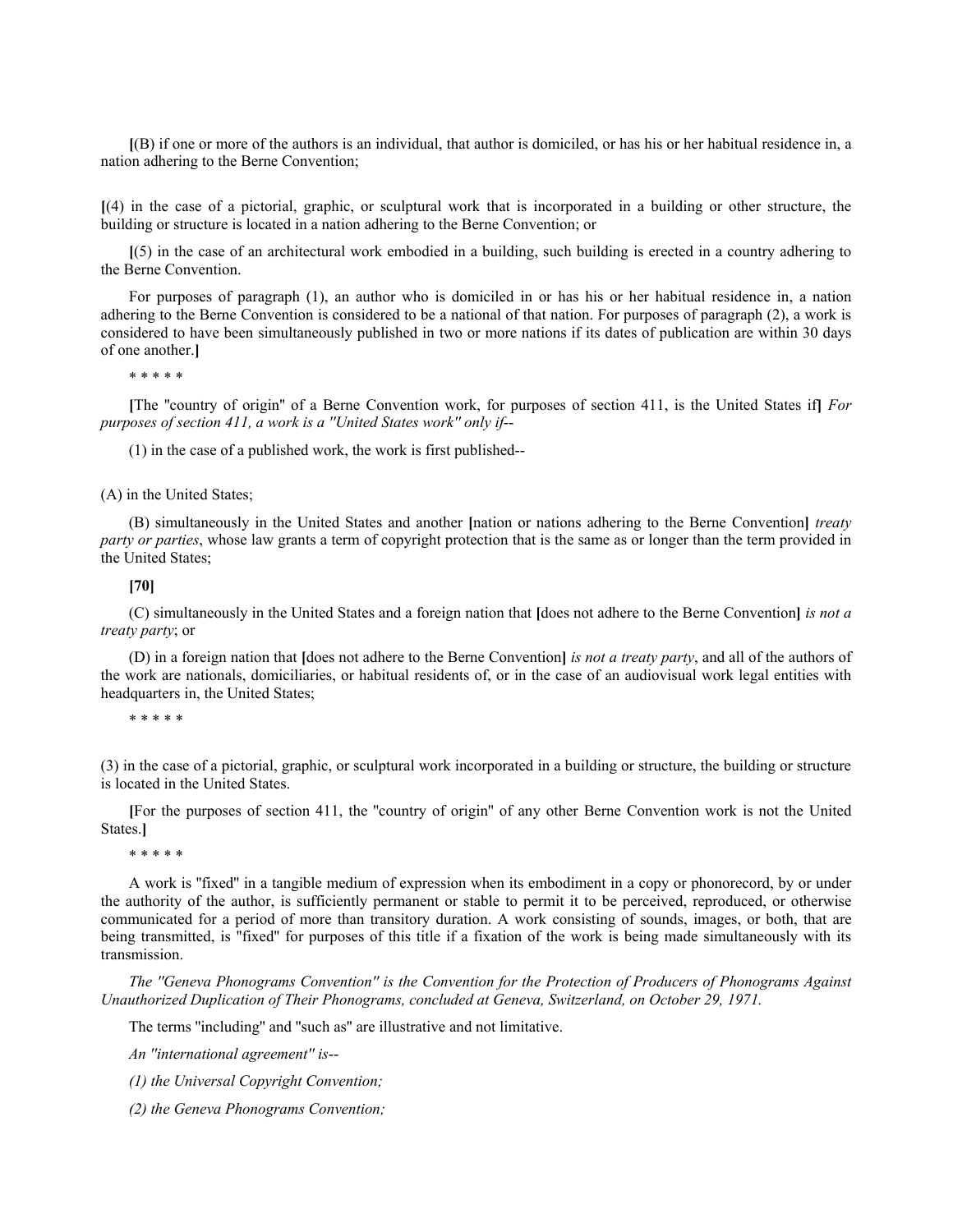*(3) the Berne Convention;*

*(4) the WTO Agreement;*

*(5) the WIPO Copyright Treaty;*

*(6) the WIPO Performances and Phonograms Treaty; and*

*(7) any other copyright treaty to which the United States is a party.*

\* \* \* \* \*

To ''transmit'' a performance or display is to communicate it by any device or process whereby images or sounds are received beyond the place from which they are sent.

*A ''treaty party'' is a country or intergovernmental organization other than the United States that is a party to an international agreement.*

\* \* \* \* \*

The author's "widow" or "widower" is the author's surviving spouse under the law of the author's domicile at the time of his or her death, whether or not the spouse has later remarried.

*The ''WIPO Copyright Treaty'' is the WIPO Copyright Treaty concluded at Geneva, Switzerland, on December 20, 1996.*

# **[71]**

*The ''WIPO Performances and Phonograms Treaty'' is the WIPO Performances and Phonograms Treaty concluded at Geneva, Switzerland, on December 20, 1996.*

\* \* \* \* \*

A ''work made for hire'' is--

 $(1)$  \* \* \*

\* \* \* \* \*

*The terms ''WTO Agreement'' and ''WTO member country'' have the meanings given those terms in paragraphs (9) and (10), respectively, of section 2 of the Uruguay Round Agreements Act.*

\* \* \* \* \*

# **§ 104. Subject matter of copyright: National origin**

(a) UNPUBLISHED WORKS.--The works specified by sections 102 and 103, while unpublished, are subject to protection under this title without regard to the nationality or domicile of the author.

(b) PUBLISHED WORKS.--The works specified by sections 102 and 103, when published, are subject to protection under this title if--

(1) on the date of first publication, one or more of the authors is a national or domiciliary of the United States, or is a national, domiciliary, or sovereign authority of a **[**foreign nation that is a party to a copyright treaty to which the United States is also a party**]** *treaty party*, or is a stateless person, wherever that person may be domiciled; or

(2) the work is first published in the United States or in a foreign nation that, on the date of first publication, is a **[**party to the Universal Copyright Convention**]** *treaty party*; or

*(3) the work is a sound recording that was first fixed in a treaty party; or*

(4) the work is a **[**Berne Convention work**]** *pictorial, graphic, or sculptural work that is incorporated in a building or other structure, or an architectural work that is embodied in a building and the building or structure is located in the United States or a treaty party;* or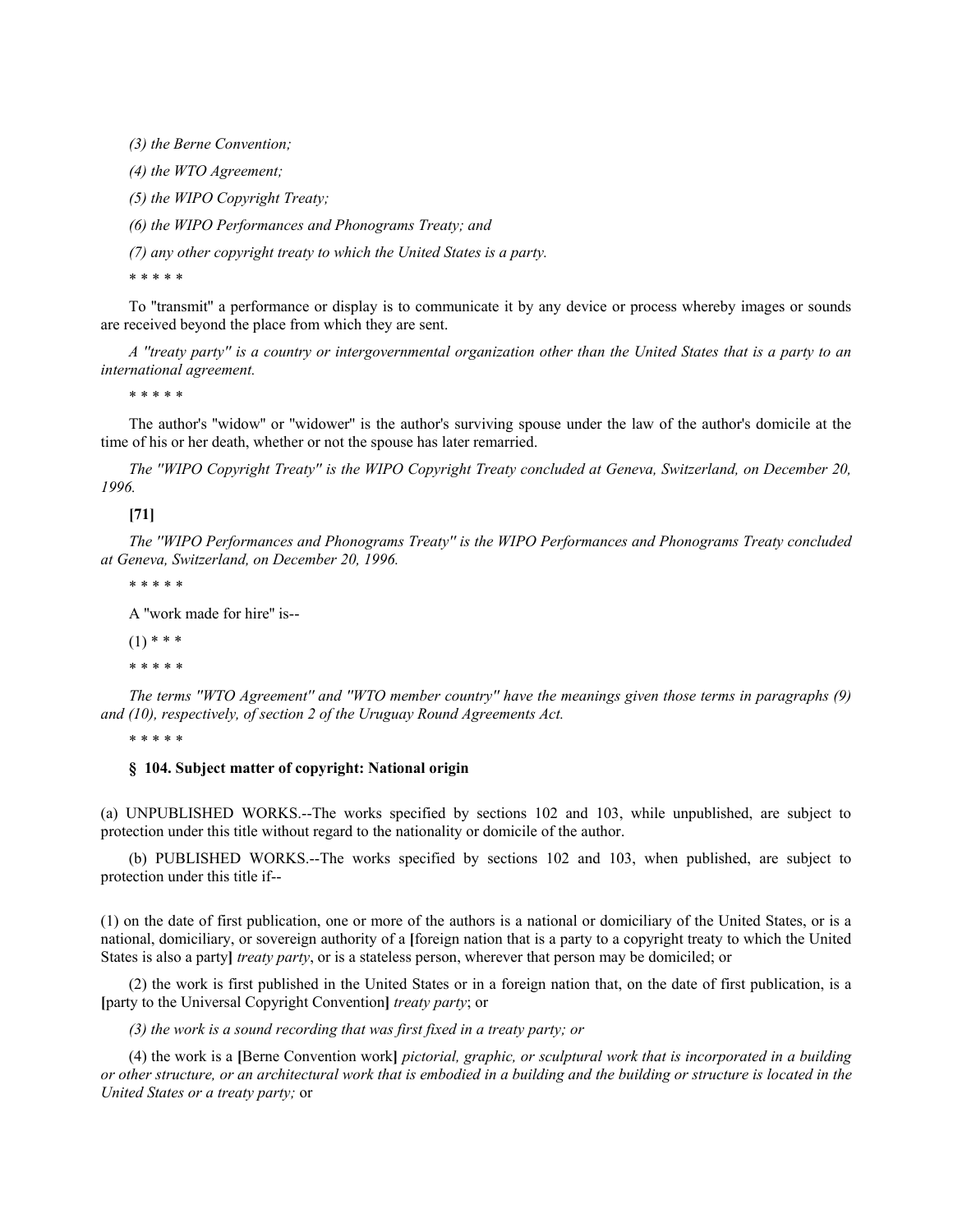**[**(3)**]** *(5)* the work is first published by the United Nations or any of its specialized agencies, or by the Organization of American States; or

**[**(5)**]** *(6)* the work comes within the scope of a Presidential proclamation. Whenever the President finds that a particular foreign nation extends, to works by authors who are nationals or domiciliaries of the United States or to works that are first published in the United States, copyright protection on substantially the same basis as that on which the foreign nation extends protection to works of its own nationals and domiciliaries and works first published in that nation, the President may by proclamation extend protection under this title to works of which one or more of the authors is, on the date of first publication, a national, domiciliary, or sovereign authority of that nation, or which was first published in that nation. The President may revise, suspend, or revoke any such proclama-

**[72]**

tion or impose any conditions or limitations on protection under a proclamation.

*For purposes of paragraph (2), a work that is published in the United States or a treaty party within 30 days after publication in a foreign nation that is not a treaty party shall be considered to be first published in the United States or such treaty party, as the case may be.*

\* \* \* \* \*

*(d) EFFECT OF PHONOGRAMS TREATIES.--Notwithstanding the provisions of subsection (b), no works other than sound recordings shall be eligible for protection under this title solely by virtue of the adherence of the United States to the Geneva Phonograms Convention or the WIPO Performances and Phonograms Treaty.*

**§ 104A. Copyright in restored works**

 $(a) * * *$ 

\* \* \* \* \*

(h) DEFINITIONS.--For purposes of this section and section 109(a):

(1) The term ''date of adherence or proclamation'' means the earlier of the date on which a foreign nation which, as of the date the WTO Agreement enters into force with respect to the United States, is not a nation adhering to the Berne Convention or a WTO member country, becomes--

**[**(A) a nation adhering to the Berne Convention or a WTO member country; or

**[**(B) subject to a Presidential proclamation under subsection (g).**]**

- *(A) a nation adhering to the Berne Convention;*
- *(B) a WTO member country;*
- *(C) a nation adhering to the WIPO Copyright Treaty;*
- *(D) a nation adhering to the WIPO Performances and Phonograms Treaty; or*
- *(E) subject to a Presidential proclamation under subsection (g)*.
- \* \* \* \* \*

**[**(3) The term ''eligible country'' means a nation, other than the United States, that--

**[**(A) becomes a WTO member country after the date of the enactment of the Uruguay Round Agreements Act;

**[**(B) on such date of enactment is, or after such date of enactment becomes, a member of the Berne Convention; or

**[**(C) after such date of enactment becomes subject to a proclamation under subsection (g).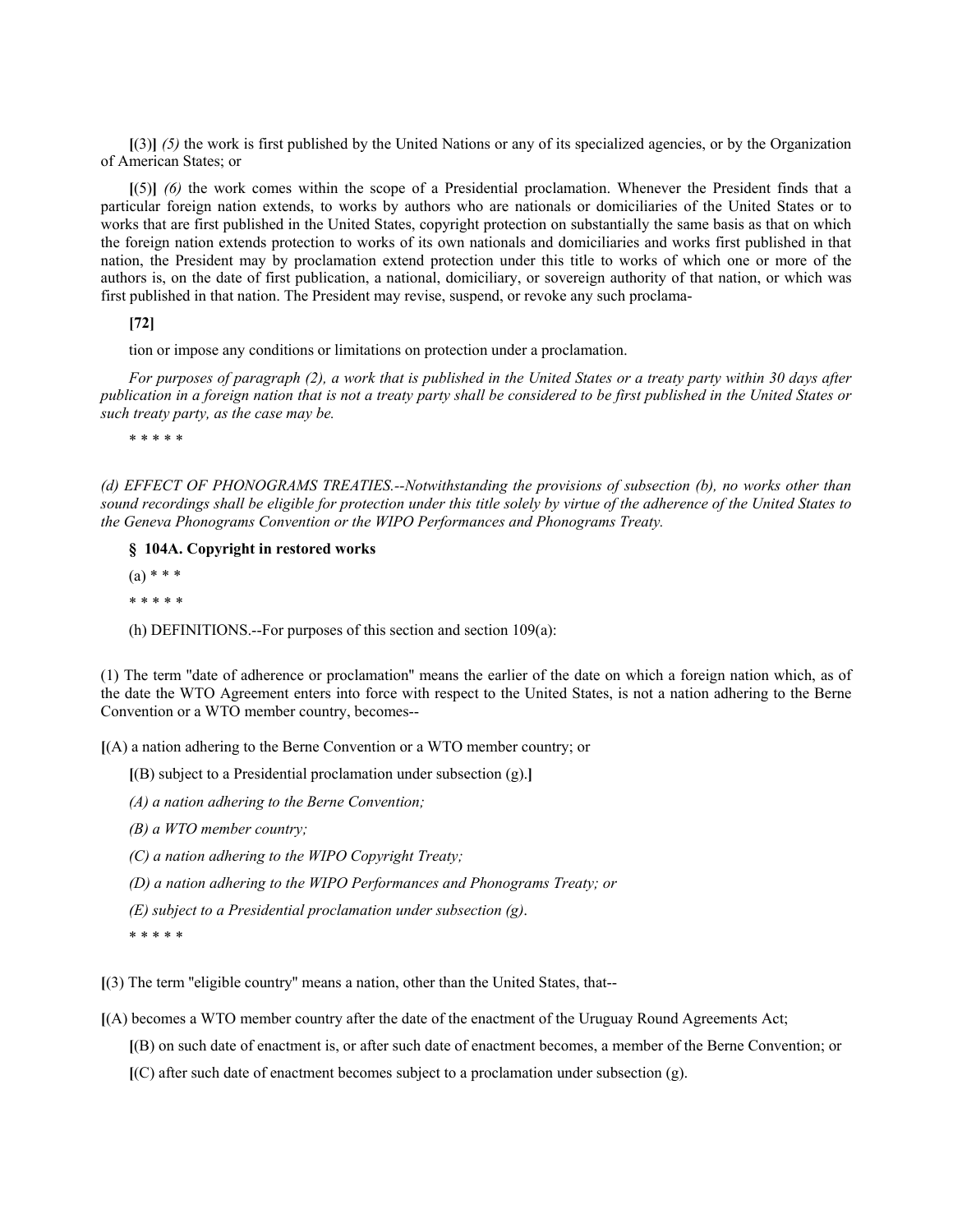For purposes of this section, a nation that is a member of the Berne Convention on the date of the enactment of the Uruguay Round Agreements Act shall be construed to become an eligible country on such date of enactment.**]**

*(3) The term ''eligible country'' means a nation, other than the United States, that--*

*(A) becomes a WTO member country after the date of the enactment of the Uruguay Round Agreements Act;*

**[73]**

*(B) on such date of enactment is, or after such date of enactment becomes, a nation adhering to the Berne Convention;*

*(C) adheres to the WIPO Copyright Treaty;*

*(D) adheres to the WIPO Performances and Phonograms Treaty; or*

*(E) after such date of enactment becomes subject to a proclamation under subsection (g)*.

\* \* \* \* \*

(6) The term ''restored work'' means an original work of authorship that--

 $(A)$  \* \* \*

\* \* \* \* \*

(C) is in the public domain in the United States due to--

 $(i) * * *$ 

\* \* \* \* \*

(iii) lack of national eligibility; **[**and**]**

(D) has at least one author or rightholder who was, at the time the work was created, a national or domiciliary of an eligible country, and if published, was first published in an eligible country and not published in the United States during the 30-day period following publication in such eligible country**[**.**]**; *and*

*(E) if the source country for the work is an eligible country solely by virtue of its adherence to the WIPO Performances and Phonograms Treaty, is a sound recording*.

\* \* \* \* \*

(8) The ''source country'' of a restored work is--

(A) a nation other than the United States;

(B) in the case of an unpublished work--

(i) the eligible country in which the author or rightholder is a national or domiciliary, or, if a restored work has more than 1 author or rightholder, *of which* the majority of foreign authors or rightholders are nationals or domiciliaries **[**of eligible countries**]**; or

\* \* \* \* \*

**[**(9) The terms ''WTO Agreement'' and ''WTO member country'' have the meanings given those terms in paragraphs (9) and (10), respectively, of section 2 of the Uruguay Round Agreements Act.**]**

\* \* \* \* \*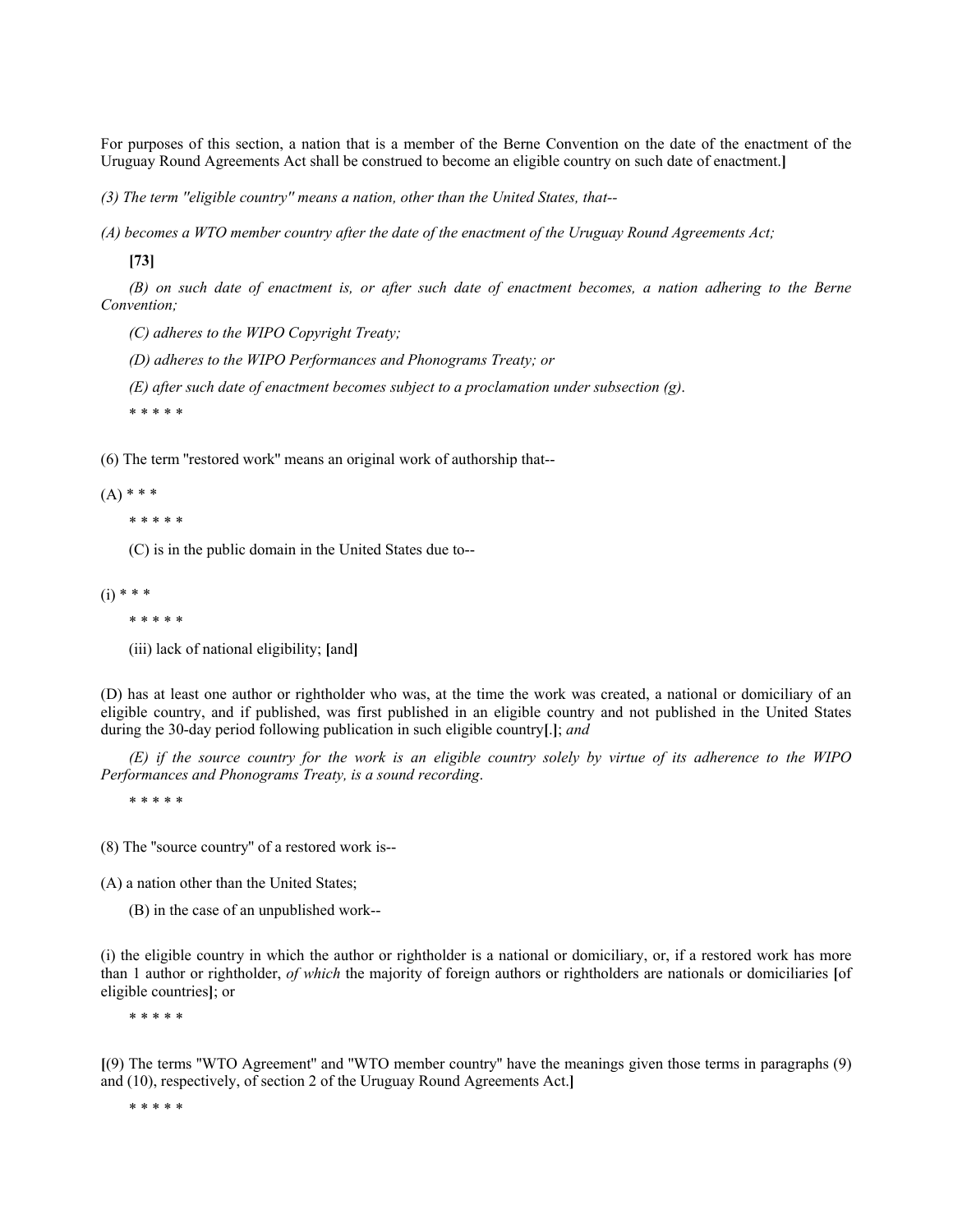## **§ 108. Limitations on exclusive rights: Reproduction by libraries and archives**

(a) **[**Notwithstanding**]** *Except as otherwise provided in this title and notwithstanding* the provisions of section 106, it is not an infringement of copyright for a library or archives, or any of its employees acting within the scope of their employment, to reproduce no more than one copy or phonorecord of a work, *except as provided in subsections (b) and (c)*, or to distribute such copy or phonorecord, under the conditions specified by this section, if--

**[74]**

- $(1)$  \* \* \*
	- \* \* \* \* \*

(3) the reproduction or distribution of the work includes a notice of copyright *that appears on the copy or phonorecord that is reproduced under the provisions of this section, or includes a legend stating that the work may be protected by copyright if no such notice can be found on the copy or phonorecord that is reproduced under the provisions of this section.*

(b) The rights of reproduction and distribution under this section apply to **[**a copy or phonorecord**]** *three copies or phonorecords* of an unpublished work duplicated **[**in facsimile form**]** solely for purposes of preservation and security or for deposit for research use in another library or archives of the type described by clause (2) of subsection (a), **[**if the copy or phonorecord reproduced is currently in the collections of the library or archives.**]** *if*--

*(1) the copy or phonorecord reproduced is currently in the collections of the library or archives; and*

*(2) any such copy or phonorecord that is reproduced in digital format is not otherwise distributed in that format and is not made available to the public in that format outside the premises of the library or archives.*

(c) The right of reproduction under this section applies to **[**a copy or phonorecord**]** *three copies or phonorecords* of a published work duplicated **[**in facsimile form**]** solely for the purpose of replacement of a copy or phonorecord that is damaged, deteriorating, lost, or stolen, *or if the existing format in which the work is stored has become obsolete*, **[**if the library or archives has, after a reasonable effort, determined that an unused replacement cannot be obtained at a fair price.**]** *if*--

*(1) the library or archives has, after a reasonable effort, determined that an unused replacement cannot be obtained at a fair price; and*

*(2) any such copy or phonorecord that is reproduced in digital format is not made available to the public in that format except for use on the premises of the library or archives in lawful possession of such copy.*

For purposes of this subsection, a format shall be considered obsolete if the machine or device necessary to render *perceptible a work stored in that format is no longer manufactured or is no longer reasonably available in the commercial marketplace.*

\* \* \* \* \*

## **§ 112. Limitations on exclusive rights: Ephemeral recordings**

(a) *(1)* Notwithstanding the provisions of section 106, and except in the case of a motion picture or other audiovisual work, it is not an infringement of copyright for a transmitting organization entitled to transmit to the public a performance or display of a work, under a license or transfer of the copyright or under the limitations on exclusive rights in sound recordings specified by section 114(a), *or for a transmitting organization that is a broadcast radio or television station licensed as such by the Federal Communications Commission that broadcasts a performance of a sound recording in a digital format on a nonsubscription basis,* to make no more than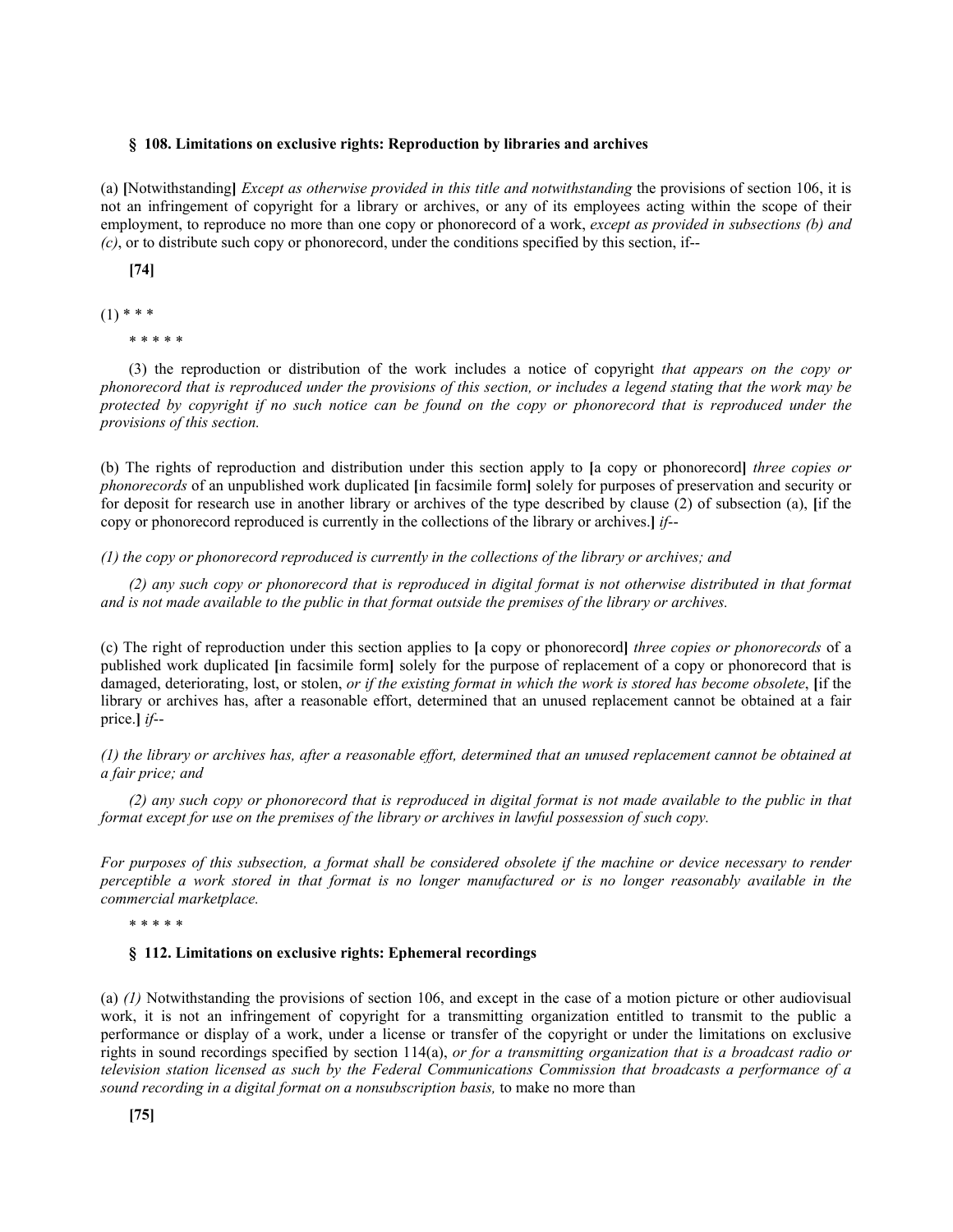one copy or phonorecord of a particular transmission program embodying the performance or display, if--

**[**(1)**]** *(A)* the copy or phonorecord is retained and used solely by the transmitting organization that made it, and no further copies or phonorecords are reproduced from it; and

**[**(2)**]** *(B)* the copy or phonorecord is used solely for the transmitting organization's own transmissions within its local service area, or for purposes of archival preservation or security; and

**[**(3)**]** *(C)* unless preserved exclusively for archival purposes, the copy or phonorecord is destroyed within six months from the date the transmission program was first transmitted to the public.

*(2) In a case in which a transmitting organization entitled to make a copy or phonorecord under paragraph (1) in connection with the transmission to the public of a performance or display of a work described in that paragraph is prevented from making such copy or phonorecord by reason of the application by the copyright owner of technical measures that prevent the reproduction of the work, the copyright owner shall make available to the transmitting organization the necessary means for permitting the making of such copy or phonorecord within the meaning of that paragraph, if it is technologically feasible and economically reasonable for the copyright owner to do so. If the copyright owner fails to do so in a timely manner in light of the transmitting organization's reasonable business requirements, the transmitting organization shall not be liable for a violation of section 102(a)(1) of the WIPO Copyright Treaties Implementation Act for engaging in such activities as are necessary to make such copies or phonorecords as permitted under paragraph (1) of this subsection.*

\* \* \* \* \*

# **§ 117. Limitations on exclusive rights: Computer programs**

**[**Notwithstanding**]** *(a) MAKING OF ADDITIONAL COPY OR ADAPTATION BY OWNER OF COPY.-- Notwithstanding* the provisions of section 106, it is not an infringement for the owner of a copy of a computer program to make or authorize the making of another copy or adaptation of that computer program provided:

 $(1)$  \* \* \*

\* \* \* \* \*

**[**Any exact**]** *(b) LEASE, SALE, OR OTHER TRANSFER OF ADDITIONAL COPY OR ADAPTATION.-- Any exact* copies prepared in accordance with the provisions of this section may be leased, sold, or otherwise transferred, along with the copy from which such copies were prepared, only as part of the lease, sale, or other transfer of all rights in the program. Adaptations so prepared may be transferred only with the authorization of the copyright owner.

*(c) MACHINE MAINTENANCE OR REPAIR.--Notwithstanding the provisions of section 106, it is not an infringement for the owner or lessee of a machine to make or authorize the making of a copy of a computer program if such copy is made solely by virtue of the activation of a machine that lawfully contains an authorized copy of the*

# **[76]**

*computer program, for purposes only of maintenance or repair of that machine, if*--

*(1) such new copy is used in no other manner and is destroyed immediately after the maintenance or repair is completed; and*

*(2) with respect to any computer program or part thereof that is not necessary for that machine to be activated, such program or part thereof is not accessed or used other than to make such new copy by virtue of the activation of the machine.*

# *(d) DEFINITIONS.--For purposes of this section*--

*(1) the ''maintenance'' of a machine is the servicing of the machine in order to make it work in accordance with its original specifications and any changes to those specifications authorized for that machine; and*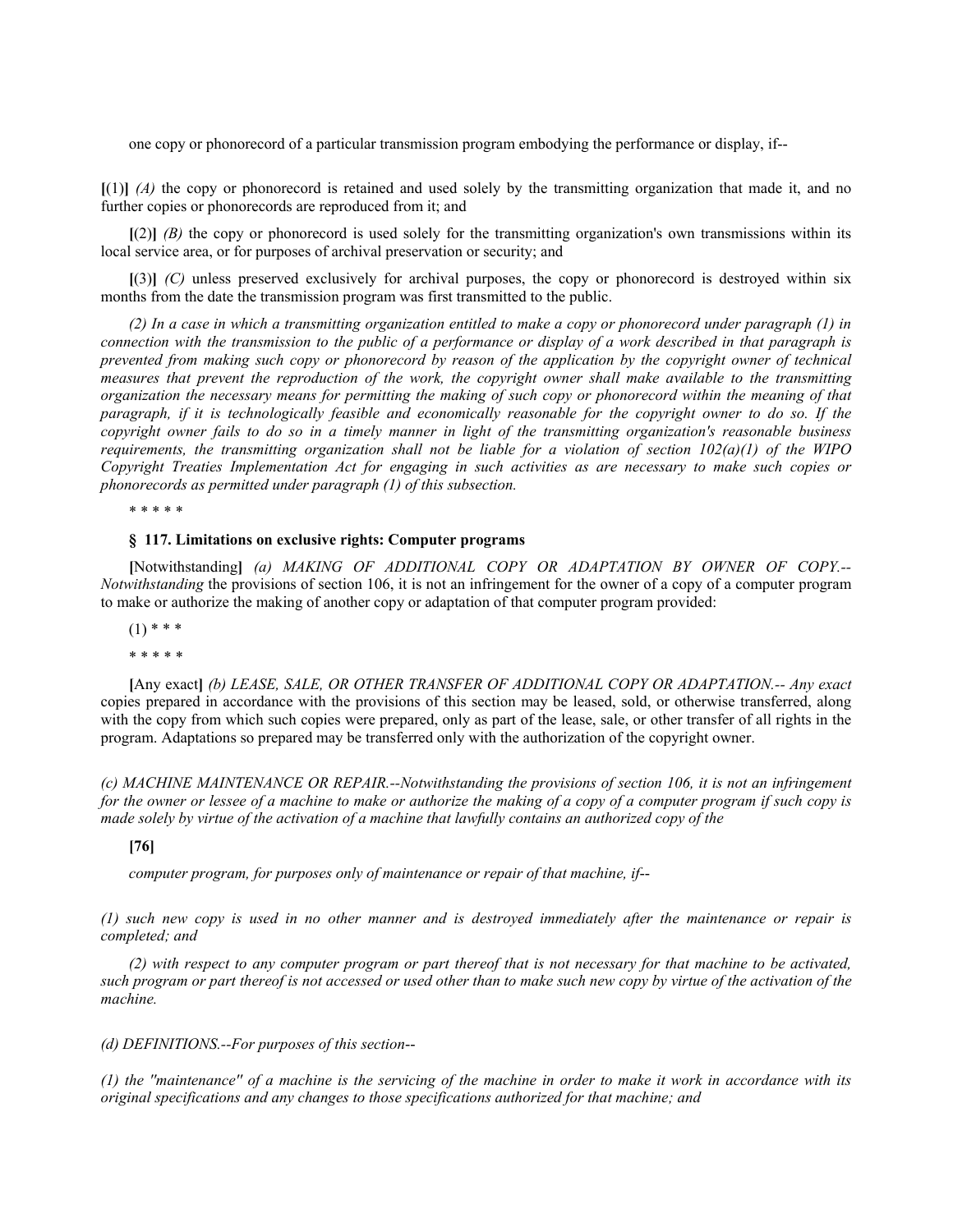*(2) the ''repair'' of a machine is the restoring of the machine to the state of working in accordance with its original specifications and any changes to those specifications authorized for that machine*.

\* \* \* \* \*

#### **CHAPTER 4--COPYRIGHT NOTICE, DEPOSIT, AND REGISTRATION**

\* \* \* \* \*

#### **§ 411. Registration and infringement actions**

(a) Except for **[**actions for infringement of copyright in Berne Convention works whose country of origin is not the United States and an action brought for a violation of the rights of the author under section 106A(a), and subject to the provisions of subsection (b), no action for infringement of the copyright in any *United States* work shall be instituted until registration of the copyright claim has been made in accordance with this title. In any case, however, where the deposit, application, and fee required for registration have been delivered to the Copyright Office in proper form and registration has been refused, the applicant is entitled to institute an action for infringement if notice thereof, with a copy of the complaint, is served on the Register of Copyrights. The Register may, at his or her option, become a party to the action with respect to the issue of registrability of the copyright claim by entering an appearance within sixty days after such service, but the Register's failure to become a party shall not deprive the court of jurisdiction to determine that issue.

\* \* \* \* \*

# **CHAPTER 5--COPYRIGHT INFRINGEMENT AND REMEDIES**

Sec.

501. Infringement of copyright.

\* \* \* \* \*

*512. Liability of service providers for online infringement of copyright.*

\* \* \* \* \*

**[77]**

## **§ 507. Limitations on actions**

(a) CRIMINAL PROCEEDINGS.--**[**No**]** *Except as expressly provided otherwise in this title, no* criminal proceeding shall be maintained under the provisions of this title unless it is commenced within 5 years after the cause of action arose.

\* \* \* \* \*

## *§ 512. Liability of service providers for online infringement of copyright*

*(a) DIGITAL NETWORK COMMUNICATIONS.--A service provider shall not be liable for monetary relief, or except as provided in subsection (i) for injunctive or other equitable relief, for infringement for the provider's transmitting, routing, or providing connections for, material through a system or network controlled or operated by or for the service provider, or the intermediate and transient storage of such material in the course of such transmitting, routing or providing connections, if--*

*(1) it was initiated by or at the direction of a person other than the service provider;*

*(2) it is carried out through an automatic technical process without selection of such material by the service provider;*

*(3) the service provider does not select the recipients of such material except as an automatic response to the request of another;*

*(4) no such copy of such material made by the service provider is maintained on the system or network in a manner ordinarily accessible to anyone other than anticipated recipients, and no such copy is maintained on the system or*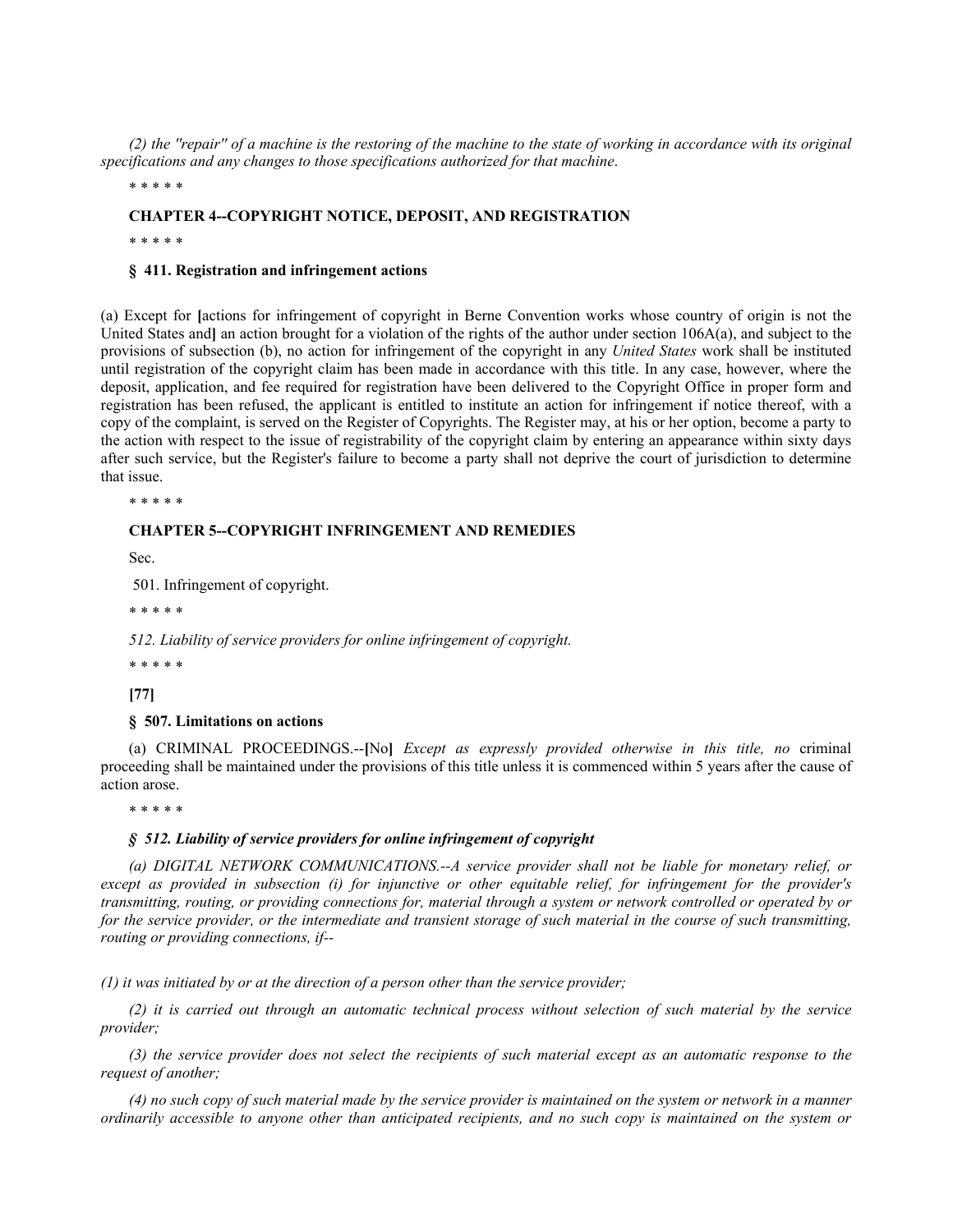*network in a manner ordinarily accessible to the anticipated recipients for a longer period than is reasonably necessary for the communication; and*

*(5) the material is transmitted without modification to its content.*

*(b) SYSTEM CACHING.--A service provider shall not be liable for monetary relief, or except as provided in subsection (i) for injunctive or other equitable relief, for infringement for the intermediate and temporary storage of material on the system or network controlled or operated by or for the service provider: Provided, That--*

*(1) such material is made available online by a person other than such service provider,*

*(2) such material is transmitted from the person described in paragraph (1) through such system or network to someone other than that person at the direction of such other person,*

*(3) the storage is carried out through an automatic technical process for the purpose of making such material available to users of such system or network who subsequently request access to that material from the person described in paragraph (1):*

*Provided further, That--*

*(4) such material is transmitted to such subsequent users without modification to its content from the manner in which the material otherwise was transmitted from the person described in paragraph (1);*

# **[78]**

*(5) such service provider complies with rules concerning the refreshing, reloading or other updating of such material when specified by the person making that material available online in accordance with an accepted industry standard data communications protocol for the system or network through which that person makes the material available: Provided further, That the rules are not used by the person described in paragraph (1) to prevent or unreasonably impair such intermediate storage;*

*(6) such service provider does not interfere with the ability of technology associated with such material that returns to the person described in paragraph (1) the information that would have been available to such person if such material had been obtained by such subsequent users directly from such person: Provided further, That such technology--*

*(A) does not significantly interfere with the performance of the provider's system or network or with the intermediate storage of the material;*

*(B) is consistent with accepted industry standard communications protocols; and*

*(C) does not extract information from the provider's system or network other than the information that would have been available to such person if such material had been accessed by such users directly from such person;*

#### *(7) either--*

*(A) the person described in paragraph (1) does not currently condition access to such material; or*

*(B) if access to such material is so conditioned by such person, by a current individual pre-condition, such as a pre-condition based on payment of a fee, or provision of a password or other information, the service provider permits access to the stored material in significant part only to users of its system or network that have been so authorized and only in accordance with those conditions; and*

*(8) if the person described in paragraph (1) makes that material available online without the authorization of the copyright owner, then the service provider responds expeditiously to remove, or disable access to, the material that is claimed to be infringing upon notification of claimed infringements described in subsection (c)(3): Provided further, That the material has previously been removed from the originating site, and the party giving the notification includes in the notification a statement confirming that such material has been removed or access to it has been disabled or ordered to be removed or have access disabled.*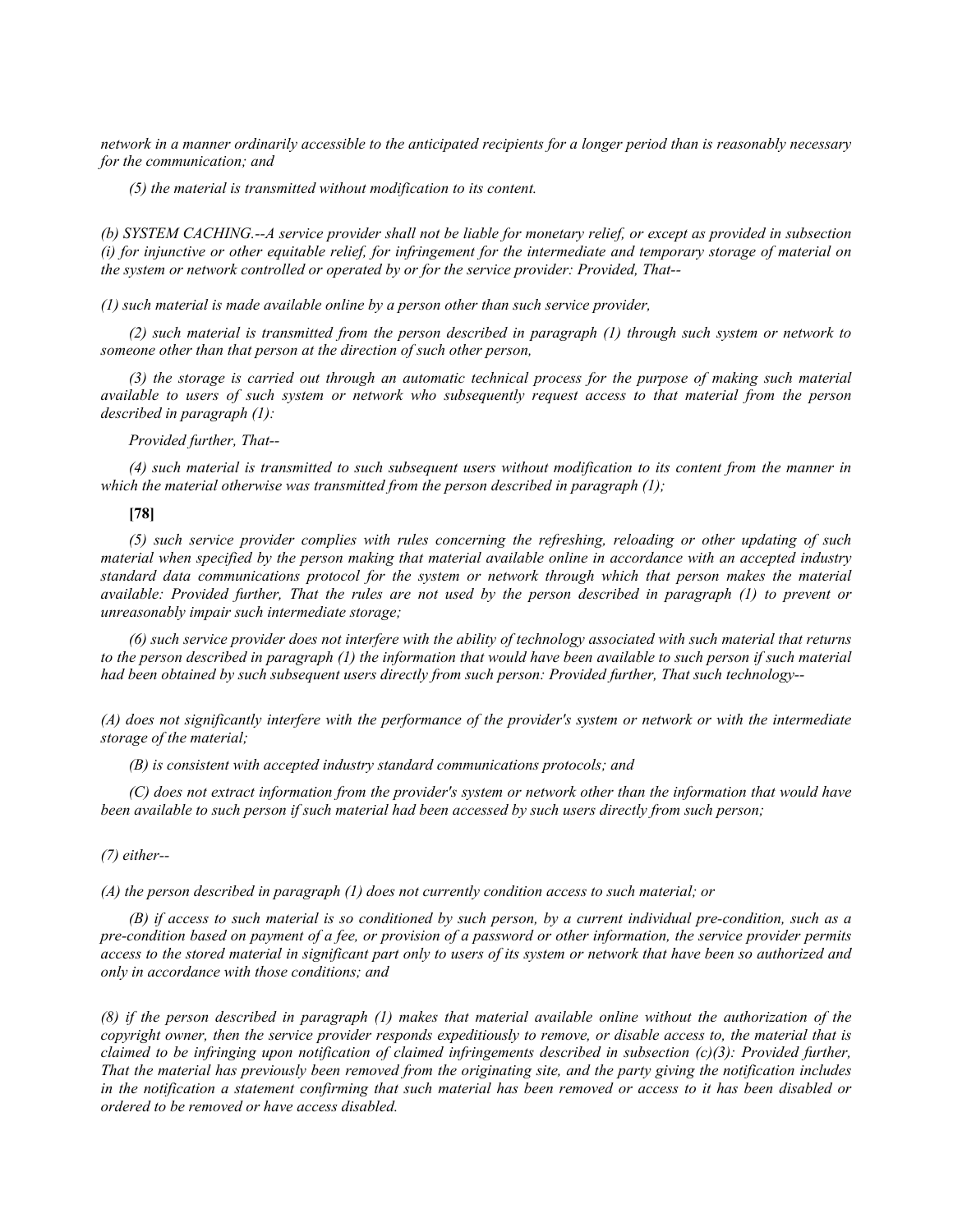# *(c) INFORMATION STORED ON SERVICE PROVIDERS.--*

*(1) IN GENERAL.--A service provider shall not be liable for monetary relief, or except as provided in subsection (i) for injunctive or other equitable relief, for infringement for the storage at the direction of a user of material that resides on a system or network controlled or operated by or for the service provider, if the service provider--*

*(A)(i) does not have actual knowledge that the material or activity is infringing,*

**[79]**

*(ii) in the absence of such actual knowledge, is not aware of facts or circumstances from which infringing activity is apparent, or*

*(iii) if upon obtaining such knowledge or awareness, the service provider acts expeditiously to remove or disable access to, the material;*

*(B) does not receive a financial benefit directly attributable to the infringing activity, where the service provider has the right and ability to control such activity; and*

*(C) in the instance of a notification of claimed infringement as described in paragraph (3), responds expeditiously to remove, or disable access to, the material that is claimed to be infringing or to be the subject of infringing activity.*

*(2) DESIGNATED AGENT.--The limitations on liability established in this subsection apply only if the service provider has designated an agent to receive notifications of claimed infringement described in paragraph (3), by substantially making the name, address, phone number, electronic mail address of such agent, and other contact information deemed appropriate by the Register of Copyrights, available through its service, including on its website, and by providing such information to the Copyright Office. The Register of Copyrights shall maintain a current directory of agents available to the public for inspection, including through the Internet, in both electronic and hard copy formats.*

*(3) ELEMENTS OF NOTIFICATION.--*

*(A) To be effective under this subsection, a notification of claimed infringement means any written communication provided to the service provider's designated agent that includes substantially the following--*

*(i) a physical or electronic signature of a person authorized to act on behalf of the owner of an exclusive right that is allegedly infringed;*

*(ii) identification of the copyrighted work claimed to have been infringed, or, if multiple such works at a single online site are covered by a single notification, a representative list of such works at that site;*

*(iii) identification of the material that is claimed to be infringing or to be the subject of infringing activity that is to*  be removed or access to which is to be disabled, and information reasonably sufficient to permit the service provider to *locate the material;*

*(iv) information reasonably sufficient to permit the service provider to contact the complaining party, such as an address, telephone number, and, if available an electronic mail address at which the complaining party may be contacted;*

*(v) a statement that the complaining party has a good faith belief that use of the material in the manner complained of is not authorized by the copyright owner, or its agent, or the law; and*

*(vi) a statement that the information in the notification is accurate, and under penalty of perjury, that the*

**[80]**

*complaining party has the authority to enforce the owner's rights that are claimed to be infringed.*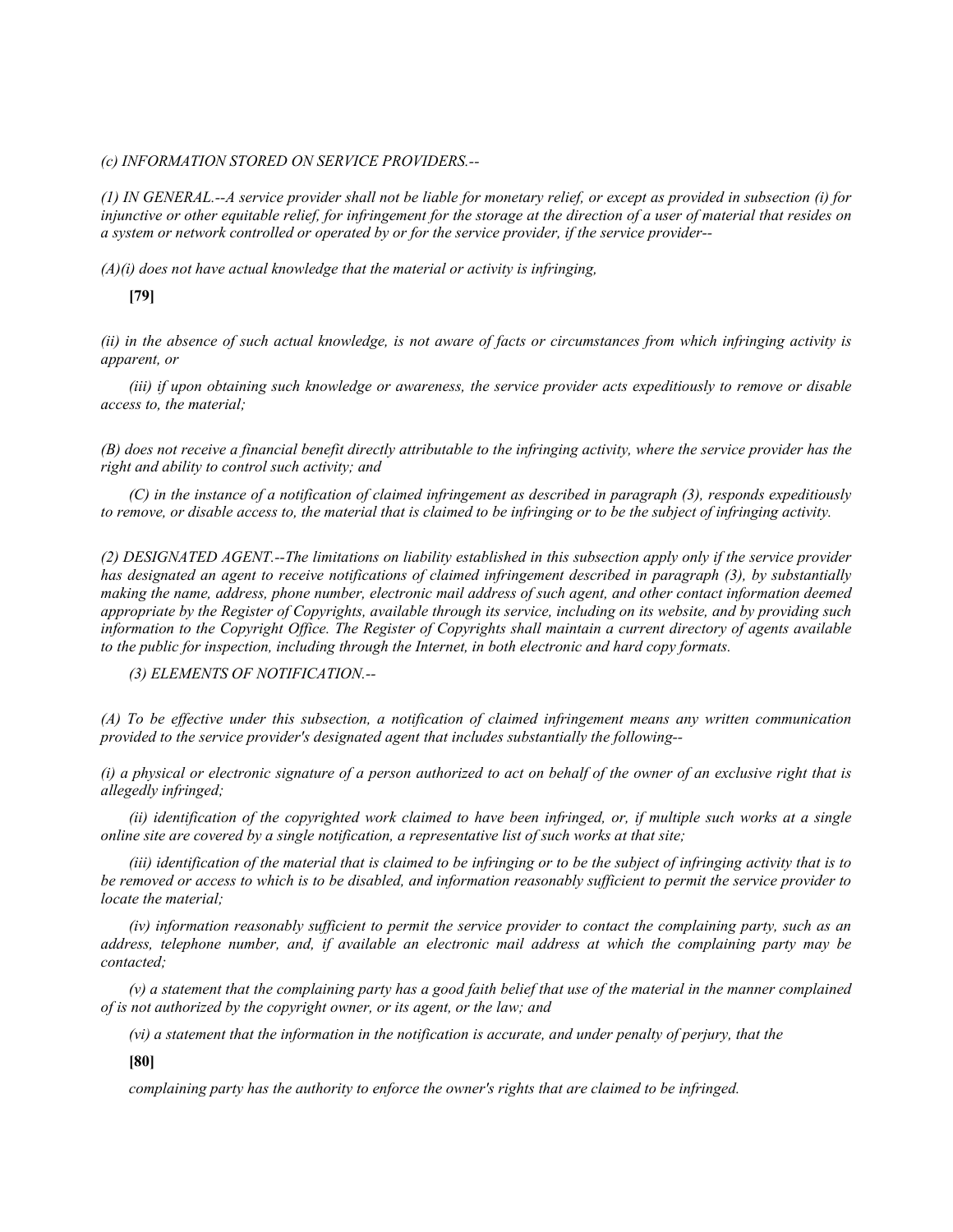*(B) A notification from the copyright owner or from a person authorized to act on behalf of the copyright owner that fails substantially to conform to the provisions of paragraph (3)(A) shall not be considered under paragraph (1)(A) in determining whether a service provider has actual knowledge or is aware of facts or circumstances from which infringing activity is apparent: Provided, That the provider promptly attempts to contact the complaining party or takes other reasonable steps to assist in the receipt of notice under paragraph (3)(A) when the notice is provided to the service provider's designated agent and substantially satisfies the provisions of paragraphs (3)(A) (ii), (iii), and (iv).*

*(d) INFORMATION LOCATION TOOLS.--A service provider shall not be liable for monetary relief, or except as provided in subsection (i) for injunctive or other equitable relief, for infringement for the provider referring or linking users to an online location containing infringing material or activity by using information location tools, including a directory, index, reference, pointer or hypertext link, if the provider--*

*(1) does not have actual knowledge that the material or activity is infringing or, in the absence of such actual knowledge, is not aware of facts or circumstances from which infringing activity is apparent;*

*(2) does not receive a financial benefit directly attributable to the infringing activity, where the service provider has the right and ability to control such activity; and*

*(3) responds expeditiously to remove or disable the reference or link upon notification of claimed infringement as described in subsection (c)(3): Provided, That for the purposes of this paragraph, the element in subsection (c)(3)(A)(iii) shall be identification of the reference or link, to material or activity claimed to be infringing, that is to be removed or access to which is to be disabled, and information reasonably sufficient to permit the service provider to locate such reference or link.* 

*(e) MISREPRESENTATIONS.--Any person who knowingly materially misrepresents under this section--*

## *(1) that material or activity is infringing, or*

*(2) that material or activity was removed or disabled by mistake or misidentification, shall be liable for any damages, including costs and attorneys' fees, incurred by the alleged infringer, by any copyright owner or copyright owner's authorized licensee, or by the service provider, who is injured by such misrepresentation, as the result of the service provider relying upon such misrepresentation in removing or disabling access to the material or activity claimed to be infringing, or in replacing the removed material or ceasing to disable access to it.*

# *(f) REPLACEMENT OF REMOVED OR DISABLED MATERIAL AND LIMITATION ON OTHER LIABILITY.--*

*(1) Subject to paragraph (2) of this subsection, a service provider shall not be liable to any person for any claim based on the service provider's good faith disabling of access to, or removal of, material or activity claimed to be infringing or based*

# **[81]**

*on facts or circumstances from which infringing activity is apparent, regardless of whether the material or activity is ultimately determined to be infringing.*

*(2) Paragraph (1) of this subsection shall not apply with respect to material residing at the direction of a subscriber of the service provider on a system or network controlled or operated by or for the service provider that is removed, or to which access is disabled by the service provider pursuant to a notice provided under subsection (c)(1)(C), unless the service provider--*

*(A) takes reasonable steps promptly to notify the subscriber that it has removed or disabled access to the material;* 

*(B) upon receipt of a counter notice as described in paragraph (3), promptly provides the person who provided the notice under subsection (c)(1)(C) with a copy of the counter notice, and informs such person that it will replace the removed material or cease disabling access to it in ten business days; and*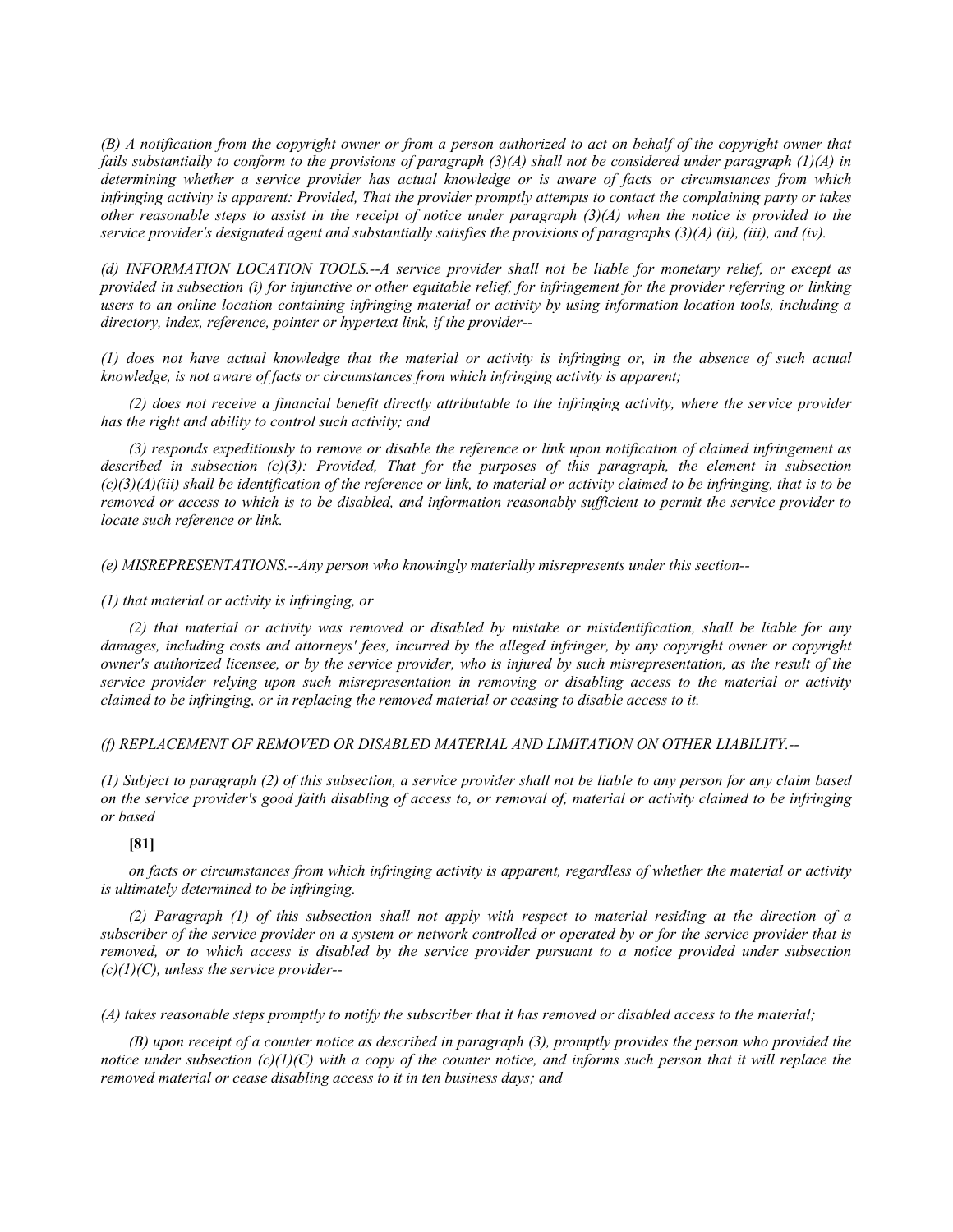*(C) replaces the removed material and ceases disabling access to it not less than 10, nor more than 14, business days following receipt of the counter notice, unless its designated agent first receives notice from the person who submitted the notification under subsection (c)(1)(C) that such person has filed an action seeking a court order to restrain the subscriber from engaging in infringing activity relating to the material on the service provider's system or network.*

*(3) To be effective under this subsection, a counter notification means any written communication provided to the service provider's designated agent that includes substantially the following:*

*(A) A physical or electronic signature of the subscriber.*

*(B) Identification of the material that has been removed or to which access has been disabled and the location at which such material appeared before it was removed or access was disabled.*

*(C) A statement under penalty of perjury that the subscriber has a good faith belief that the material was removed or disabled as a result of mistake or misidentification of the material to be removed or disabled.*

*(D) The subscriber's name, address and telephone number, and a statement that the subscriber consents to the jurisdiction of Federal Court for the judicial district in which the address is located, or if the subscriber's address is outside of the United States, for any judicial district in which the service provider may be found, and that the subscriber will accept service of process from the person who provided notice under subsection (c)(1)(C) or agent of such person.*

*(4) A service provider's compliance with paragraph (2) shall not subject the service provider to liability for copyright infringement with respect to the material identified in the notice provided under subsection (c)(1)(C).*

*(g) IDENTIFICATION OF DIRECT INFRINGER.--The copyright owner or a person authorized to act on the owner's behalf may request an order for release of identification of an alleged infringer by filing--*

**[82]**

*(1) a copy of a notification described in subsection (c)(3)(A), including a proposed order, and*

*(2) a sworn declaration that the purpose of the order is to obtain the identity of an alleged infringer and that such information will only be used for the purpose of this title, with the clerk of any United States district court.*

*The order shall authorize and order the service provider receiving the notification to disclose expeditiously to the copyright owner or person authorized by the copyright owner information sufficient to identify the alleged direct infringer of the material described in the notification to the extent such information is available to the service provider. The order shall be expeditiously issued if the accompanying notification satisfies the provisions of subsection (c)(3)(A)*  and the accompanying declaration is properly executed. Upon receipt of the order, either accompanying or subsequent *to the receipt of a notification described in subsection (c)(3)(A), a service provider shall expeditiously give to the copyright owner or person authorized by the copyright owner the information required by the order, notwithstanding any other provision of law and regardless of whether the service provider responds to the notification.*

*(h) CONDITIONS FOR ELIGIBILITY.--*

*(1) ACCOMMODATION OF TECHNOLOGY.--The limitations on liability established by this section shall apply only if the service provider--*

*(A) has adopted and reasonably implemented, and informs subscribers of the service of, a policy for the termination of subscribers of the service who are repeat infringers; and*

*(B) accommodates and does not interfere with standard technical measures as defined in this subsection.*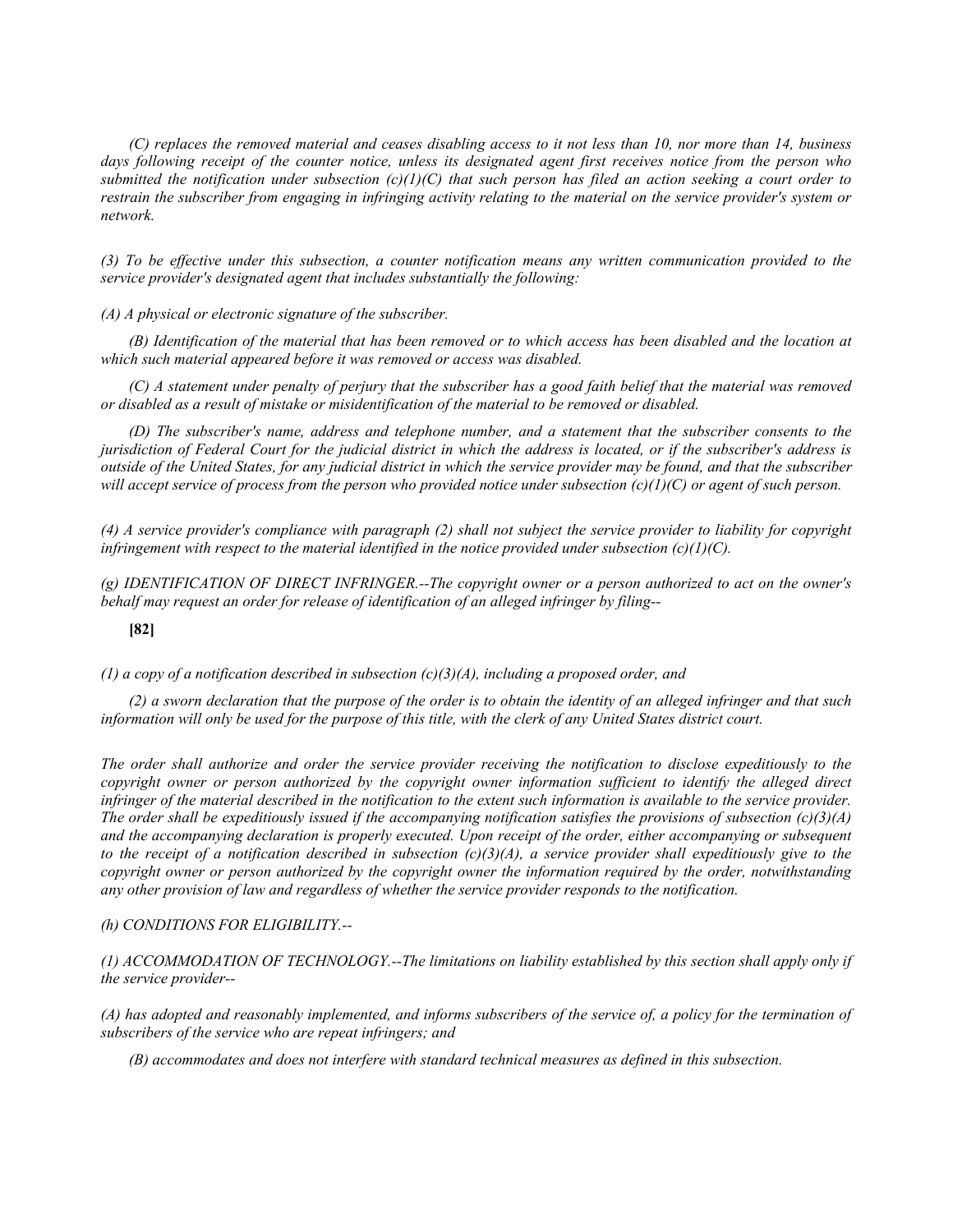*(2) DEFINITION.--As used in this section, ''standard technical measures'' are technical measures, used by copyright owners to identify or protect copyrighted works, that--*

*(A) have been developed pursuant to a broad consensus of copyright owners and service providers in an open, fair, voluntary, multi-industry standards process;*

*(B) are available to any person on reasonable and nondiscriminatory terms; and*

*(C) do not impose substantial costs on service providers or substantial burdens on their systems or networks.*

*(i) INJUNCTIONS.--The following rules shall apply in the case of any application for an injunction under section 502 against a service provider that is not subject to monetary remedies by operation of this section.*

*(1) SCOPE OF RELIEF.--*

*(A) With respect to conduct other than that which qualifies for the limitation on remedies as set forth in subsection (a), the court may only grant injunctive relief with respect to a service provider in one or more of the following forms--*

*(i) an order restraining it from providing access to infringing material or activity residing at a particular online site on the provider's system or network;*

**[83]**

*(ii) an order restraining it from providing access to an identified subscriber of the service provider's system or network who is engaging in infringing activity by terminating the specified accounts of such subscriber; or*

*(iii) such other injunctive remedies as the court may consider necessary to prevent or restrain infringement of specified copyrighted material at a particular online location: Provided, That such remedies are the least burdensome to the service provider that are comparably effective for that purpose.*

*(B) If the service provider qualifies for the limitation on remedies described in subsection (a), the court may only grant injunctive relief in one or both of the following forms--*

*(i) an order restraining it from providing access to an identified subscriber of the service provider's system or network who is using* the provider's service to engage in infringing activity by terminating the specified accounts of such subscriber; or

*(ii) an order restraining it from providing access, by taking specified reasonable steps to block access, to a specific, identified, foreign online location.*

*(2) CONSIDERATIONS.--The court, in considering the relevant criteria for injunctive relief under applicable law, shall consider--*

*(A) whether such an injunction, either alone or in combination with other such injunctions issued against the same service provider under this subsection, would significantly burden either the provider or the operation of the provider's system or network;*

*(B) the magnitude of the harm likely to be suffered by the copyright owner in the digital network environment if steps are not taken to prevent or restrain the infringement;*

*(C) whether implementation of such an injunction would be technically feasible and effective, and would not interfere with access to noninfringing material at other online locations; and*

*(D) whether other less burdensome and comparably effective means of preventing or restraining access to the infringing material are available.*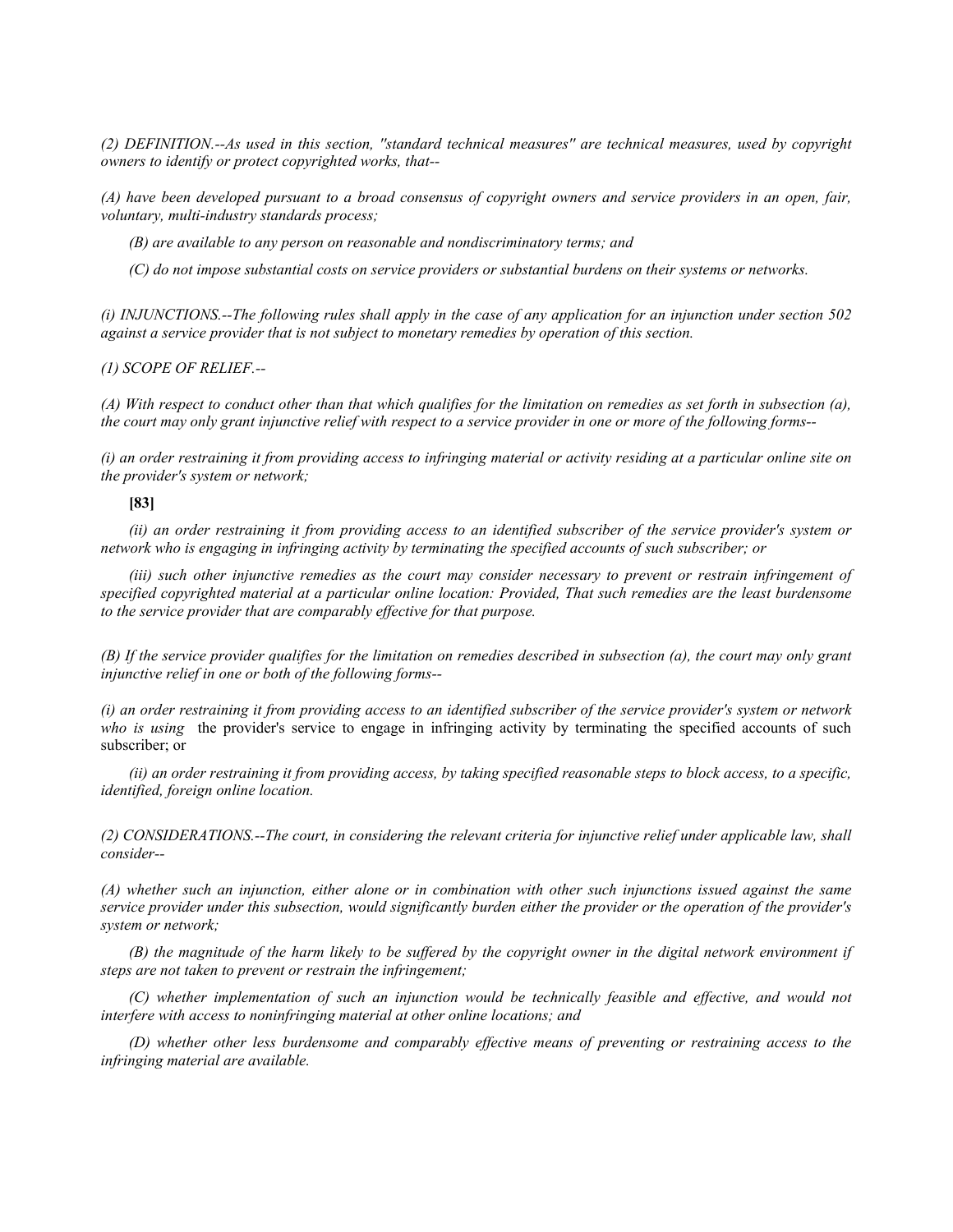*(3) NOTICE AND EX PARTE ORDERS.--Injunctive relief under this subsection shall not be available without notice to the service provider and an opportunity for such provider to appear, except for orders ensuring the preservation of evidence or other orders having no material adverse effect on the operation of the service provider's communications network.*

*(j) DEFINITIONS.--*

*(1)(A) As used in subsection (a), the term ''service provider'' means an entity offering the transmission, routing or providing of connections for digital online communications, between or among points specified by a user, of material of the user's choosing, without modification to the content of the material as sent or received.*

**[84]**

*(B) As used in any other subsection of this section, the term ''service provider'' means a provider of online services or network access, or the operator of facilities therefor, and includes an entity described in the preceding paragraph of this subsection.*

*(2) As used in this section, the term ''monetary relief'' means damages, costs, attorneys' fees, and any other form of monetary payment.*

*(k) OTHER DEFENSES NOT AFFECTED.--The failure of a service provider's conduct to qualify for limitation of*  liability under this section shall not bear adversely upon the consideration of a defense by the service provider that the *service provider's conduct is not infringing under this title or any other defense.*

*(l) PROTECTION OF PRIVACY.--Nothing in this section shall be construed to condition the applicability of subsections (a) through (d) on--*

*(1) a service provider monitoring its service or affirmatively seeking facts indicating infringing activity except to the extent consistent with a standard technical measure complying with the provisions of subsection (h); or*

*(2) a service provider accessing, removing, or disabling access to material where such conduct is prohibited by law.*

*(m) RULE OF CONSTRUCTION.--Subsections (a), (b), (c), and (d) are intended to describe separate and distinct functions for purposes of analysis under this section. Whether a service provider qualifies for the limitation on liability in any one such subsection shall be based solely on the criteria in each such subsection and shall not affect a determination of whether such service provider qualifies for the limitations on liability under any other such subsection.*

# \* \* \* \* \*

# **[85]**

## ADDITIONAL VIEWS OF SCOTT KLUG AND RICK BOUCHER

Although we support the House Commerce Committee's changes and improvements to H.R. 2281, the Digital Millennium Copyright Act of 1998, we remain troubled by the implications of this legislation.

In its original version, H.R. 2281 contained a provision that would have made it unlawful to circumvent technological protection measures that effectively control access to a work, for any reason. In other words, the bill, if passed unchanged, would have given copyright owners the legislative muscle to ''lock up'' their works in perpetuity- unless each and every one of us separately negotiated for access. In short, this provision converted an unobstructed marketplace that tolerates "free" access in some circumstances to a "pay-per-access" system, no exceptions permitted.

In our opinion, this not only stands copyright law on its head, it makes a mockery of our Constitution. Article I, Section 8, Clause 8 is very clear in its directive: ''The Congress shall have Power \* \* \* To Promote the Progress of Science and useful Arts, by securing for *limited* Times to Authors and Inventors the exclusive Right to their respective Writing and Discoveries.'' (emphasis added). Congress has limited these rights both in terms of scope and duration. In interpreting the Copyright Clause, the Supreme Court has said: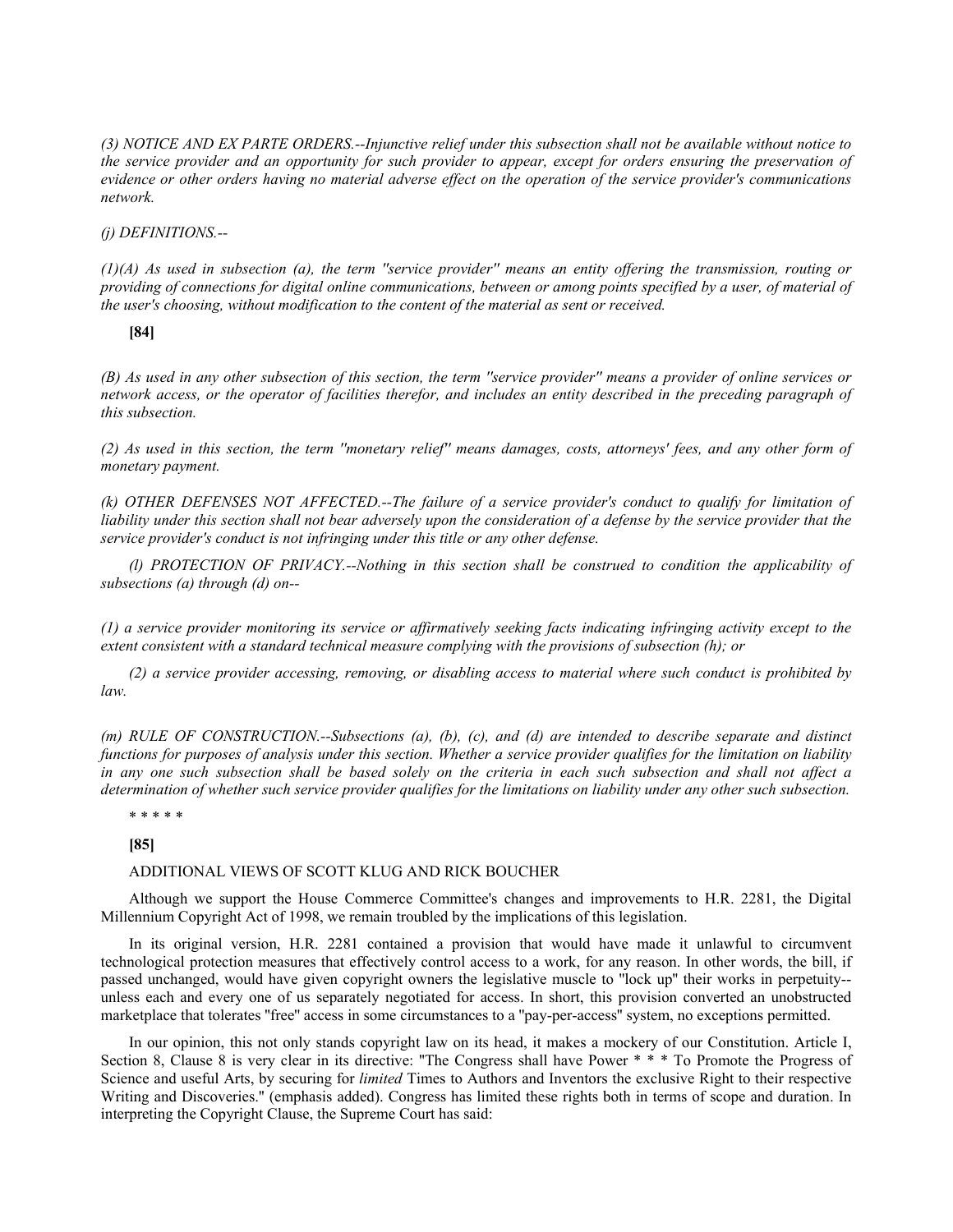The monopoly privileges that Congress may authorize are neither unlimited nor primarily designed to provide special private benefit. Rather, the limited grant is a means by which an important public purpose may be achieved. It is intended to motivate the creative activity of authors and inventors by the provision of a special reward, and *to allow the public access to the products of their genius after the limited period of exclusive control has expired*. The copyright law, like the patent statutes, makes reward to the owner a secondary consideration. *Sony Corporation v. Universal City Studios, Inc., 464 U.S. 417, 429 (1984)* (emphasis added).

The anti-circumvention language of H.R. 2281, even as amended, bootstraps the limited monopoly into a perpetual right. It also fundamentally alters the balance that has been carefully struck in 200 years of copyright case law, by making the private incentive of content owners the paramount consideration--at the expense of research, scholarship, education, literary or political commentary, indeed, the future viability of information in the public domain. In so doing, this legislation goes well beyond the rights contemplated for copyright owners in the Constitution.

The Klug amendment, representing a compromise between those on the content side and ''fair use'' proponents, simply delays this

**[86]**

constitutional problem for a period of two years. Delegating authority to develop anti-circumvention regulations to the Secretary of Commerce was a means to eliminate the stalemate that existed, but it is not, by itself a comment on the need for limitations on this anti-circumvention rights. It also strikes us that Congress is not acting prudently by passing a law guaranteed to create lifetime employment for attorneys and copyright specialists, given the constitutional and definitional problems already identified.

What we set out to do was to restore some balance in the discussion and to place private incentive in its proper context. We had proposed to do this by legislating an equivalent fair use defense for the new right to control access. For reasons not clear to us, and despite the WIPO Treaty language ''recognizing the need to maintain a balance between the rights of authors and the larger public interest, particularly education, research and access to information \* \* \*,'' our proposal was met with strenuous objection. It continued to be criticized even after it had been redrafted, and extensively tailored, in response to the myriad of piracy concerns that were raised.

The compromise amendment that Representative Klug ultimately offered at full committee is silent on the applicability of traditional copyright limitations and defenses, though it does give ''information users'' the ability to argue that the application of technological protection measures adversely impacts their ability to access information. This diminution in availability includes both access under license terms and traditional free access to information. Our expectation is that the rulemaking will also focus on the extent to which exceptions and limitations to this prohibition are appropriate and necessary to maintain balance in our copyright laws.

In view of this legislation's overwhelming attention to the regulation of devices in other contexts, it should be clearly understood that the Section  $102(a)(1)$  amendment addresses conduct only and does not delegate to the Secretary of Commerce the power to regulate the design of devices.

Moreover, the bill, by its terms (like the WIPO treaties), covers only those measures that are ''effective.'' Pursuant to this limitation, an amendment we offered which was adopted at subcommittee clarified that device and component designers and manufacturers are not under any legal obligation to respond to or to accommodate any particular technological protection measure. Without such clarification, the bill could have been construed as governing not only those technological protection measures that are already ''effective,'' such as those based on encryption, but also those that might conceivably be made ''effective'' through enactment of the legislation. This result would be a far cry from governing ''circumvention.'' For similar reasons, it was clearly understood in the full committee consideration that a measure is not ''effective,'' and consequently not covered by this bill, to the extent that protecting the measure against circumvention would cause degradation of the otherwise lawful performance of a device or authorized display of a work.

In the end, this legislation purports to protect creators. It may well be that additional protections are necessary, though we think the 1976 Copyright Act is sufficiently flexible to deal with changing